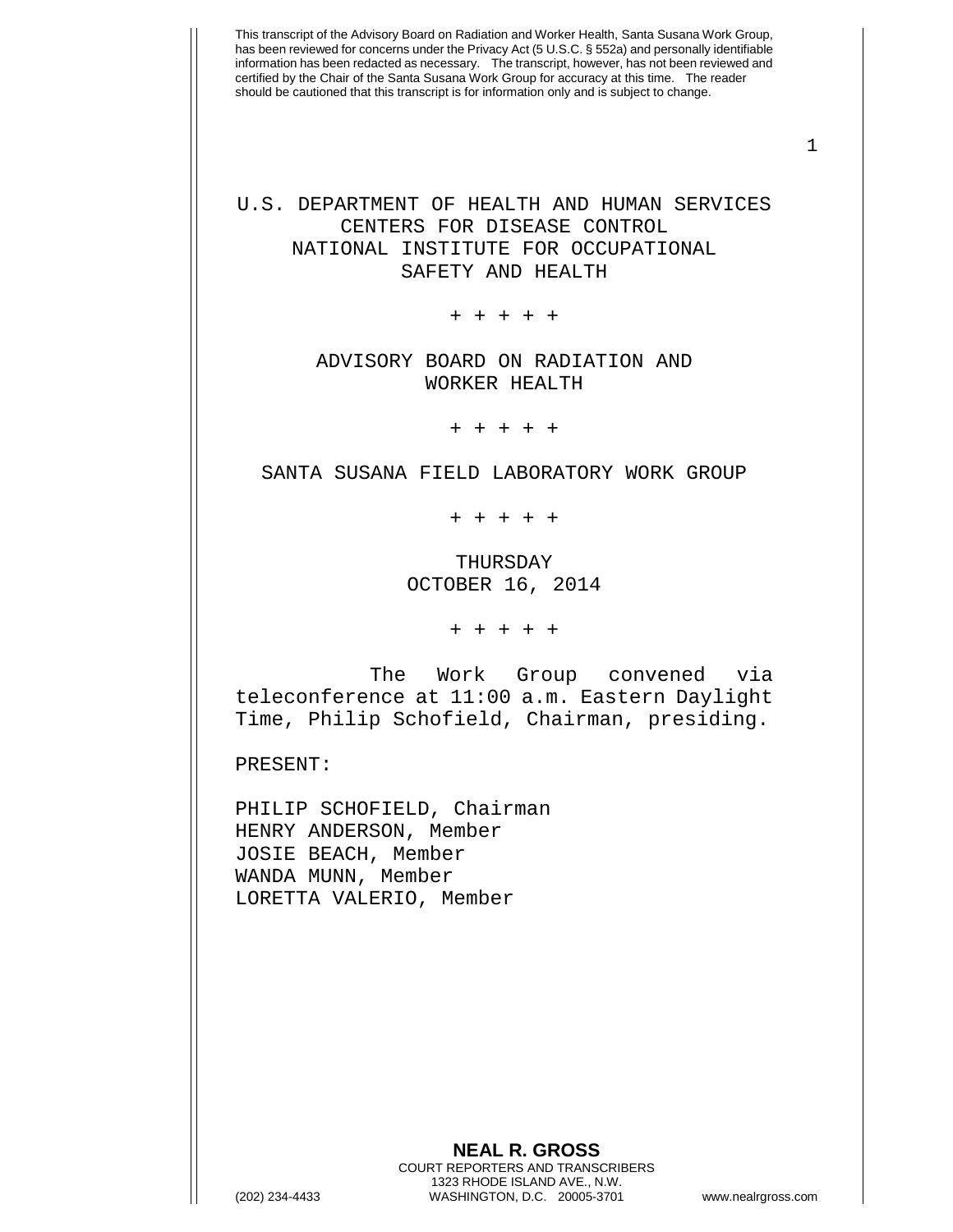ALSO PRESENT:

TED KATZ, Designated Federal Official MATTHEW ARNO, ORAU Team BOB BARTON, SC&A TERRIE BARRIE HANS BEHLING, SC&A MILTON GORDON, SC&A LARA HUGHES, DCAS BONNIE KLEA JOHN MAURO, SC&A JENNY LIN, HHS JIM NETON, DCAS JOHN PACE MATTHEW SMITH, ORAU Team JOHN STIVER, SC&A DENNIS STRENGE, ORAU Team ABE ZEITOUN, SC&A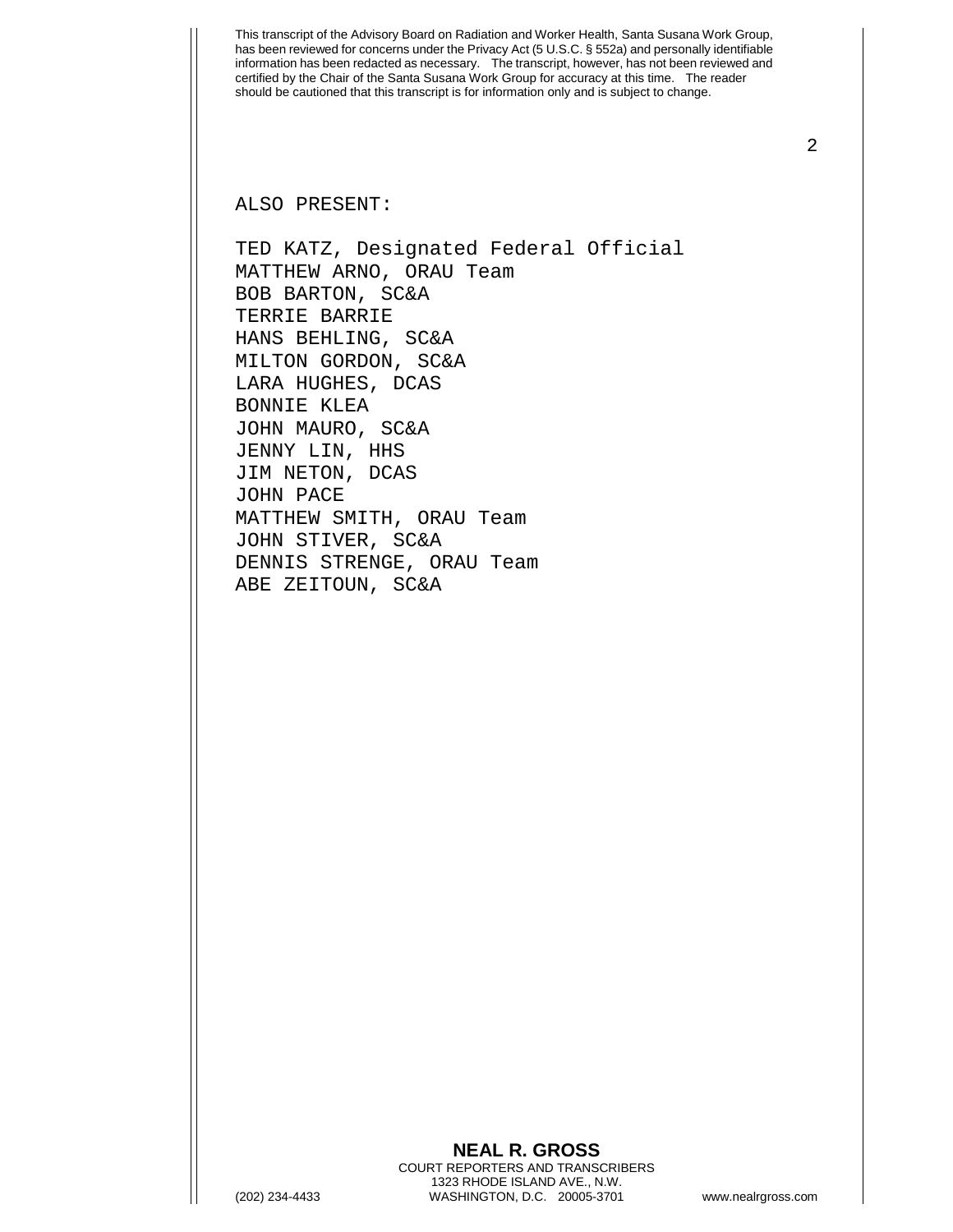

(202) 234-4433 WASHINGTON, D.C. 20005-3701 www.nealrgross.com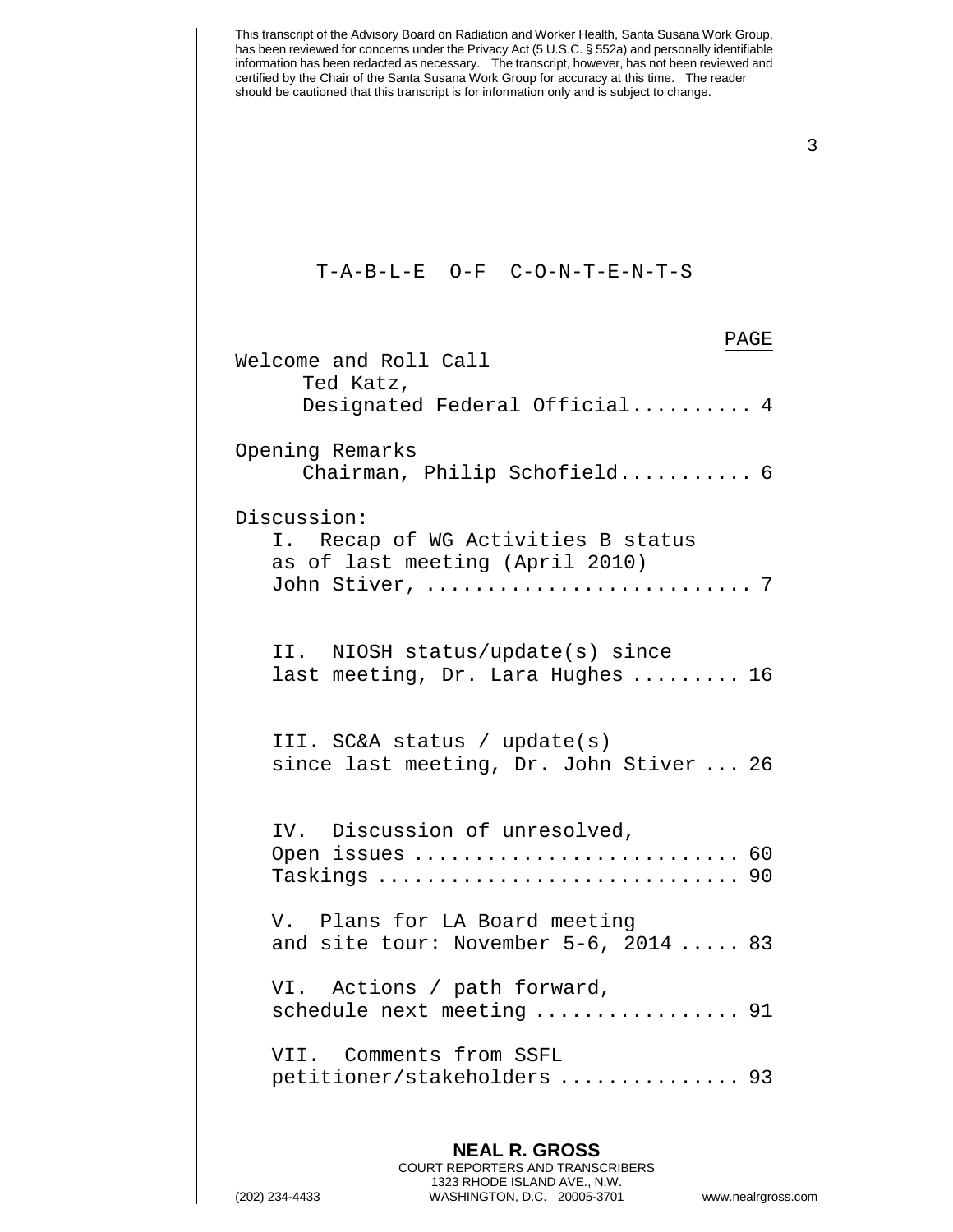|                | This transcript of the Advisory Board on Radiation and Worker Health, Santa Susana Work Group,<br>has been reviewed for concerns under the Privacy Act (5 U.S.C. § 552a) and personally identifiable<br>information has been redacted as necessary. The transcript, however, has not been reviewed and<br>certified by the Chair of the Santa Susana Work Group for accuracy at this time. The reader<br>should be cautioned that this transcript is for information only and is subject to change. |                    |
|----------------|-----------------------------------------------------------------------------------------------------------------------------------------------------------------------------------------------------------------------------------------------------------------------------------------------------------------------------------------------------------------------------------------------------------------------------------------------------------------------------------------------------|--------------------|
|                |                                                                                                                                                                                                                                                                                                                                                                                                                                                                                                     |                    |
|                | VIII. Adjourn  119                                                                                                                                                                                                                                                                                                                                                                                                                                                                                  |                    |
|                |                                                                                                                                                                                                                                                                                                                                                                                                                                                                                                     |                    |
|                |                                                                                                                                                                                                                                                                                                                                                                                                                                                                                                     |                    |
|                |                                                                                                                                                                                                                                                                                                                                                                                                                                                                                                     |                    |
|                |                                                                                                                                                                                                                                                                                                                                                                                                                                                                                                     |                    |
|                |                                                                                                                                                                                                                                                                                                                                                                                                                                                                                                     |                    |
|                |                                                                                                                                                                                                                                                                                                                                                                                                                                                                                                     |                    |
|                |                                                                                                                                                                                                                                                                                                                                                                                                                                                                                                     |                    |
|                |                                                                                                                                                                                                                                                                                                                                                                                                                                                                                                     |                    |
|                |                                                                                                                                                                                                                                                                                                                                                                                                                                                                                                     |                    |
|                |                                                                                                                                                                                                                                                                                                                                                                                                                                                                                                     |                    |
|                |                                                                                                                                                                                                                                                                                                                                                                                                                                                                                                     |                    |
|                |                                                                                                                                                                                                                                                                                                                                                                                                                                                                                                     |                    |
|                |                                                                                                                                                                                                                                                                                                                                                                                                                                                                                                     |                    |
|                |                                                                                                                                                                                                                                                                                                                                                                                                                                                                                                     |                    |
|                |                                                                                                                                                                                                                                                                                                                                                                                                                                                                                                     |                    |
|                |                                                                                                                                                                                                                                                                                                                                                                                                                                                                                                     |                    |
|                |                                                                                                                                                                                                                                                                                                                                                                                                                                                                                                     |                    |
|                |                                                                                                                                                                                                                                                                                                                                                                                                                                                                                                     |                    |
|                | <b>NEAL R. GROSS</b><br>COURT REPORTERS AND TRANSCRIBERS                                                                                                                                                                                                                                                                                                                                                                                                                                            |                    |
| (202) 234-4433 | 1323 RHODE ISLAND AVE., N.W.<br>WASHINGTON, D.C. 20005-3701                                                                                                                                                                                                                                                                                                                                                                                                                                         | www.nealrgross.com |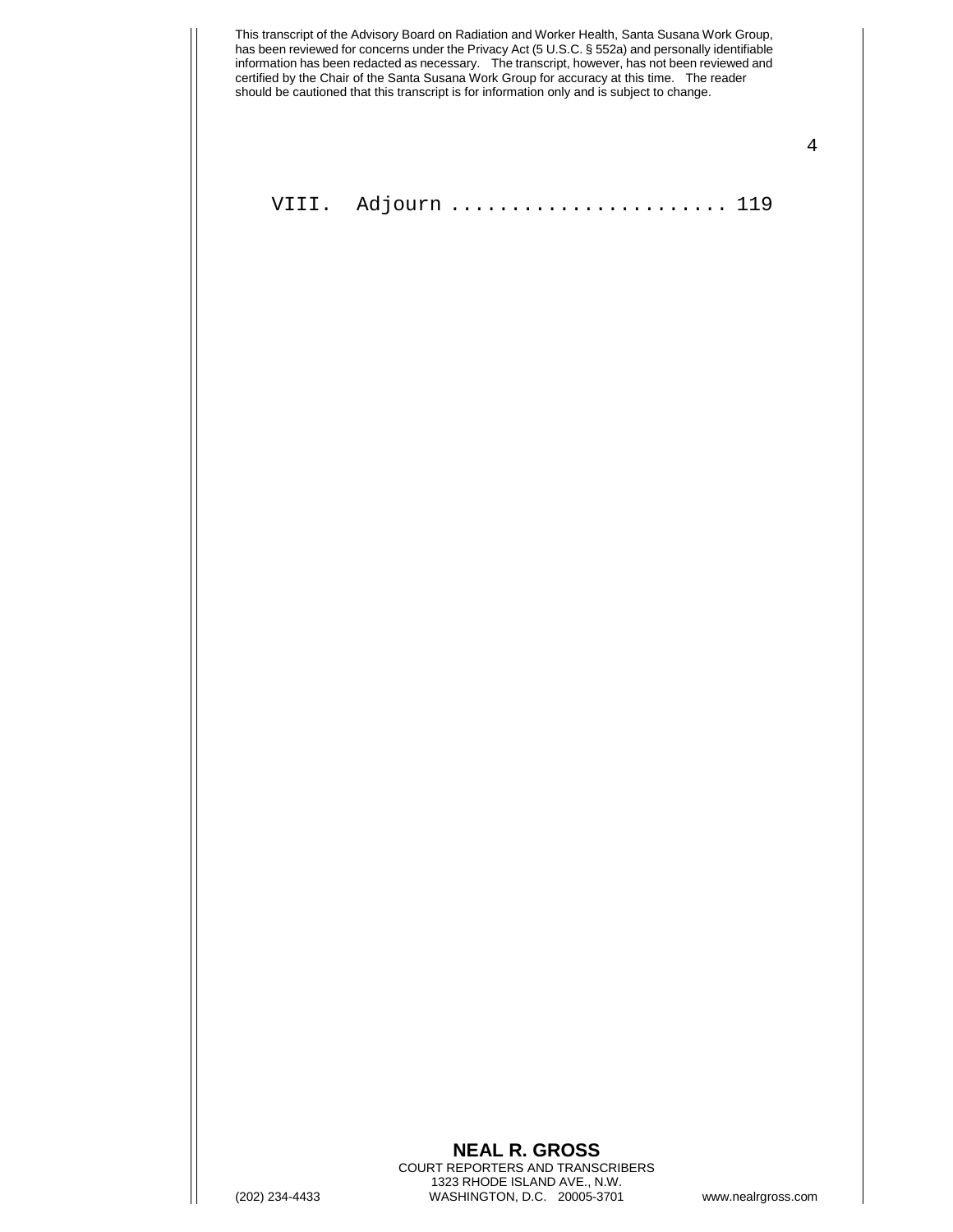P-R-O-C-E-E-D-I-N-G-S

(11:00 a.m.)

5

MR. KATZ: Okay, it's 11:00 so let's get started. Let's begin, this is Ted Katz. I'm with the Advisory Board Radiation and Worker Health, this is the Santa Susana Work Group and before I do roll call, just a general announcement.

The materials related to, or being discussed in this call are posted on the NIOSH website, along with the agenda for this meeting under the meetings page for the Board, under today's date.

So folks can follow along with those documents to the extent that they are a reference during this meeting, just by going to the website and opening up those documents online.

So we're speaking about a specific work site, so please everyone speak to the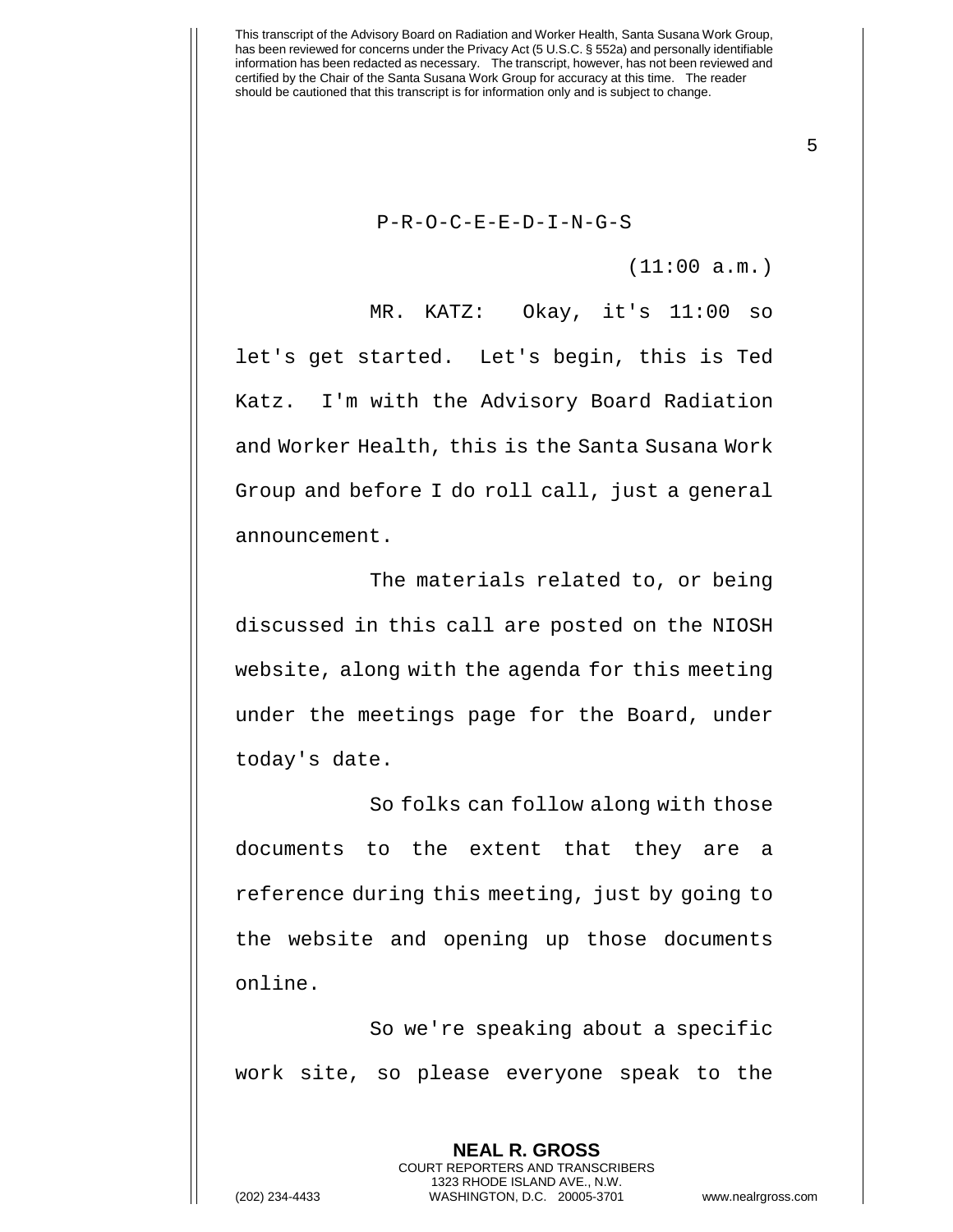6

conflict of interest when you respond to roll call.

And Dr. Poston sent me an email. He's going to be joining this meeting late, so close to noon, 11:30 or noon. So just to let you know that, or maybe even a little later than that.

But I haven't heard negative from anyone else, so let's begin with the roll down, I have Phil on the line. Just speak to conflict of interest and then we'll go down.

(Roll call)

MR. KATZ: Okay, so I think I've covered everything I need to cover. Let me just remind everyone, particularly members of the public who are not so familiar with this, please put your phones on mute except when you have an opportunity to address the group, or you need to, because that will help the audio quality for everybody.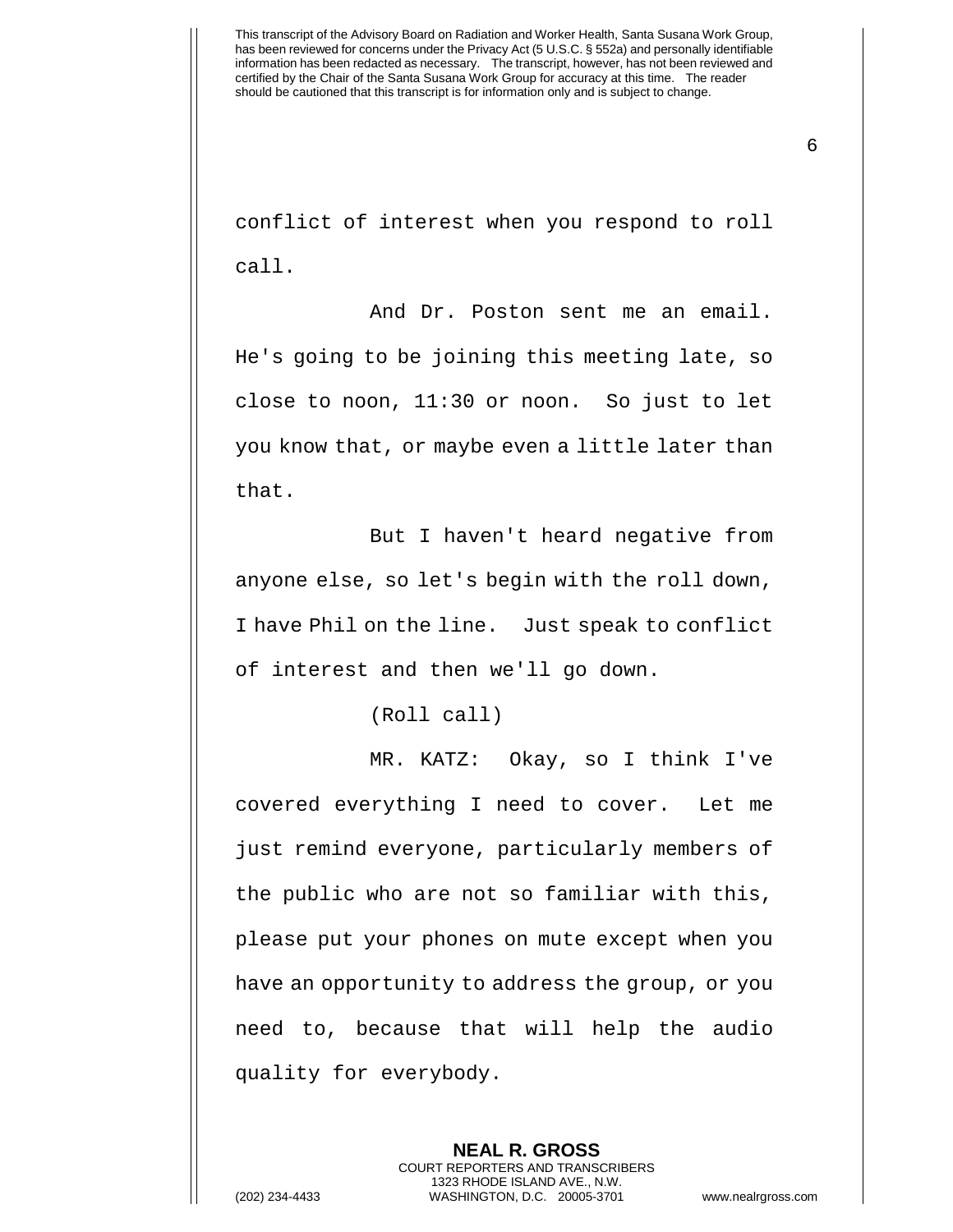So keep your phones on mute. If you don't have a mute button on your phone, if you press \* and then 6, that will mute your phone. And then press \* and 6 again and

it'll take your phone off of mute. And also please don't put this call on hold. Hang up and dial back in if you need to leave at any point. Because the hold will also ruin everyone's audio.

So thanks, and Phil, it's your meeting.

CHAIRMAN SCHOFIELD: Okay. Welcome everybody. This meeting is about the Santa Susana Field Lab, kind of bring you and all of us up to date. I know there hasn't been much done on this as far as Work Group meetings for quite a while.

So just kind of bring everybody up to speed and get us all on the same page. There will be time for public comments after we get

> **NEAL R. GROSS** COURT REPORTERS AND TRANSCRIBERS 1323 RHODE ISLAND AVE., N.W.

(202) 234-4433 WASHINGTON, D.C. 20005-3701 www.nealrgross.com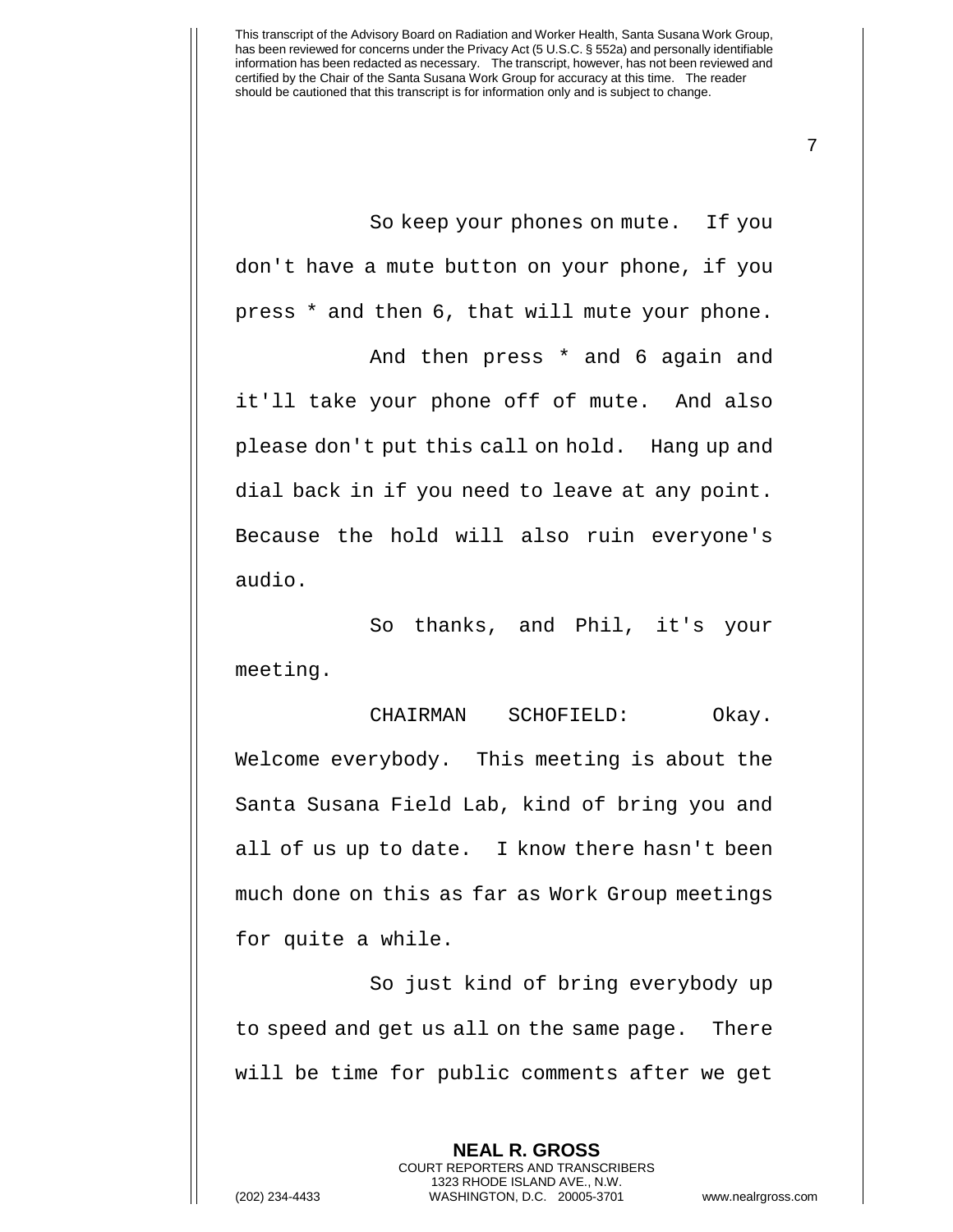through the agenda.

The agenda is posted on DCAS's website if anybody wants to see it. So I guess John Stiver, I'll turn it over to you.

MR. STIVER: Okay. Thank you, Phil. This is John Stiver, I put up the agenda on the, Live Meeting. Hopefully those of you who have Live Meeting can see it now.

As Phil said, it's been a long, long time since we had a Work Group meeting. About four and a half years now. And so in addition to that, the composition of the Work Group has changed and as well as the composition of the SC&A team, and possibly the ORAU team as well.

As a matter-of-fact I think Abe Zeitoun is the only one here today who actually, on our team at least, who was involved in the initial worker outreach back in 2005, 2006 timeframe.

So what I'd like to do is kind of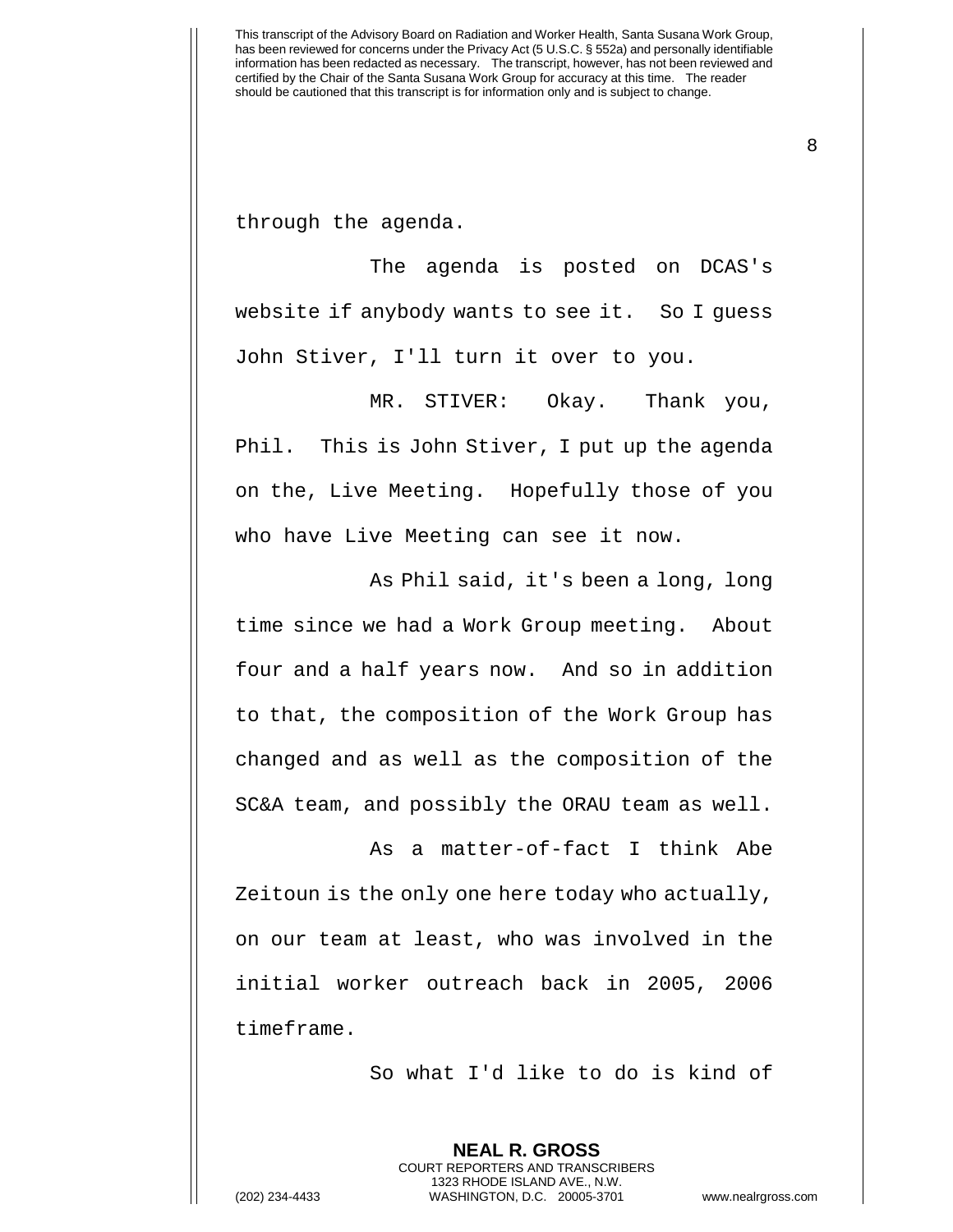9

give you sort of all a cameo sketch of where we are and how we got here.

This particular site is kind of difficult to follow. It actually took me a while to kind of unweave the web over the last few days, going through the old transcripts and trying to determine which findings came from what, review documents, and which ones are you know, still active and relevant today.

After that, I know Lara had put together a nice little summary of what DCAS's has done over the intervening four and a half years since the April 2010 meeting. We can talk about that a bit.

SC&A who has been involved in redoing a couple documents that NIOSH has produced. And there are some of the matrix issue items that can be closed out or at least put in abeyance.

Others are going to be contingent

**NEAL R. GROSS** COURT REPORTERS AND TRANSCRIBERS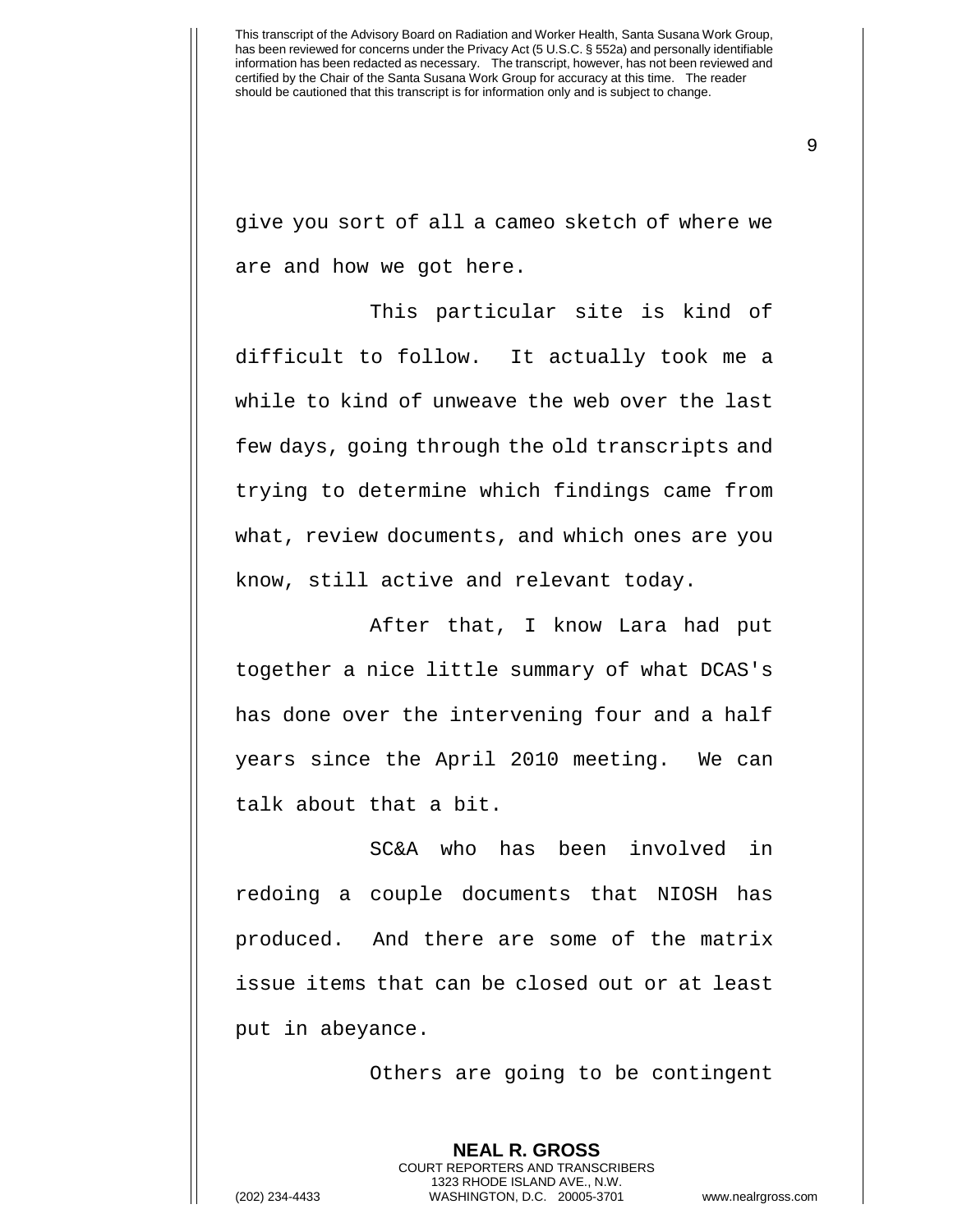10

upon the complete reviews of internal, external coworker models, and environmental TBD updates.

After that we can talk about the Board meeting that's coming up and then plan for the next Work Group meeting.

Let's get back to sort of the recap. As most of you know, at least the people who have involved in it for any length of time, the TBDs for Santa Susana were developed and released back in 2006 for the most part, 2006, 2007 timeframe.

We completed the review of the Site Profile in 2008, I believe in the beginning of August in 2008. The first Work Group meeting was, I believe, held on August 26th of 2008.

At the February 2009, no, excuse me; that would have been the following year. We had a Work Group meeting in, I believe April 17th of 2009, because I remember that because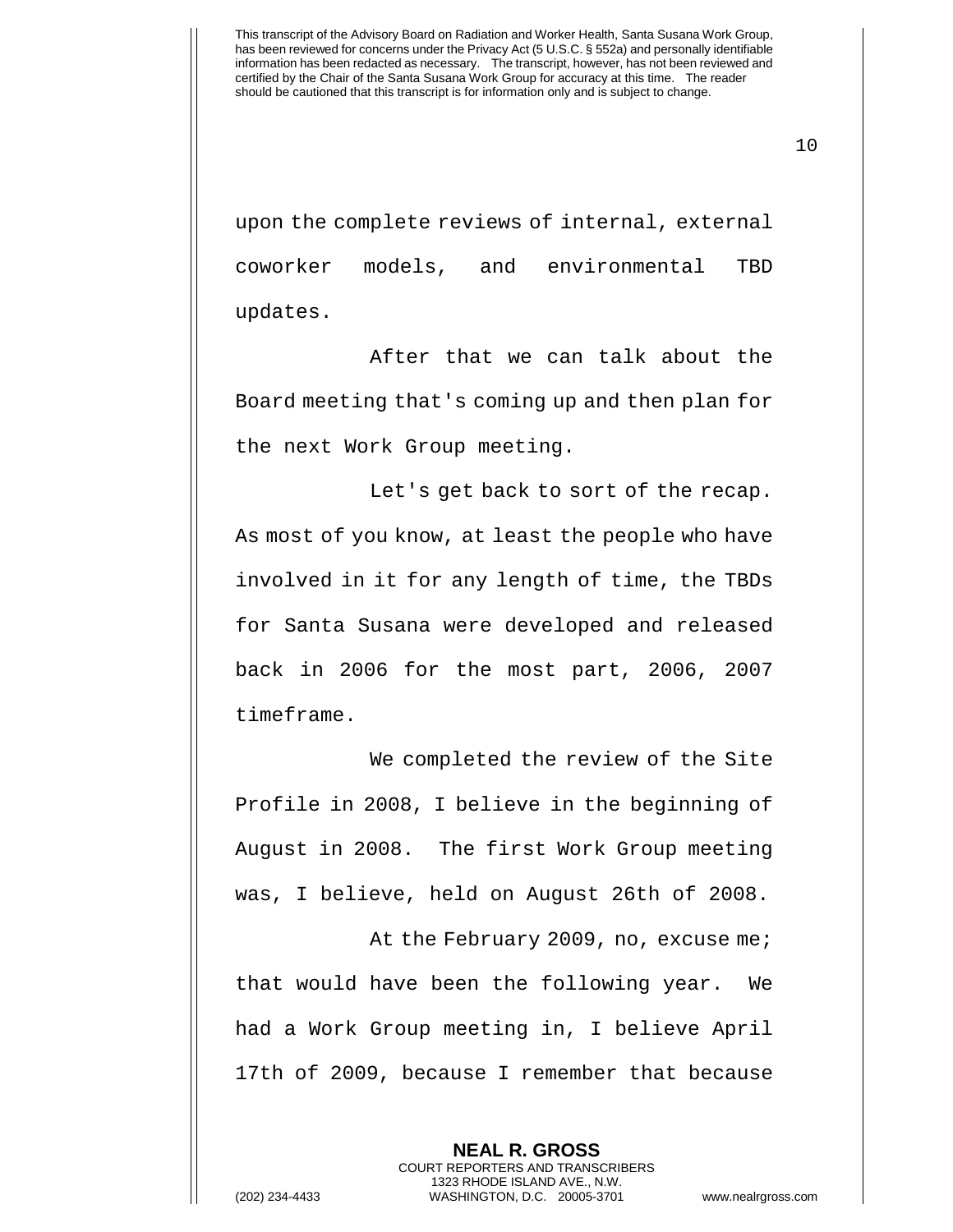11

it was my very first Work Group meeting. I'd been with SC&A for about two weeks at that point.

Then during that time we were also reviewing the SEC Petition, SEC-93, the original petition. And we completed the review of that in, I believe in, oh gosh, when was it, October of 2009? So it's kind of an overlapping of SEC, and the Site Profile document reviews, and findings resolutions.

And then I believe it was the February 2010 Board meeting, there's a bit of discussion there about Santa Susana, mainly a great deal of discussion about defining the site boundaries, and the labor aspect, and how the other three sites, Canoga, Downey, and De Soto all fit into the puzzle.

Then the last meeting was in April of 2010 and the Site Profile findings that we produced back in 2008, some of them were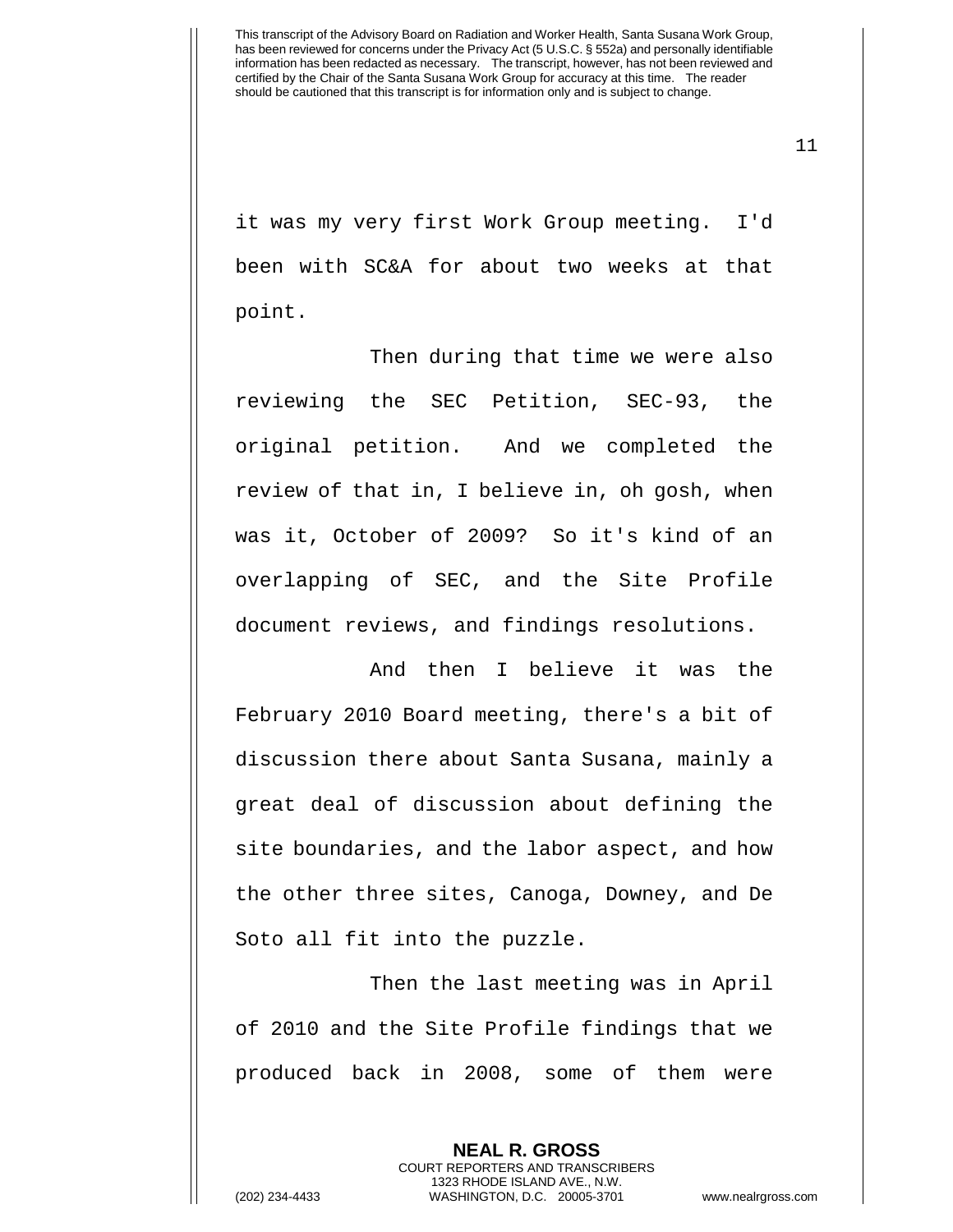resolved in the 2008 Work Group meeting. But others were elevated to SEC status based on the review of the Petition Evaluation Report.

And in addition to that, the petitioners had issues that were also included in the matrix and NIOSH themselves had indicated there were certain problems that they needed to look at.

So the matrix that you have now really reflects all those different, three different aspects, SC&A findings, petitioner concerns, and also NIOSH's concerns.

And that matrix was first used I believe in the 2009, April 2009 meeting. NIOSH then went ahead and added responses. We went ahead and discussed those in April 2010.

There had been some taskings to NIOSH in the 2009 meeting, and which were kind of not really specific to each particular finding but kind of grouped findings by topic.

**NEAL R. GROSS**

COURT REPORTERS AND TRANSCRIBERS 1323 RHODE ISLAND AVE., N.W. (202) 234-4433 WASHINGTON, D.C. 20005-3701 www.nealrgross.com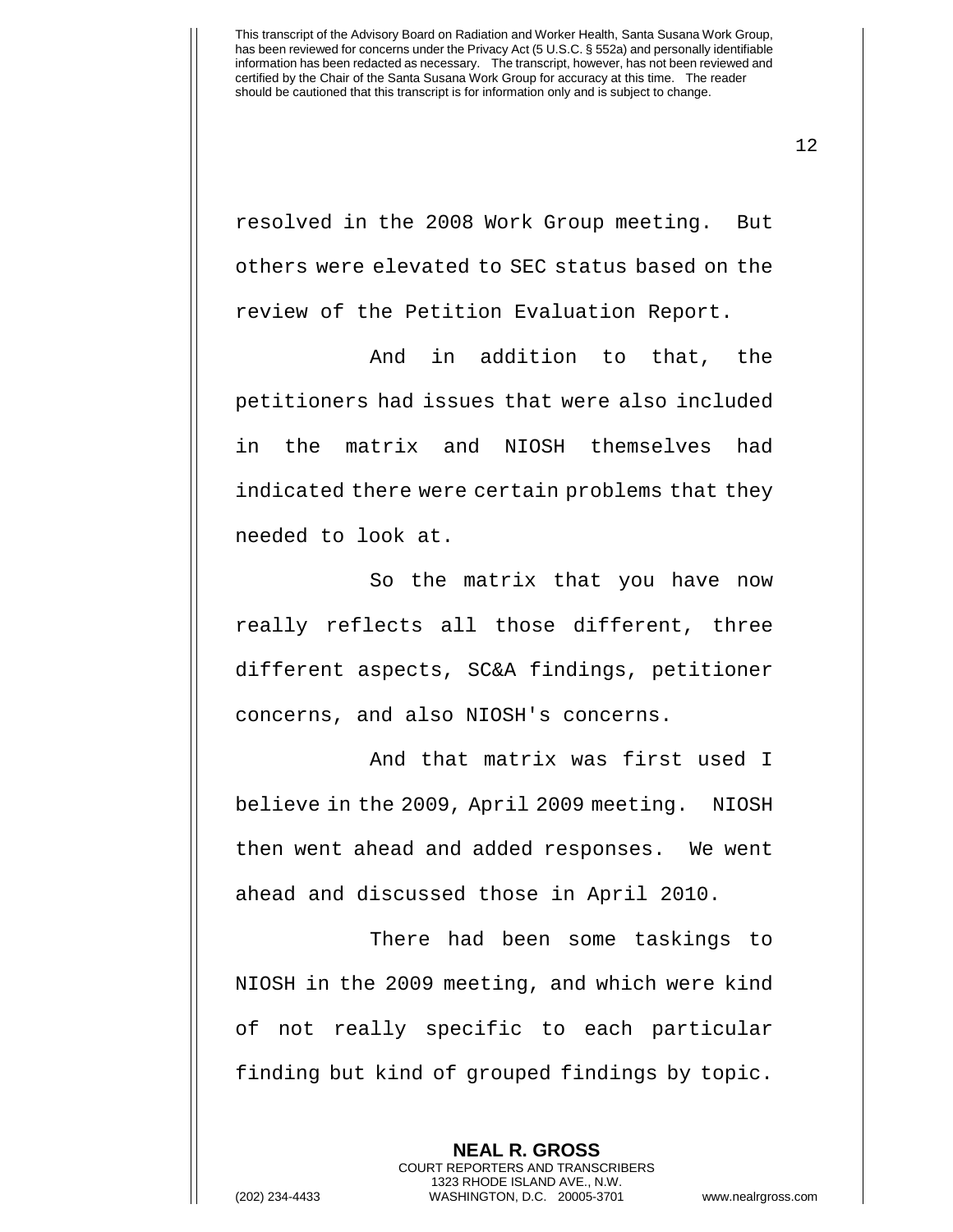13

I believe there are like seven different things that NIOSH was to do and then we got back in April 2010 and talked about those.

And then finally in the intervening four and a half years, NIOSH has produced the internal dose coworker model. I believe that was back in, sometime in March of this year.

We are in process of reviewing that document; we're getting pretty close to finishing it up actually. I hope to have it to DOE next week for review. Ideally I'd like to have it completed by the Board meeting if possible. But be that as it may, we looked at that.

Also we had produced a review of OTIB-77 back in March of 2010, Hans Behling. And recall that, that document used the Boice Database and we've found a lot of problems with that.

**NEAL R. GROSS**

COURT REPORTERS AND TRANSCRIBERS 1323 RHODE ISLAND AVE., N.W. (202) 234-4433 WASHINGTON, D.C. 20005-3701 www.nealrgross.com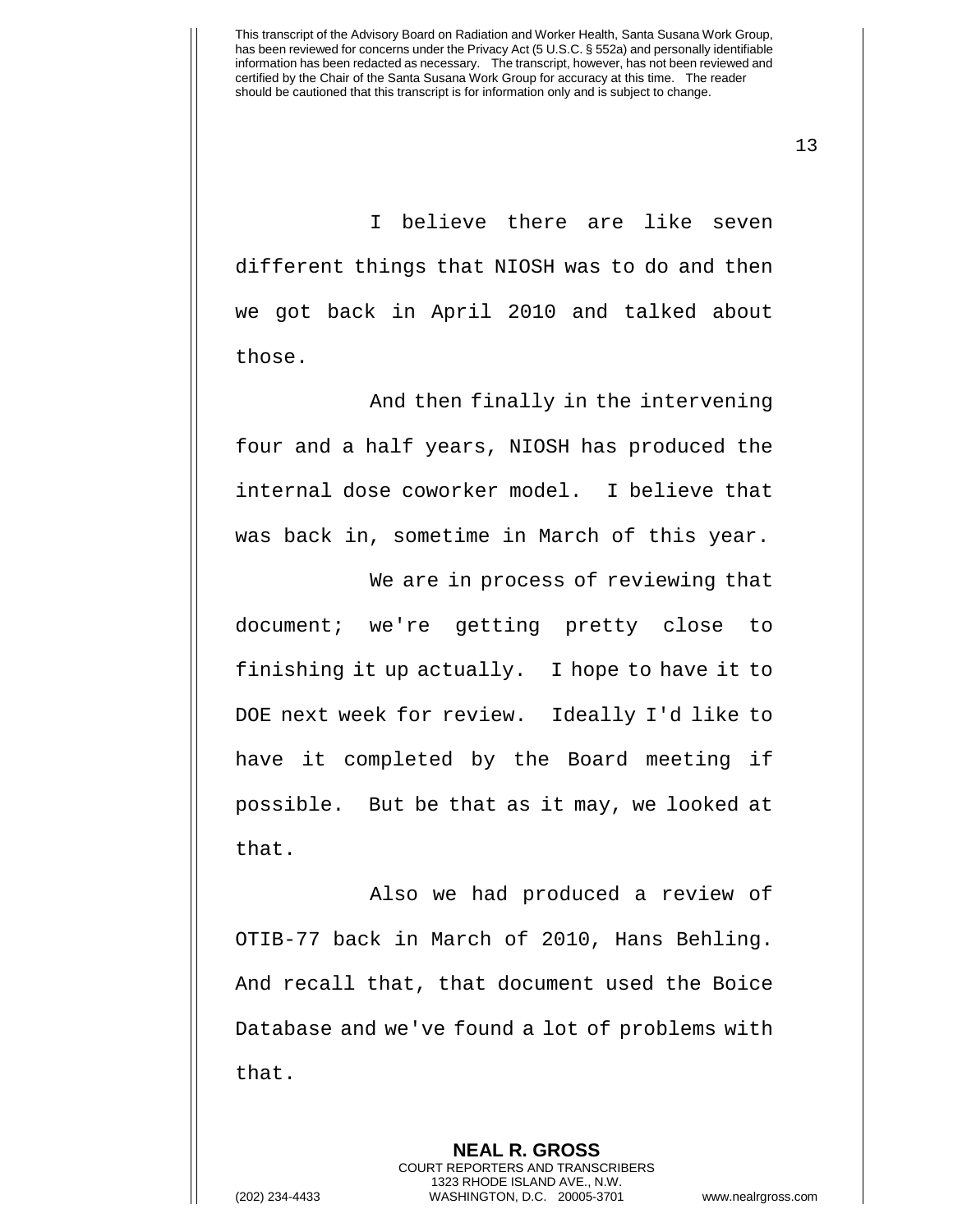And then NIOSH actually had, and they were going to look at the whole issue of NTA track film and how to address neutron exposures. And then they produced, I believe it was June 2010, a paper about using neutron-to-photon ratios.

And we began a review, and actually just about finished it up. I think it's probably about 95 percent done, back in October of 2010. But you know due to other pressing concerns, mainly Fernald heating up and some other things.

It kind of got sidelined, and as things started heating up again this year, I started, I took another look at it and I considered you know, going ahead and releasing it.

But I was thinking well, you know, NIOSH is sort of in the process of revising. There's a major revision to OTIB-77 and based

> **NEAL R. GROSS** COURT REPORTERS AND TRANSCRIBERS 1323 RHODE ISLAND AVE., N.W.

(202) 234-4433 WASHINGTON, D.C. 20005-3701 www.nealrgross.com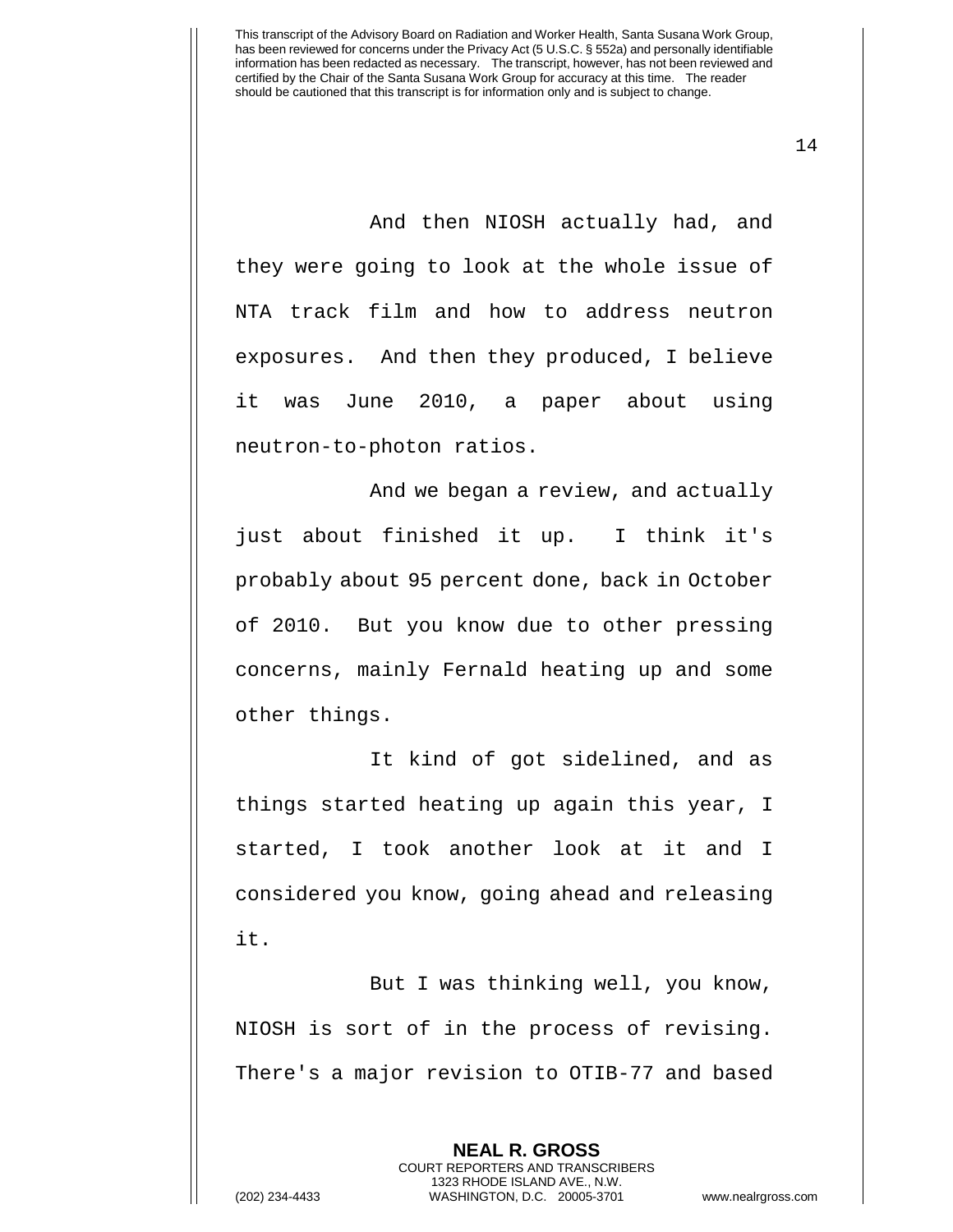on what Jim had said, Jim Neton had said that at the past two Board meetings they're still trying to sort out this neutron exposures and how to address, how to use the ratios versus NTA film at various times.

I believe SENES is involved in that effort. So I chose not to release it, because I wouldn't want to have to go back and redo it again at some future point.

But be that as it may, that's kind of a cameo sketch of where we are and how we got here. But if Jim or Lara if you'd like to talk about the things that you've accomplished over the last few years, I can go ahead and pull that document up here.

The, where is it? Here we go, Work Group update. Let me go ahead and share this. Jim, can you see that now?

DR. NETON: Yes, I've got it.

MEMBER MUNN: Yes, I see it, John.

**NEAL R. GROSS** COURT REPORTERS AND TRANSCRIBERS 1323 RHODE ISLAND AVE., N.W. (202) 234-4433 WASHINGTON, D.C. 20005-3701 www.nealrgross.com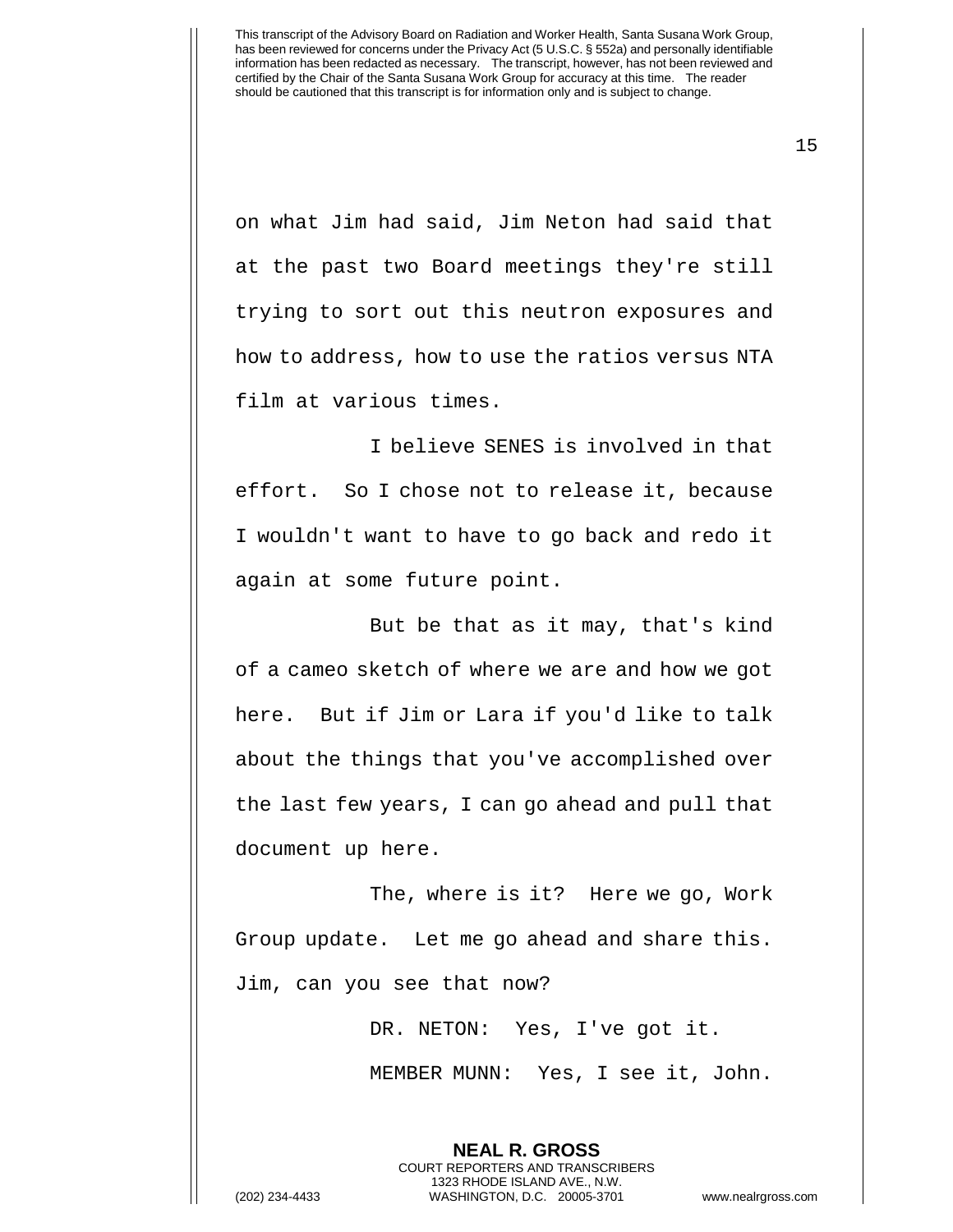16

Are we going to have opportunity to have a hard copy of these reports that we haven't seen yet?

MR. STIVER: Oh yes, certainly.

MEMBER MUNN: Thank you.

MR. STIVER: A lot of the reports we haven't completed, but when we will, they'll be available.

MEMBER MUNN: I haven't seen Lara's note either.

MR. STIVER: Okay.

MEMBER MUNN: Thanks.

MR. STIVER: This is Lara's summary, so Lara if you'd like to just talk about it a bit?

DR. NETON: This is Jim. I think that was distributed to the Work Group.

MR. STIVER: Yes, I'm sure it was.

DR. NETON: It was.

DR. HUGHES: This is Lara. It was,

it was sent to the Work Group.

**NEAL R. GROSS** COURT REPORTERS AND TRANSCRIBERS 1323 RHODE ISLAND AVE., N.W. (202) 234-4433 WASHINGTON, D.C. 20005-3701 www.nealrgross.com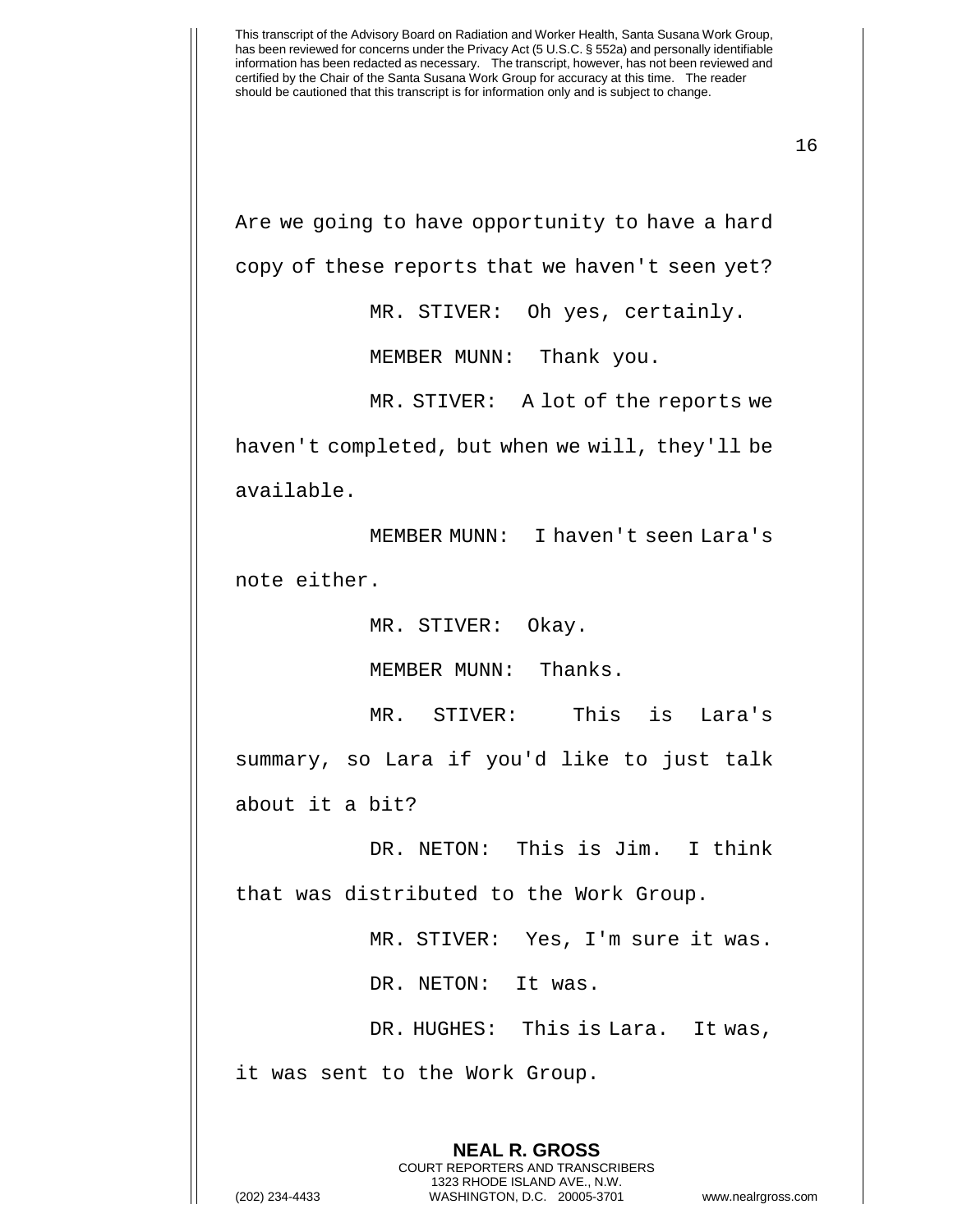17

MEMBER MUNN: I didn't have it. DR. NETON: We'll certainly make sure you get a copy.

MR. KATZ: I think in September, is

that right, Lara?

DR. HUGHES: Yes.

MR. KATZ: Yes.

MEMBER MUNN: I'll check again in my September mail.

DR. HUGHES: A lot of times when I'll send stuff to the Work Group, I get a lot of bounce back from the emails, it's basically saying the email is not valid.

MR. KATZ: Right, but Lara that doesn't apply to, Wanda's never had that problem other than within those --

DR. HUGHES: Okay.

MEMBER MUNN: No, my problem is one of memory.

> **NEAL R. GROSS** COURT REPORTERS AND TRANSCRIBERS 1323 RHODE ISLAND AVE., N.W.

MEMBER BEACH: Yes, and this is

(202) 234-4433 WASHINGTON, D.C. 20005-3701 www.nealrgross.com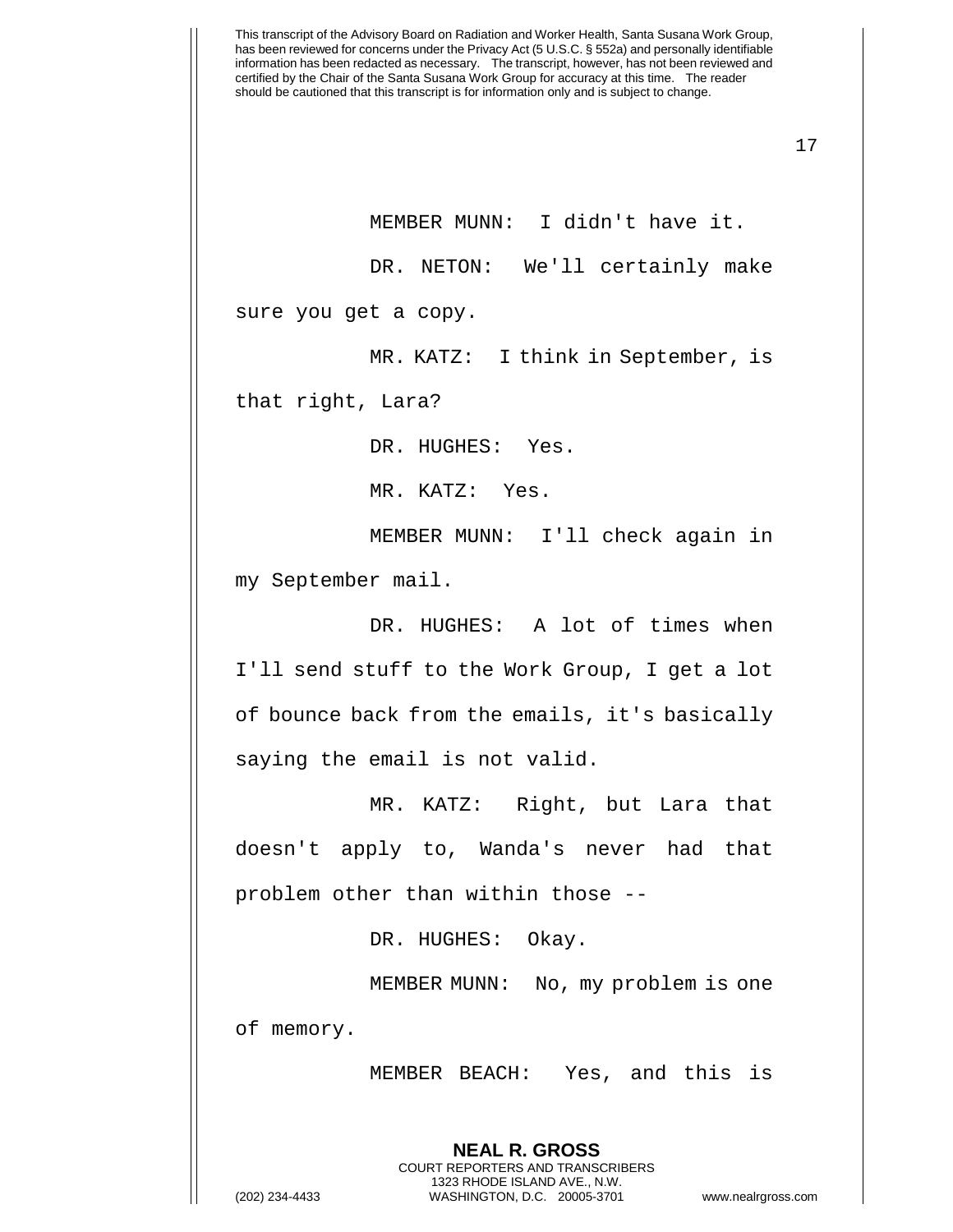18

Josie, I got a copy of it. So it's out there Wanda.

MEMBER MUNN: Alright. I'll check my September mail, thanks.

DR. HUGHES: Okay, so should I go ahead, Jim?

DR. NETON: Yes, go ahead, Lara.

DR. HUGHES: Okay. I hope you had a chance to review it. It's been a long time, but I think NIOSH has done a considerable amount of work on this. As John said, the last Work Group meeting was April 2010.

After the last Work Group meeting, NIOSH actually published a few documents. We published the review of the environmental, the external, and the internal Technical Basis Documents. However those were mostly due to include the SEC language.

As John mentioned the internal coworker model was published in March of 2014.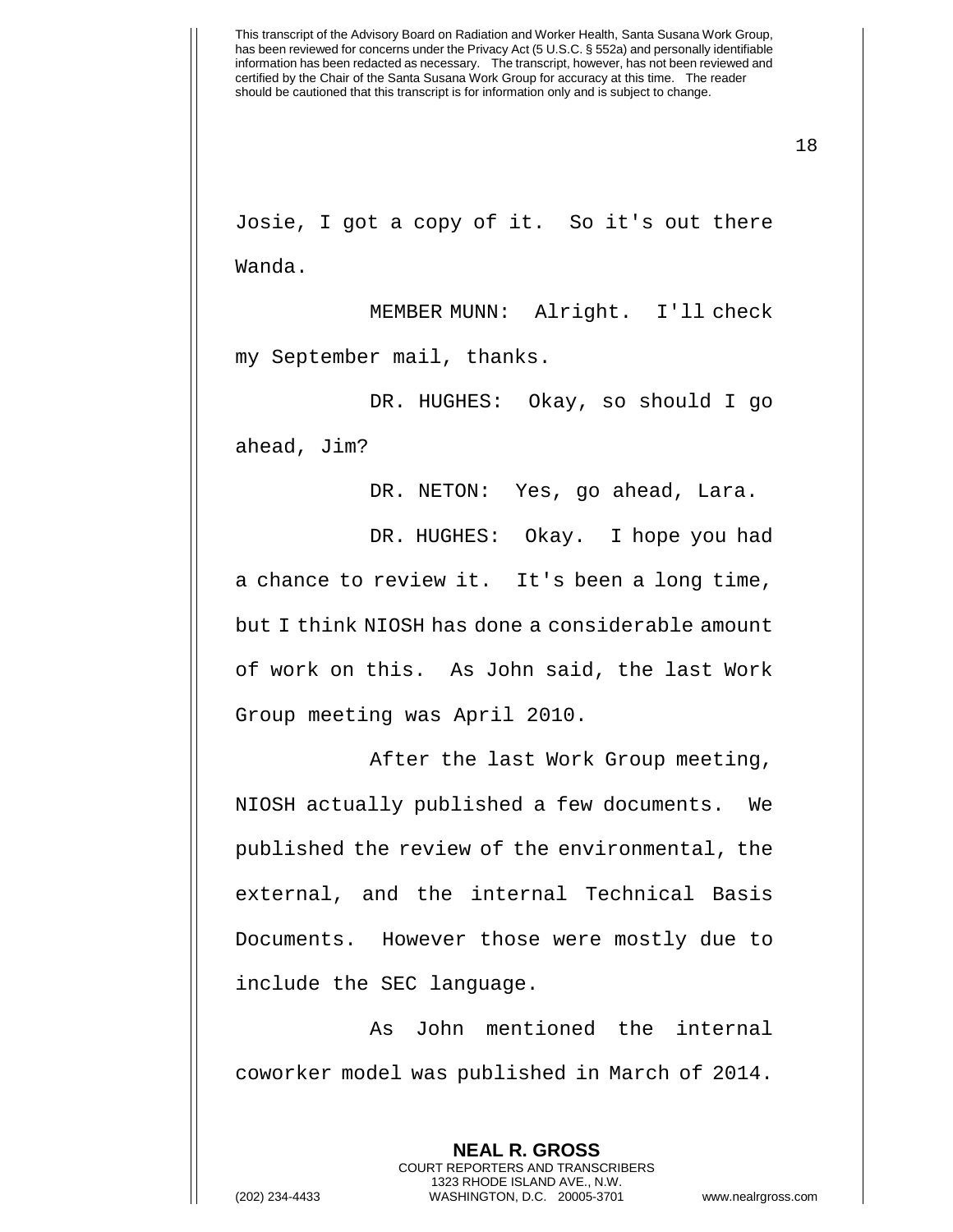19

And also NIOSH developed a White Paper documenting the development of the neutron-photon ratio to be used. And that was done in 2010.

Also NIOSH did a revision of the external coworker model. That is currently in draft status. And it's a complete rework of the previous model that used the Boice Database that we have since then decided to abandon because of all the problems associated with it.

So just to go back over the years relatively quickly. In 2010, NIOSH continued to -- the remainder of 2010 after the last Work Group meeting, there were several issues with the database that we received from Boeing. And we kept trying to resolve the issues with that, and in the end, we were not able to do that.

Also in 2010, NIOSH did the neutron-photon approach and it revised some TBDs in 2011. The negotiations with Boeing

**NEAL R. GROSS** COURT REPORTERS AND TRANSCRIBERS 1323 RHODE ISLAND AVE., N.W. (202) 234-4433 WASHINGTON, D.C. 20005-3701 www.nealrgross.com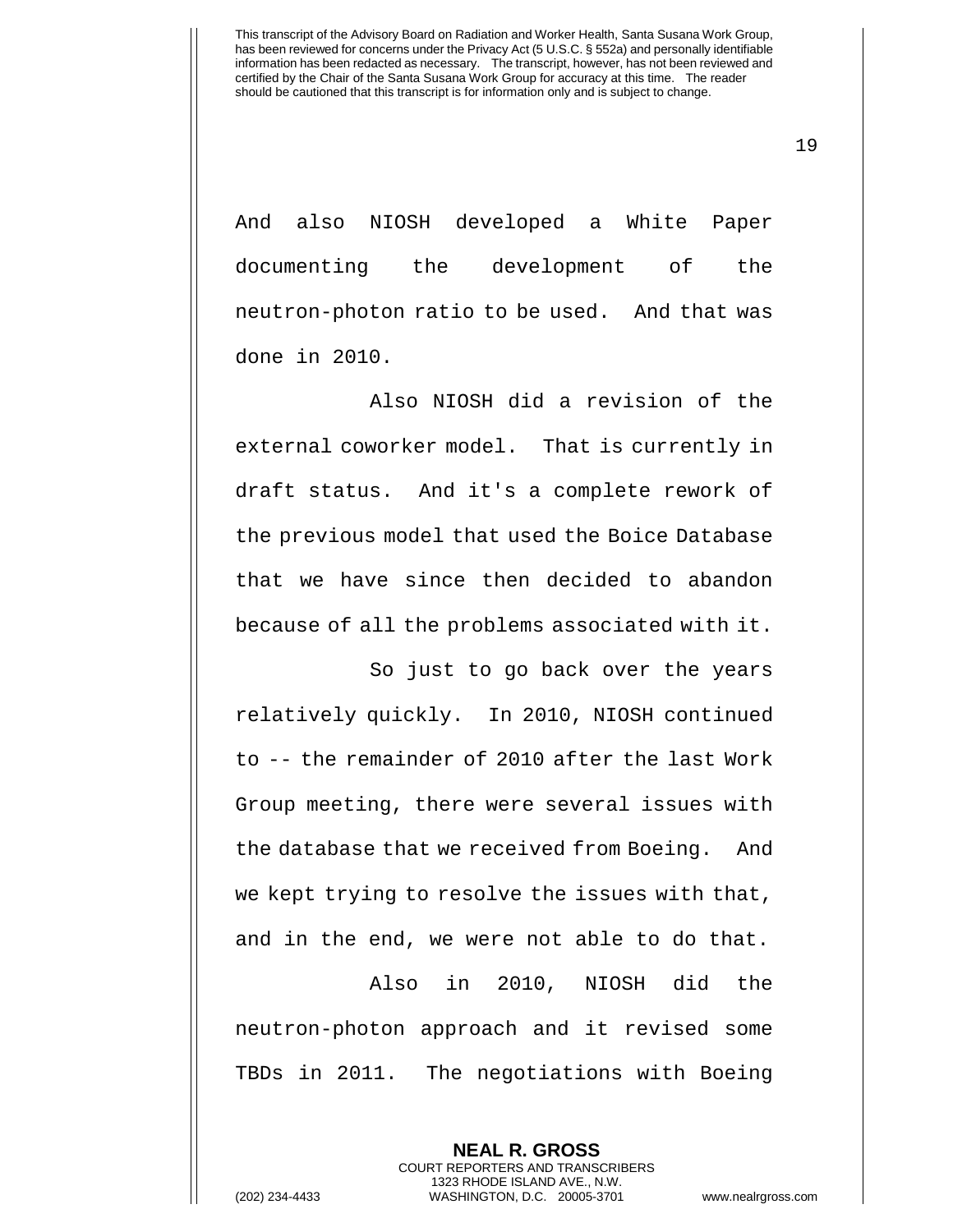20

continued.

The somewhat frustrating part with this was that NIOSH knew Boeing had the worker dosimetry data scans which essentially was an electronic copy of all the workers' files in the form of a scanned picture of each worker's documents.

And we tried to get that, but Boeing was very hesitant to release that. So by 2012 we finally convinced Boeing to release this data. It took two years almost for them to finally be convinced that this was the appropriate thing to do, so to speak.

NIOSH received this data in March of 2012, and produced the internal and external coworker model based on the data. It was a very large data entry effort and data verification, quality assurance that was done by ORAU.

So these models are completed. The external model is awaiting approval because of

**NEAL R. GROSS** COURT REPORTERS AND TRANSCRIBERS 1323 RHODE ISLAND AVE., N.W. (202) 234-4433 WASHINGTON, D.C. 20005-3701 www.nealrgross.com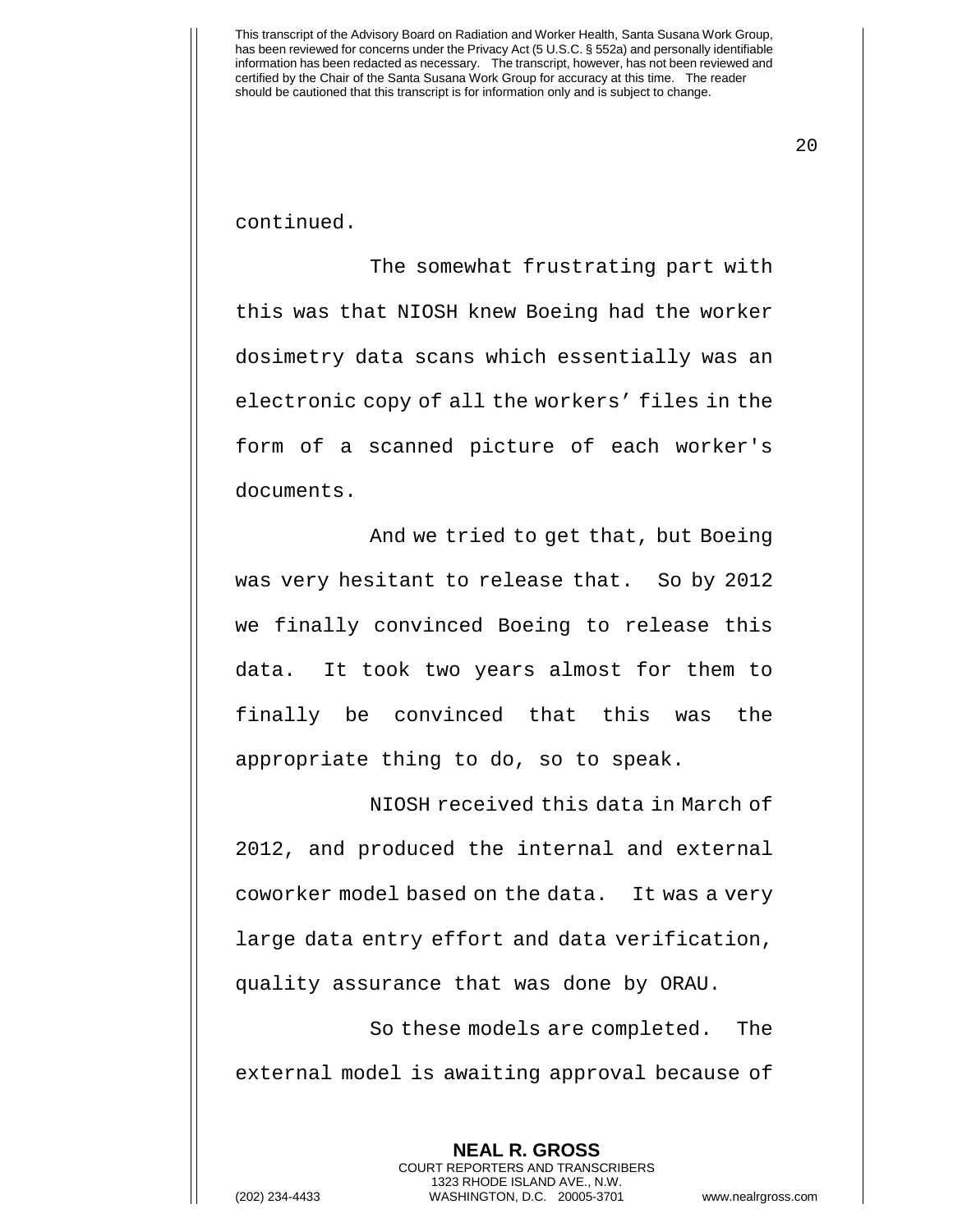21

the remaining issues regarding the neutrons, which I think we have now arrived at a path forward.

And which will be presented in addition to the neutron-photon White Paper. The refined approach will be presented in the form of the revision of the document, such as the TBD, or the internal-external coworker model. It will probably be included in that.

As for the coworker models, the internal coworker model, OTIB-80 it consists of a plutonium model, a uranium model, and a gross beta model encompassing the years from 1965 up until the modern period, the 1990s.

The external coworker model which it's an analysis of about 175,000 data points, which consists of a site wide model that is all of Santa Susana, as well as a model to be used for Area IV workers, and for the, for workers at the De Soto plant.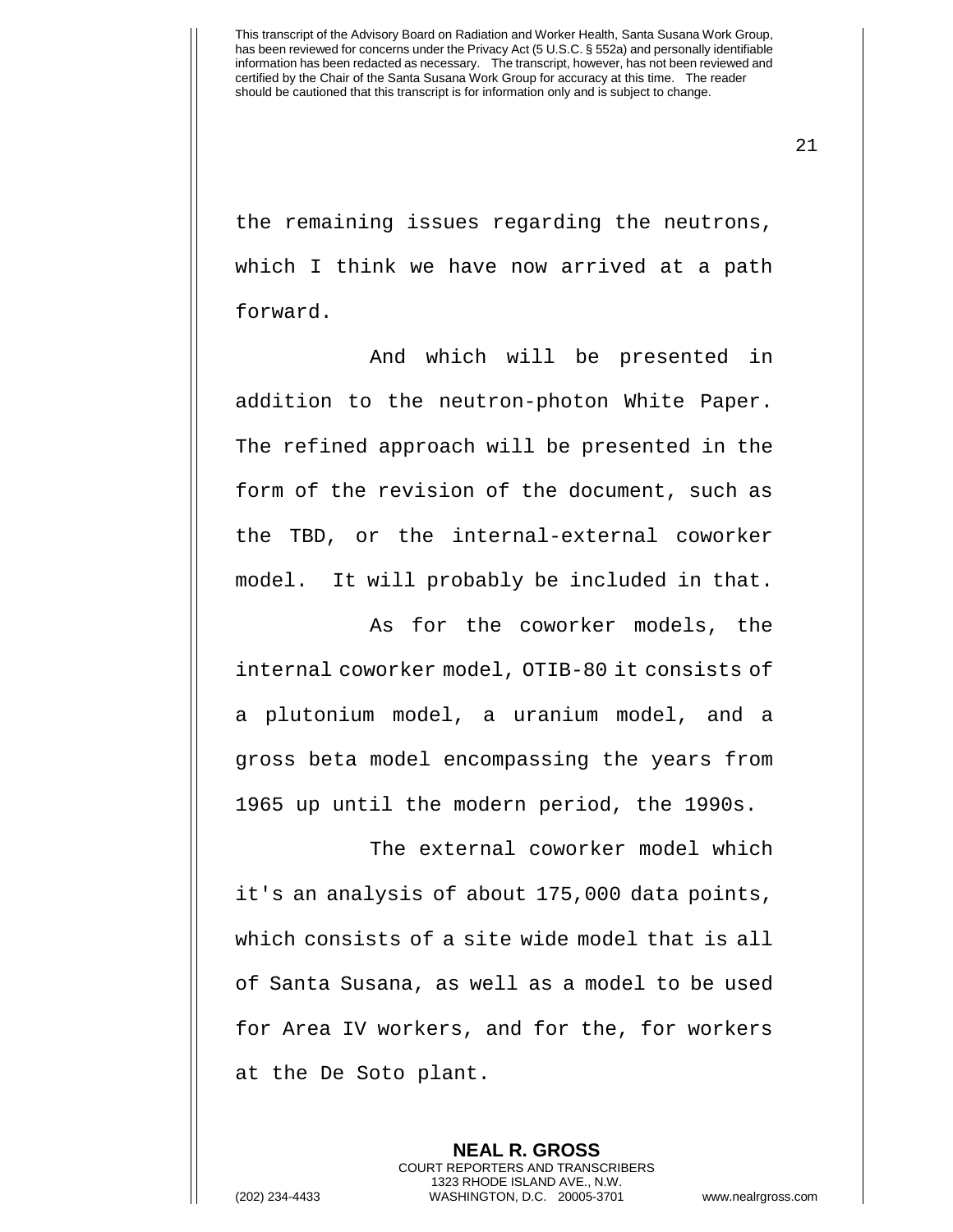22

As for the neutron approach, NIOSH is currently suggesting to use the neutron-photon ratio, however that there's also an approach to use NTA film with a correction factor for certain exposures at the site such as accelerator exposures.

And that concludes the end of my little note sheet that I have here for the update so --

MEMBER BEACH: Lara, this is Josie. I have just a comment and a question. On Page 1 under the SEC Evaluation Reports, I think there might be a typo on that first SEC for 0093. That was from January 1st, 1955 and I think it was 1958, not '65. Is that correct?

> DR. NETON: That's correct Josie. DR. HUGHES: Yes.

DR. NETON: That was actually, no well, that was the petition time period.

DR. HUGHES: That's correct it was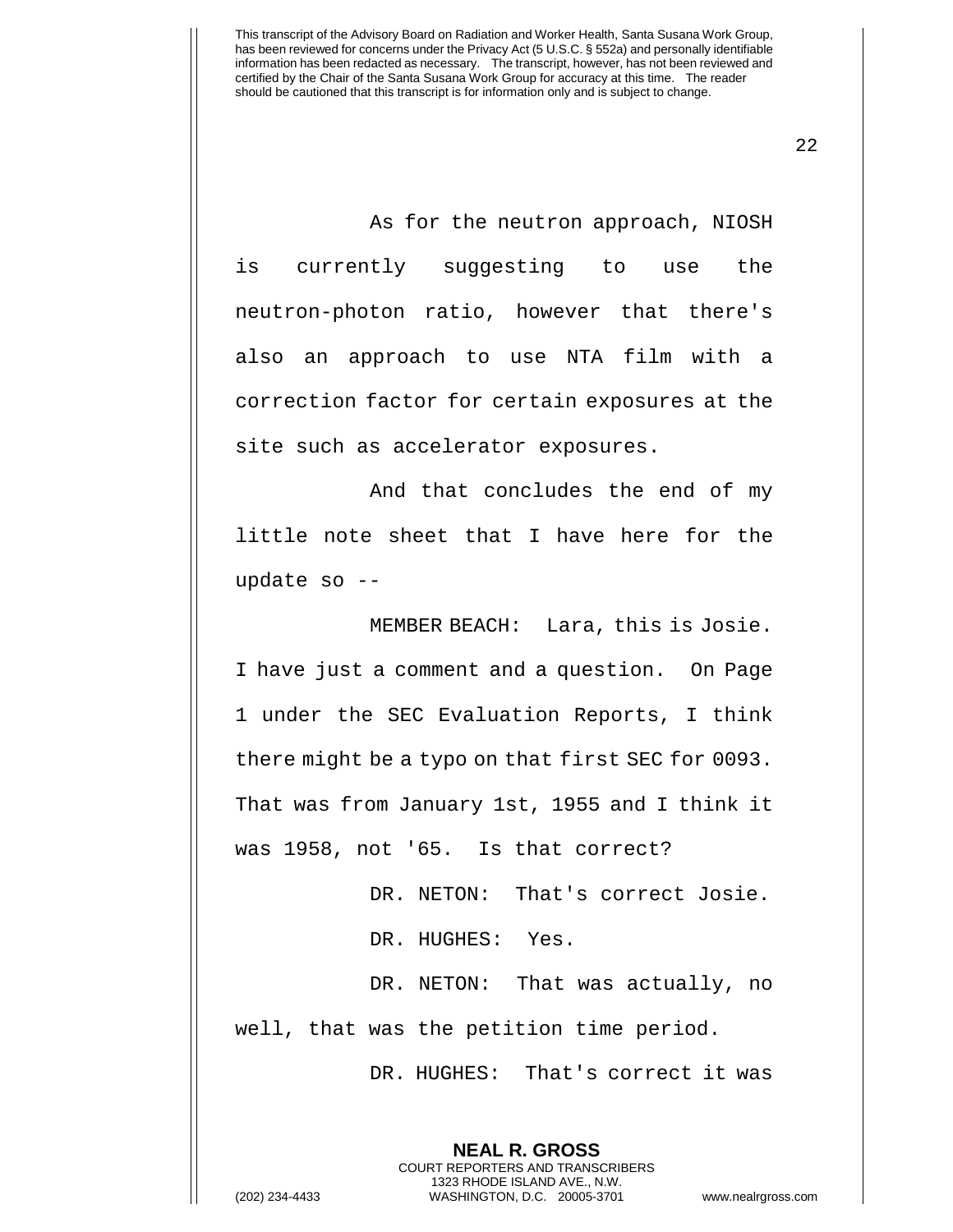23

initially, it was. Yes, that's a typo, I'm sorry.

MEMBER BEACH: No, that's fine, I just heard people looking at this, it's quite, it's quite complicated.

The other one is OTIB-77, that was a complete rewrite, correct?

DR. HUGHES: Yes.

MEMBER BEACH: So that's something that, is it  $-$ 

DR. HUGHES: Yes it has, it's in draft status which means we have not released it.

MEMBER BEACH: Okay, so that's something that we'll have to look at when it comes up? When do you think that will be out?

DR. HUGHES: It should be soon. Jim, do you have any?

DR. NETON: Josie, that should be soon. I held that up. The TLD portion is fine

> **NEAL R. GROSS** COURT REPORTERS AND TRANSCRIBERS 1323 RHODE ISLAND AVE., N.W.

(202) 234-4433 WASHINGTON, D.C. 20005-3701 www.nealrgross.com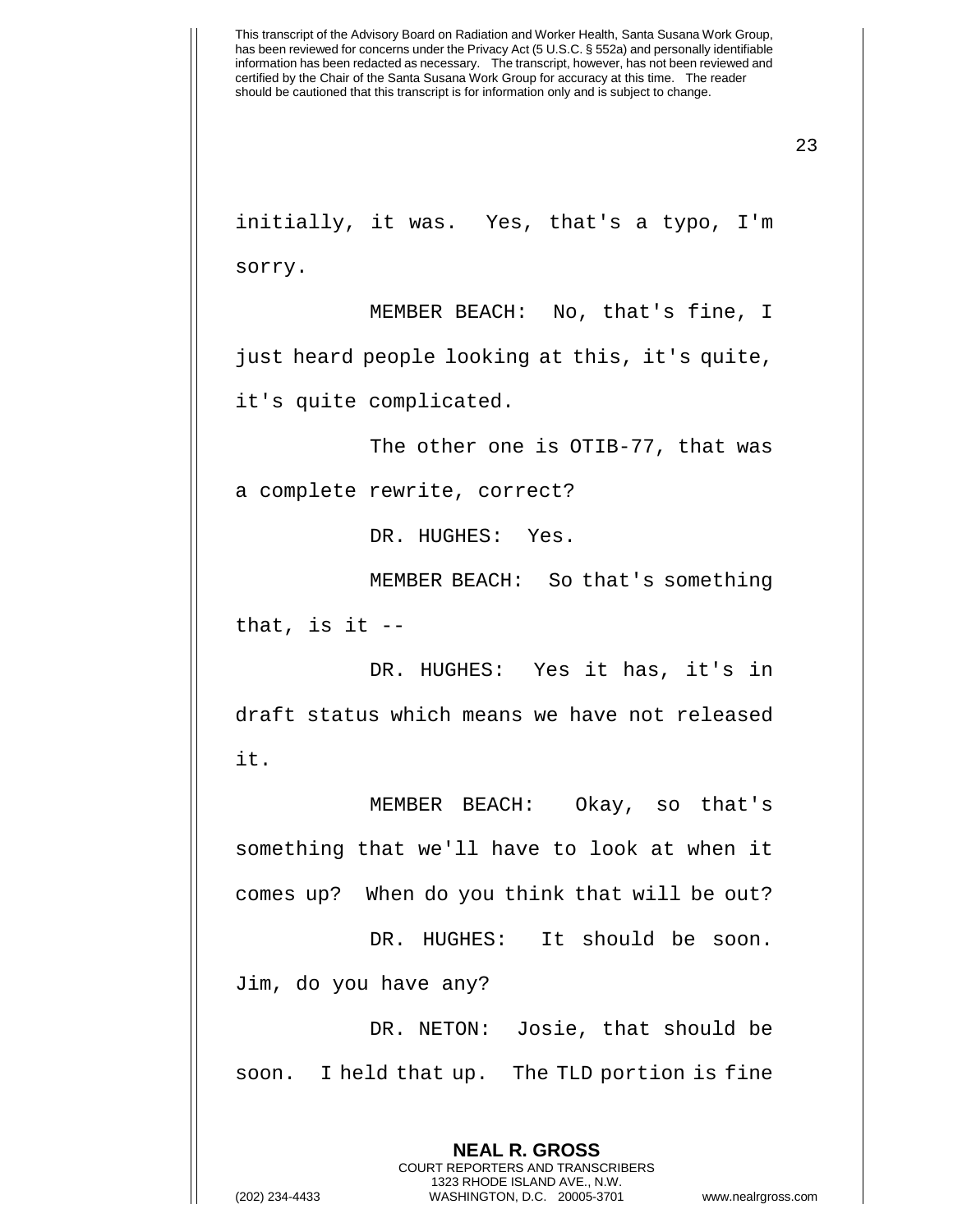24

for the external you know, photons and such, but there was a table in there that summarizes coworker data using the NTA track film, or track material.

And it was, I was concerned about how we're going to use that in addition to this neutron-photon ratio. That's been resolved. So that the data that are in there are actually correct. We just need to annotate it to reflect how those NTA measurements would be used.

So it should be soon. I would say, you know in a matter of weeks.

MEMBER BEACH: Yes, I guess where it says we've started in 2014, to just kind of, wasn't sure --

(Simultaneous speaking)

DR. NETON: -- the one table that has the NTA film data that we need to essentially annotate either there or in the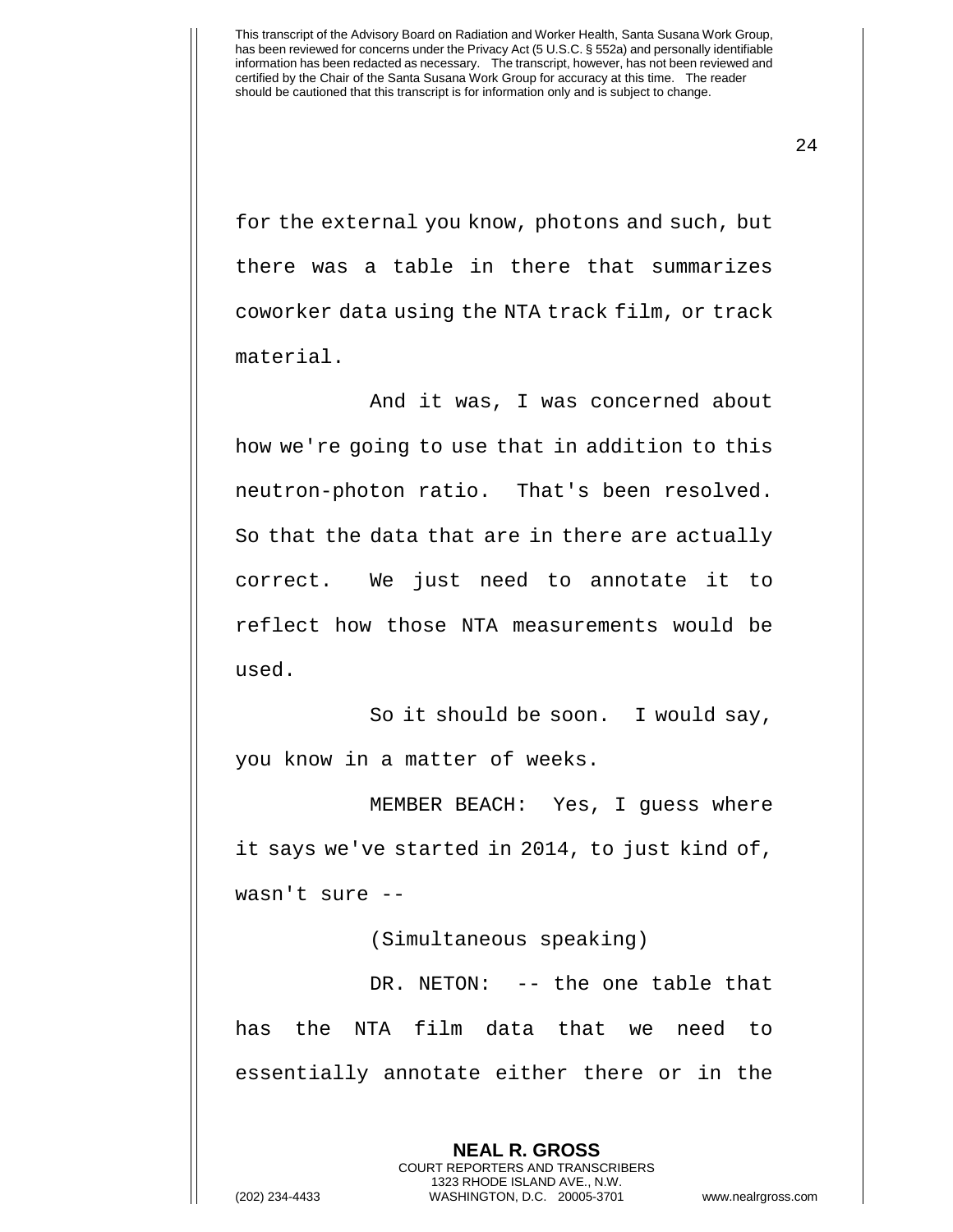25

external dosimetry TBD, as to how those data are actually used in conjunction with the neutron-photon ratio.

MEMBER BEACH: Oh, okay. And I have I guess, Ted one more thing on the 077. Is that something that SC&A can just go ahead and as soon as it comes out, go ahead and review?

MR. KATZ: Yes, so we don't need to wait for a Work Group meeting for that, but we'll task that when it's released, yes.

MEMBER BEACH: Yes, perfect. Okay.

MR. STIVER: Okay, thanks. Thank you, Lara.

I have a question for Jim. The neutron to photon ratio paper that you produced back in June of 2010, is that still, does it still stand as it was written?

DR. NETON: Yes, that would not, that will stand as it was written. That's our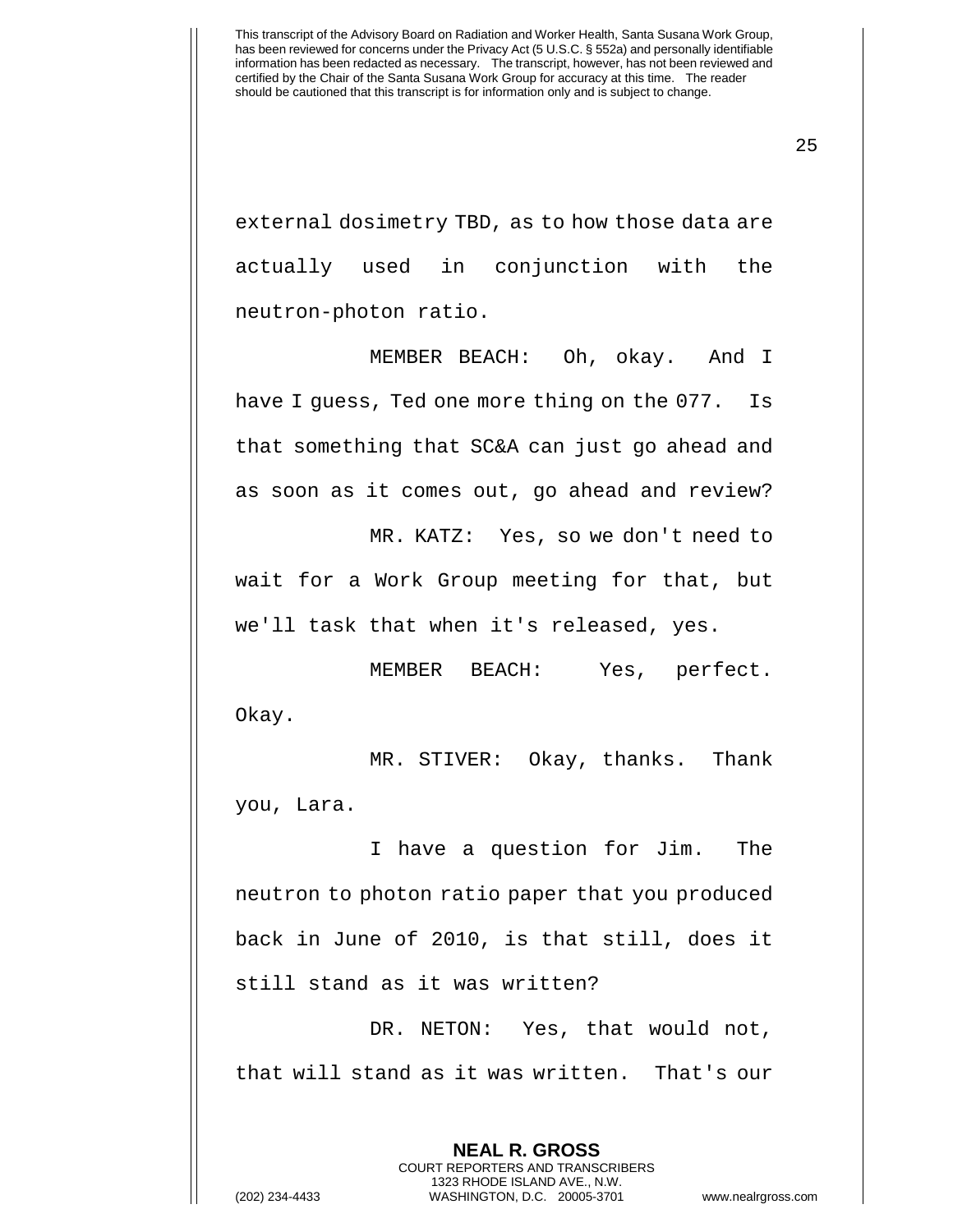26

intent to use that for those reactor facilities.

MR. STIVER: Okay, alright. So we'll go ahead and finish up our review of it and then deliver it to the Work Group. That's one thing I was just kind of concerned about just in reading some of the history here.

DR. NETON: No, I understand what you're saying John. I agree with what, how you summarized it. We were, I wasn't quite sure how those N/P ratios were going to be used for reactors. But now we've got a path forward and it will stand as written.

MR. STIVER: One other thing that I wanted to know, it might be premature to ask this but, you said there was like 175,000 data points in the Boeing external dosimetry data for Boeing.

One of the problems we had - because it was an epidemiology study, there

**NEAL R. GROSS** COURT REPORTERS AND TRANSCRIBERS 1323 RHODE ISLAND AVE., N.W. (202) 234-4433 WASHINGTON, D.C. 20005-3701 www.nealrgross.com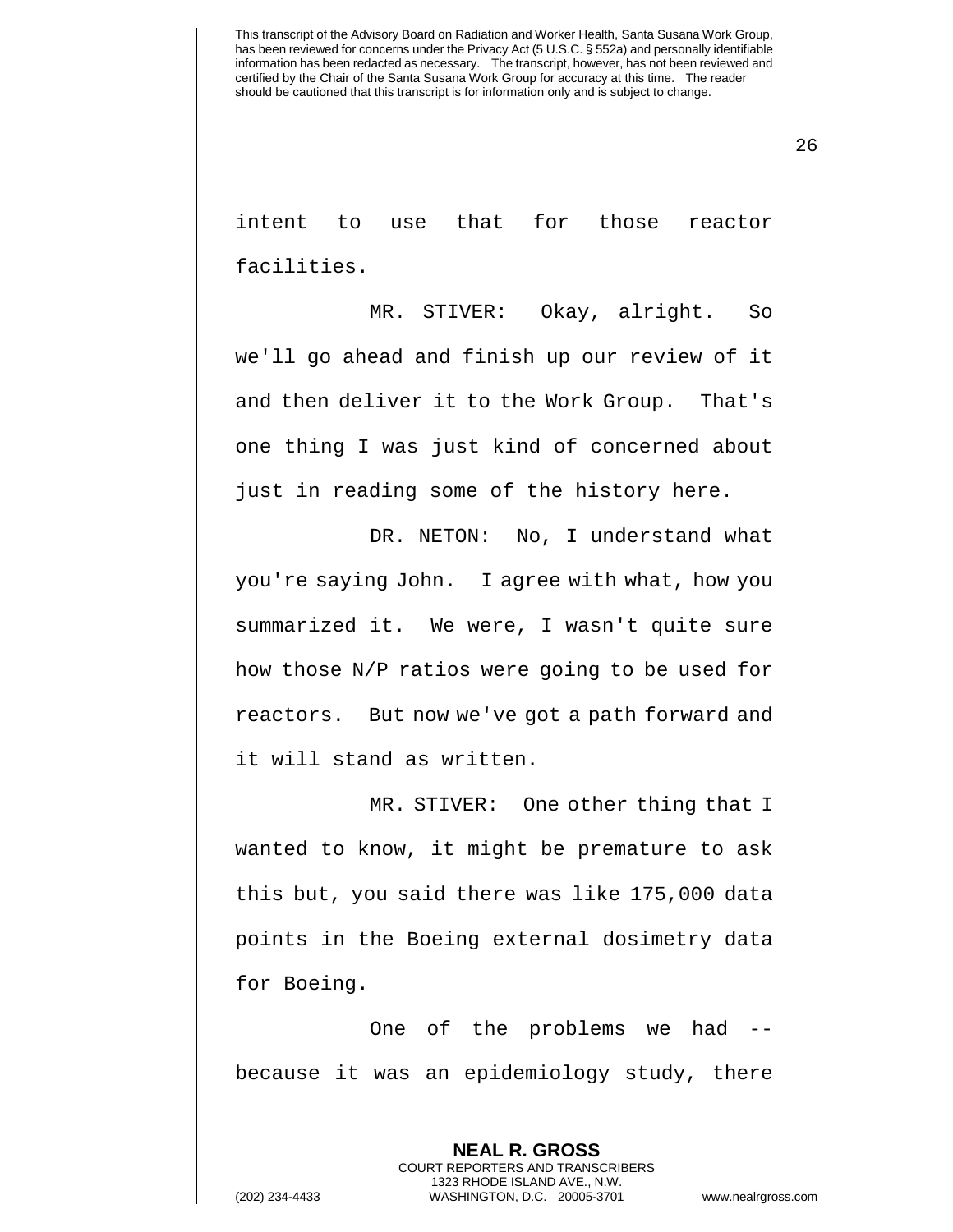was, it was eventually considered lifetime exposure. So we had people coming in who had doses included earlier at other sites that were added into the Santa Susana Database.

DR. HUGHES: John, this is Lara. Just to clarify, I might not have made this completely clear, but NIOSH is not using any aspect of the Boice data anymore.

MR. STIVER: Oh, right, right. My question was really, is the Boeing data just exclusive to Santa Susana --

DR. HUGHES: It's what was received from the site for each of their workers.

MR. STIVER: Okay.

DR. HUGHES: So yes, I mean it's --

MR. STIVER: It might be earlier

TIB-77.

DR. HUGHES: Yes, I realize that.

MR. STIVER: Is it inclusive of all

four sites?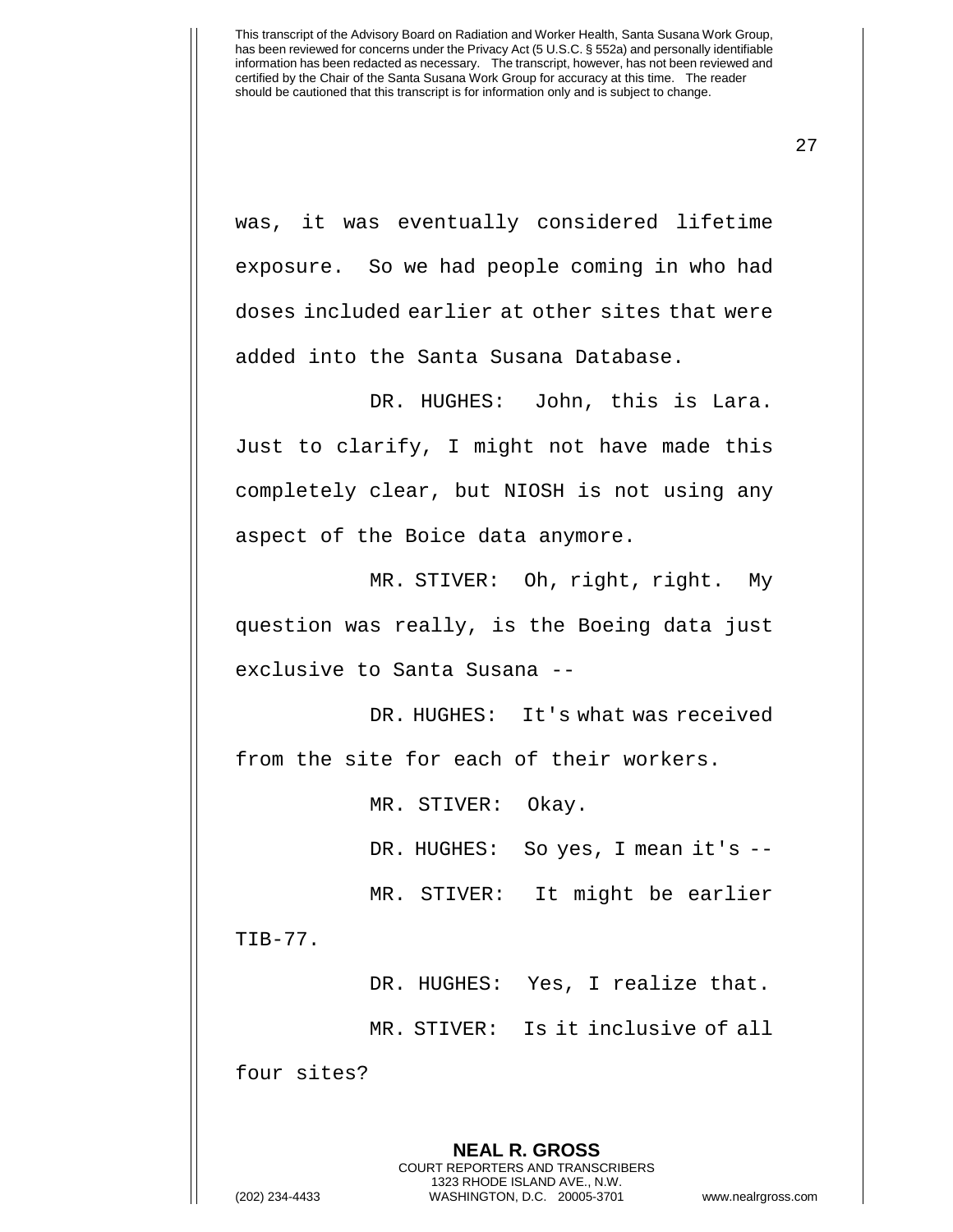DR. HUGHES: Yes. No this is the raw data. This was actually input by ORAU from each worker's dosimetry card, bioassay card, it was all redone.

MR. STIVER: Okay, so will there be one generalized coworker model, or it is going to be like separate models for each? Like one for De Soto and one for --

DR. HUGHES: There's one for De Soto, one for Area IV for the external, yes.

MR. STIVER: And the others are covered by the SEC? Okay, alright. I don't want to get into too much detail on that until we have a chance to look at it.

I guess as far as SC&A is concerned we've really, you know we've been kind of dormant on Santa Susana aside from the review, the neutron-photon ratio paper. And the review of, at the internal CBT.

And you know we realize you guys

**NEAL R. GROSS** COURT REPORTERS AND TRANSCRIBERS 1323 RHODE ISLAND AVE., N.W.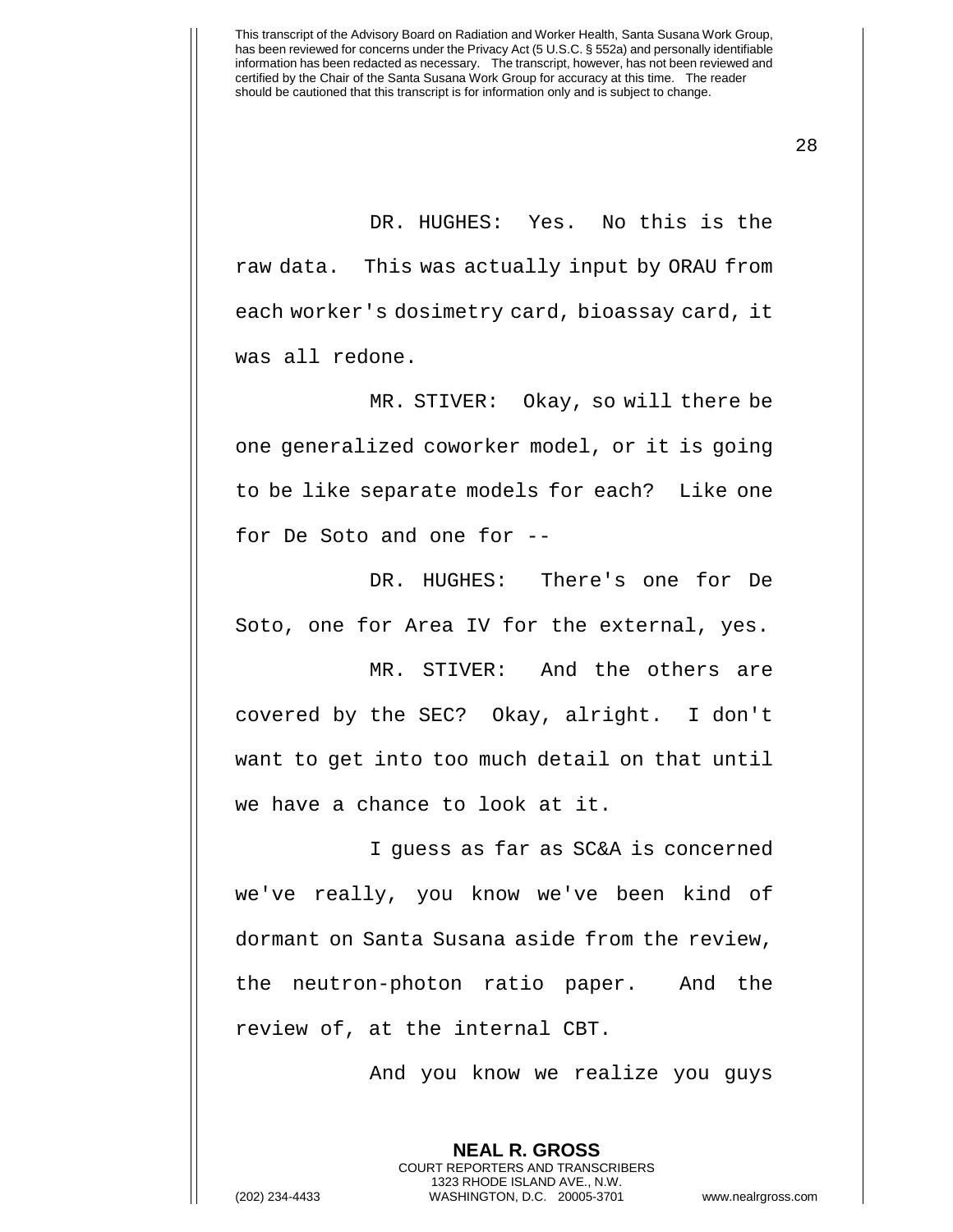haven't had a chance to look at it, because we haven't even finished it yet. But, so I know there are a few questions that, you know Bob and Milton have been leading the charge on this.

And you know they have been very close to the data and really, you know looking at it at a very fine level of granularity.

Had a few questions that maybe you guys could maybe answer, I don't know. We don't want to put you on the spot or anything with questions about you know, the quality or the veracity of the methods or anything like that but, Bob you on line still?

MR. BARTON: Yes, I'm here John. Thanks --

MR. STIVER: Could you give a thumbnail sketch of you know what our concerns were. I know there's something about the inclusiveness of the different radionuclides and B-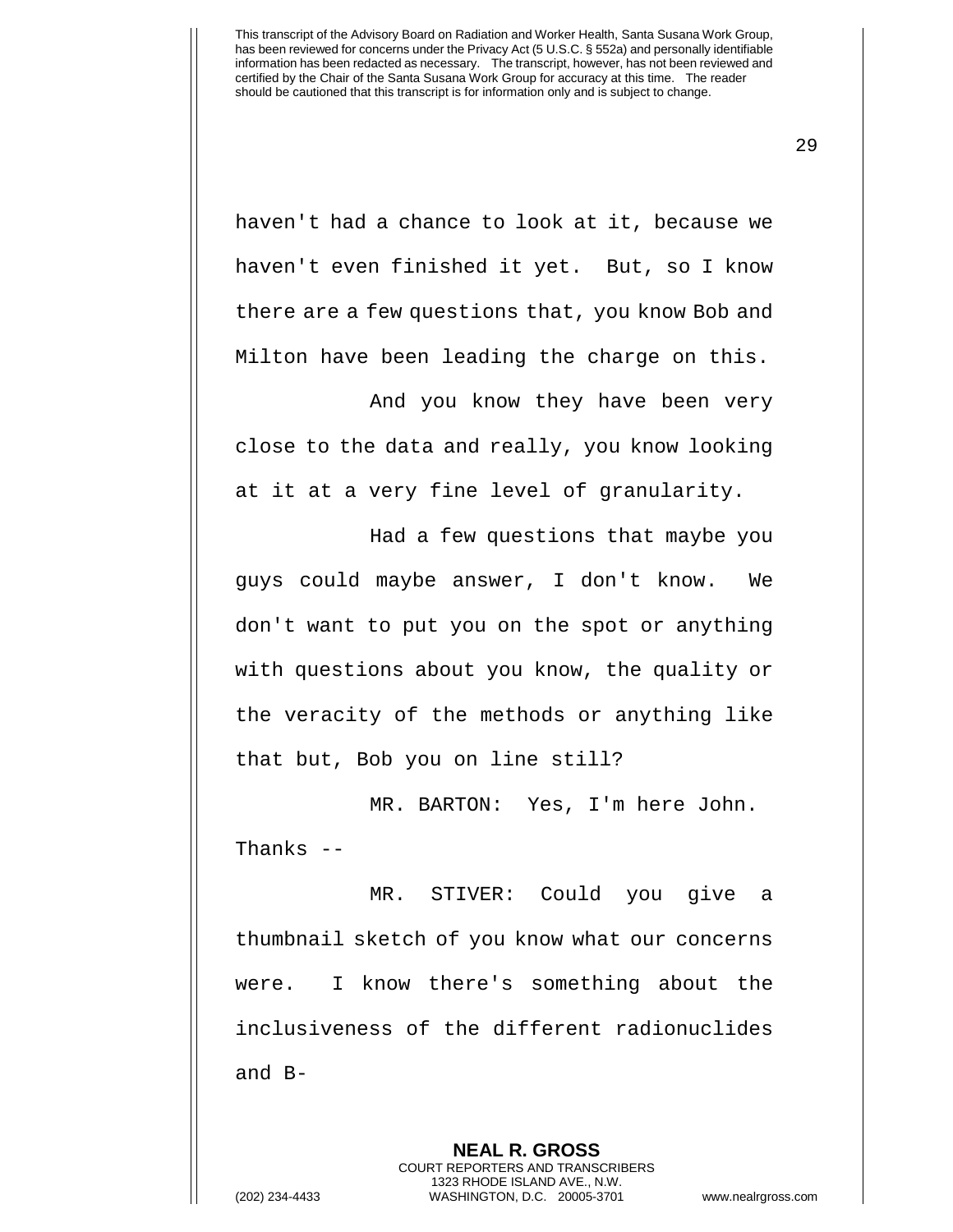30

MR. BARTON: Sure, sure I mean we kind of got into it a little bit with, I guess Lara's summary there. But I guess our main questions kind of centered around, we weren't quite sure where the external database that sort of underlines the coworker models, really came from.

And I'm feeling a little confused because I found out that the data came from Boeing but then there was an effort by ORAU to I guess code additional data or was it a separate effort?

So I mean if you could get a little more information as to where this data came from, like and if, I mean the database itself contained something like 37,000 data points.

Not all are actually germane to the reconstruction of uranium, plutonium, and fission products which is laid out in TIB-80. But you know there's a significant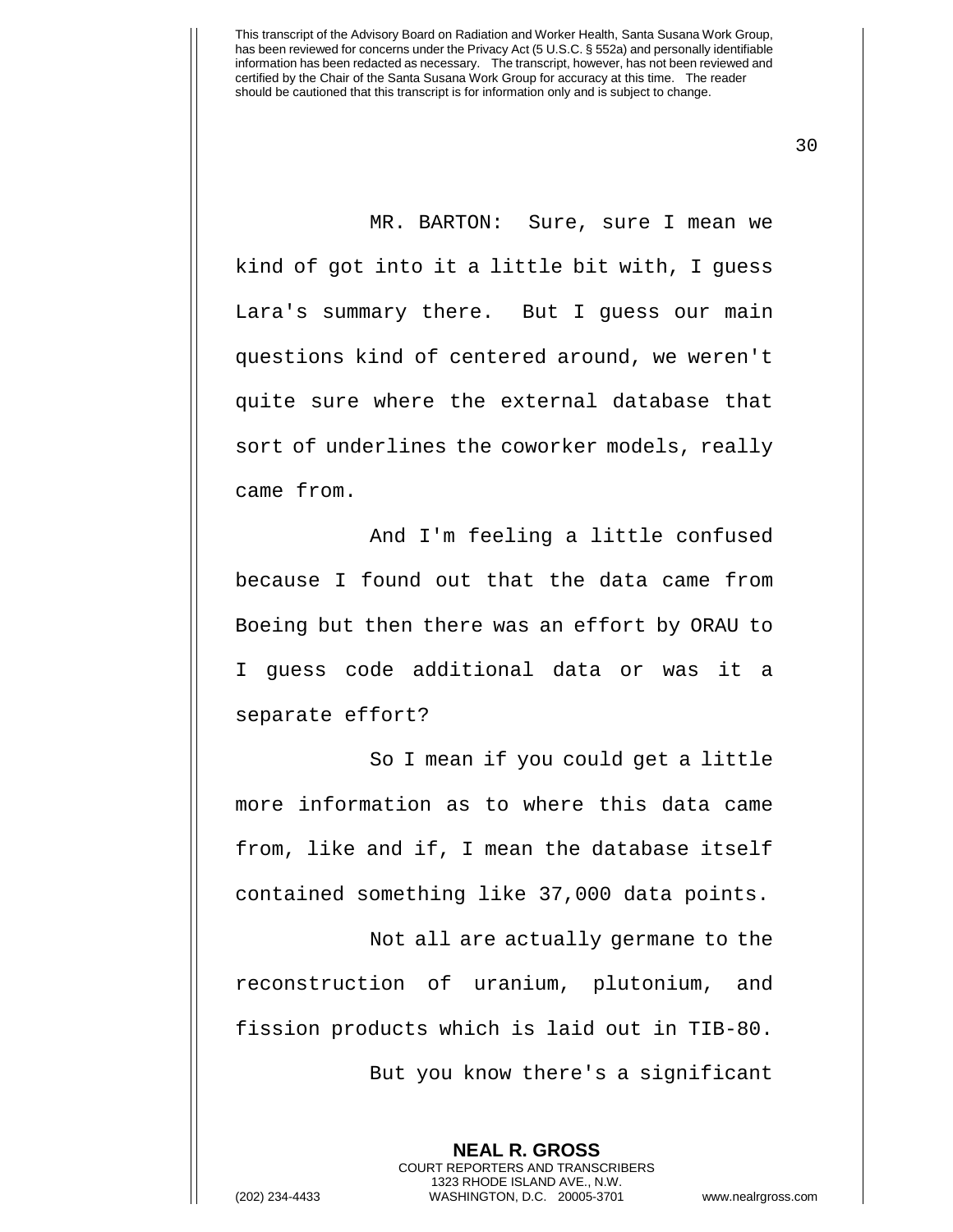31

amount of data. I guess we're kind of wondering because it's not directly referenced in the database. Was that actual electronic file received by Boeing and modified by ORAU?

Was it actually compiled solely by ORAU? The log books, I guess we're just kind of looking for a little more information as to where exactly this database originated from? Because it obviously is the linchpin to doing a coworker analysis.

DR. HUGHES: Bob, could you clarify which database you're referring to? This is Lara.

MR. BARTON: Well that's whatever was received from ORAU? I can see if I can quickly dig up the specific name of it here? One moment please. Let's see, it's called SSSO\_finalcompilation, and it's dated March of 2013\_R2A internal, that's what it would be named.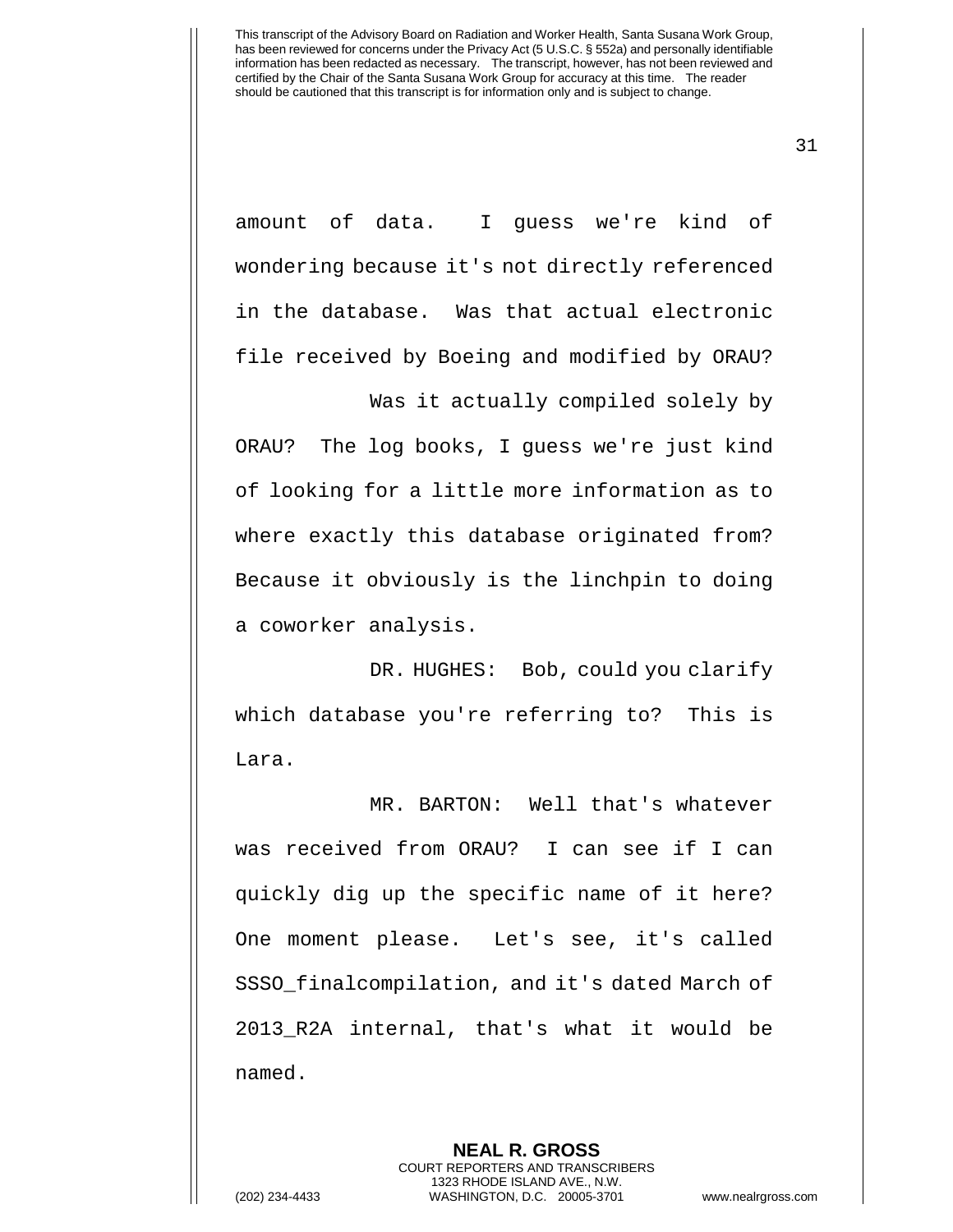32

DR. HUGHES: Okay. That is a document that was developed by ORAU.

MR. BARTON: Okay.

DR. HUGHES: It's nothing from Boeing. This is the, unless somebody from ORAU corrects me on this, we do not use a database that was released from Boeing in any way. We are using the worker files that were released from Boeing, that the data was extracted and entered and analyzed by ORAU and NIOSH.

MR. BARTON: So the hard copy records which I guess you had discovered as sort of scans of individual worker's files. We're talking more than just claimants obviously, these are all the workers --

DR. HUGHES: Yes.

MR. BARTON: -- that we have information on. Okay, so those were entered into this database and QA'd and such.

DR. HUGHES: That's correct.

**NEAL R. GROSS** COURT REPORTERS AND TRANSCRIBERS 1323 RHODE ISLAND AVE., N.W.

(202) 234-4433 WASHINGTON, D.C. 20005-3701 www.nealrgross.com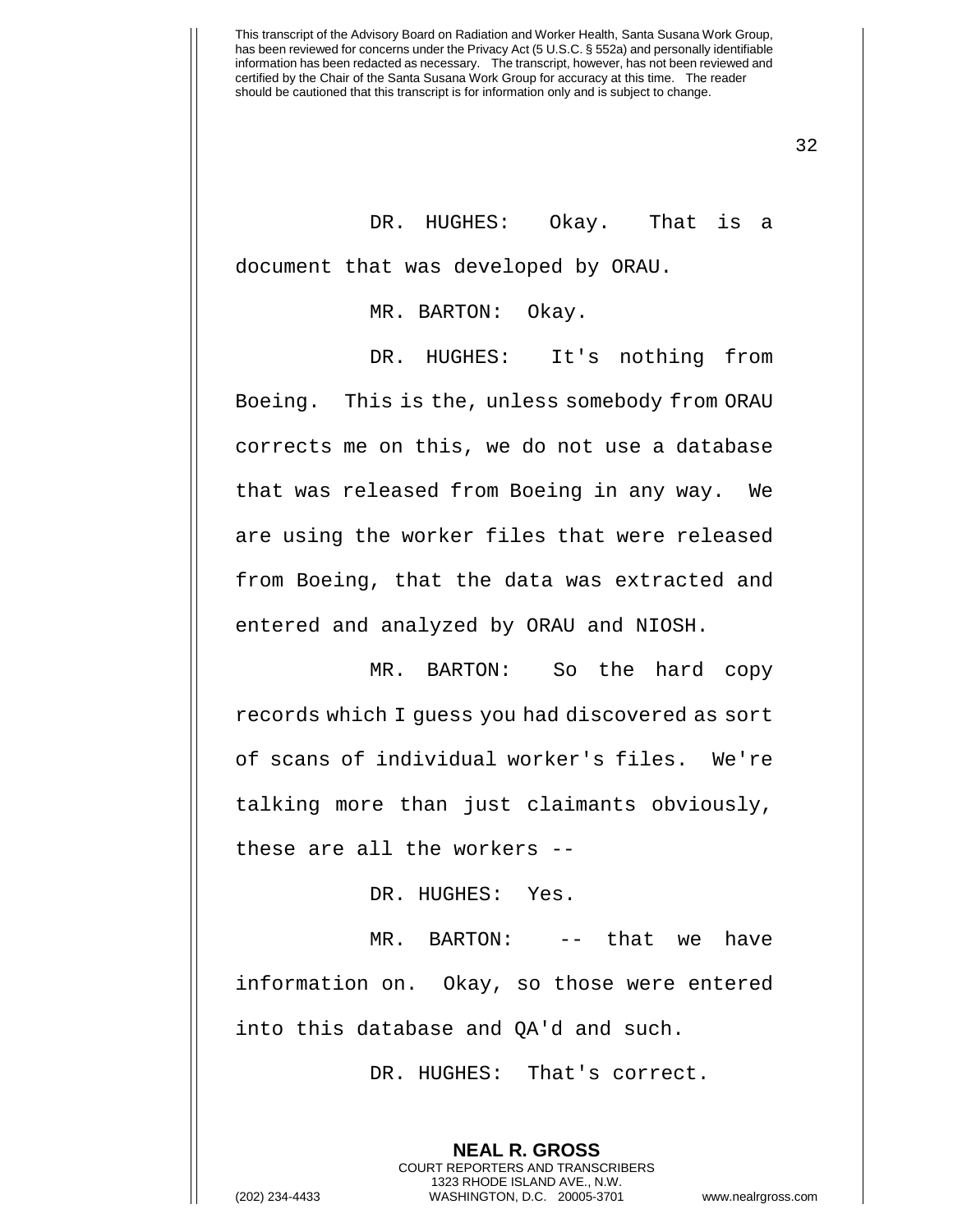MR. BARTON: And so the actual hard copy records, are they in the SRDB? Because we did have a little bit of trouble when we tried to track down where --

DR. HUGHES: They're not on the SRDB, they're all on an encrypted hard drive that was received from Boeing.

MR. BARTON: Okay.

DR. HUGHES: So that --

MR. BARTON: Well, Lara, it's good that you have the hard copy though because this way you can help us, like tell the --

DR. HUGHES: We have scans of the hard copies, we do not actually have the hard copies.

MR. BARTON: Okay, yes. I realize that, yes, they're scans. No, I just wanted to be aware, scans of the original record. It's good that you have those because it may help us solve a few sort of generic questions about the

> **NEAL R. GROSS** COURT REPORTERS AND TRANSCRIBERS 1323 RHODE ISLAND AVE., N.W.

(202) 234-4433 WASHINGTON, D.C. 20005-3701 www.nealrgross.com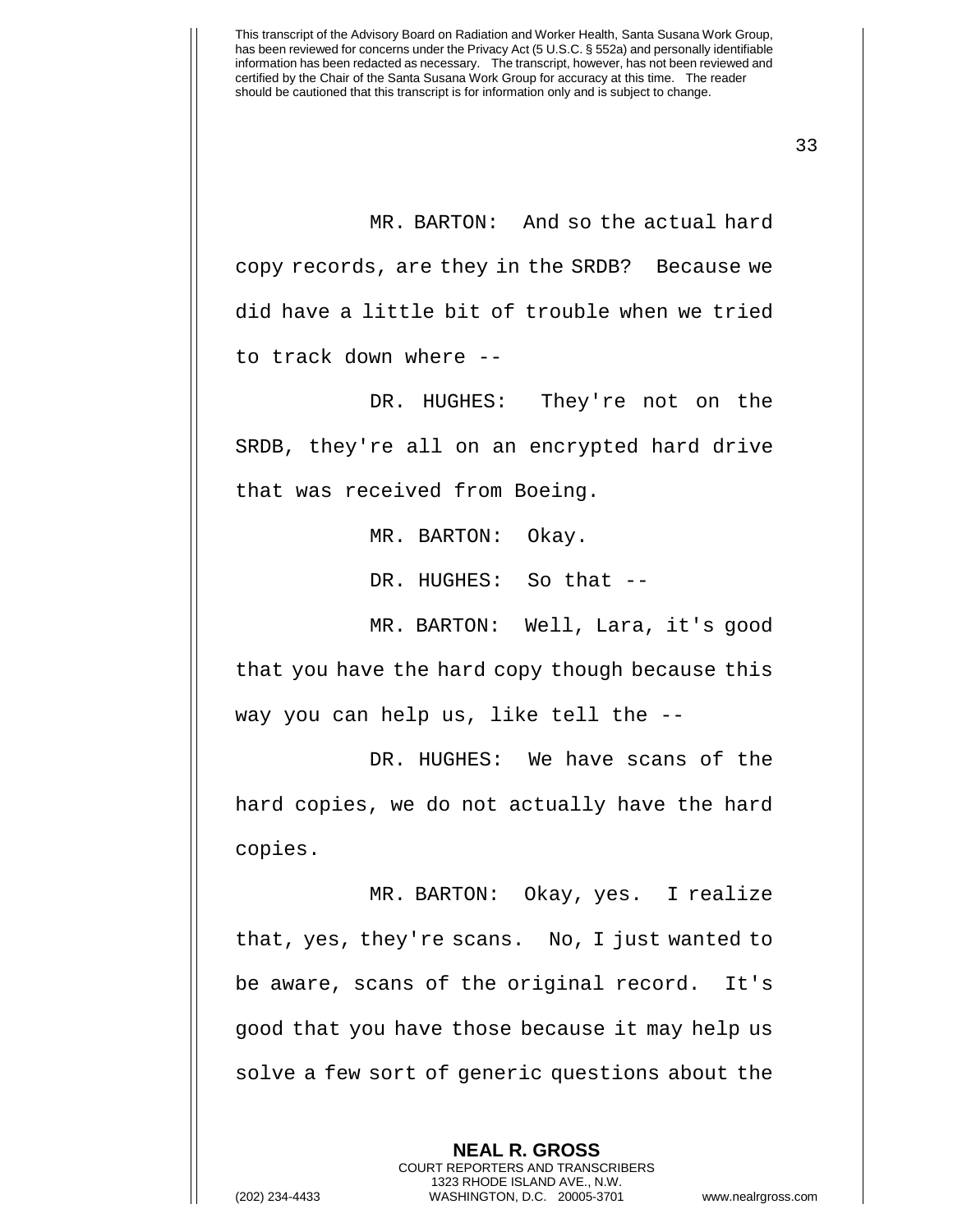34

database that kind of had us scratching our heads.

And I'm sure it will help us more efficiently wrap-up our review of the coworker model.

And then there specifically was some results, I think maybe on one specifically uranium results that were earmarked to be used in the coworker model, actually had two numerical values associated with a single bioassay result.

And I don't know if this is getting too specific and I, you know it would be completely unfair because you haven't even seen a report yet to dive into the weeds, but if you do know the answer it would help us out.

Sometimes if there are two results, one would be labeled as the reported results, and then there's a calculated results. And we couldn't quite, well we just don't know what I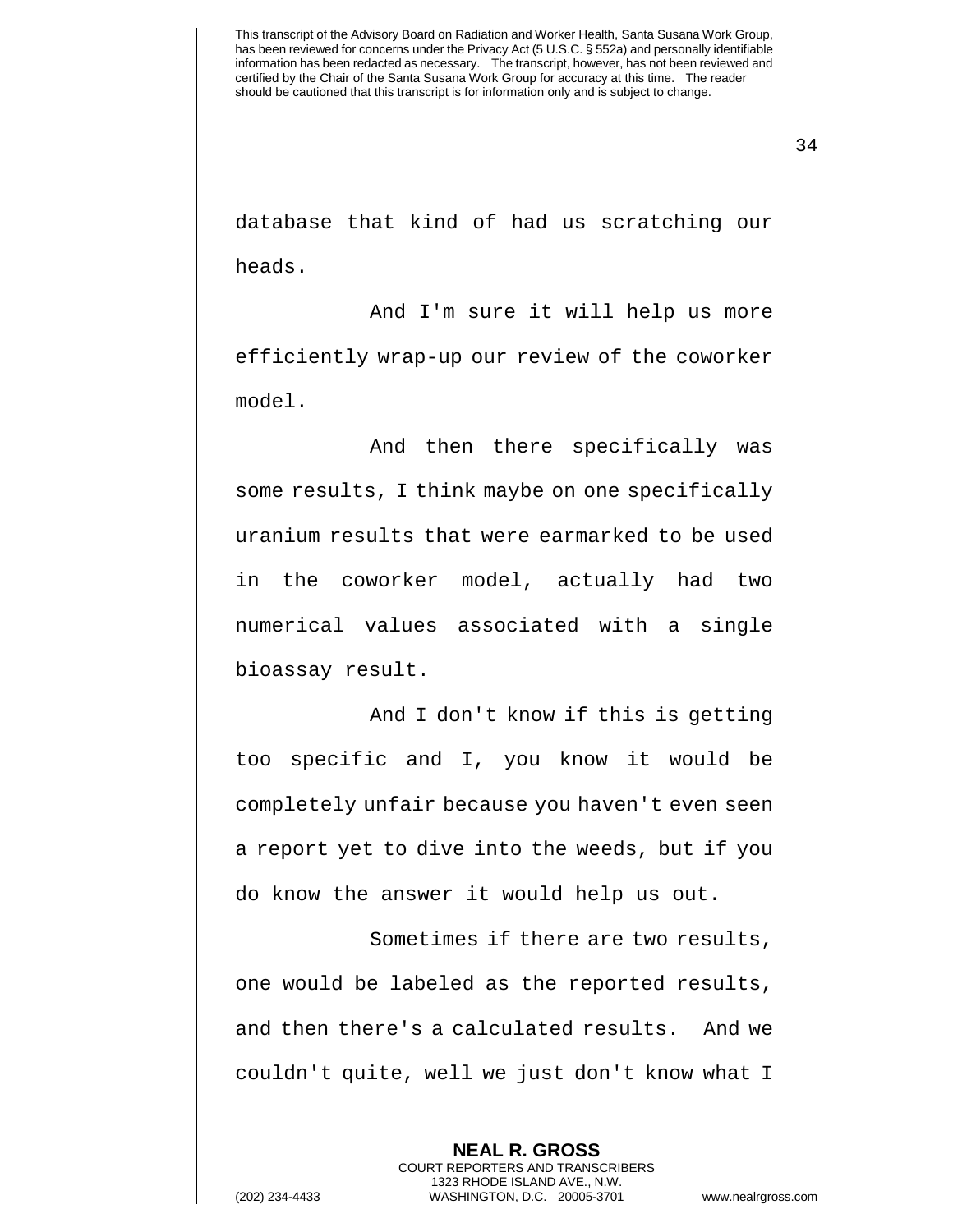35

guess the difference is between the two and how you have worded the reported results confirmed versus, and how was the calculated results reached?

If you really have that situation, you still have to choose one, whether you can use the reported numerical value or the calculated one to plug into the OPOS calculation which eventually becomes the coworker intake.

I don't know if that's something that can be easily answered? It'd be great, if not, I don't know -- is Matt Arno on the phone because I think he was --

DR. ARNO: Yes, I'm on.

MR. BARTON: Yes, and you're the principle author on TIB-80. I don't know if you have that information, you know at the ready, or is it something that you'd have to look into further to kind of characterize it?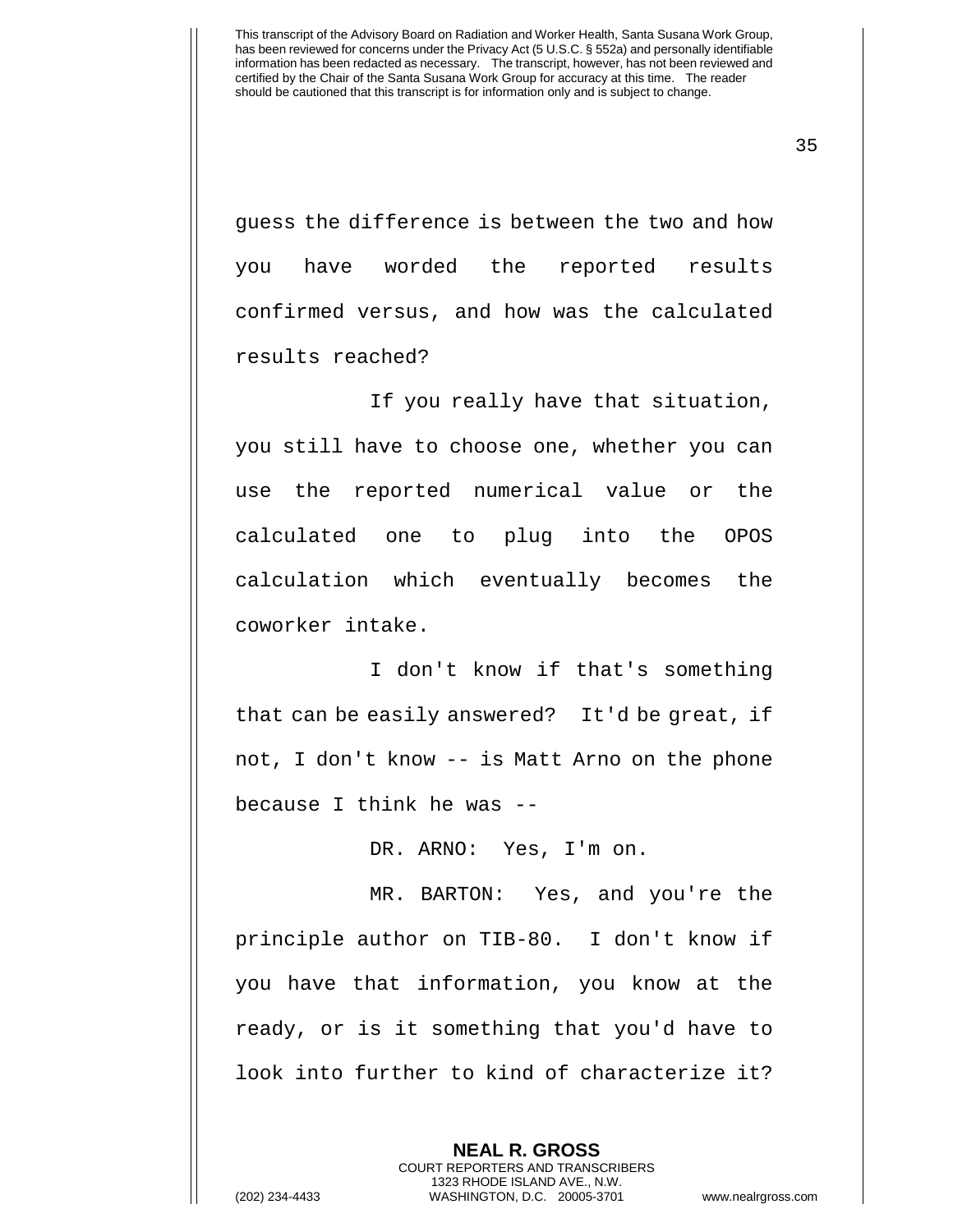36

DR. ARNO: I'm sorry could you repeat the original question again?

MR. BARTON: Well, yes. Some of the results that we were looking at, that were pegged to be used in the coworker model, actually had two quantitative values. Two different numbers for the same bioassay sample.

One would believe it is reported, simply because the column header says reported. And then the column next to it says calculated. And then we would expect you would setup, it would typically select the calculated value, but we didn't really know what, what the calculated value actually entailed.

So we're kind of wondering you know what the difference is? What steps went into getting to the calculated value versus what was reported? I can give you a little more information, Matt. And that was --

DR. ARNO: Well, that has to do with

**NEAL R. GROSS** COURT REPORTERS AND TRANSCRIBERS 1323 RHODE ISLAND AVE., N.W. (202) 234-4433 WASHINGTON, D.C. 20005-3701 www.nealrgross.com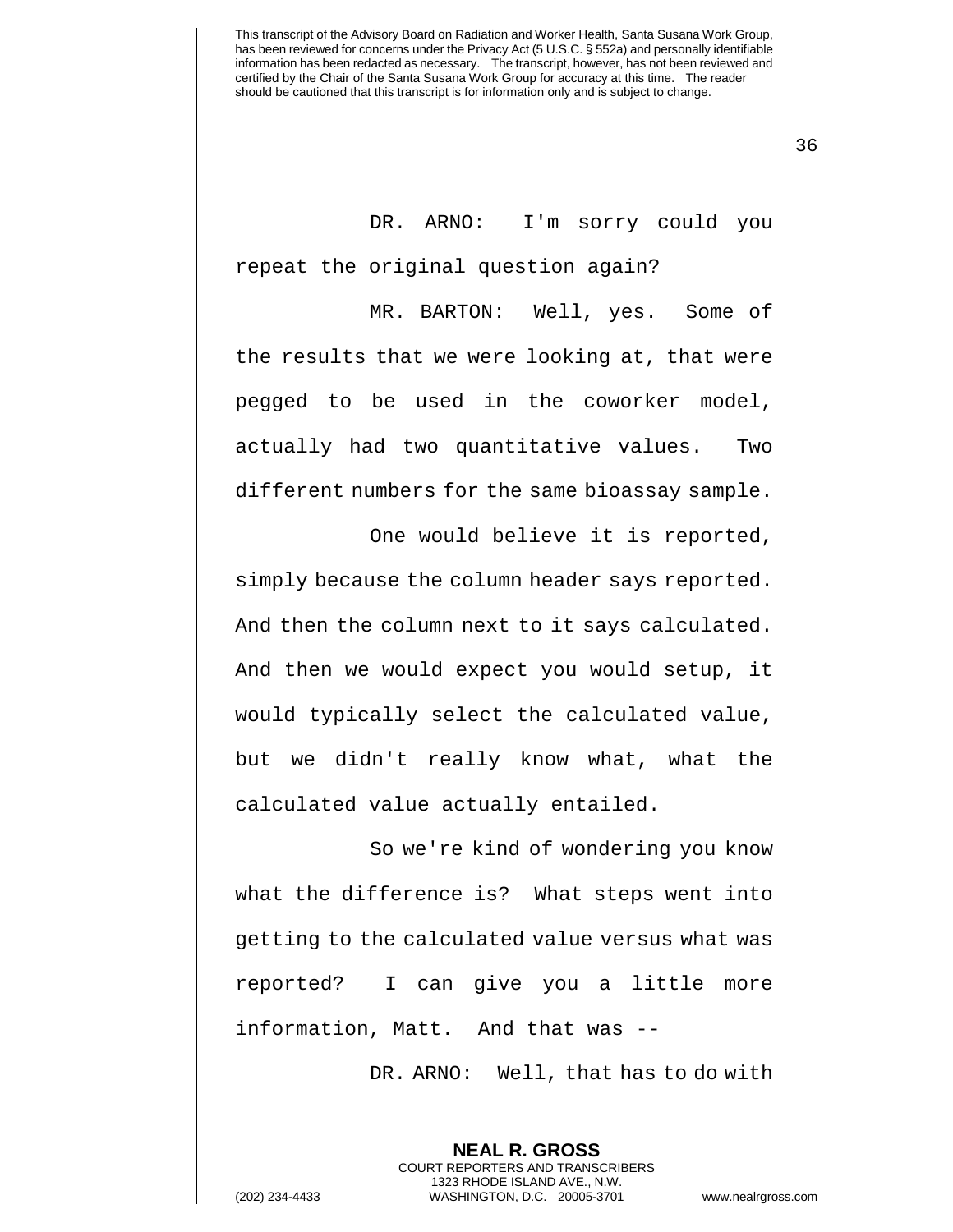37

how the data was actually recorded on the forms that we were provided. There would be a box on those forms that would have a reported value in it. And that's where on that form there would be the, basically the underlying calculations that would have a result there.

And that result would often be either the actual result for a less than MDA value or it might have more significant digits than what was reported.

It's nothing we calculated. It was on the forms that we transcribed.

CHAIRMAN SCHOFIELD: Lara, are these the same records that you spent lunch transcribing?

DR. HUGHES: Yes, that will be the records.

DR. NETON: Bob, this is Jim. It sounds to me that you, SC&A might benefit from getting some example copies of these hard

> **NEAL R. GROSS** COURT REPORTERS AND TRANSCRIBERS 1323 RHODE ISLAND AVE., N.W.

(202) 234-4433 WASHINGTON, D.C. 20005-3701 www.nealrgross.com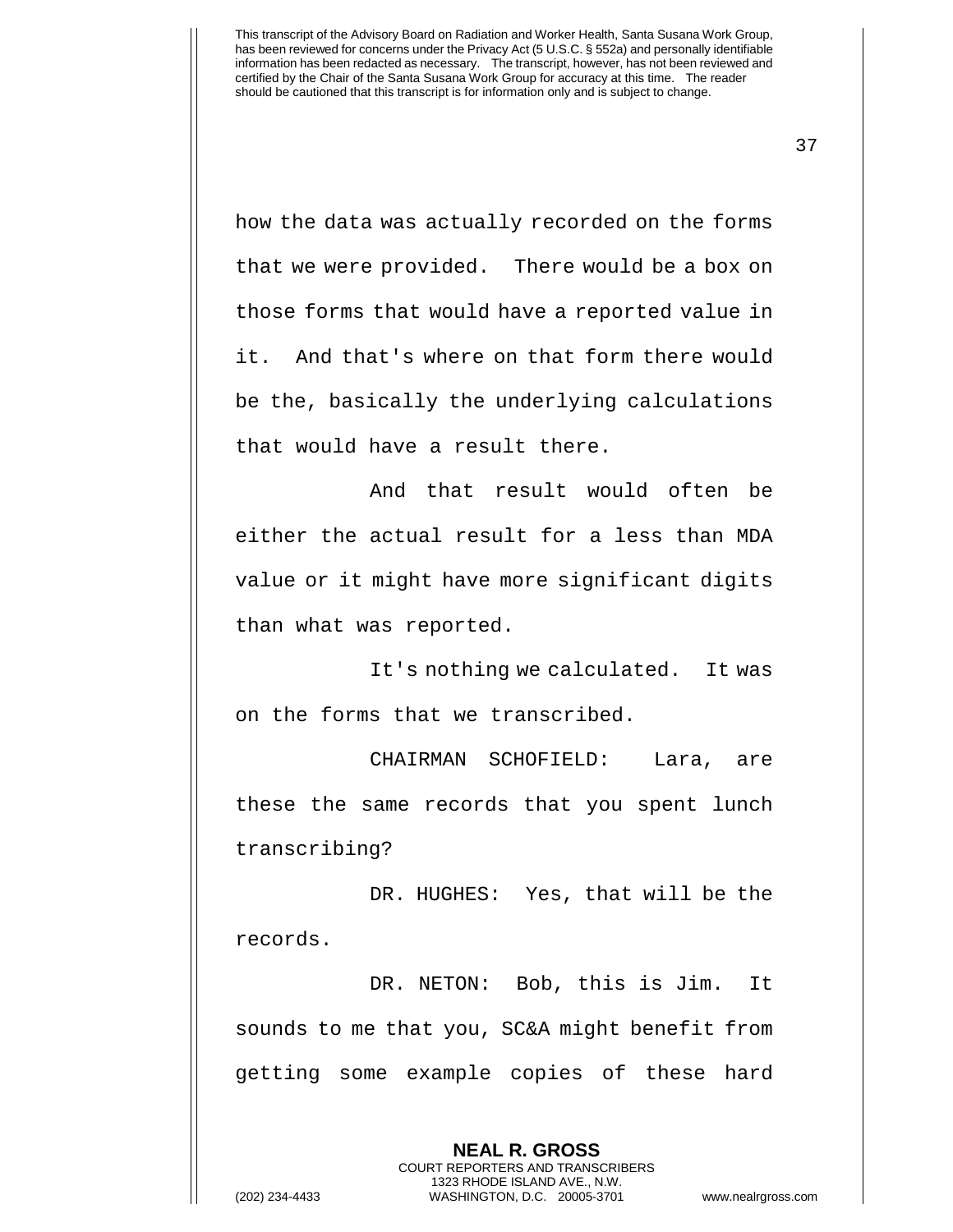38

copies, or these electronic files. Maybe not necessarily the whole thing, it's my understanding it's a fairly huge, huge database.

DR. HUGHES: Jim, as an example, I mean all you would have to do is look in NOCTS. I'm not sure if that's available to SC&A.

DR. NETON: Yes, sure.

DR. HUGHES: But it's basically you know any claimant's NOCTS file would correspond to what we received from --

DR. NETON: Okay, yes that's a good point.

DR. HUGHES: Because we actually cross correlated them to see if there were any mismatches and we have not been able to find any. So basically what the claimant receives from --

DR. NETON: You have access to NOCTS, right Bob?

**NEAL R. GROSS** COURT REPORTERS AND TRANSCRIBERS 1323 RHODE ISLAND AVE., N.W. (202) 234-4433 WASHINGTON, D.C. 20005-3701 www.nealrgross.com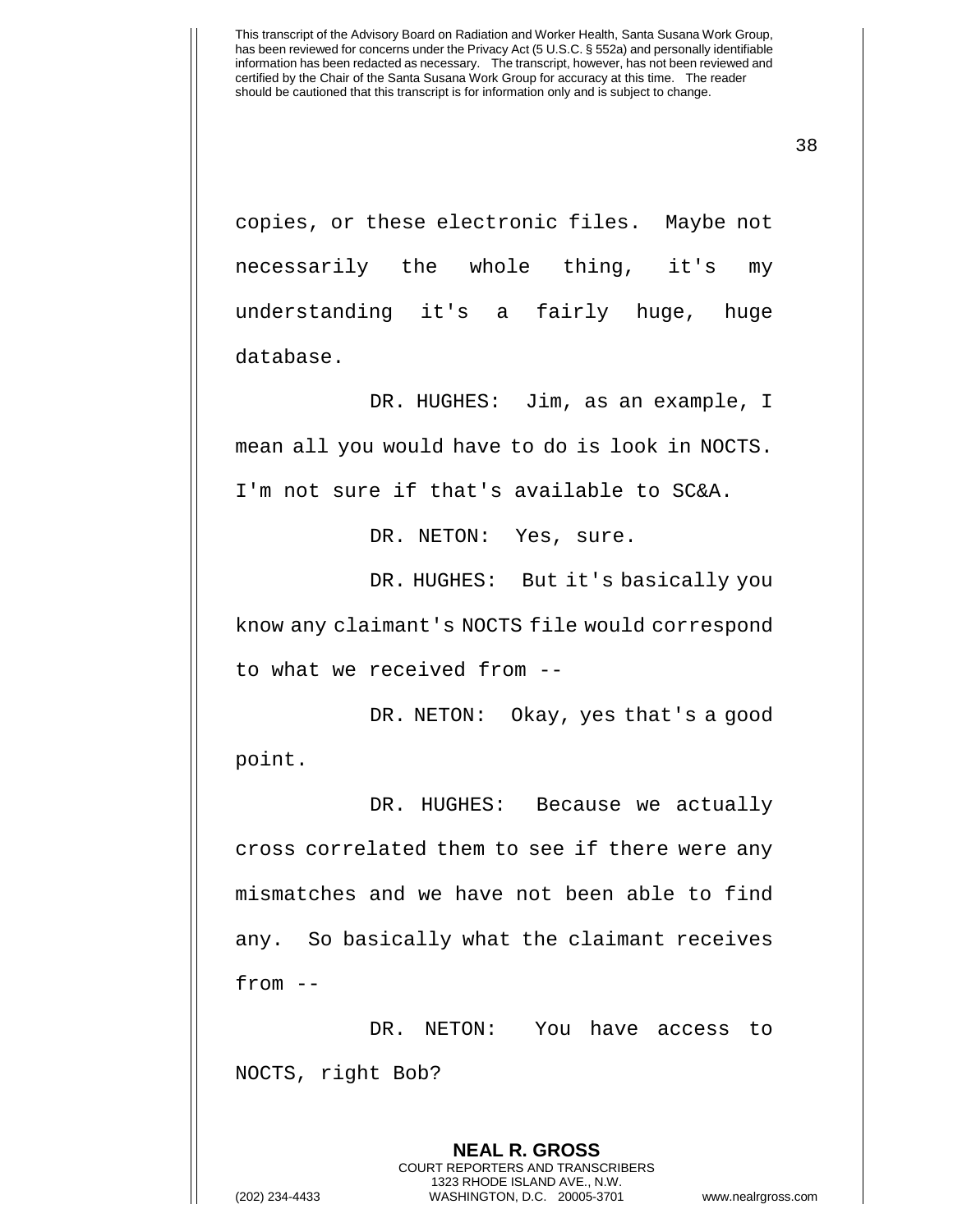MR. BARTON: Yes, sure. I actually, I got just got knocked off the call so I missed the majority of your response but I guess the calculated value was what was contained in the DOE response files, is that what?

DR. NETON: No, no Matt Arno, he could speak better but sounds like there was, the calculated value was actually on the sheets that were received from Boeing.

MR. BARTON: Yes, that was - really it sounded like both values were on the sheet, one was in the box and one was above the box, so I guess I -- I don't know.

Again I apologize I got, as soon as you guys started talking I got kicked off the call and had to dial back in. Sorry to make you have to repeat yourself.

DR. NETON: Those copies of those records are all, they're claimants. Those

> **NEAL R. GROSS** COURT REPORTERS AND TRANSCRIBERS 1323 RHODE ISLAND AVE., N.W.

(202) 234-4433 WASHINGTON, D.C. 20005-3701 www.nealrgross.com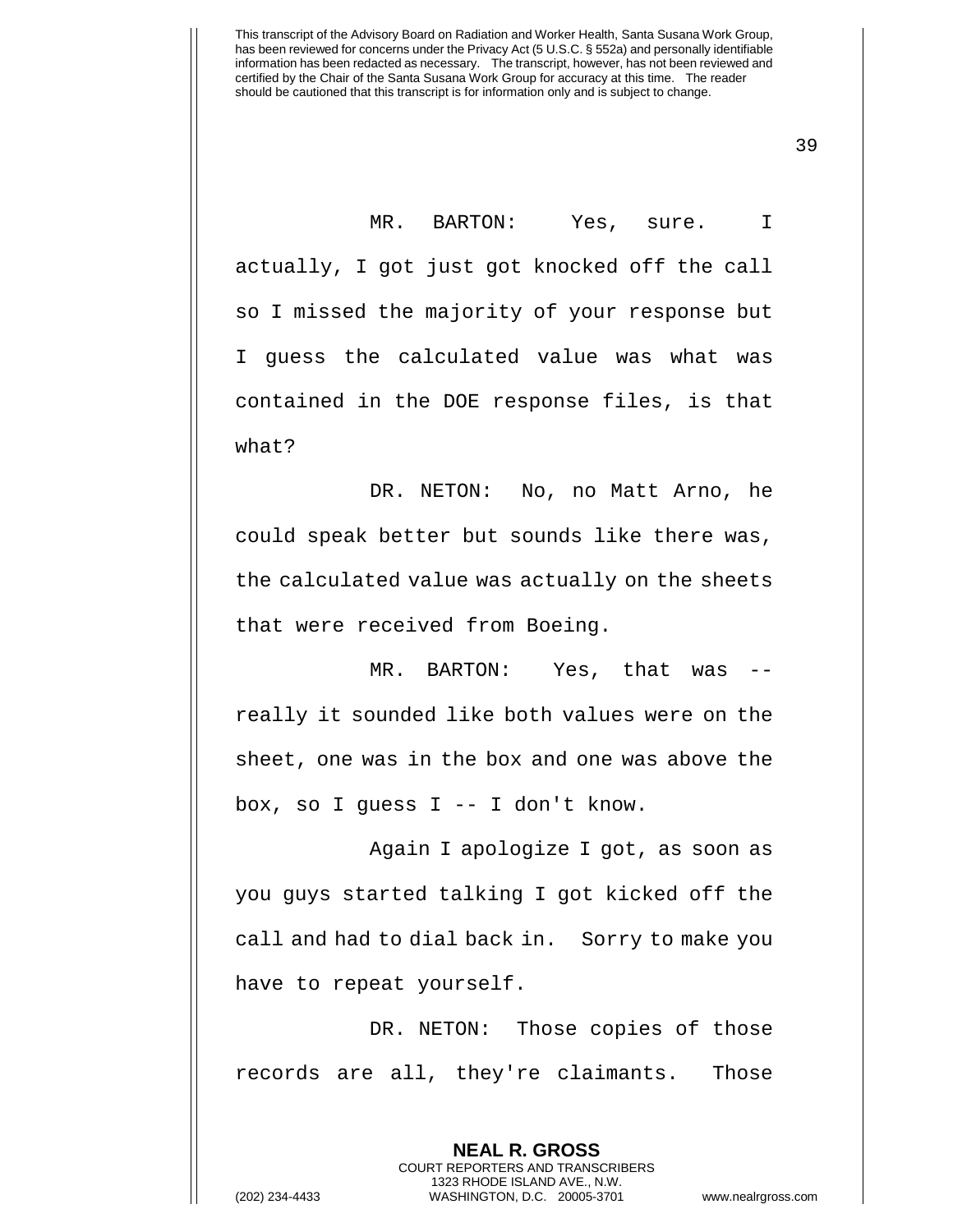40

hard copies, electronic copies are in the claimant files so maybe it would be helpful if you would look at some of the claimant files where those records exist and you know then you can see the actual sheet that was coded.

MR. BARTON: Okay, so I mean the ones for non-claimants were essentially the same format and everything?

DR. NETON: Yes.

MR. BARTON: That was coded. Okay.

MR. STIVER: This is John Stiver. This is something that we were hoping that we could get from you guys. At least was the, you know that knowledge that the data you have and it's from Boeing, is actually included in the claimant files.

And we can just go in there and take a sampling you know for differ people, different times for whatever radionuclides we

> **NEAL R. GROSS** COURT REPORTERS AND TRANSCRIBERS 1323 RHODE ISLAND AVE., N.W.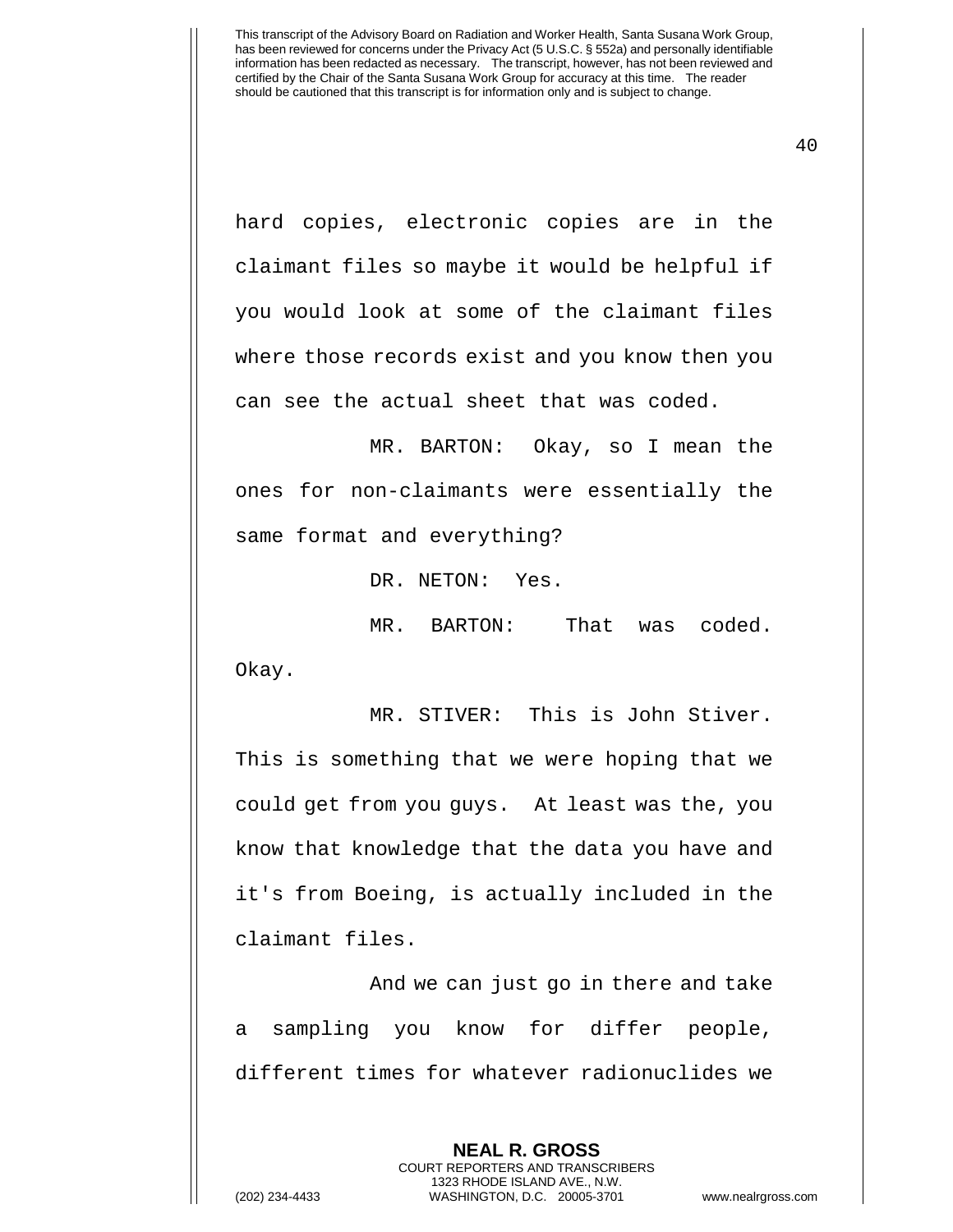41

want to look at, and see the actual data. So that's important.

And just to be sure now, the calculated and the recorded, or reported values had nothing to do with what ORAU did? This is just straight off the data sheet that came from Boeing, correct?

MR. BARTON: Correct.

MR. STIVER: Okay, alright.

MR. KATZ: And this is Ted. John, and Bob, you know once you get into that and you're looking at examples from NOCTS, if you need more access to you know more of the data set, what have you, just ask for that.

And if you need clarifications just get in touch with Lara and get those. You don't need to wait for another Work Group meeting for any of that.

MR. BARTON: Okay, thank you Ted.

MR. KATZ: Sure.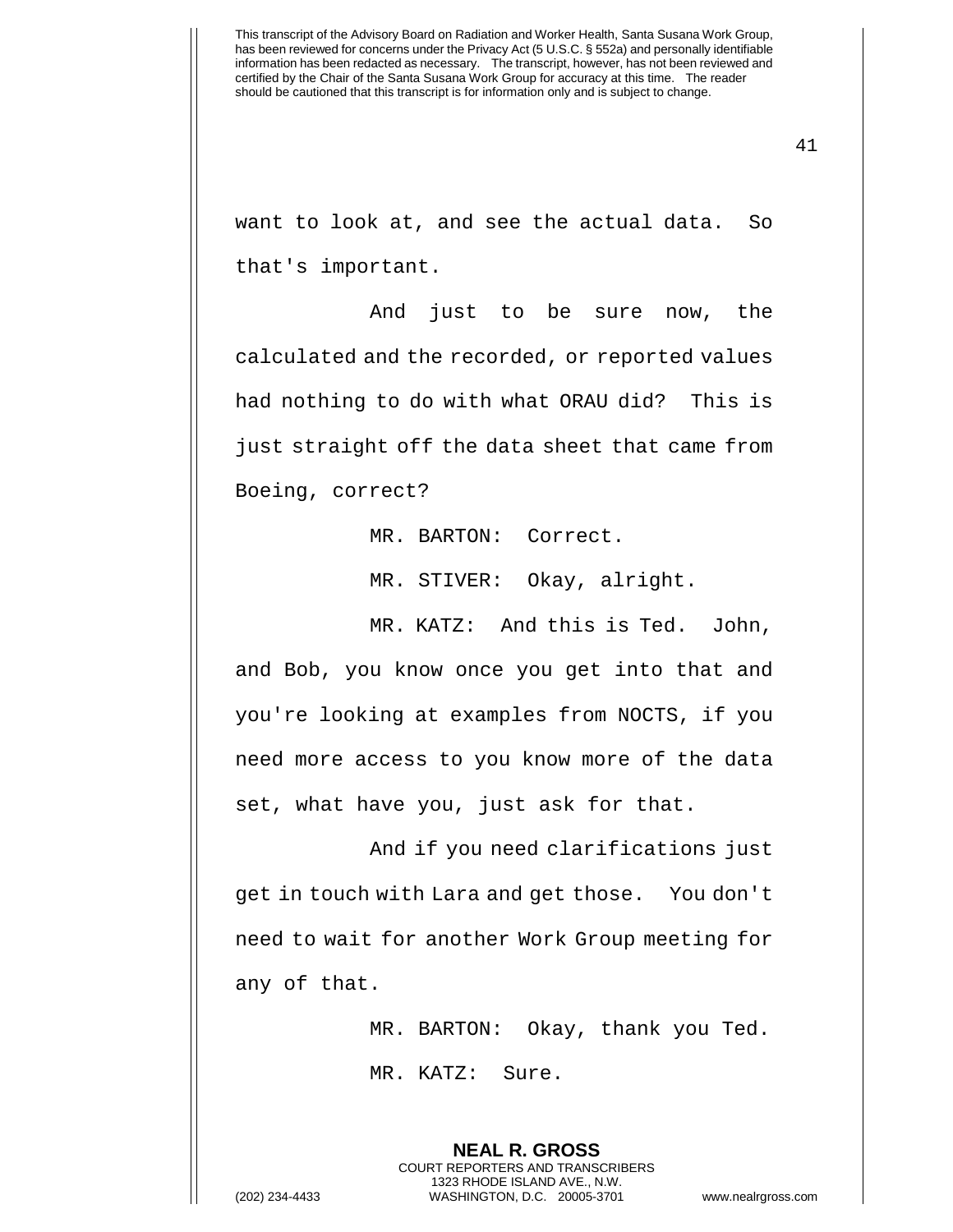MR. BARTON: Yes, I think first order we can look at the sample of claimant's and then if we still have questions like you said, we can request the additional data which I guess is on an encrypted drive somewhere, but good.

It's good that we have that, because we weren't sure if you know ORAU had just received an electronic database and you know we really didn't know, kind of what went into it, who created it, you know where the data came from?

So it's really good to hear that we have that underlying, I keep calling it hard copy, I realize it's you know essentially PDF scans but the original worker exposure records is important.

I guess the other, I guess broad observation that we had, and it would be good to get a little clarifying information on it,

**NEAL R. GROSS**

COURT REPORTERS AND TRANSCRIBERS 1323 RHODE ISLAND AVE., N.W. (202) 234-4433 WASHINGTON, D.C. 20005-3701 www.nealrgross.com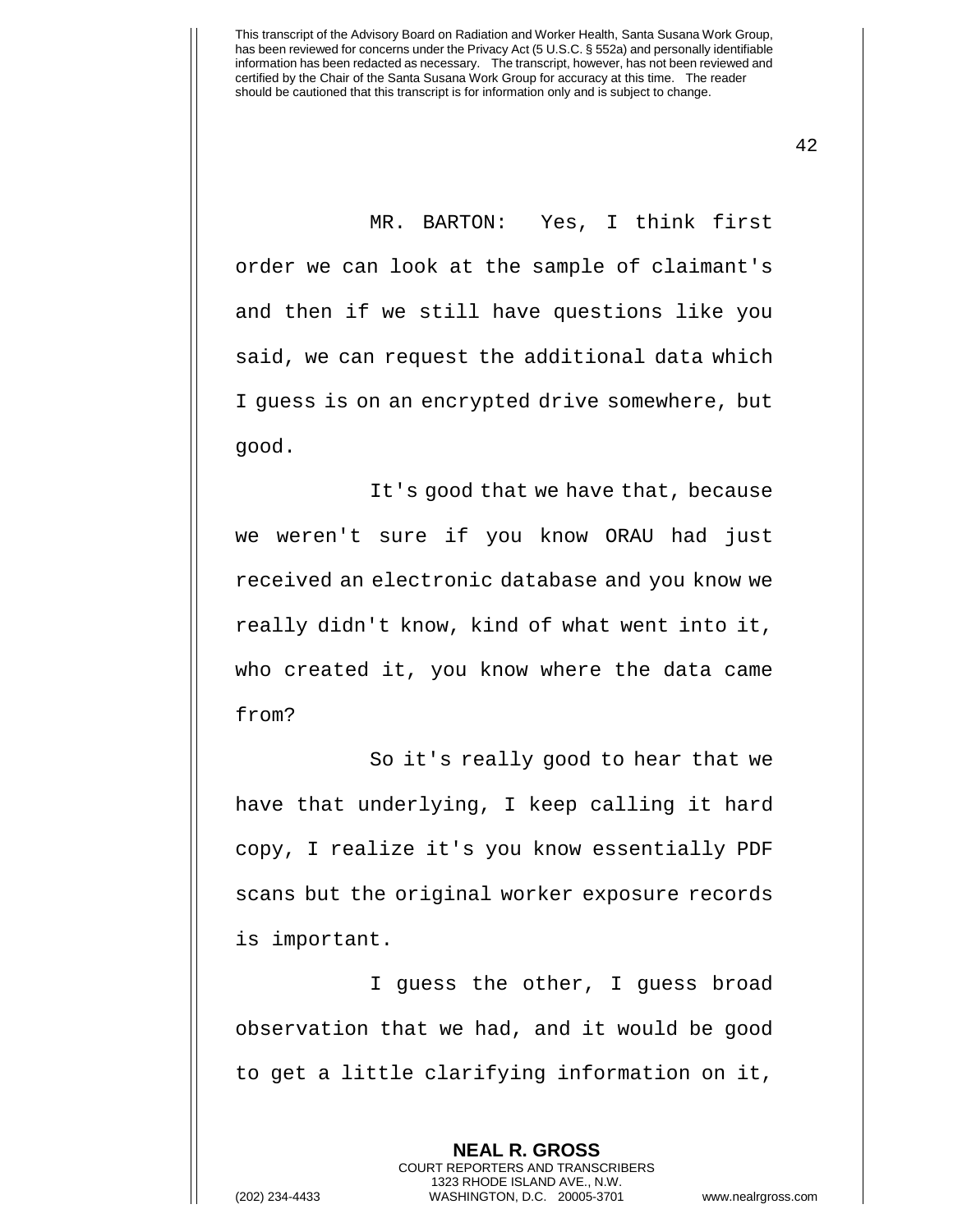is we noticed that a large proportion of the samples at least on the surface, only appear to be given in units of total activity.

Where sometimes the sample Boeing has provided, sometimes it's not. And so in those cases where Boeing had total activity, for example, disintegrations per minute, DPM, it would have seemed that those samples actually represented, possibly 24 hour samples.

So even though we've always said that the bioassay samples was total activity, DPM was assumed, was that it was actually DPM per about 1.5 liters per day essentially. And I guess we were hoping a little more discussion as to how that was reached?

What it says in the actually TIB-80 is that it was based on I guess two things. One was the Technical Basis Document for Santa Susana. And secondly was based on trends that

**NEAL R. GROSS** COURT REPORTERS AND TRANSCRIBERS 1323 RHODE ISLAND AVE., N.W. (202) 234-4433 WASHINGTON, D.C. 20005-3701 www.nealrgross.com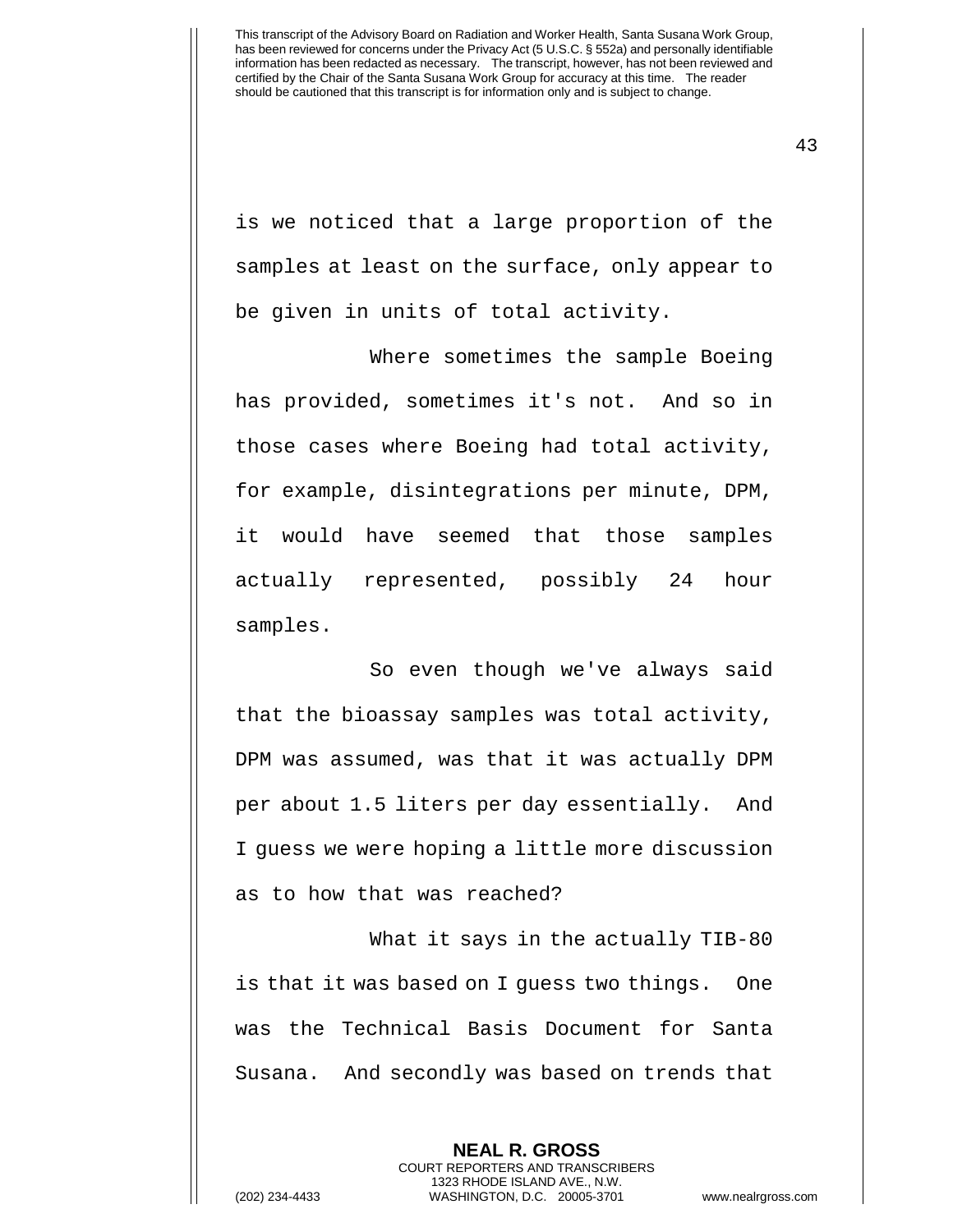were observed in the datasets.

So I guess we're kind of looking for just a little more discussion as to how that assumption was reached. And by looking at the TBD, there was some indication in there that the standard was per day, which that sort of makes some sense.

But there also wasn't really a direct reference provided in there. I mean I know you can't reference every sentence in a TDB, but I was looking for a little more information on how that decision was reached?

That those data points where we have essentially a numerical value in the units of total activity instead of total activity per some unit volume, that those were all in fact, DPM per day.

Because obviously that's going to be very important when you actually start plugging these numbers in to get your OPOS

**NEAL R. GROSS** COURT REPORTERS AND TRANSCRIBERS 1323 RHODE ISLAND AVE., N.W. (202) 234-4433 WASHINGTON, D.C. 20005-3701 www.nealrgross.com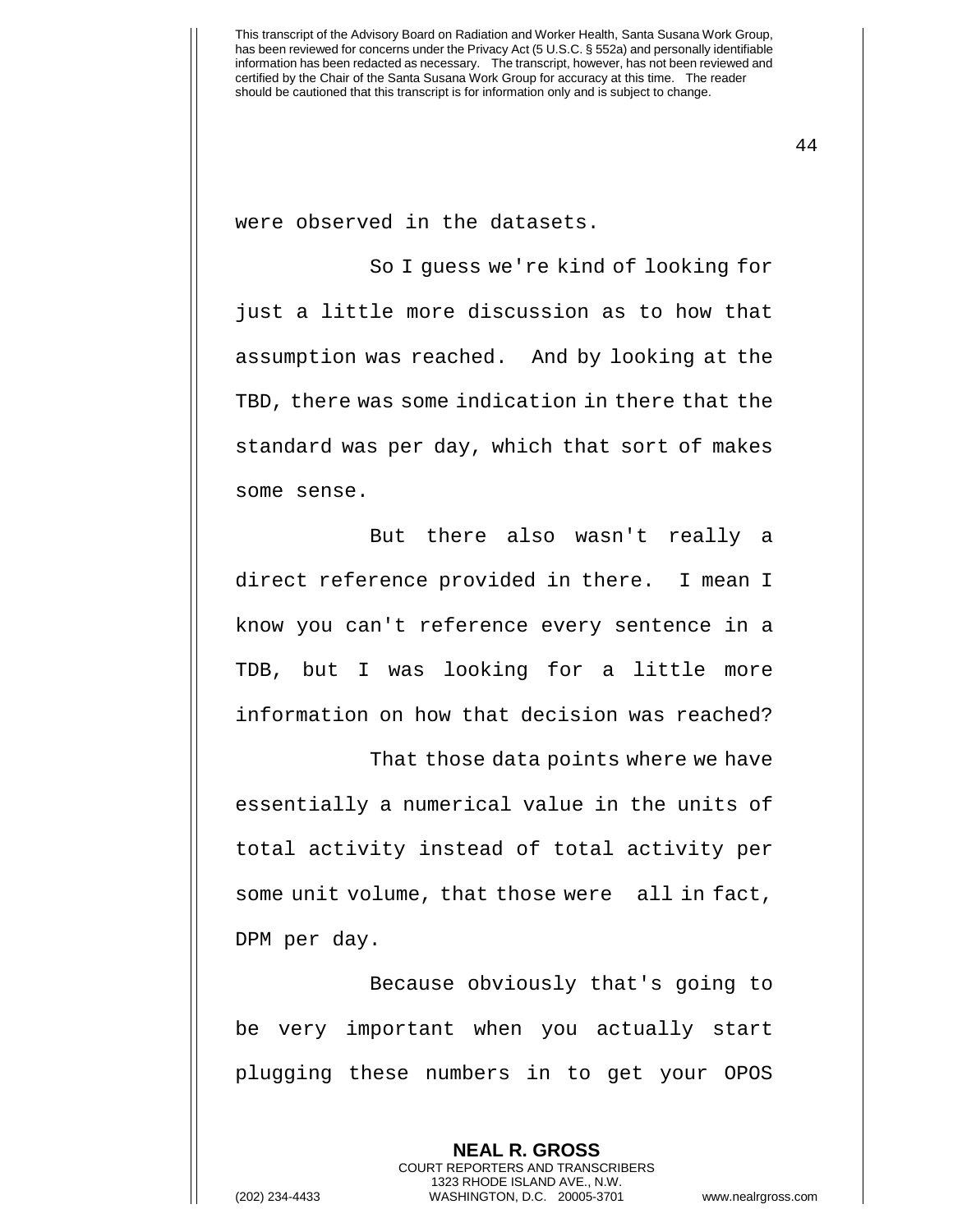value. And then to use that to calculate a chronic intake rate.

Well, I guess the question is, I mean you know, how did we get to that point, or we see in the database that the samples were given in total activity and not normalized to a volume, but assume that they are actually in fact per a daily sample of 1.5 liters?

DR. ARNO: Well, as the TIB said the TBD indicates that it was the standard practice to collect a 24 hour sample.

And when you review the data and you looked at contemporaneous samples for the same analysis type that do report the results in per some unit volume, you see that all of those are reported in basically per 1.5 liters there per day type of sample.

So we just made the assumption that the ones that did not have units were per 1.5 liters because all the ones that did have units,

> **NEAL R. GROSS** COURT REPORTERS AND TRANSCRIBERS 1323 RHODE ISLAND AVE., N.W.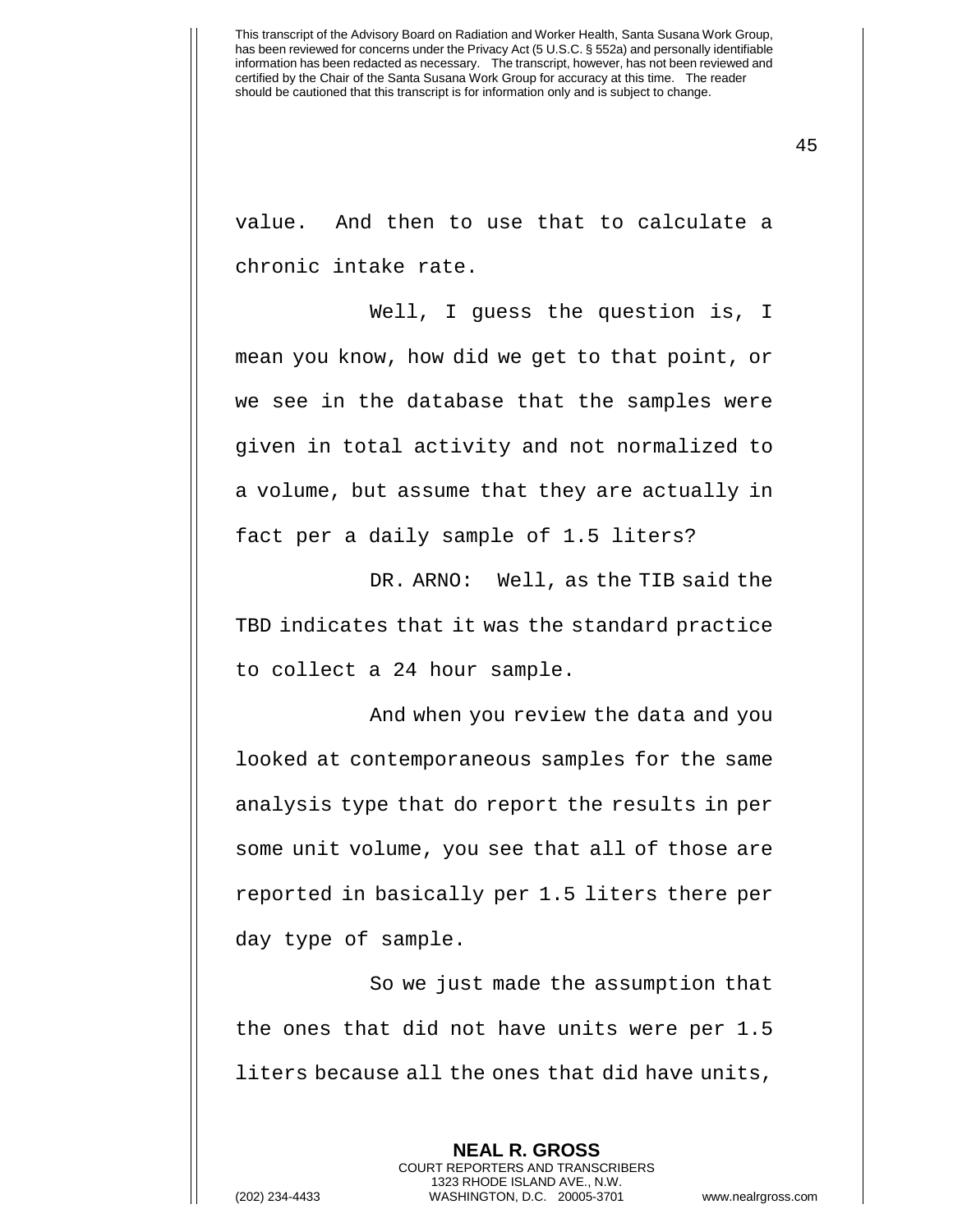were in per 1.5 liter units.

MR. BARTON: I see. Okay. Alright. That's going to help us out a lot in sort of wrapping this up. I think that was the major questions I had.

Milton, if you're out there, did you have anything that you wanted to say query before we wrap up our draft review or?

MR. GORDON: No, I don't think so.

MR. BARTON: Okay, Milton's been working on job title analysis. It's something we always look at with internal coworker models. And the information is somewhat limited unfortunately.

I don't know the exact percentages, but you know a few of the records actually specify a job title associated with a specific sample.

And what we did is we created notches to try to fill in some of the gaps

**NEAL R. GROSS** COURT REPORTERS AND TRANSCRIBERS 1323 RHODE ISLAND AVE., N.W. (202) 234-4433 WASHINGTON, D.C. 20005-3701 www.nealrgross.com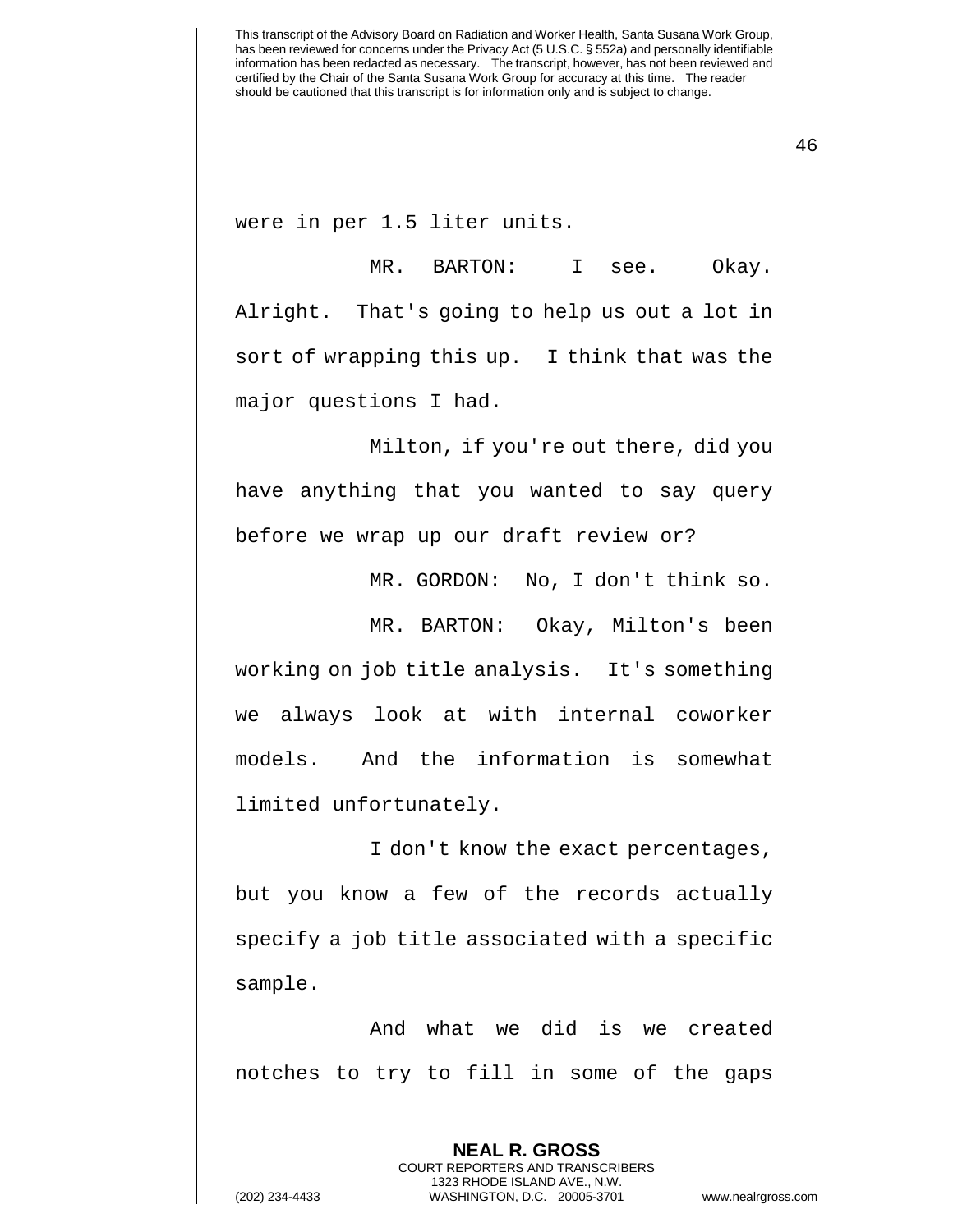47

because we actually had social security numbers that we could match up and pull job titles from NOCTS.

And so that'll be part of our review of just looking at, you know it's an important question of what type of jobs were actually monitored you know.

And maybe some ideas if that is representative or you know, even better sort of a bounding sample of job types. So that'll be part of our report as well. But I think that's all I had.

Oh, actually one more thing. This TIB-80 covers uranium, plutonium and fission products, and I guess we were curious if there was any plan to sort of assess exposure potential with maybe some of the more exotic or rarer isotopes that might have been at Santa Susana. You know such as maybe thorium exposure, or americium, curium that kind of

**NEAL R. GROSS** COURT REPORTERS AND TRANSCRIBERS 1323 RHODE ISLAND AVE., N.W. (202) 234-4433 WASHINGTON, D.C. 20005-3701 www.nealrgross.com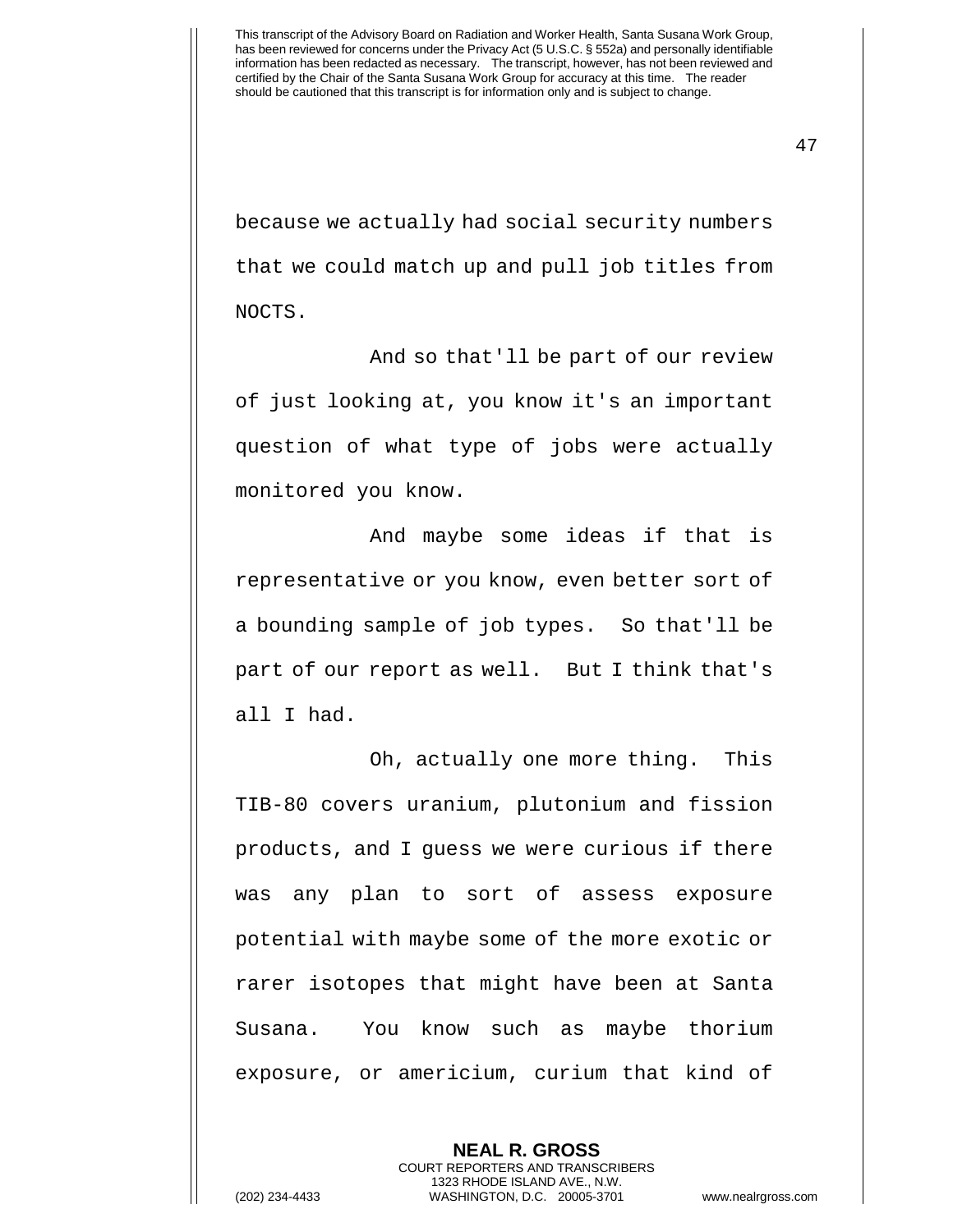thing?

DR. ARNO: We considered doing the other radionuclides but there was not enough data for those radionuclides to perform a coworker study for them.

MR. BARTON: Okay.

MR. STIVER: This is John. How do you plan on dealing with the other radionuclides then?

DR. ARNO: Well from the aspect of the coworker study we won't be able to do anything and I -- I think someone else needs to answer with regard to the TBD.

MR. BARTON: I just want to add, I know it's in one of responses that --

(Simultaneous speaking)

DR. NETON: This is one of those issues that we've still got to resolve. I mean it's an outstanding issue.

**NEAL R. GROSS**

MR. STIVER: Okay, alright. I was

COURT REPORTERS AND TRANSCRIBERS 1323 RHODE ISLAND AVE., N.W. (202) 234-4433 WASHINGTON, D.C. 20005-3701 www.nealrgross.com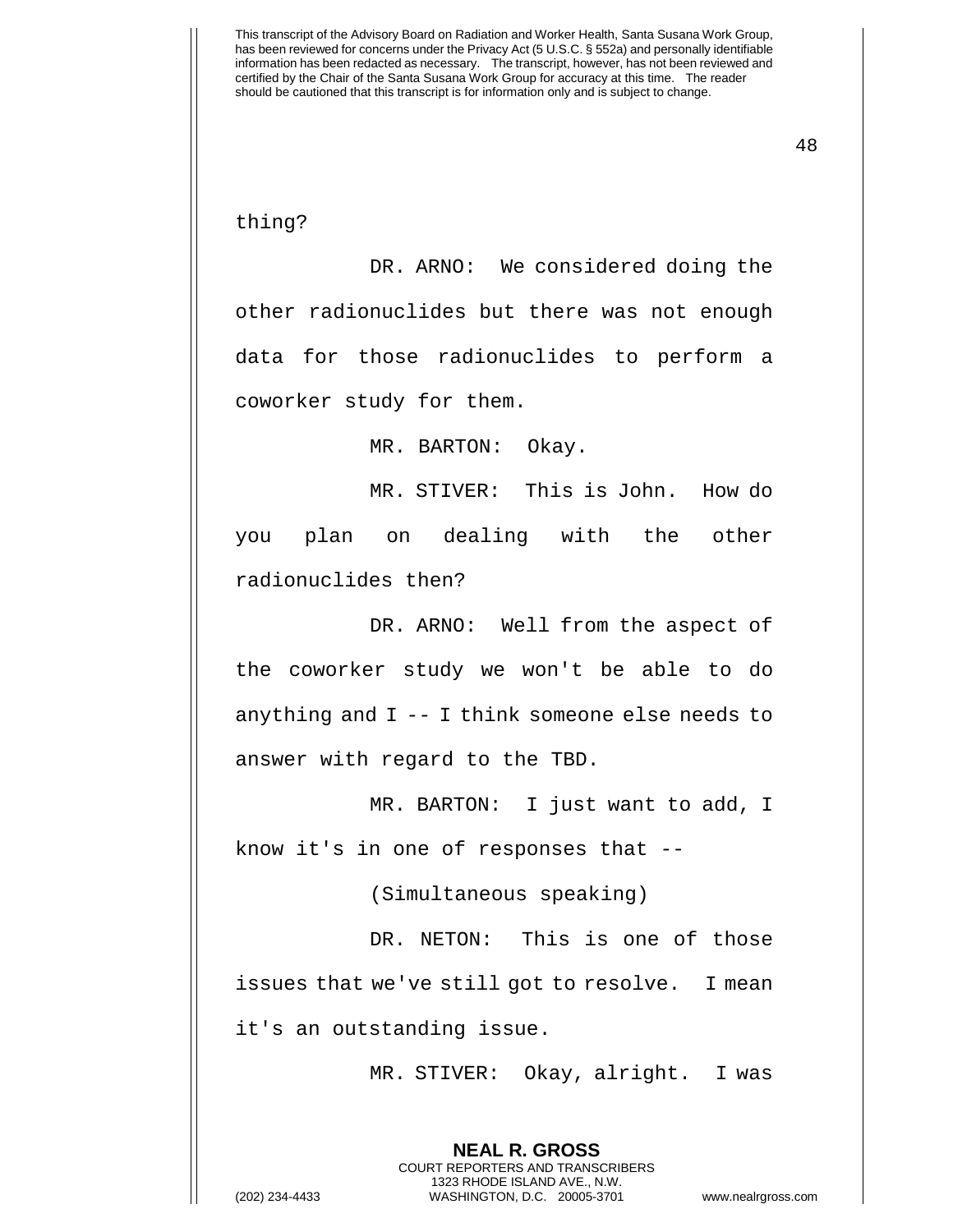just wondering if you were going to use like a TIB-54 type approach to try to ratio to the fission products or something like that?

DR. ARNO: Well OTIB-54 would be used for the gross beta results that are in the coworker study.

DR. NETON: I mean and if you consider those some of the exotics, but anything other than the actinides that were modeled. You have to sort of look at it on a case-by-case basis, which, you know who was exposed and were they all monitored? It's very similar to what we've done at other facilities.

MR. STIVER: Okay, yes there's something still in the works then?

DR. NETON: Yes.

MR. STIVER: Okay. Hans or John, you guys have anything you wanted to ask? DR. MAURO: This is John, no. You just answered the question that I was -- I knew

> **NEAL R. GROSS** COURT REPORTERS AND TRANSCRIBERS 1323 RHODE ISLAND AVE., N.W.

(202) 234-4433 WASHINGTON, D.C. 20005-3701 www.nealrgross.com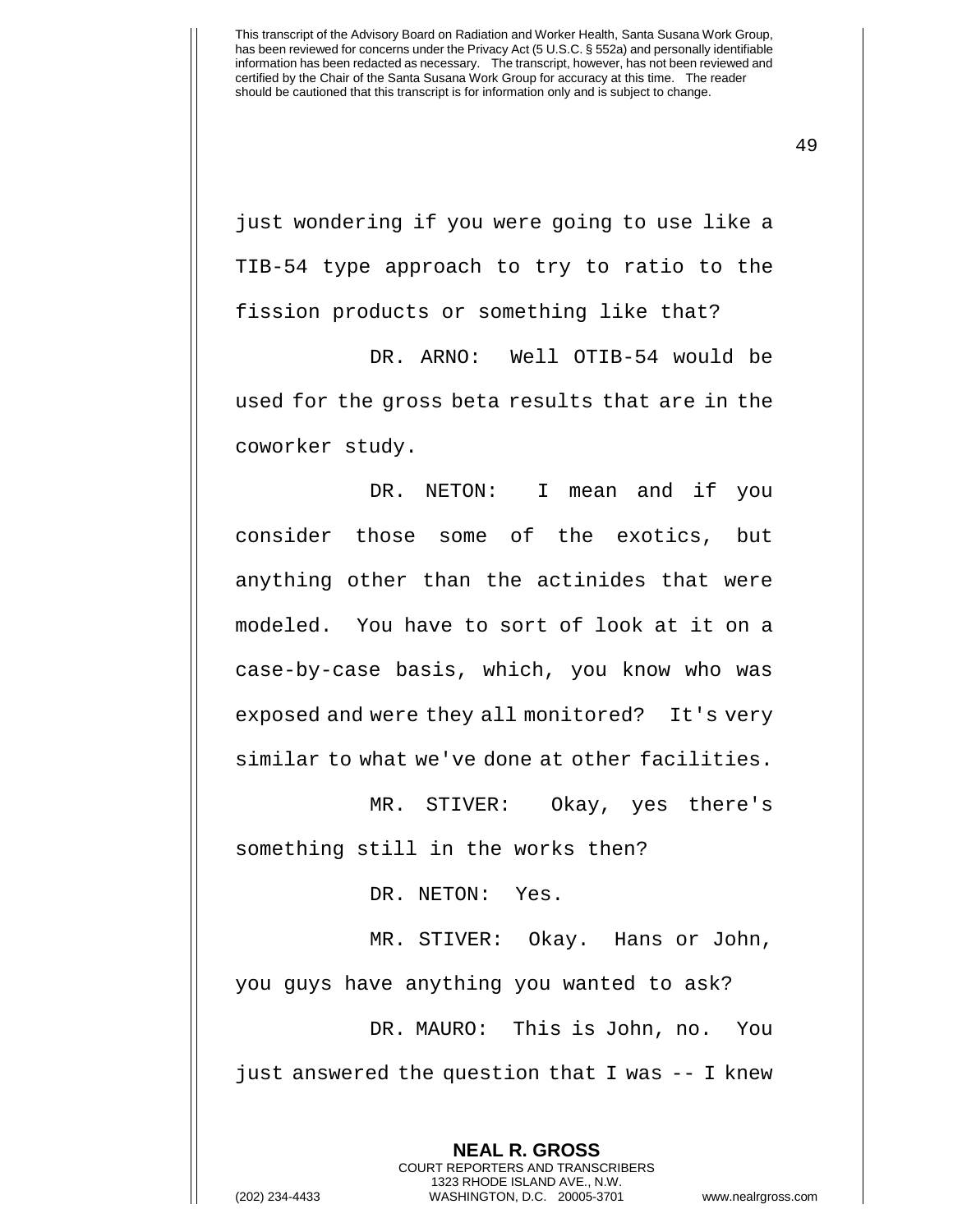50

this issue I used to call the term exotic. Maybe they're not all exotic but, so it sounds like dealing with that issue is still something that is sort of overarching?

And Jim, do you folks plan on coming up with a strategy? Because this is --

DR. NETON: We definitely have to address it, although I'm, I would not call it overarching, that in my mind has a different connotation.

DR. MAURO: Yes.

DR. NETON: But yes, we definitely have to address it one way or the other.

DR. MAURO: Yes. Is there a way that in thinking about the problem -- sounds like there are two strategies?

The obvious thing you know, one is this ratio-ing approach somehow. And the other is maybe in combination, demonstrate that any contribution from these others are not

> **NEAL R. GROSS** COURT REPORTERS AND TRANSCRIBERS 1323 RHODE ISLAND AVE., N.W.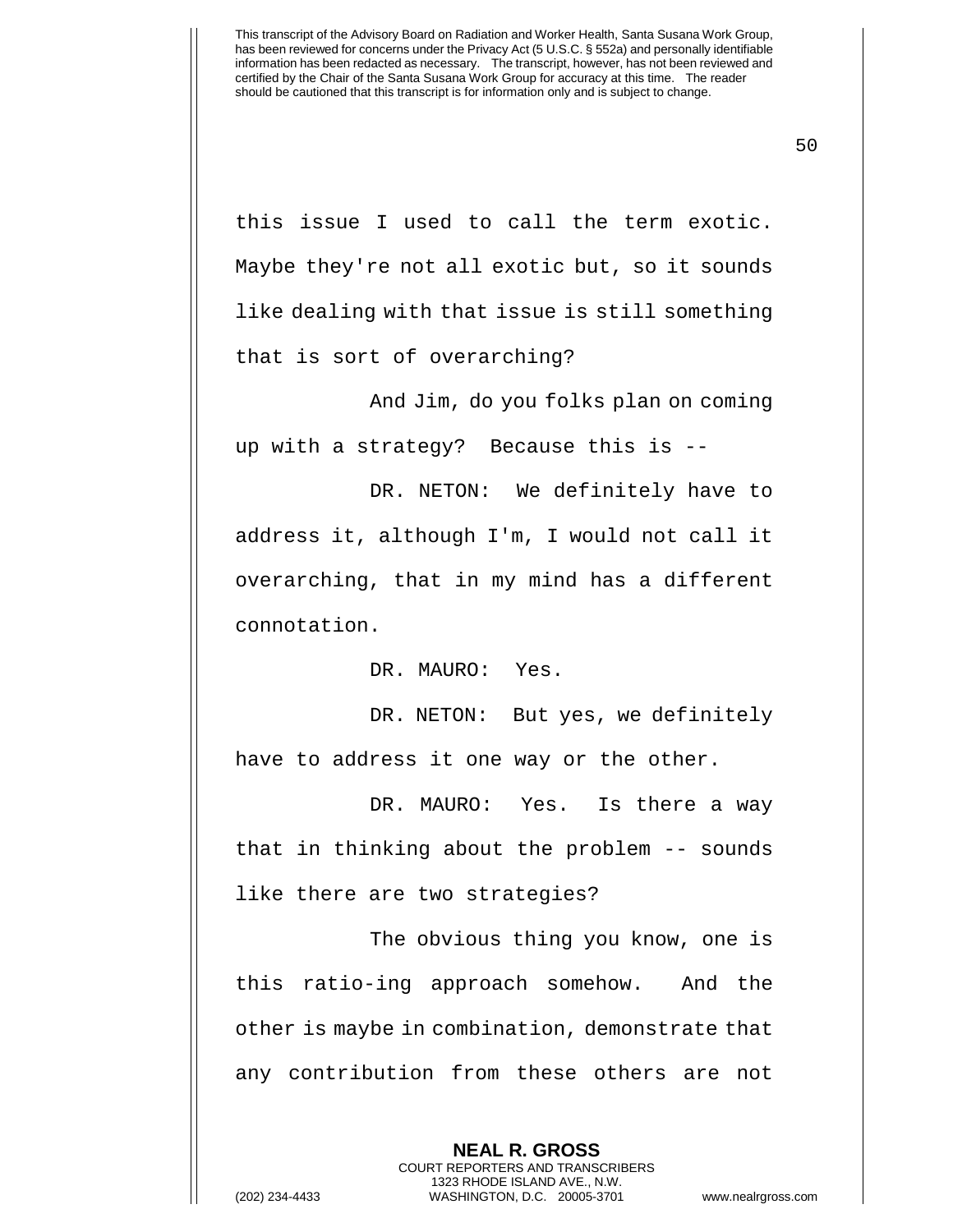51

significant. And somehow quantitatively demonstrate that.

Is this a line of approach that you're taking, it seems like this is something that has been lingering for a while?

DR. NETON: Unless Lara has any additional information I don't know about, that's still up in the air, John.

DR. MAURO: Okay, thank you.

MEMBER BEACH: So I have a question. This is Josie. From the last Work Group meeting in April 2010, there were three action items. And the environmental doses and explanation of how you're going to do those, has that been addressed yet, or?

DR. HUGHES: Yes, there has been a review of the environmental Technical Basis Documents and some of the issues were addressed, which as the tritium doses have been incorporated.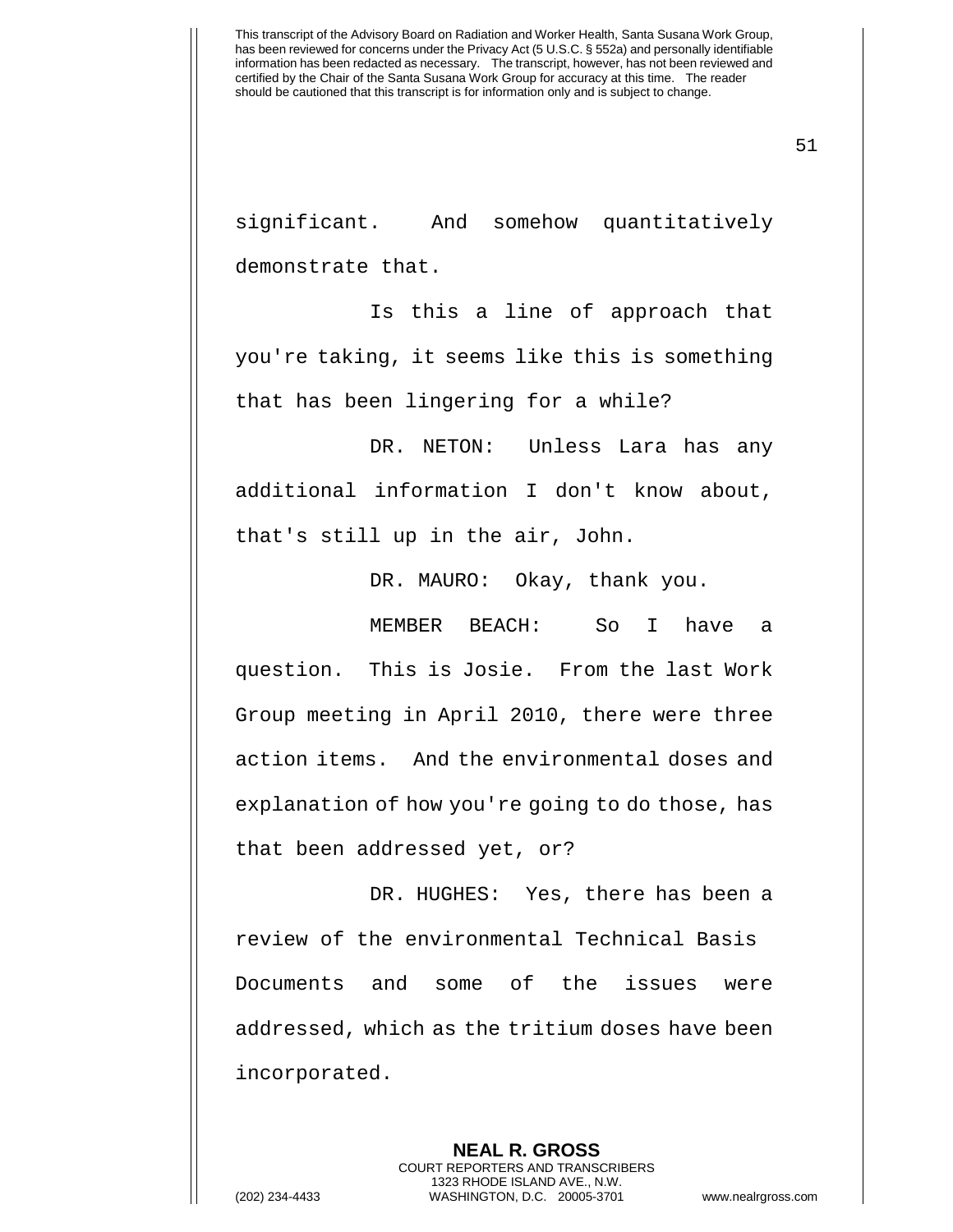52

And some of, the issue of the stacked data was addressed to a certain extent. This is also, the document is also in draft status awaiting the, it was really waiting for resolving issues regarding the internal and external coworker models. So now that these are resolved, this should move forward.

CHAIRMAN SCHOFIELD: Is the external environmental dose, which data are you going to be using? Just the records, because there's you know there's potential for people who weren't monitored on a bioassay program would have received an internal dose from the environment.

DR. HUGHES: I'm sorry, the internal?

CHAIRMAN SCHOFIELD: I mean like a reactor when it went south. I mean it was, I mean I don't remember the numbers off the top of my head, but that was released and I don't

**NEAL R. GROSS** COURT REPORTERS AND TRANSCRIBERS 1323 RHODE ISLAND AVE., N.W. (202) 234-4433 WASHINGTON, D.C. 20005-3701 www.nealrgross.com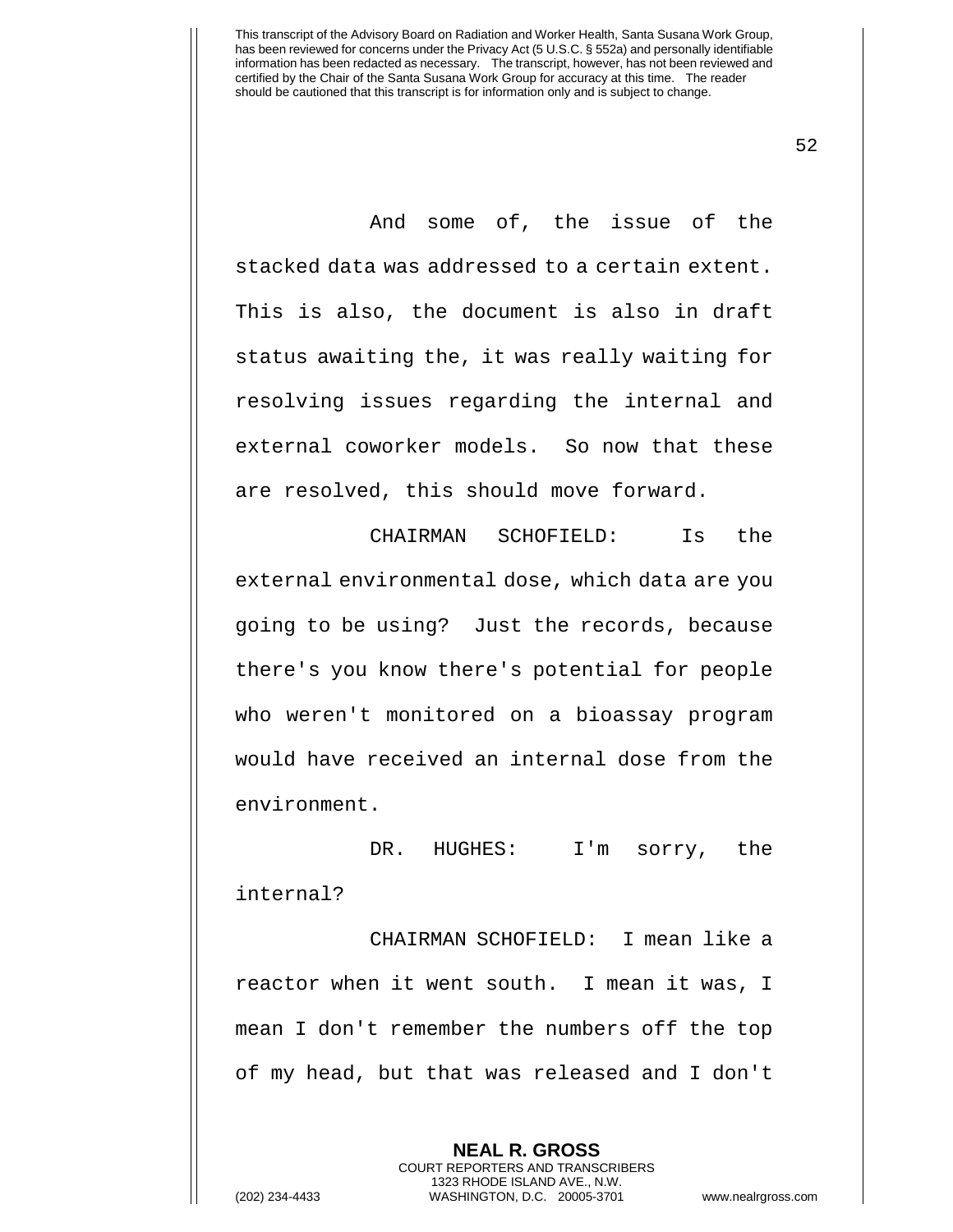53

know if all the personnel were actually monitored for internal exposures?

So you'd need a coworker model for those who weren't and yet were subjected to the possibility of, I mean in some form of uptake from the environment.

DR. HUGHES: We do have the internal and external coworker model that are in place currently, that can be used to address any unmonitored exposures.

DR. NETON: Lara, this is Jim. I'm having a little trouble hearing you.

DR. HUGHES: Okay. I'll try to speak up.

DR. NETON: Okay.

DR. HUGHES: Any unmonitored exposures to a worker that potentially was exposed to higher than environmental levels would you know, we would apply the internal or the external coworker model.

> **NEAL R. GROSS** COURT REPORTERS AND TRANSCRIBERS 1323 RHODE ISLAND AVE., N.W.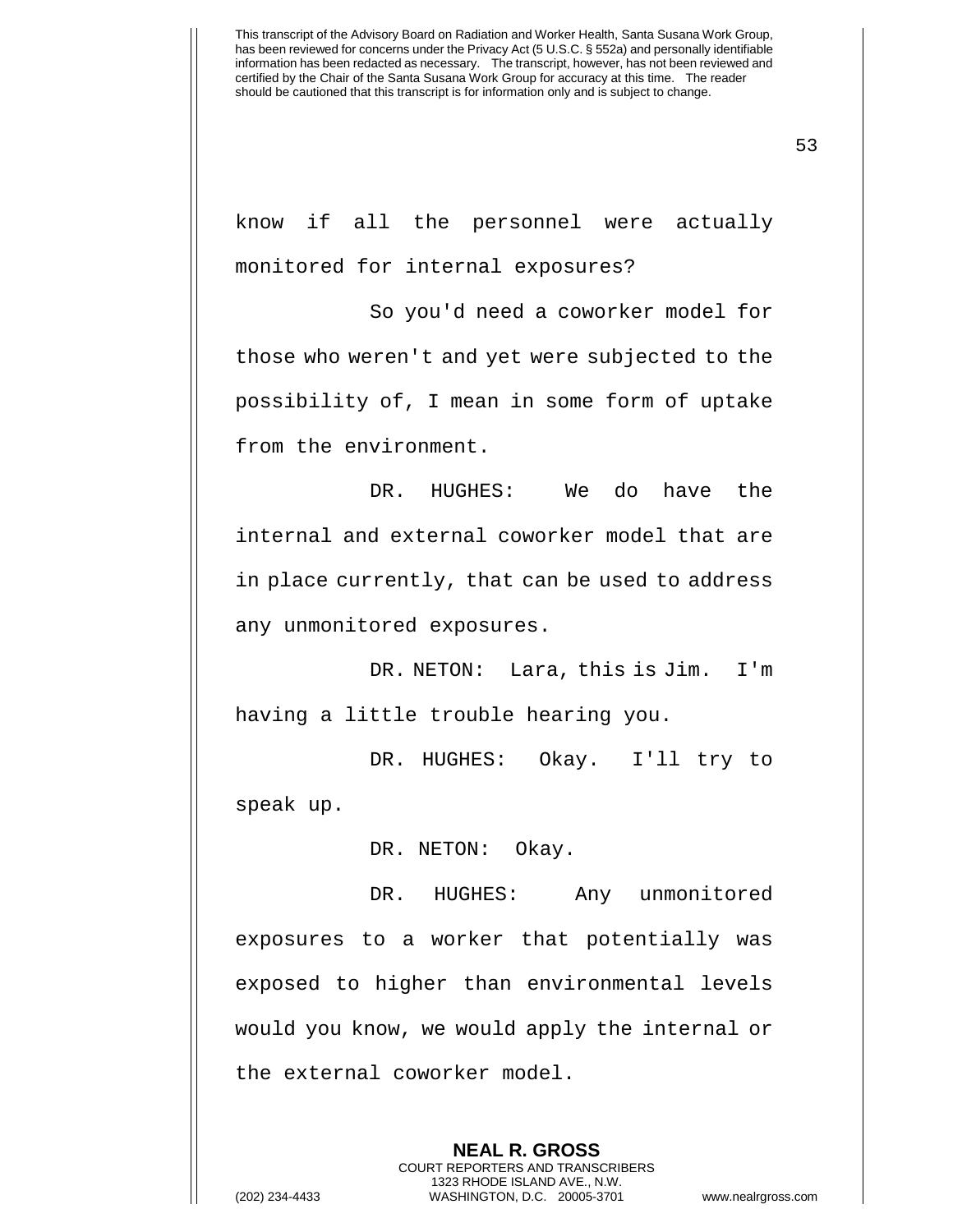MR. STIVER: Lara, I didn't quite hear that about, when do you expect that the revisions to the TBDs, Number 4, the environment TBD would be available?

DR. HUGHES: Jim, I guess it would be, it should be a matter of maybe weeks. It shouldn't be too much longer.

DR. NETON: Okay.

DR. MAURO: Lara, this is John Mauro, I ran into an ambient dose situation on a DR review. And I made use of PROC-60 which is onsite ambient dose reconstruction for DOE Sites. It covers a lot of sites.

Is somehow that PROC applicable here, for environmental ambient exposures?

DR. HUGHES: I would have to defer to that. I do not know.

DR. MAURO: Okay.

MR. SMITH: This is Matt Smith with ORAU team. I don't believe Santa Susana is

> **NEAL R. GROSS** COURT REPORTERS AND TRANSCRIBERS 1323 RHODE ISLAND AVE., N.W.

(202) 234-4433 WASHINGTON, D.C. 20005-3701 www.nealrgross.com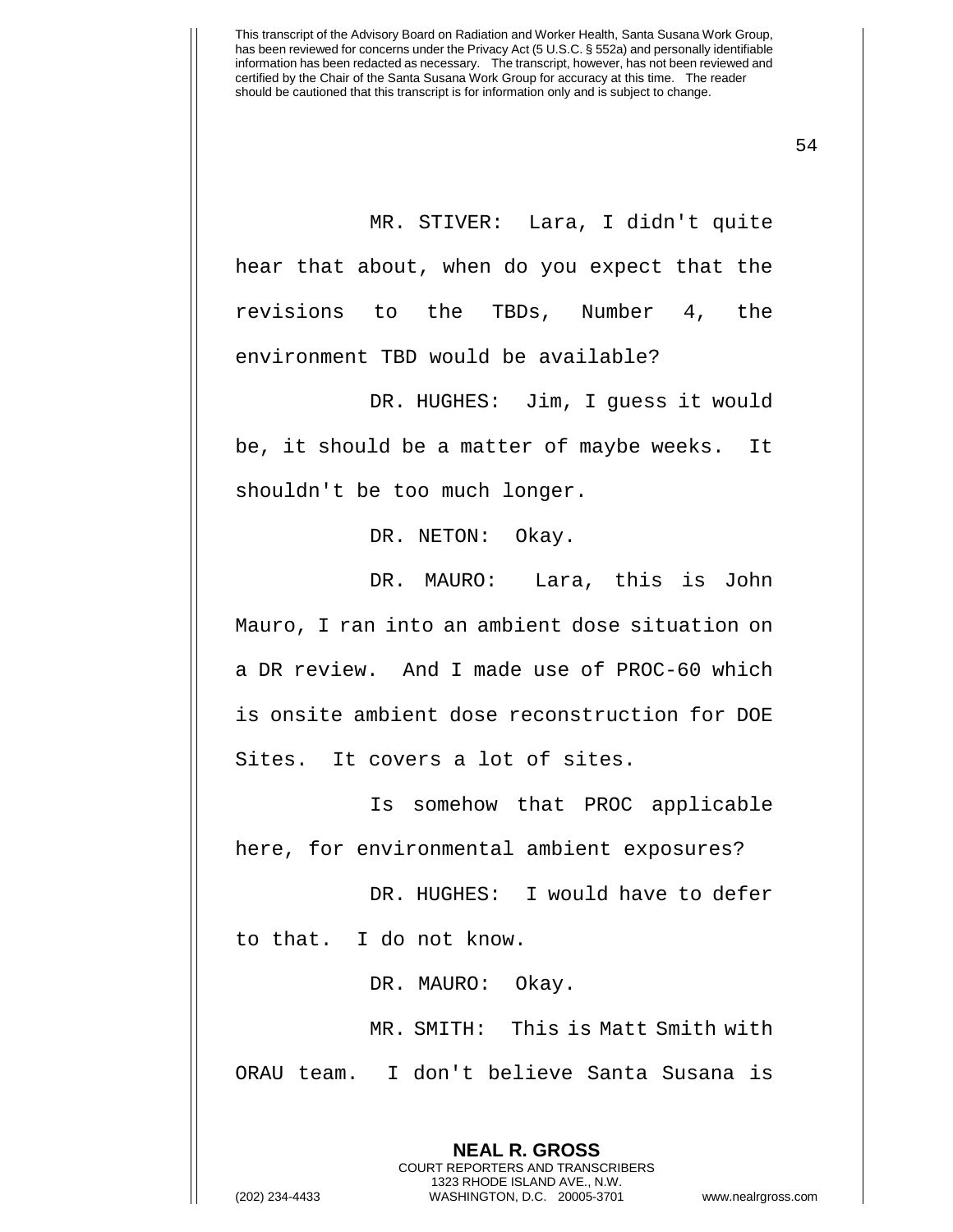summarized in procedure 60. And procedure 60 would be addressing external ambient exposure.

But certainly both coworker models, and I work primarily on the external side, are there for just that purpose. For a worker who was not routinely monitored but we're looking for a data set to fill in the story on their dose history.

DR. MAURO: Yes, the reason I raised the question is I noticed that there are a limited number of specific sites where you come up with an ambient and you start to look at the tables, and the ambient doses. They're all pretty close together and they do capture a broad range of different types of activities, different types of facilities.

And I noticed that in a particular DR. And the only reason I'm bringing this up is I'm looking at a case that is a facility that is not actually explicitly addressed in PROC-60

> **NEAL R. GROSS** COURT REPORTERS AND TRANSCRIBERS 1323 RHODE ISLAND AVE., N.W.

(202) 234-4433 WASHINGTON, D.C. 20005-3701 www.nealrgross.com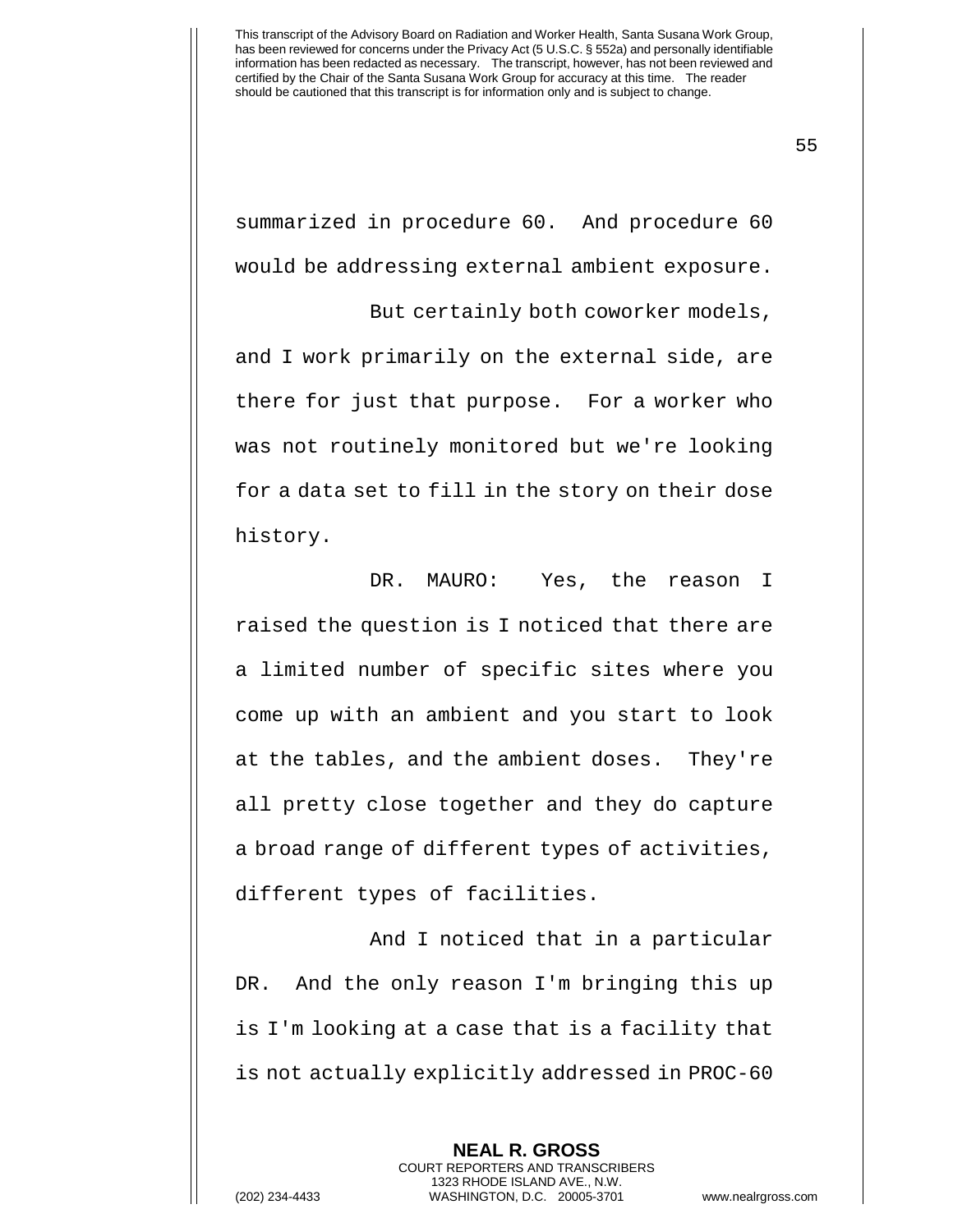but you did find a way to assign ambient doses.

It sounds like you might have a similar circumstance here.

MR. SMITH: Well, and in addition you have the ambient, or the external, I'm sorry -- the environmental TBD which will address external exposure as well.

DR. MAURO: Okay, alright, thank you.

MR. BARTON: You know, John, this is Bob Barton. I think you bring up a pretty good question that we often struggle with at a multitude of sites, is when does a certain worker crossover from the internal coworker model into this, into the ambient, internal portion of the TBD?

Because you do have certain, have a situation where it's maybe up to the dose reconstructor to decide when a worker will be considered unmonitored but should have been

**NEAL R. GROSS** COURT REPORTERS AND TRANSCRIBERS 1323 RHODE ISLAND AVE., N.W. (202) 234-4433 WASHINGTON, D.C. 20005-3701 www.nealrgross.com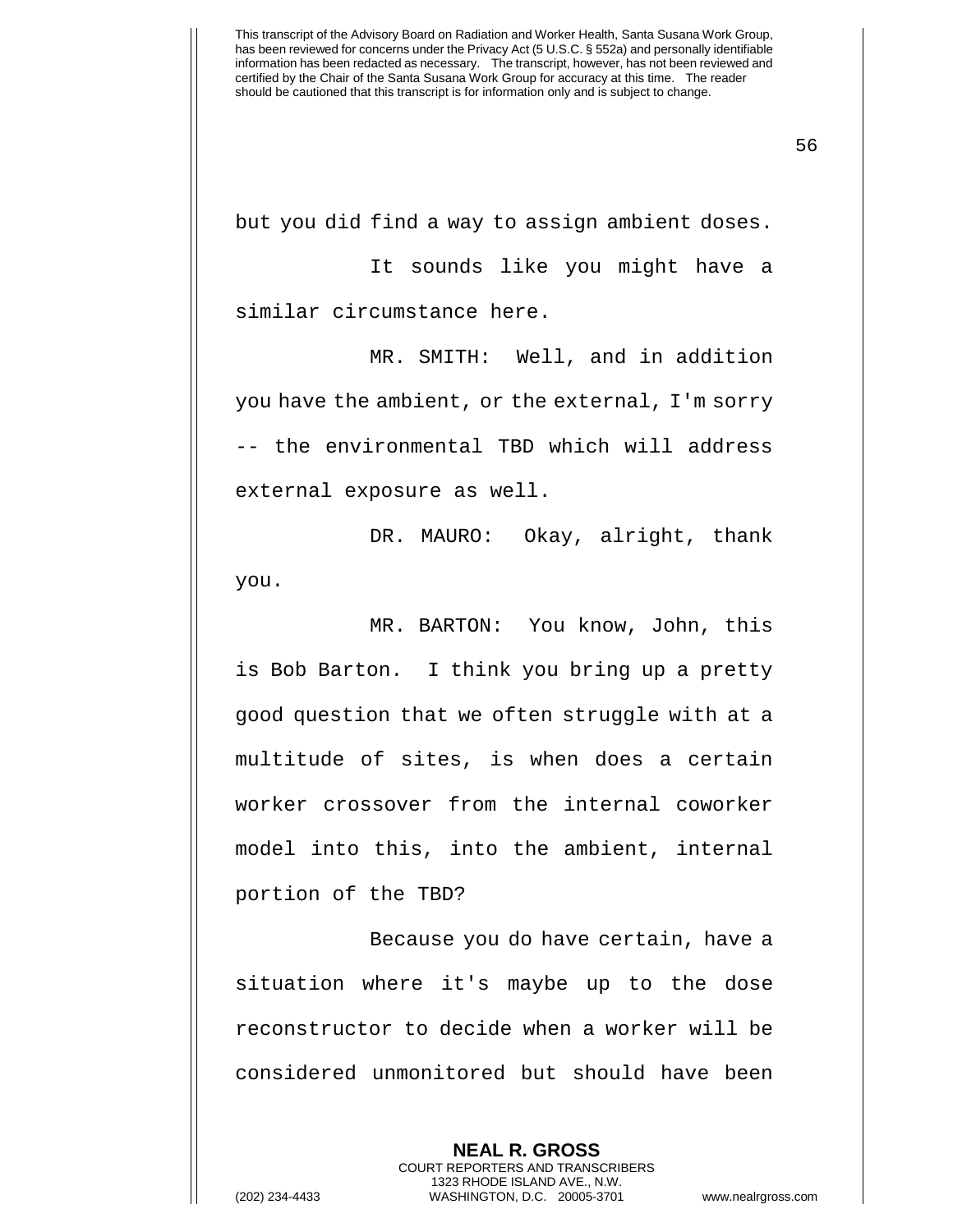monitored, which is sort of the language we use associated with assigning low B to TIB-80 coworker intakes, versus a worker who, you know you really wouldn't expect would be in these areas with the monitored rad worker population.

And then you sort of default to the ambient. And it's like I said, it's something we wrestle with at a lot of sites because it's not often specifically delineated.

I know we've had some discussions with the SEC Work Group about that, about to what level can you actually be prescriptive about which types of workers are going to be assigned which internal intakes.

Because there's really two levels. It's the coworker model at one level, which is what resulted over the monitored population. And then you have the ambient which you would think would be more, you know the office workers who really didn't enter radiological areas but

> **NEAL R. GROSS** COURT REPORTERS AND TRANSCRIBERS 1323 RHODE ISLAND AVE., N.W.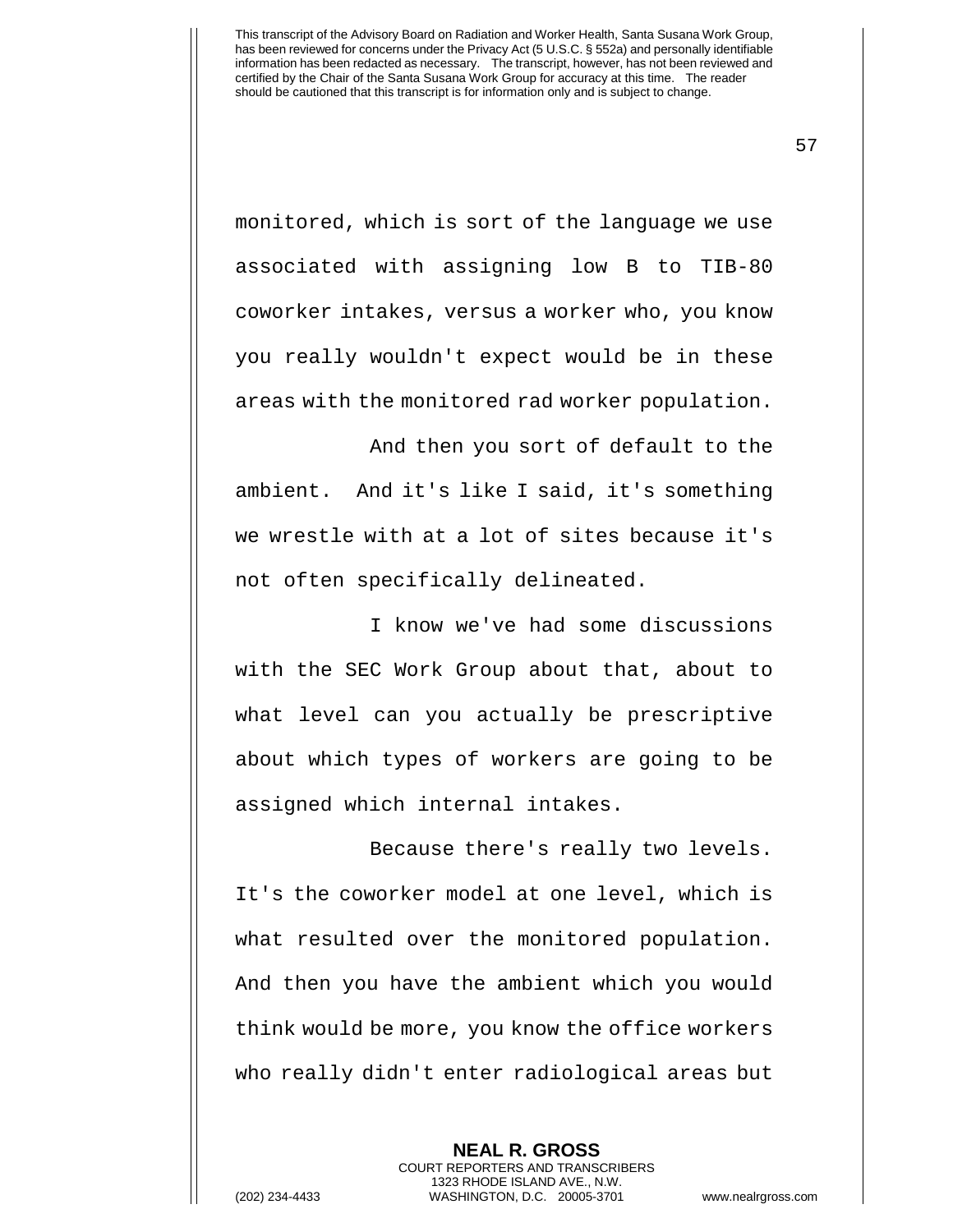were on the site and could have been exposed to ambient environmental intakes.

DR. NETON: Yes, Bob, this is Jim. And you're right. This is an area, this is something we wrestle with at almost every site.

And I think, you know that the idea is that if a worker had any potential at all for entering a, what we would call a radiological area, and by that I mean there was presence of reactor materials, and work processes going on, and they weren't monitored. They would always at a minimum receive the 50th percentile of the coworker model.

The ambient environmental is very much sparingly reserved for people who we would consider to be administrative personnel. Who had almost no possibility of entering the radiological areas.

There you're talking about people such as administrator support staffs,

> **NEAL R. GROSS** COURT REPORTERS AND TRANSCRIBERS 1323 RHODE ISLAND AVE., N.W.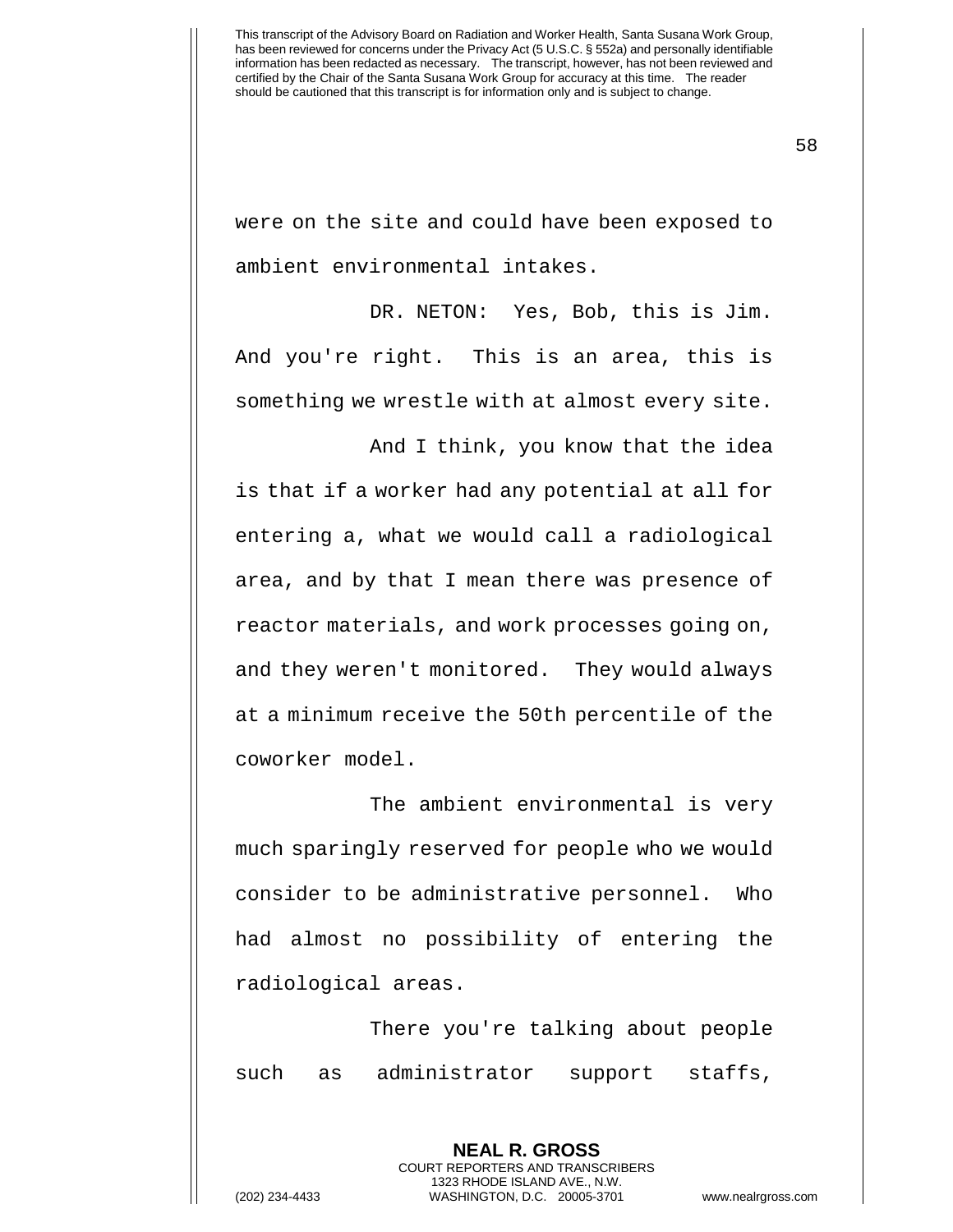secretarial support, those type of folks. And I think if you go through the dose reconstructions you'll see that we fairly, we almost always err on the side of being claimant-favorable in those situations.

There is a TIB out there that gives some guidance on this. I can't remember the exact, it might be 20, but talks about climate and environmental. And it's got a sheet at the back, I might have it, but scanned at hand.

I was looking at this issue actually as part of the implementation guide for coworker models. That as you know, that we're working on. And if you bear with me one second I think I actually a table.

Yes,  $--$ 

(Simultaneous speaking)

DR. NETON: And I don't have the particulars --

(Simultaneous speaking)

**NEAL R. GROSS** COURT REPORTERS AND TRANSCRIBERS 1323 RHODE ISLAND AVE., N.W. (202) 234-4433 WASHINGTON, D.C. 20005-3701 www.nealrgross.com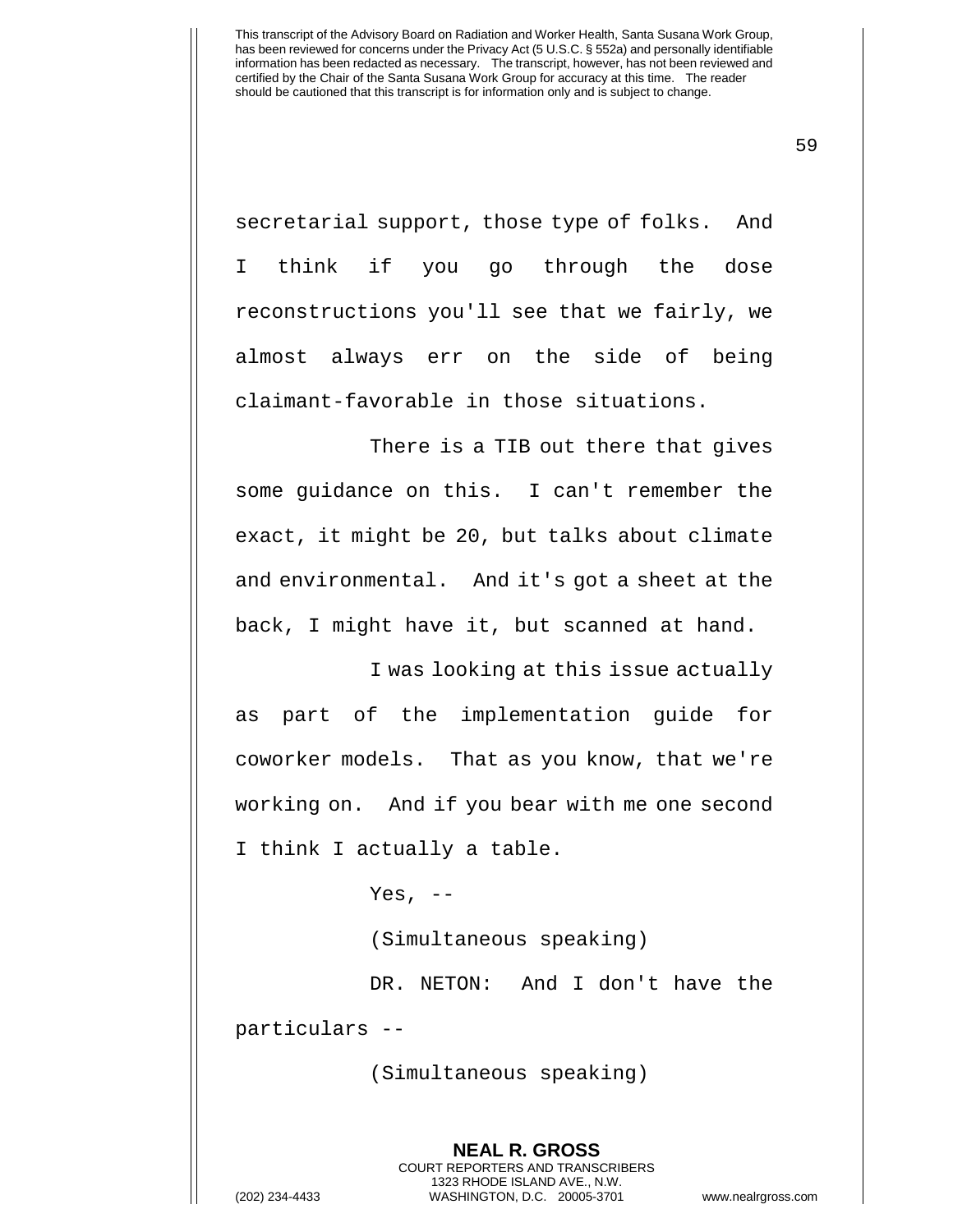DR. NETON: -- the attachment and job categories in general is for, they all indicate some potential for application in environmental, internal exposures. And it goes through three categories that was covered.

But you're right I think it's, this is truly an overarching issue and it's something that we need to deal with, perhaps more than likely in the coworker issues group.

MR. BARTON: You're right. I agree.

MR. STIVER: Yeah, this is John Stiver. I agree as well, probably this isn't the right forum for discussing this although it's an interesting issue and it does come up quite frequently.

Does anybody else have any questions about the problems that have been B DR. BEHLING: John, this is Hans Behling. I do have a question in regard to what

> **NEAL R. GROSS** COURT REPORTERS AND TRANSCRIBERS 1323 RHODE ISLAND AVE., N.W.

(202) 234-4433 WASHINGTON, D.C. 20005-3701 www.nealrgross.com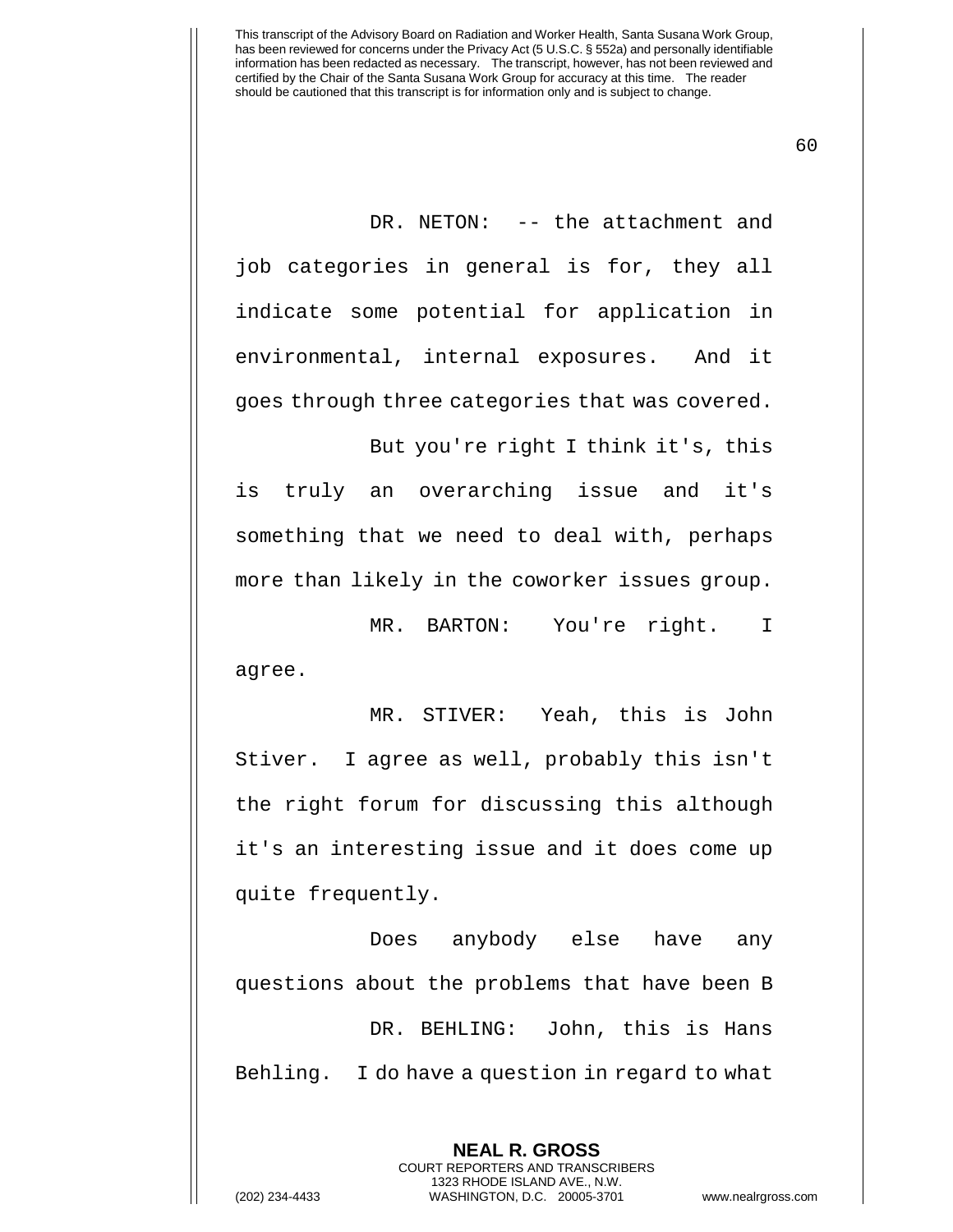61

was just talked about with the internal. In the rewrite of the OTIB-77, are we also planning to provide doses at the 50th percentile and 95 percentile level?

MR. SMITH: Yes, this is Matt Smith with ORAU team. The answer is yes.

DR. BEHLING: And also construction trade worker in there?

MR. SMITH: Yes.

DR. NETON: Well, Hans --

(Simultaneous speaking)

DR. NETON: -- as you know are in somewhat of a transition period here with the SEC Issues Work Group on coworker modeling.

But at this point we're proceeding along as we have and you know we'll make modifications as necessary as you know, as we come to some conclusion on the issues that are currently on the table.

But right now we're moving forward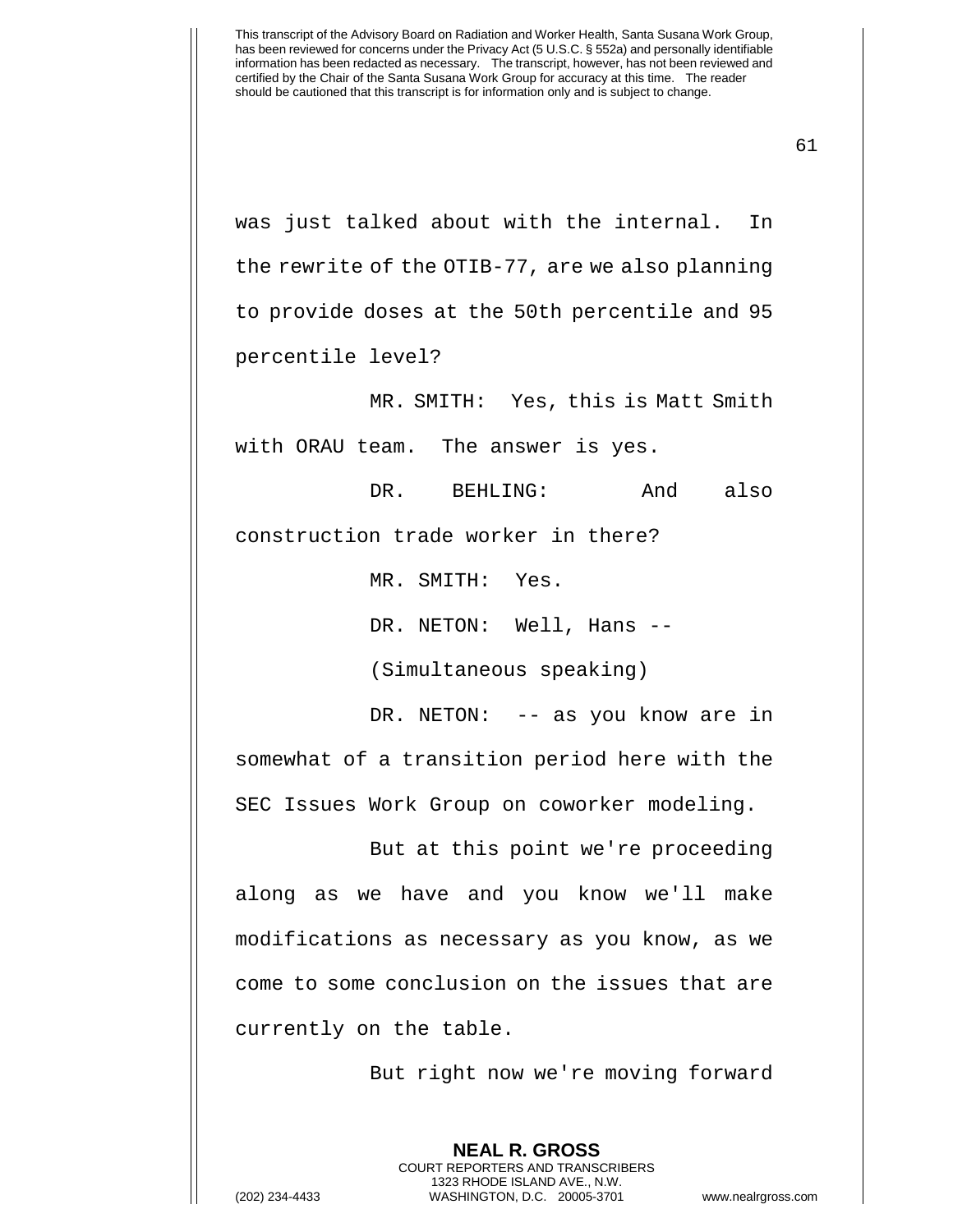with the same approach we've used as in the past until those issues become resolved.

DR. BEHLING: I was just, the question in context with what was just talked about, when to use the environmental versus the coworker as it applies to the 50th percentile application.

In just reading over the old OTIB-77, I have a question about when you would apply the 95th percentile for an unmonitored worker? Because based on the definition it's a person who would be expected to be exposed routinely.

And as such you would almost expect also for him, to have a significant amount of data if not a complete data set for him which would always make it an oxymoron to identify a person whose routinely exposed, when you have all these data points and actually --

DR. NETON: -- that's not

**NEAL R. GROSS** COURT REPORTERS AND TRANSCRIBERS 1323 RHODE ISLAND AVE., N.W. (202) 234-4433 WASHINGTON, D.C. 20005-3701 www.nealrgross.com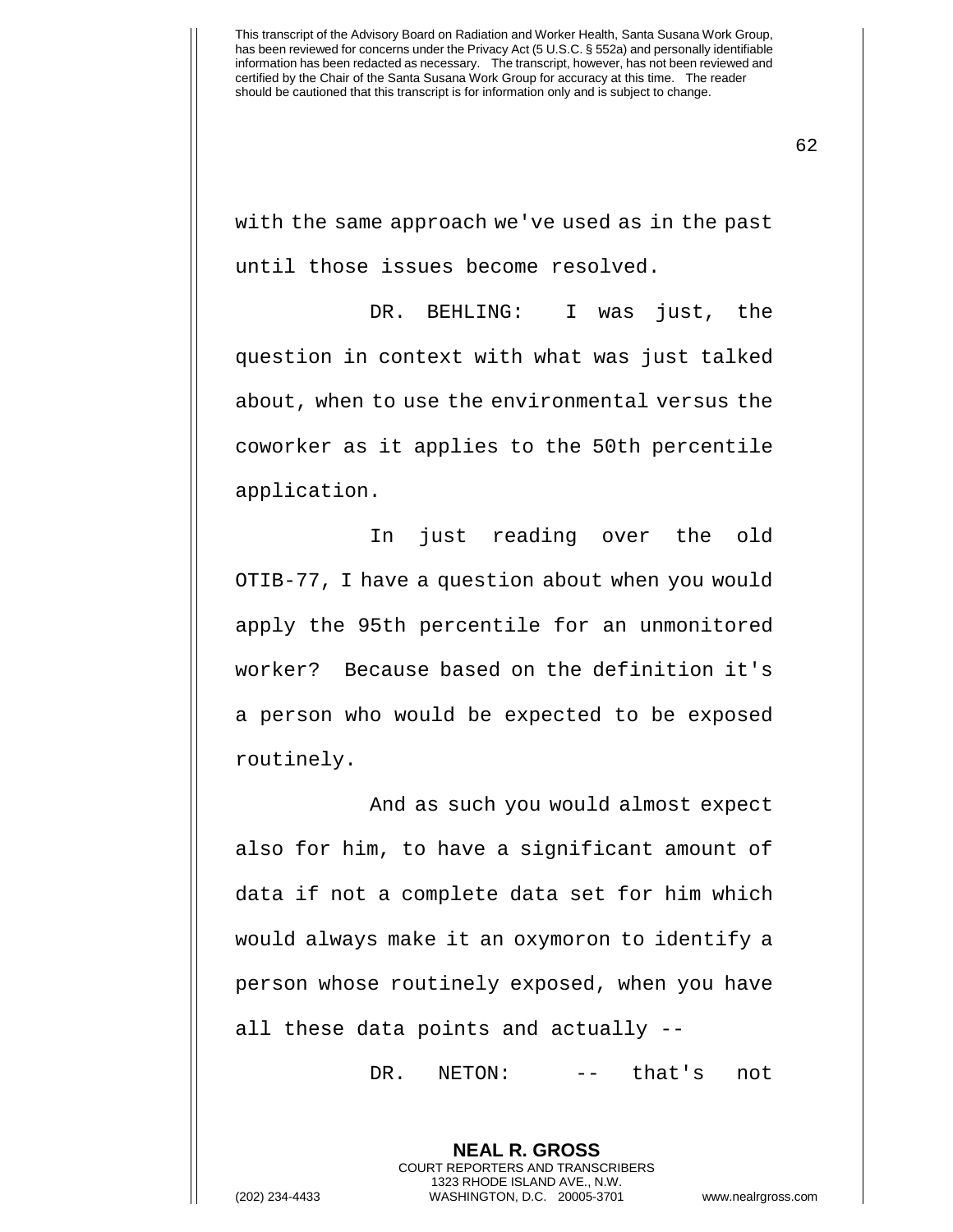63

necessarily true Hans, I mean in earlier days there may have not monitored all the highly exposed workers. As you've pointed out in the past, they may have been cohort badging to some extent.

You know sampling of the various exposure. Or they could have, we just could have not gotten the guys records. It's conceivable a person who was a chemical operator was monitored and his records were lost.

There are a lot of situations where I can think it would apply.

DR. BEHLING: Okay. Yes, I accept the fact that if there were gaps or missing data, or missing records, or in the case of coworker, cohort badging that you would obviously have a need apply the 95th percentile.

MR. STIVER: Yes, again I think

**NEAL R. GROSS** COURT REPORTERS AND TRANSCRIBERS 1323 RHODE ISLAND AVE., N.W.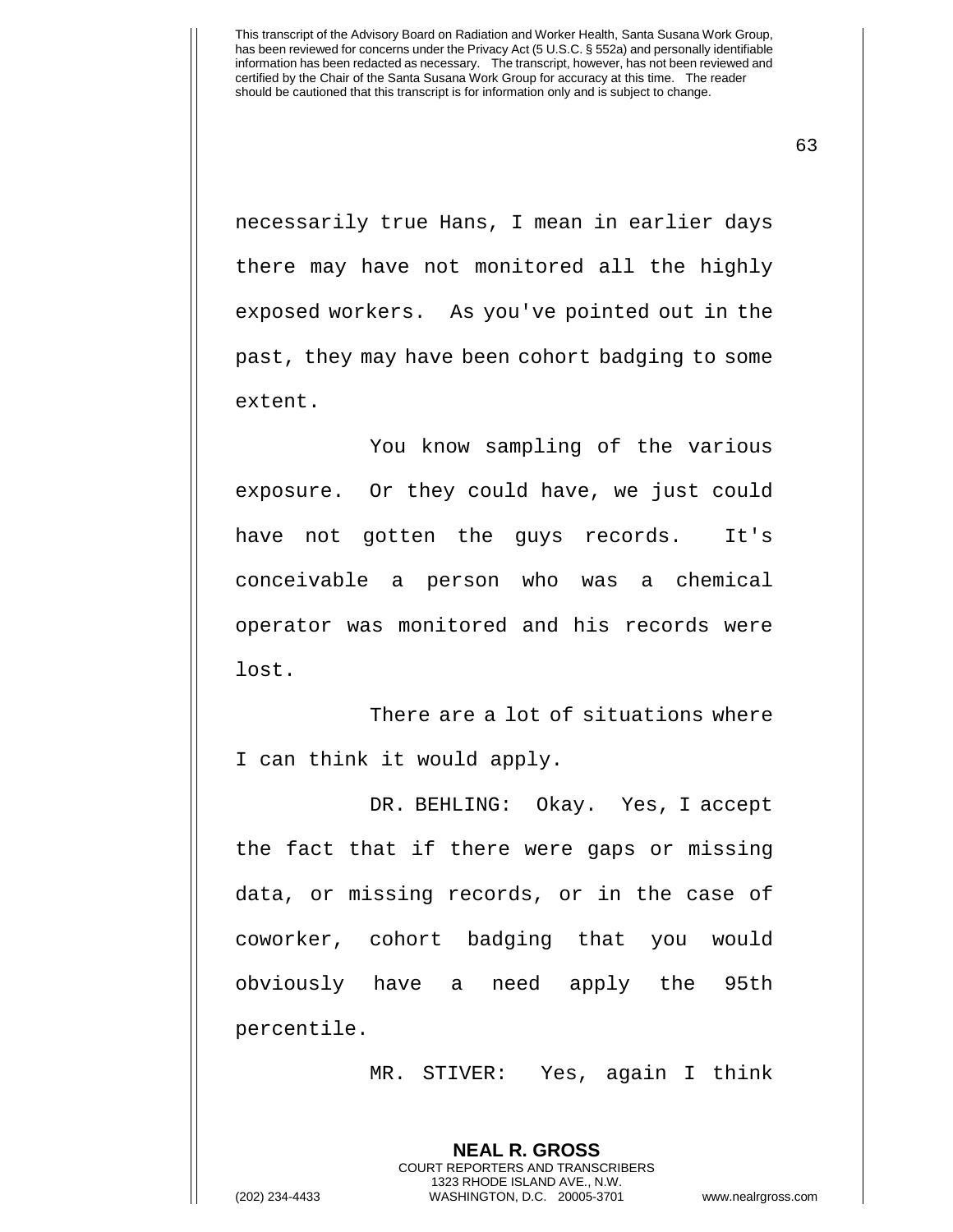this is something that's going to be very much in play in the SEC Work Group regarding development of coworker models and so forth, and you have some of these overarching issues that's coming up again and again.

DR. BEHLING: Also let me ask, on the assumption that I may be the person from SC&A to be passing reviews and rewrites of OTIB-77. Who would be the person because of the new database that's going to be used, who would be the person that would be able to answer questions?

On the assumption that Ted Katz would allow us to make contact with that person, to answer questions that we have as our review progresses?

DR. NETON: I would work through Lara Hughes, she's the NIOSH point of contact and then we could identify who in ORAU would be able to help. But I think we'd stick with the

> **NEAL R. GROSS** COURT REPORTERS AND TRANSCRIBERS 1323 RHODE ISLAND AVE., N.W.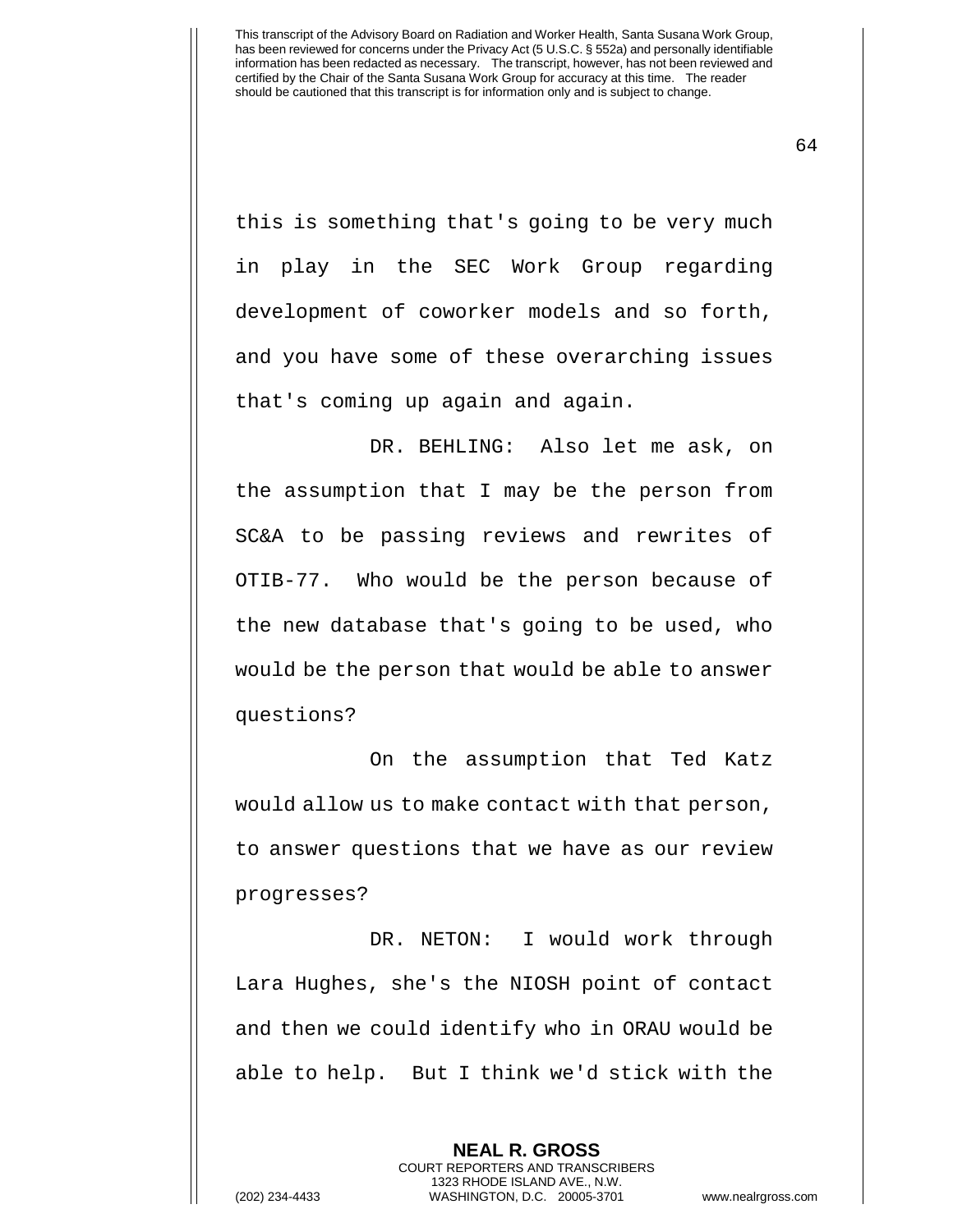NIOSH contact for now.

MR. KATZ: And Hans, this is Ted. And certainly whenever you have questions that need clarifying, contact the point person.

DR. BEHLING: Okay.

DR. NETON: Yes, you could always call me as well but I can't guarantee I'd be as helpful as Lara.

DR. BEHLING: Okay. Thank you.

MR. STIVER: Well Hans, you have any other questions or are you ready to move on?

DR. BEHLING: No, I have no questions.

MR. STIVER: Okay, great. I guess the next thing to do is kind of go back to some of the existing issues. I've got the issues matrix pulled up I believe if it hasn't disappeared, and I have updates to it.

There are basically five of the issues I think can be closed out or put in

> **NEAL R. GROSS** COURT REPORTERS AND TRANSCRIBERS 1323 RHODE ISLAND AVE., N.W.

(202) 234-4433 WASHINGTON, D.C. 20005-3701 www.nealrgross.com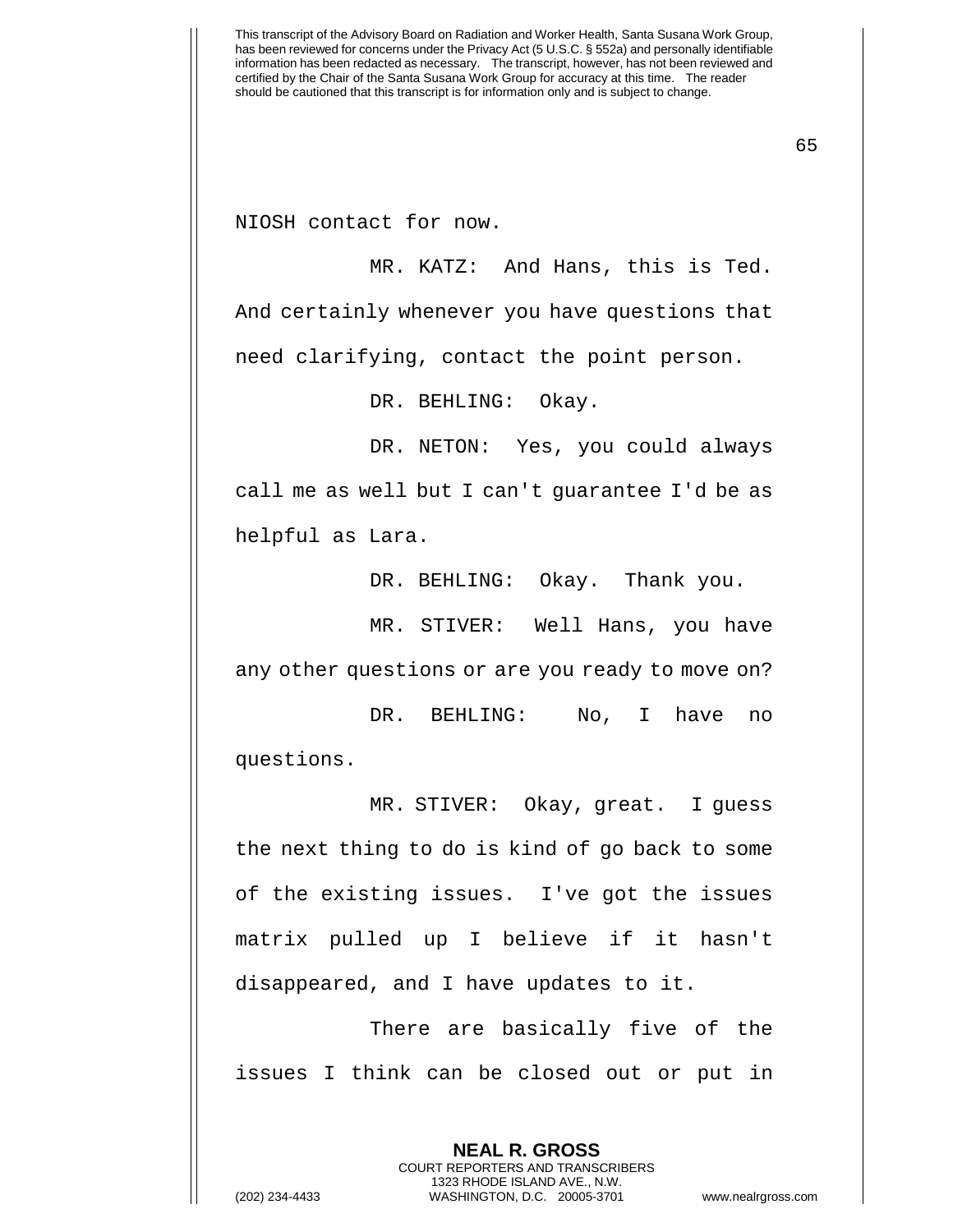66

abeyance today. This is Number 1 through 4 and also Number 9.

MEMBER BEACH: John, can I ask --

(Simultaneous speaking)

MEMBER BEACH: John, this is Josie.

Can I make a comment on those ones you said that

could be closed or put into abeyance?

MR. STIVER: Okay, could we just --

MEMBER BEACH: You want to go

through first? Okay, go ahead.

MR. STIVER: -- I think just an overview and then we could update each one.

MEMBER BEACH: Okay.

MR. STIVER: There are some new gray areas here and there.

Number 5 and Number 12 are kind of waiting in abeyance, or they're still open pending a release of the environmental TBD, revisions. And so forth with external and internal, there's four of these, six, seven,

> **NEAL R. GROSS** COURT REPORTERS AND TRANSCRIBERS 1323 RHODE ISLAND AVE., N.W.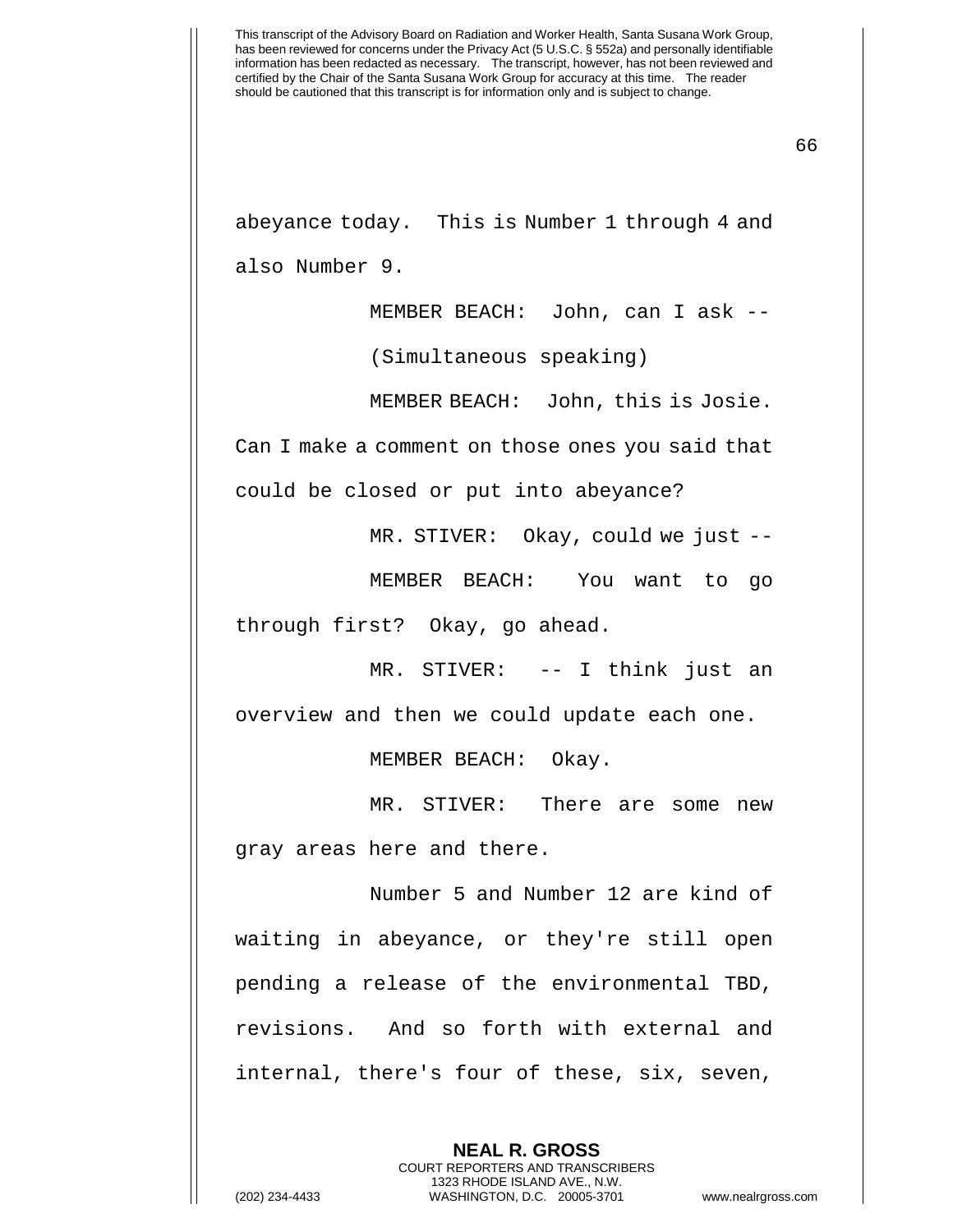eight, and 13 that are kind of contingent upon the revisions of OTIB-77.

And as far as internal, six, eight, and ten will have to wait for our completion of our internal review.

But we can certainly go through the first five, that I believe can possibly be closed out, or at least put in abeyance.

Now the first one here, the first one is the sodium reactor experiment. And this is a petitioner issue. This is a fairly old one. It's been in play now since 2009.

The latest update, now I had looked at this in preparation for the 2010 meeting and basically the SEC Extension 364, basically made the internal component of this issue, moot.

On the other hand we're still, there's still the external component that's at play. And you know we would need to, wait on the review of TIB-77 before we could actually

> **NEAL R. GROSS** COURT REPORTERS AND TRANSCRIBERS 1323 RHODE ISLAND AVE., N.W.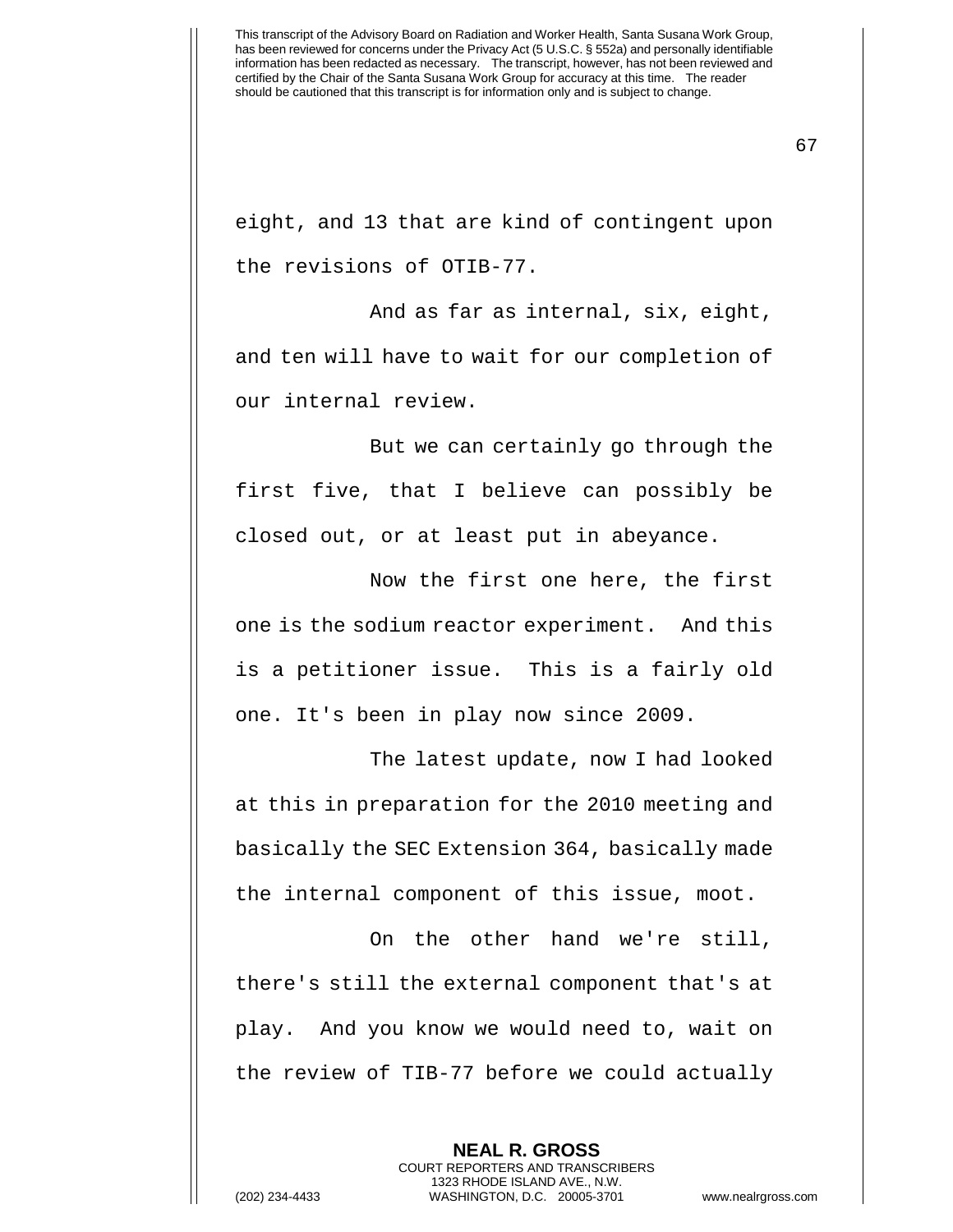close this out I would think.

My recommendation would be to put this in abeyance until such time as we can look at the revised TIB-77. Any comments?

DR. NETON: Well this is Jim, I'm just, you know, I haven't thought about these for some time, but I'm looking at our note here that said it was closed on 4-20-2010 on Page 47, of the transcript. I'm not sure what, I mean I'm concerned --

MR. STIVER: I believe it's, that yesterday I went over the transcripts, it's basically between Pages 47 and 49 we talked about --

DR. NETON: Was it closed by the Working Group at that time?

MR. STIVER: It wasn't officially closed. It was the kind of thing that you know, we all agreed that the internal component was no longer moot.

> **NEAL R. GROSS** COURT REPORTERS AND TRANSCRIBERS 1323 RHODE ISLAND AVE., N.W.

(202) 234-4433 WASHINGTON, D.C. 20005-3701 www.nealrgross.com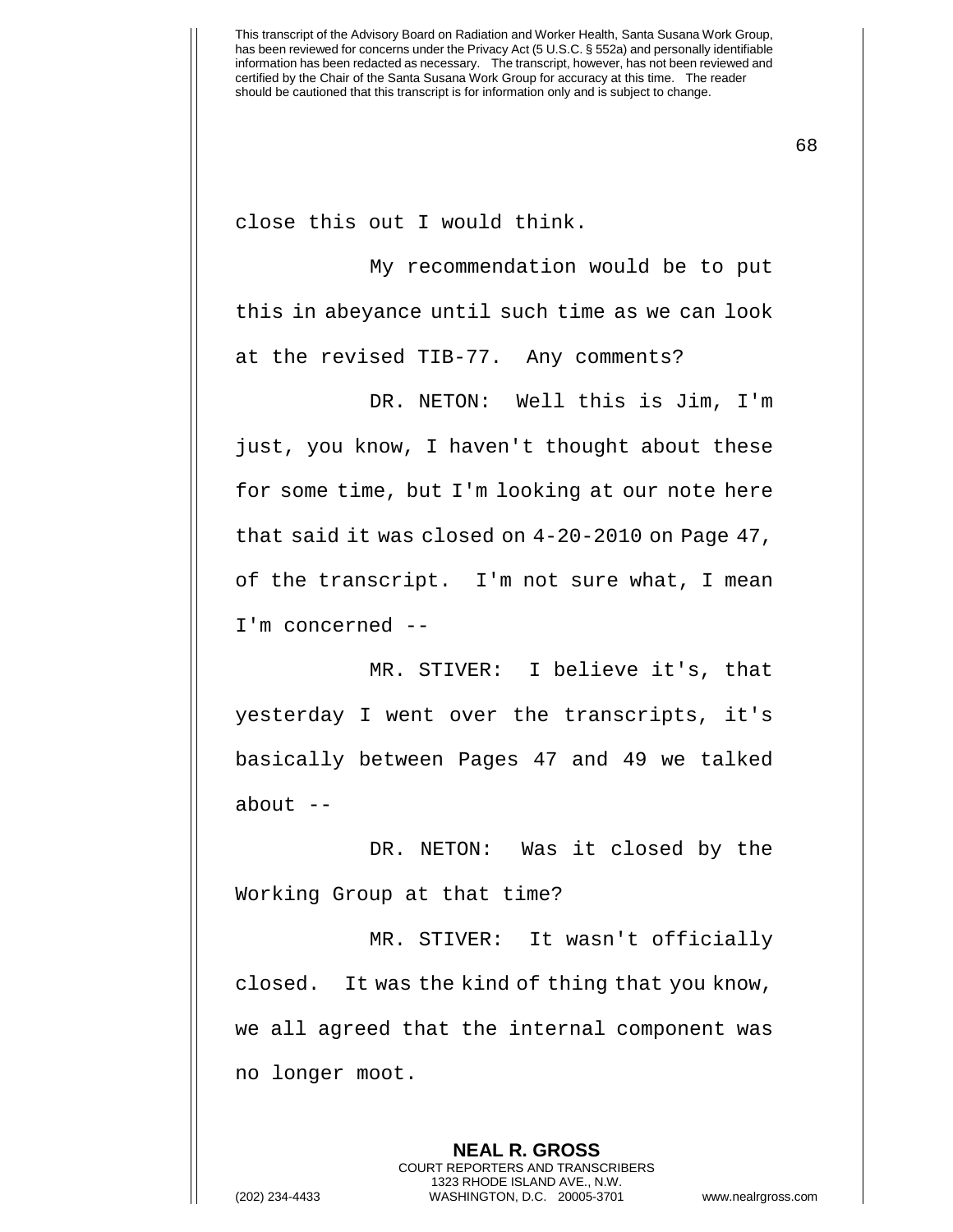And then the external component would be contingent on the external model. But you've changed your external model completely since then. And so for those things that was kind of a snapshot in time, that --

DR. NETON: I don't have any problem doing it, I just --

(Simultaneous speaking)

MR. STIVER: -- a brand new model that you know we haven't even looked at yet.

DR. NETON: Yes, I certainly would agree with that.

MR. STIVER: You ask, just keep it open, well not open but at least in abeyance until we have a chance to look at the model.

What else, Josie, someone that's on the Work Group?

MEMBER BEACH: Yes. I, this Josie. I got dropped from the call so I missed your whole dialogue, but you were still talking

**NEAL R. GROSS**

COURT REPORTERS AND TRANSCRIBERS 1323 RHODE ISLAND AVE., N.W. (202) 234-4433 WASHINGTON, D.C. 20005-3701 www.nealrgross.com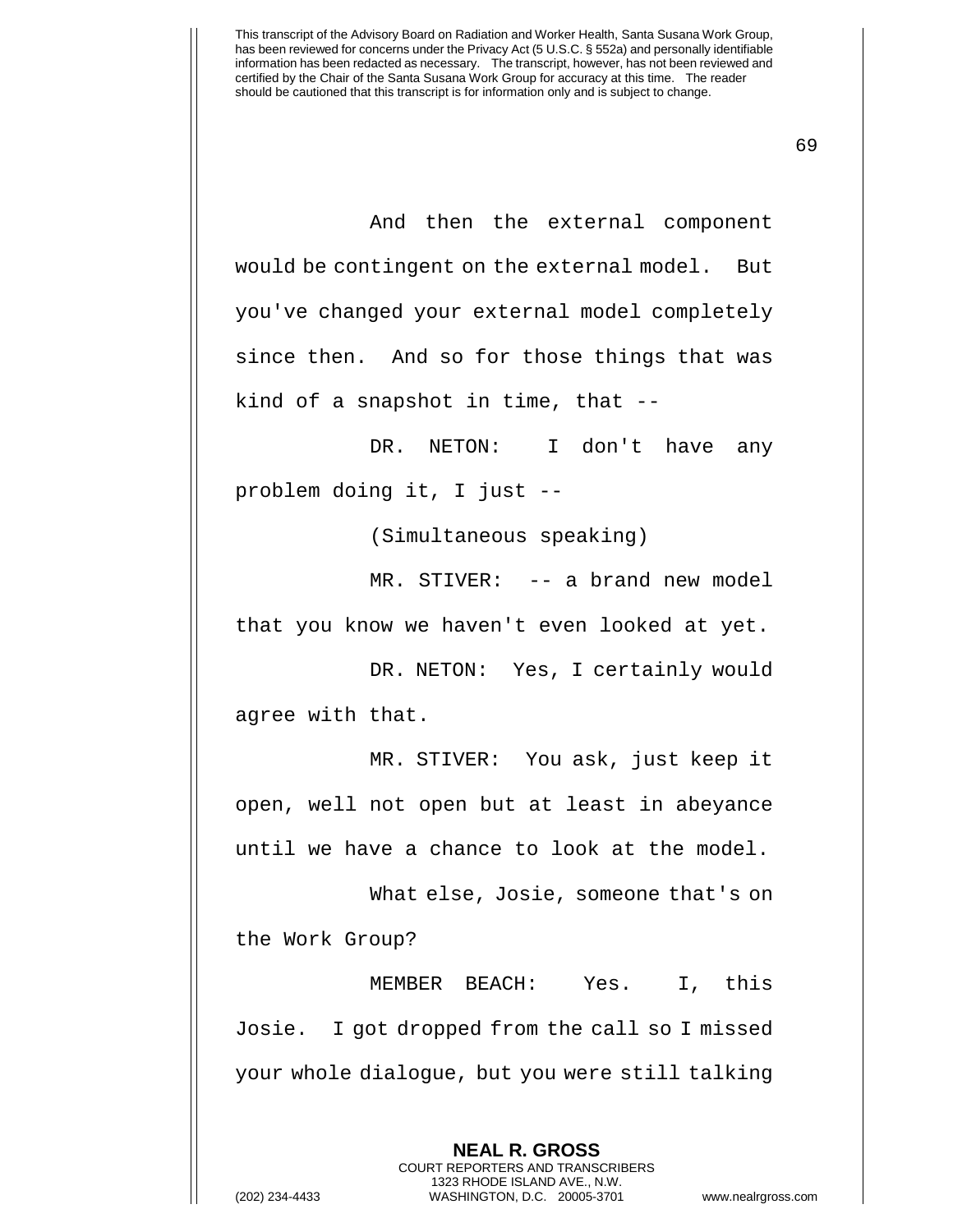about Number 1?

## MR. STIVER: Right.

MEMBER BEACH: My concern was when I went back and read the transcript I couldn't find where we had actually closed it, and I think you just addressed that, correct?

MR. STIVER: Yes. We were just talking about it. It was agreed in principle that the internal component was no longer moot because of the SEC extension, but the external component we thought was probably okay based on the coworker model.

But the coworker model is completely different now.

MEMBER BEACH: Yes --

(Simultaneous speaking)

MR. STIVER: -- because of that it would be best to wait until we take a look at the new TIB-77.

> **NEAL R. GROSS** COURT REPORTERS AND TRANSCRIBERS 1323 RHODE ISLAND AVE., N.W.

MEMBER BEACH: Yes, and for me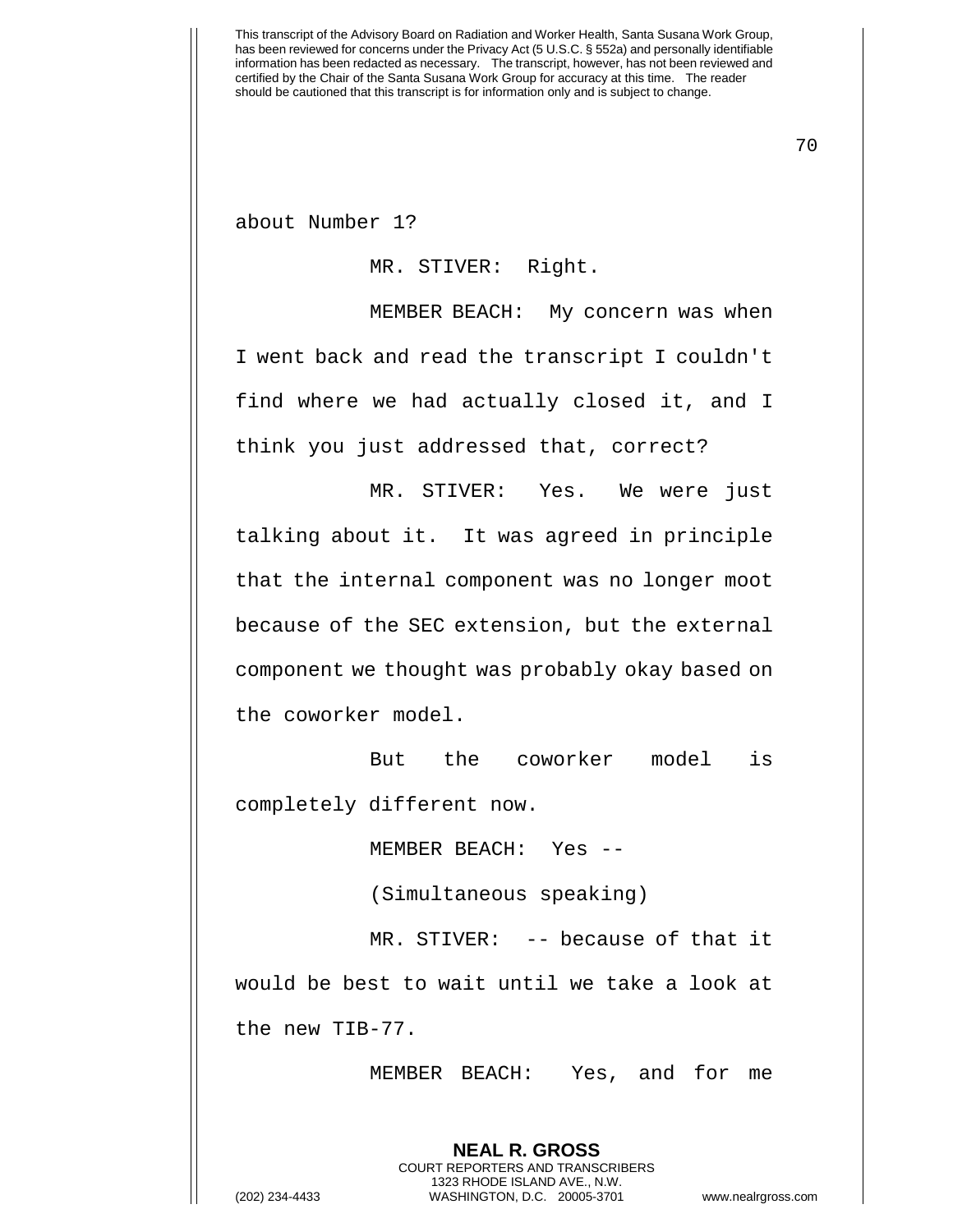John, I just think we do have two new Members and I thought that the write-up was a little bit on the first four words, just said it was closed but it really didn't go back and say why, or how, or so someone could go back and review it.

So I was just hoping that we could get a better you know, clarification in the matrix so that if you wanted to back track you could see where it was actually done, and why.

MR. STIVER: Yes, we will after today, we'll go back and update the matrix and make that all available to everybody with maybe a little bit more description as to you know what happened and why.

So actually we'll have to rebaseline the matrix all the way round I think by the time we are finished up with our reviews.

MR. KATZ: Right. John, so this is Ted, but so to keep our terminology straight, that item does not, is not in abeyance. That

> COURT REPORTERS AND TRANSCRIBERS 1323 RHODE ISLAND AVE., N.W.

**NEAL R. GROSS**

(202) 234-4433 WASHINGTON, D.C. 20005-3701 www.nealrgross.com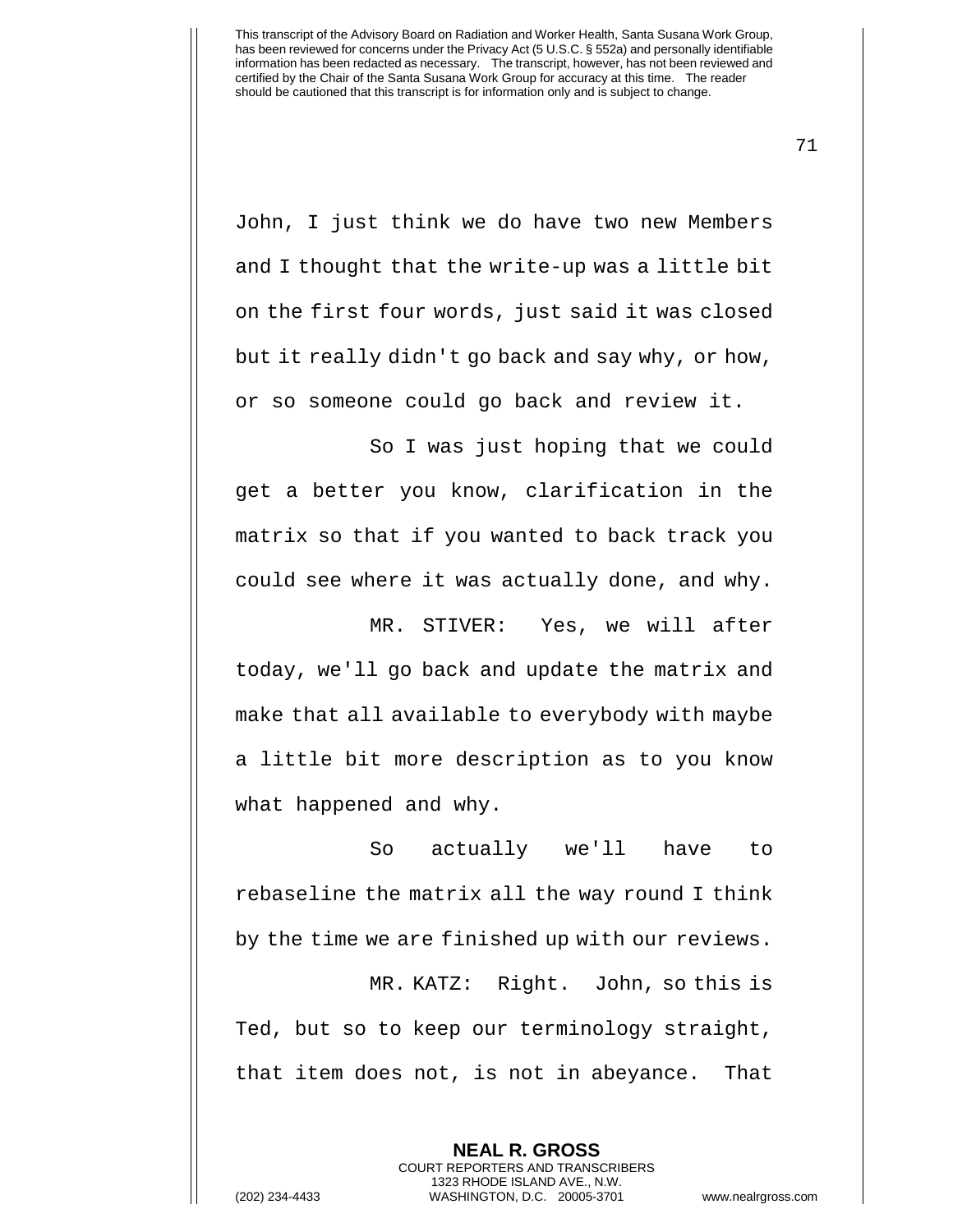would be still open.

I mean it would be in abeyance if the same coworker model were, would be coming out that was expected but since you just said, I mean so the horse is changed then you don't really have --

(Simultaneous speaking)

MR. STIVER: Right, right. You're right.

MR. KATZ: So it's really just an open issue still.

MR. STIVER: Yes. You're right.

DR. NETON: I think it would be helpful if you annotated it to explain exactly why, which we just talked about.

MR. STIVER: Exactly.

DR. NETON: The external coworker

model and such, yes.

MR. STIVER: Okay, we'll do that.

MEMBER MUNN: I certainly agree

**NEAL R. GROSS** COURT REPORTERS AND TRANSCRIBERS 1323 RHODE ISLAND AVE., N.W. (202) 234-4433 WASHINGTON, D.C. 20005-3701 www.nealrgross.com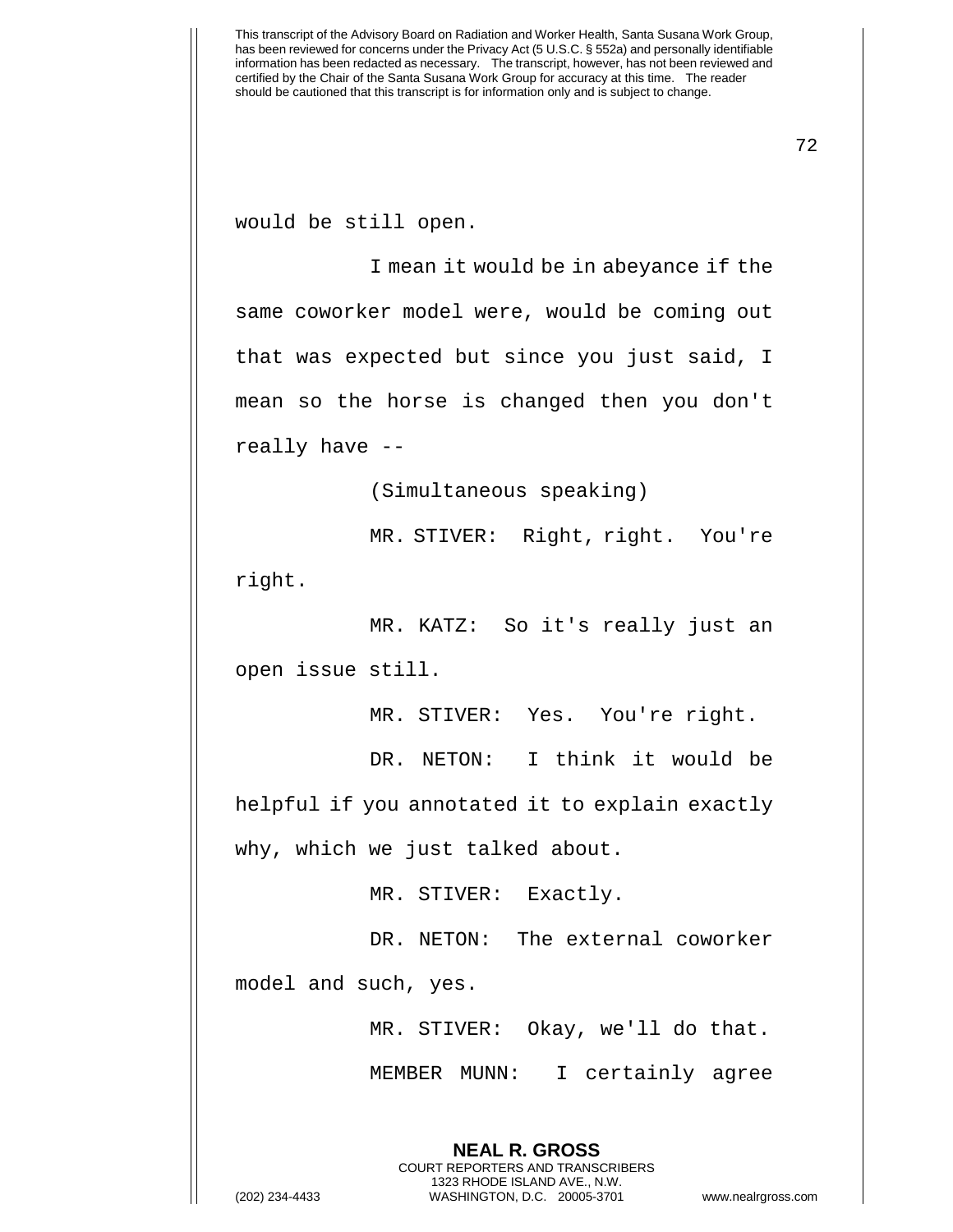with that. I think it should remain open because you're absolutely right. The transcript is actually very vague in that regard. Really doesn't tell us anything.

MR. STIVER: Okay. Back to one I know, this the, another petitioner issue, it's based on this Tiger Team report, and I, this again was one I think that was closed out, or we agreed to close it out in principle back in 2009.

It's on the, the idea was Tiger Team report really was criticizing the dosimetry for not being DOELAP accredited. But the timeframe was shifted and such that it really didn't apply to the set of film badges that you know that are, the external dosimetry for the time period that we were interested in.

And so I would concur with NIOSH's response that we could probably go ahead and close this one out because it was not really

**NEAL R. GROSS** COURT REPORTERS AND TRANSCRIBERS 1323 RHODE ISLAND AVE., N.W. (202) 234-4433 WASHINGTON, D.C. 20005-3701 www.nealrgross.com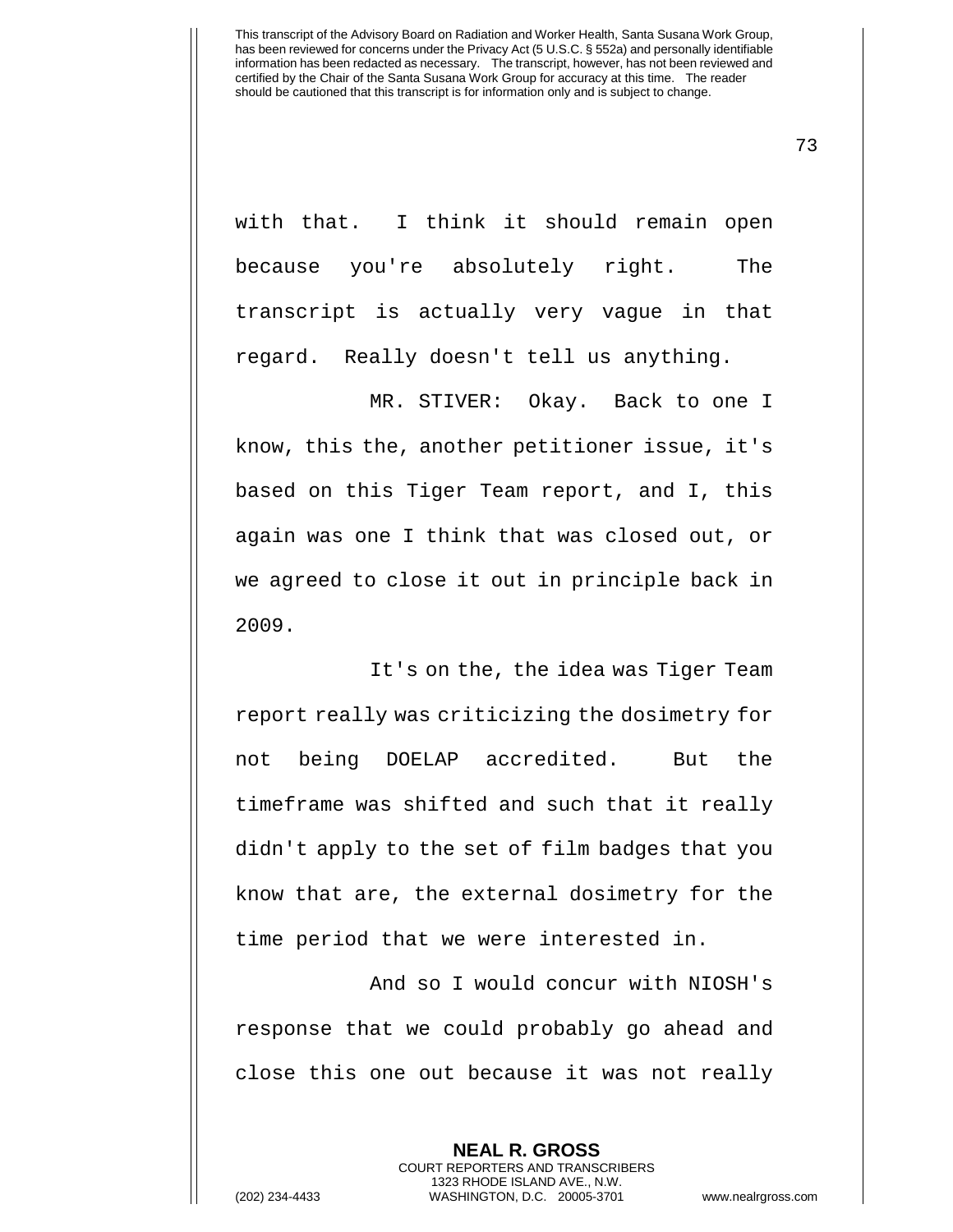relevant to the issue at hand.

And again I could really probably put in a little bit more explanatory note in there.

MEMBER BEACH: Yes, John. And I don't think the Work Group when I read the transcript, I didn't see where we officially said yes, we agree and this is why we agree, and we closed it, so --

MR. STIVER: Yes, I think value, part of this just has to do with the time period involved and --

MEMBER BEACH: Yes.

MR. STIVER: This particular case it was a little different than some of the sites where we have an Issues Matrix we go through it line-by-line and then have a firm closing, like we would say do in Procedures or in Dose Reconstruction.

MEMBER MUNN: Yes, that's right.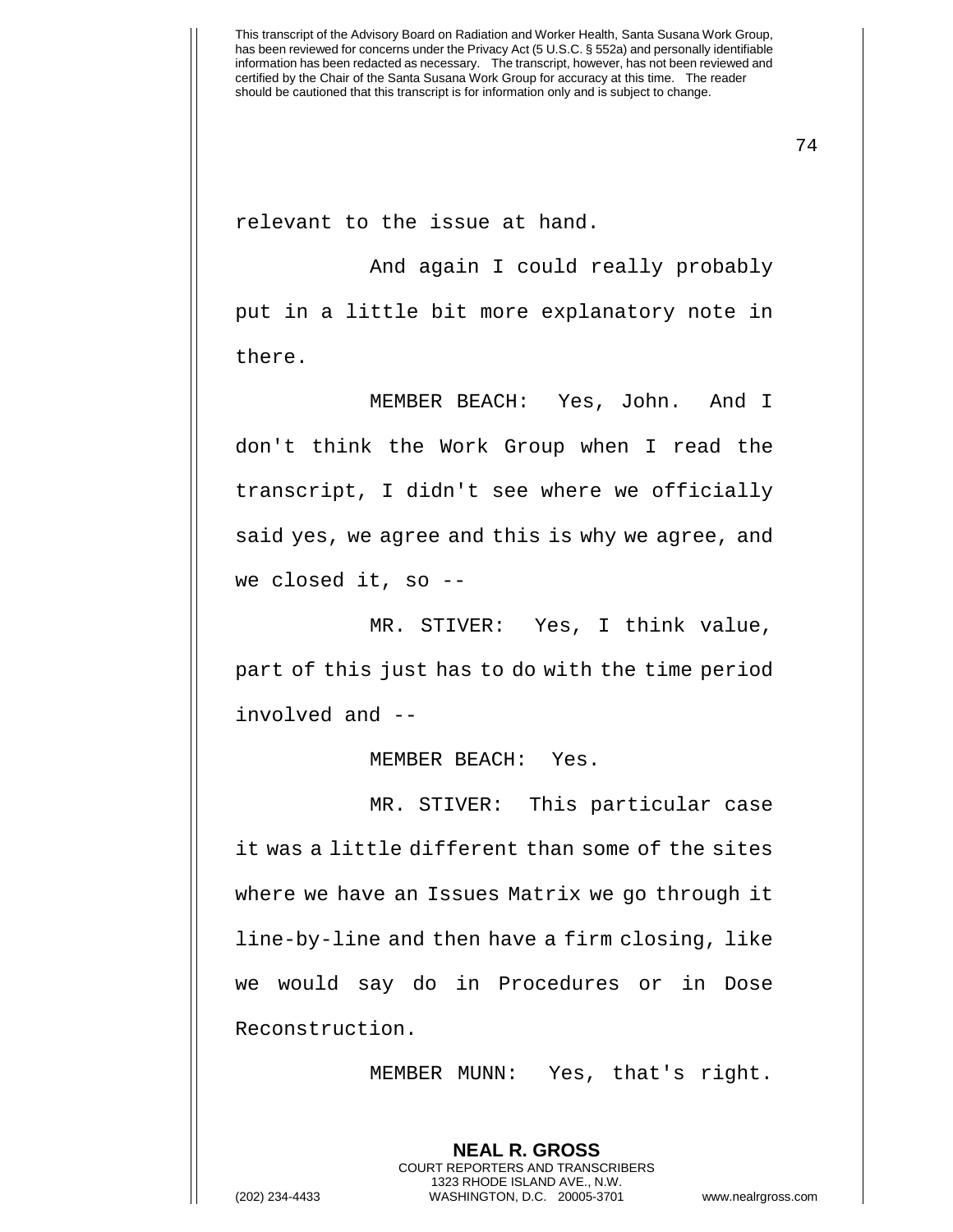This is Wanda, and yes it appears to me that we, this is, our matrix here is a combination of the processes we've used in various places then.

MR. STIVER: Yes.

MEMBER MUNN: It's not quite that clear cut.

MR. STIVER: It's a bit confusing and complicated.

MEMBER MUNN: Yes it is.

DR. NETON: I think we also need to remember that this is an SEC issues close out matrix, not a Site Profile close out matrix.

MR. STIVER: Right.

DR. NETON: So just like in Number 1, it certainly made it not an SEC issue. And it was closed as an SEC issue. But I would agree that as a Site Profile issue, it --

MR. STIVER: That's a good point, Jim.

> **NEAL R. GROSS** COURT REPORTERS AND TRANSCRIBERS 1323 RHODE ISLAND AVE., N.W.

DR. NETON: -- needs some further

(202) 234-4433 WASHINGTON, D.C. 20005-3701 www.nealrgross.com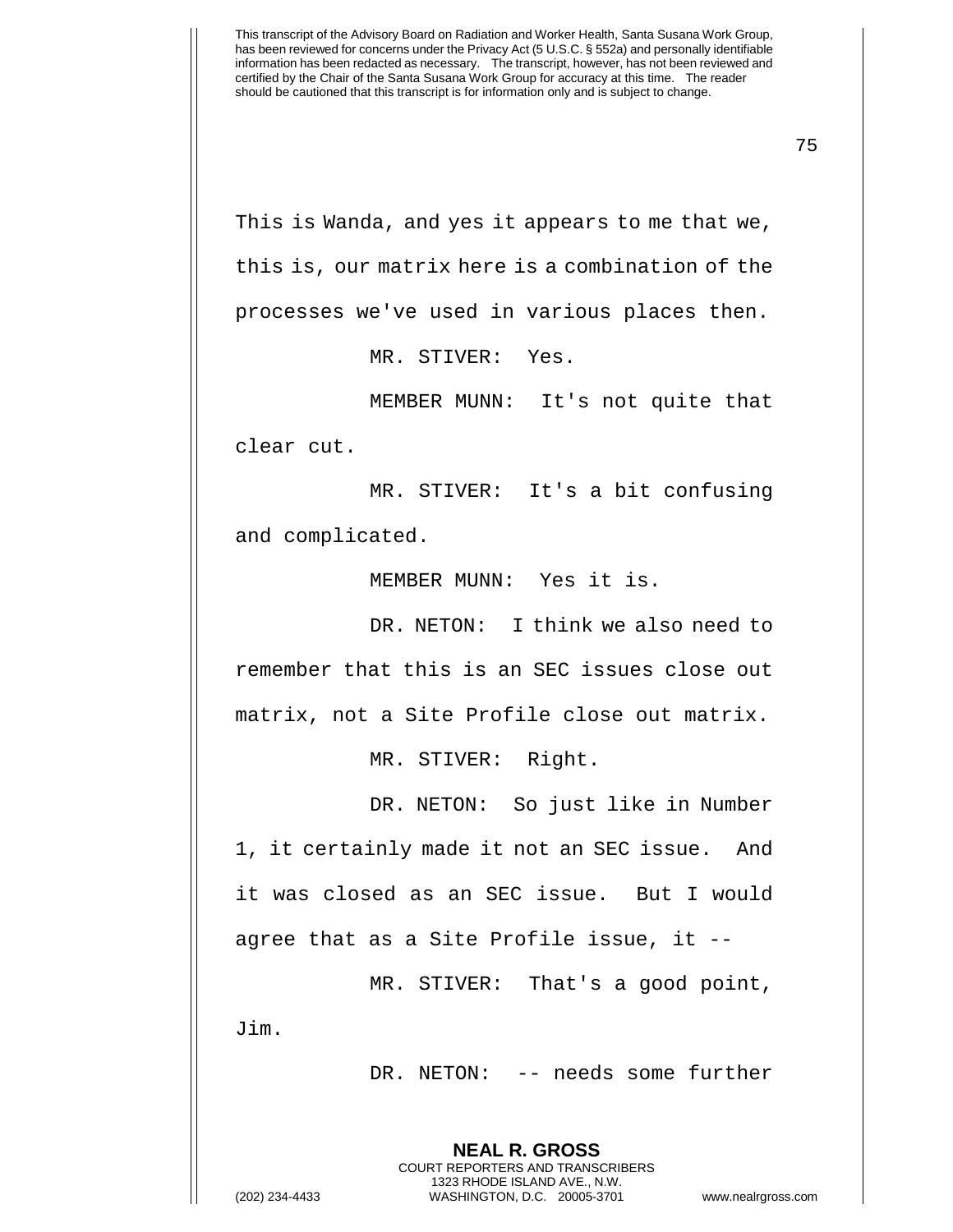76

detail.

MR. STIVER: Yes. Okay. Move on to Number 3, the Tritium Plume. This was a topic of discussion for another petitioner issue. This is the one that's going to be contingent to revision of the TBD issues, we'll defer pending on it.

So this is something that can be addressed in the new revision of the TBD for environmental intake. And we discussed this in the previous two Work Group meetings. I believe it was more in the 2010, and there's this idea that there was one sample that was particularly high, but so we raised that as a potential issue. So that should be included.

Any others, once again you know in the meeting it was discussed and SC&A had agreed that NIOSH's approach was probably adequate for the task. And this is on Page 56 of the transcript. There was this agreement reached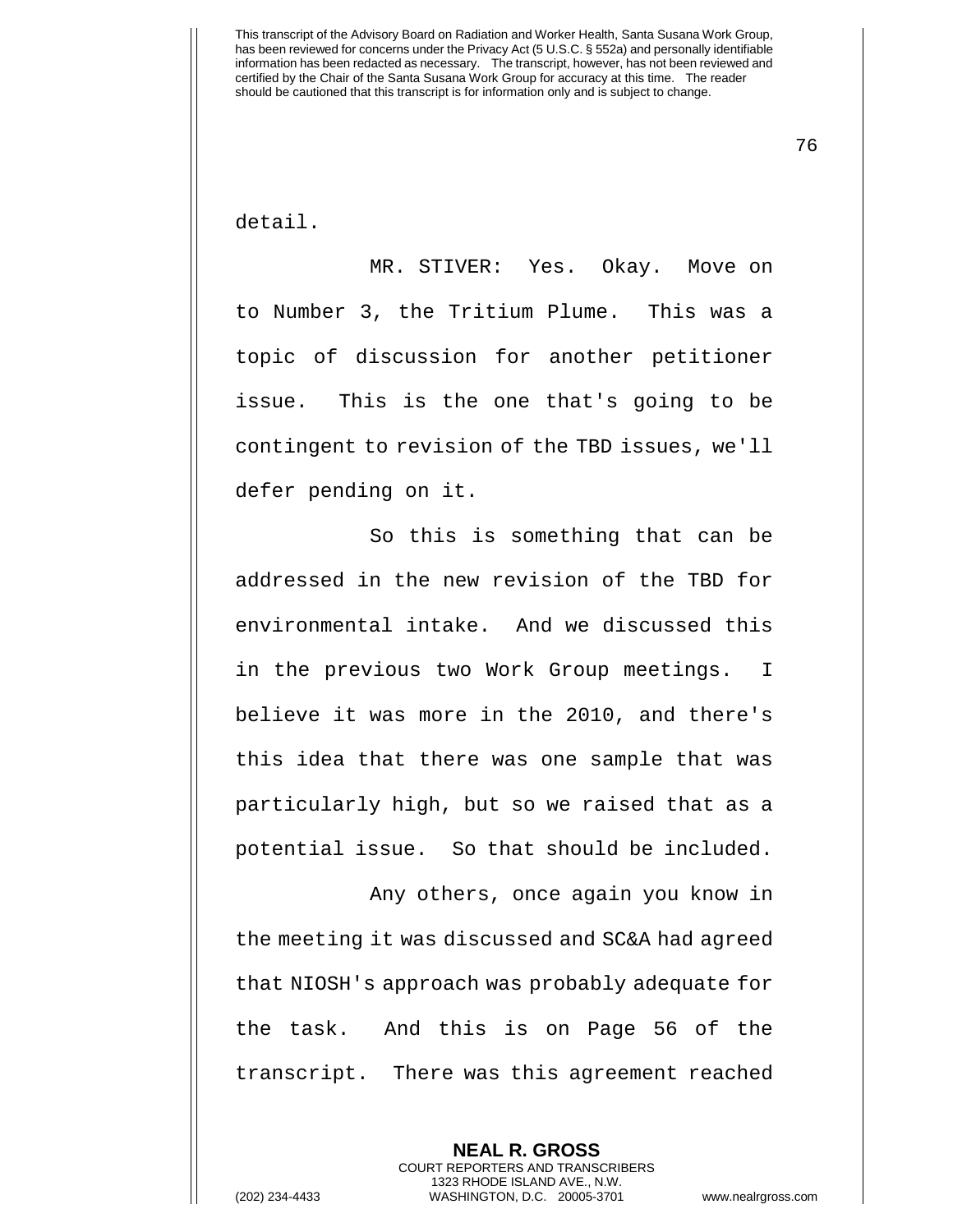on this.

MEMBER BEACH: Actually John, I didn't find it on Page 56 when I was looking. I think it was more covered later, but unless I missed it.

MR. STIVER: I can pull this up here, let's see.

MEMBER BEACH: I think that's where I had the biggest issue, was that these weren't very clear.

MR. STIVER: Really like I said, you know if it's not, was an actual close out, a vote on it. And we're going to go ahead and do this at this particular point in time. It was kind of a general agreement.

And some of these were agreed to in the matrix and you know they're discussed but there's kind of a general consensus that this would probably be okay.

I'm trying, I'm going through here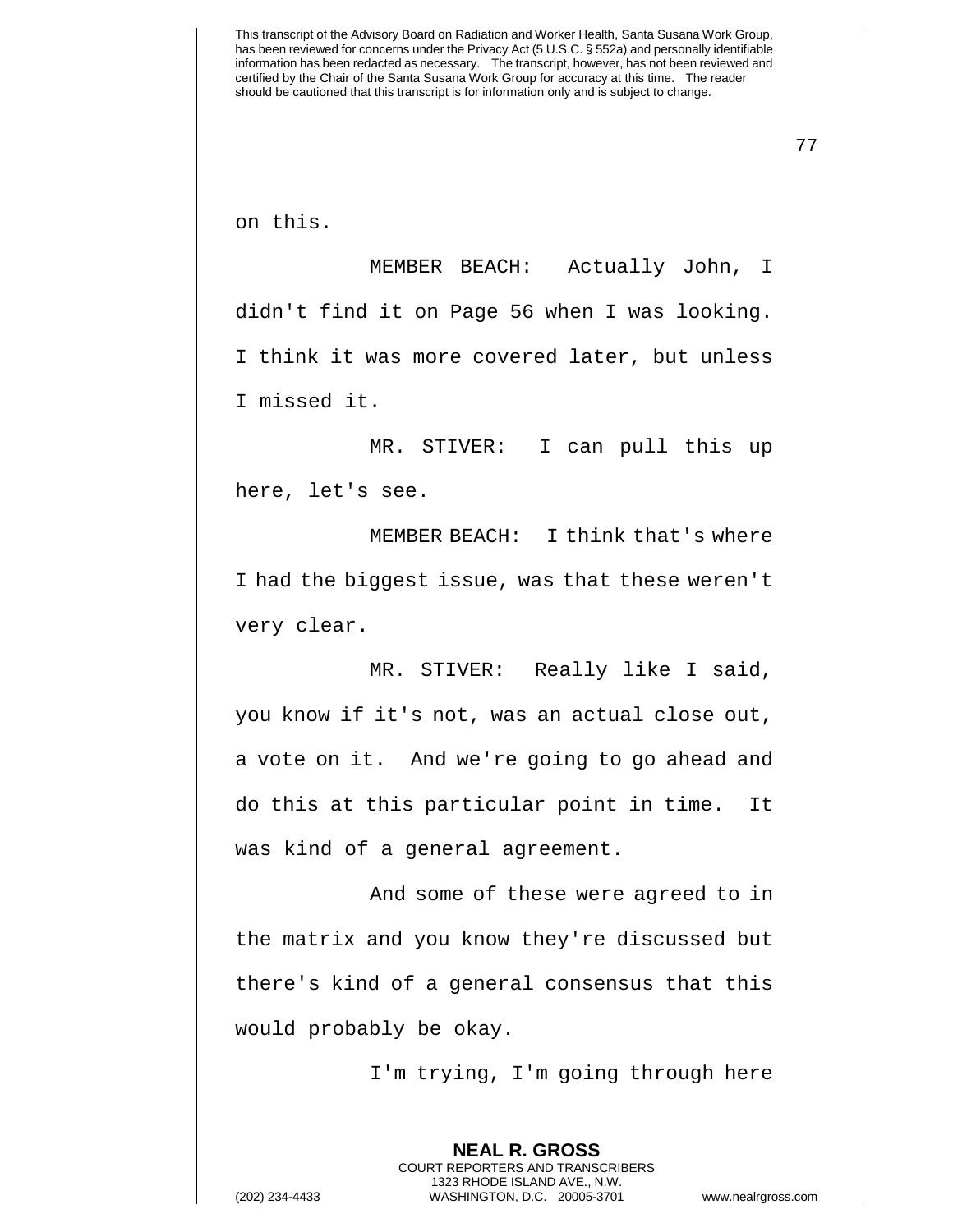78

now. Let's see here, this is actually in my words. Yes, this is on Page 56 at the very top.

"We believe this issue is resolved. Basically we feel that using the RD 34 which is down gradient from presumed site of contamination. Their various parameters and model estimates, we feel that this is sufficiently claimant-favorable. And we believe this issue is resolved. And we have no problems with that."

MEMBER MUNN: I'm not seeing that on Page 56.

MR. STIVER: Actually a vote -- MEMBER BEACH: I'm not either. MR. STIVER: What's this now? MEMBER BEACH: I'm not seeing it either, John. I don't know if we have different versions --

MR. KATZ: Probably, no there are slight differences in transcript versions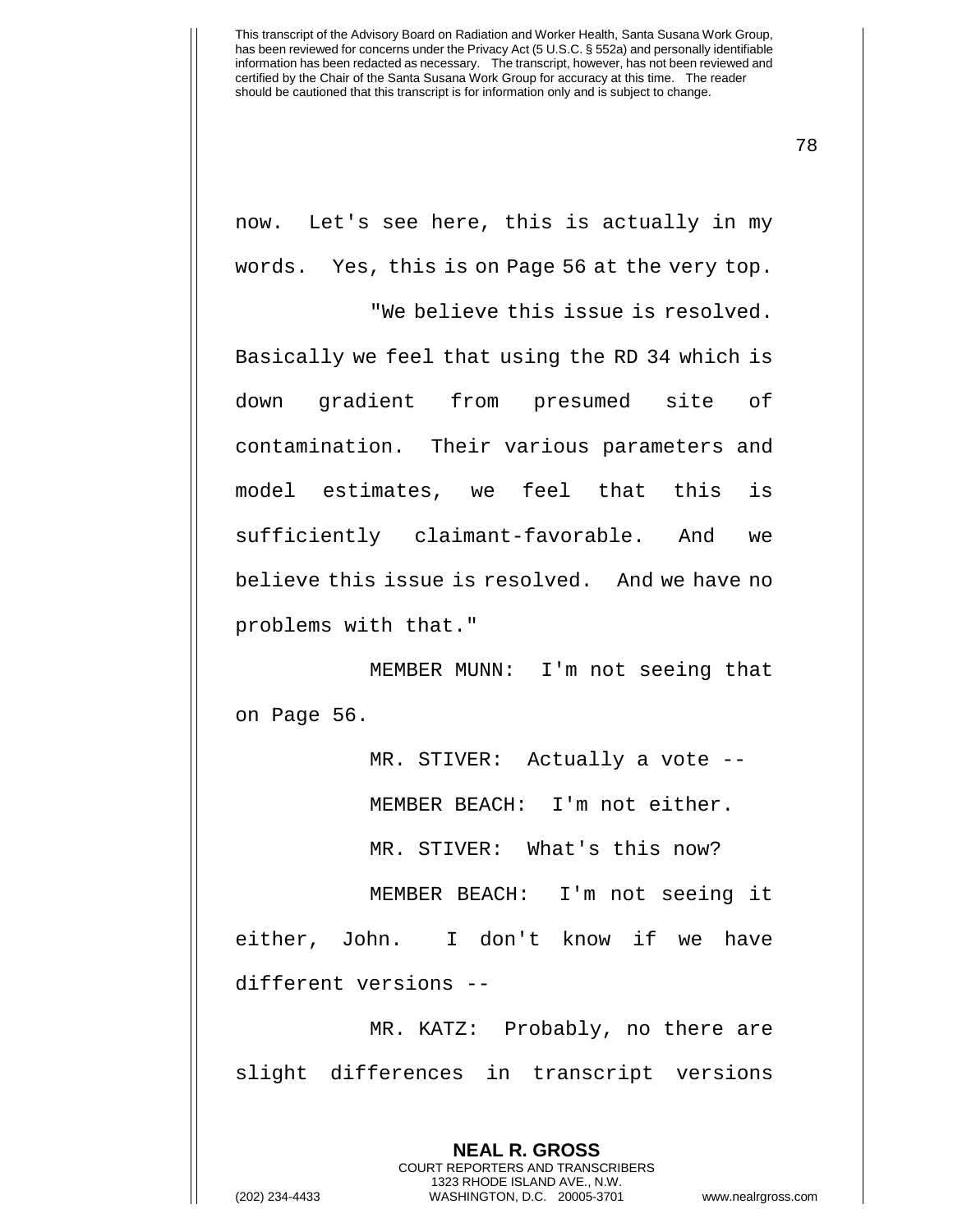79

depending on whether you're using PA cleared and not PA cleared.

MEMBER BEACH: Yes.

MR. KATZ: So on. So you may just have just want to look several pages in either direction if you're going to try to get correspondence.

MEMBER MUNN: Well if we're working from the transcript that's posted on line though, which is what most of us end up doing.

MR. STIVER: Well let me go, this is the one that's posted on the website. Let me go back up there and get it right quick.

(Simultaneous speaking)

MR. KATZ: SC&A frequently gets transcripts before they are PA cleared and the page numbers won't correspond exactly.

MEMBER BEACH: Yes, John this is Josie. I guess for me if you could clear up why this was closed and have it in the matrix, I

> **NEAL R. GROSS** COURT REPORTERS AND TRANSCRIBERS 1323 RHODE ISLAND AVE., N.W.

(202) 234-4433 WASHINGTON, D.C. 20005-3701 www.nealrgross.com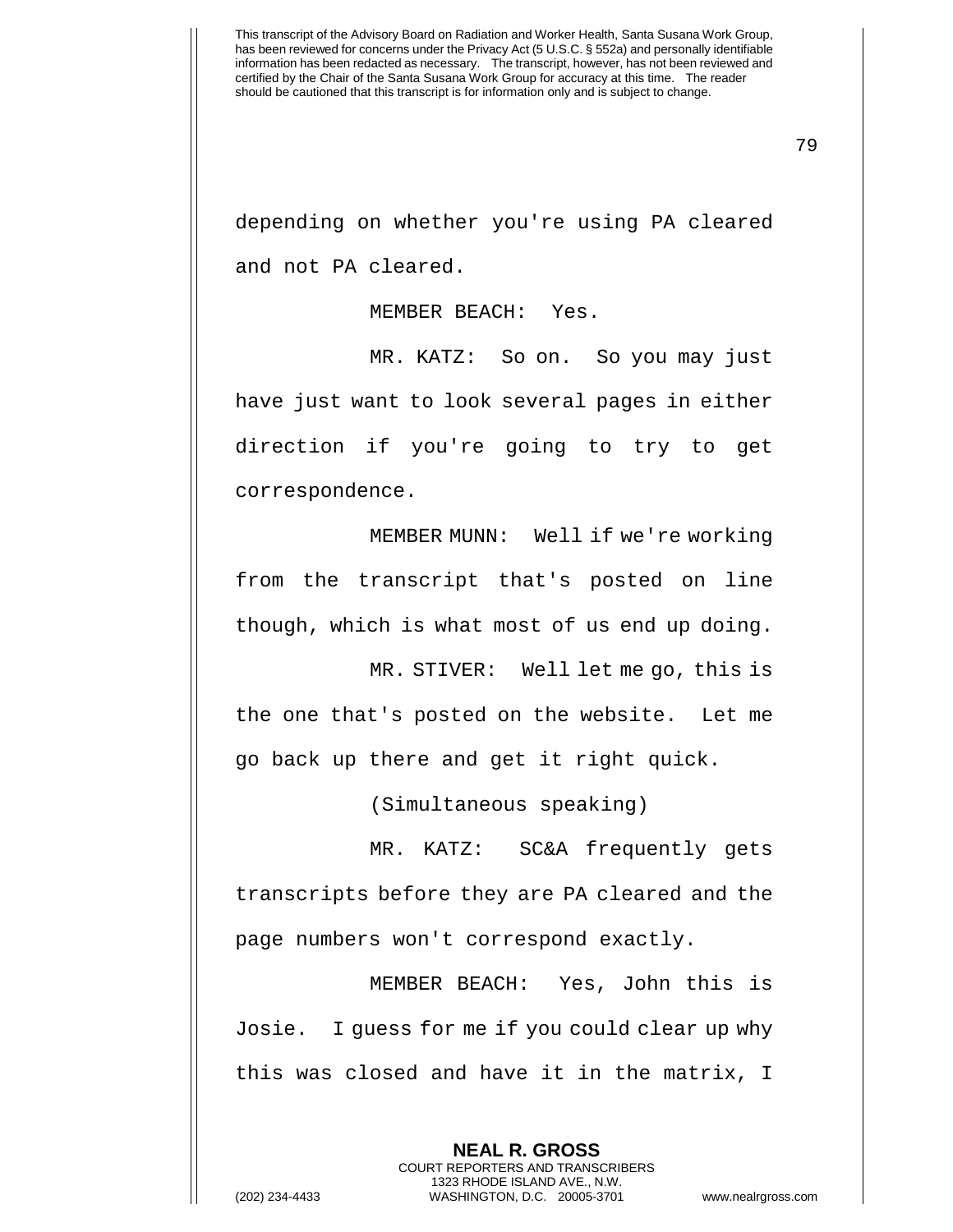think it would be easier.

Because this update for 2014 you know it talks about the tritium, but there's, it seems like there's a lot more of this issue that isn't being discussed possibly.

MR. STIVER: Well, you know maybe the best thing to do would be to go back and look at all the discussions and take away from it. Some of these were discussed in more than once. I believe this issue first came up at the 2009 meeting.

## MEMBER BEACH: Right.

MR. STIVER: And we discussed it again, and basically kind of a short -- period. I can certainly go ahead and put those -- you know we're not looking at the same matrix. I was trying to, but better than trying to resolve you know every line-by-line here in the meeting. It might be better just for me to go ahead and put in the update and send it around

**NEAL R. GROSS** COURT REPORTERS AND TRANSCRIBERS 1323 RHODE ISLAND AVE., N.W. (202) 234-4433 WASHINGTON, D.C. 20005-3701 www.nealrgross.com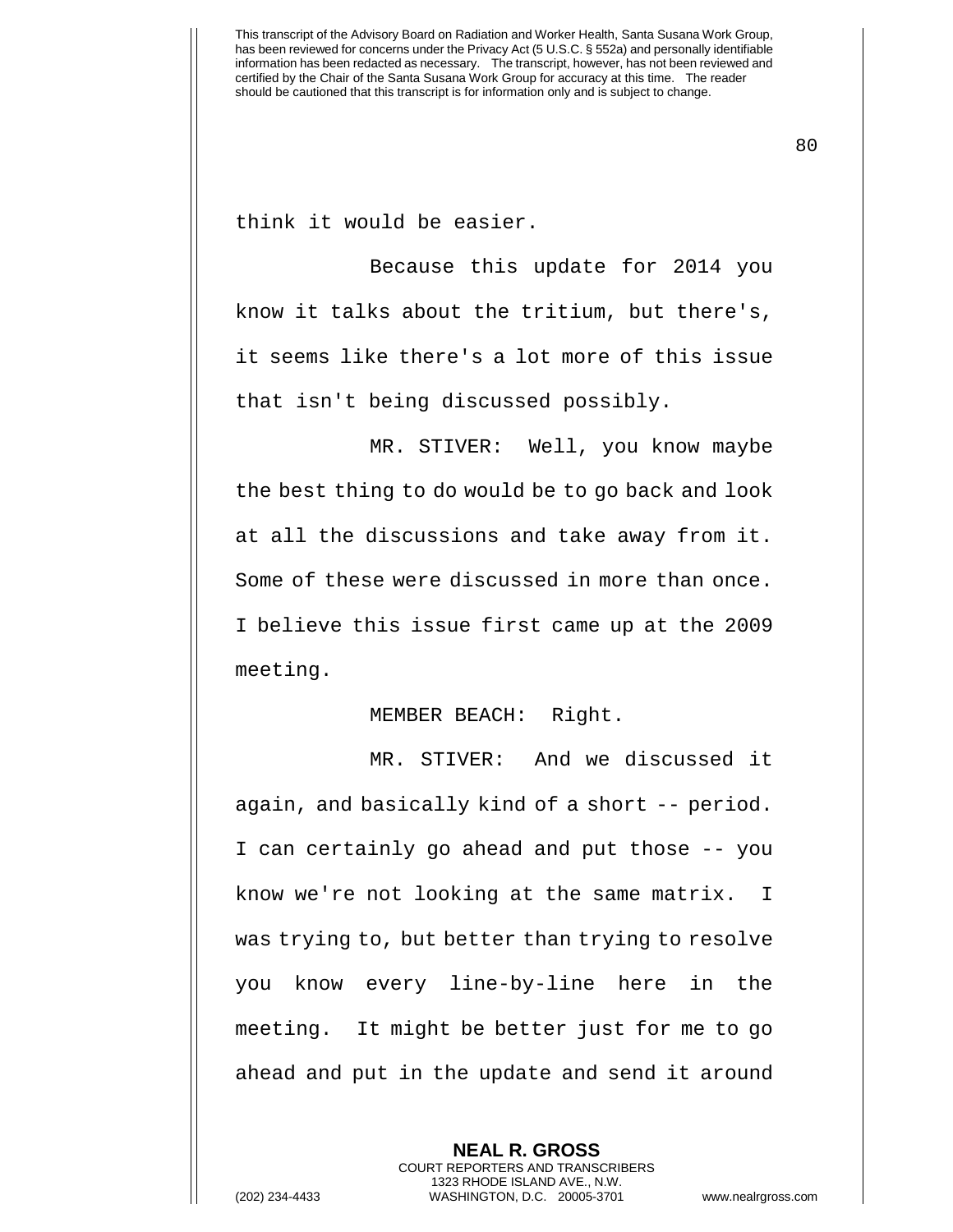for review.

CHAIRMAN SCHOFIELD: I'd

appreciate that.

MR. STIVER: Okay.

MEMBER BEACH: It'd be helpful.

MR. STIVER: Alright then, I'll do that. Let's see.

Number 4, Uranium Fires. This is one where we had agreed to close it because we had gone through as you can see up here under the SC&A initial review, NIOSH response. This is, I think this might have been before I was even involved in Santa Susana.

But we'd reviewed 40 Rad Safety Incident Reports specific to uranium fires. And we felt that -- we were in agreement with the conclusions with NIOSH that the bounding estimate was possible for the fire incidents based on review of these documents.

And again, I can go back and pull out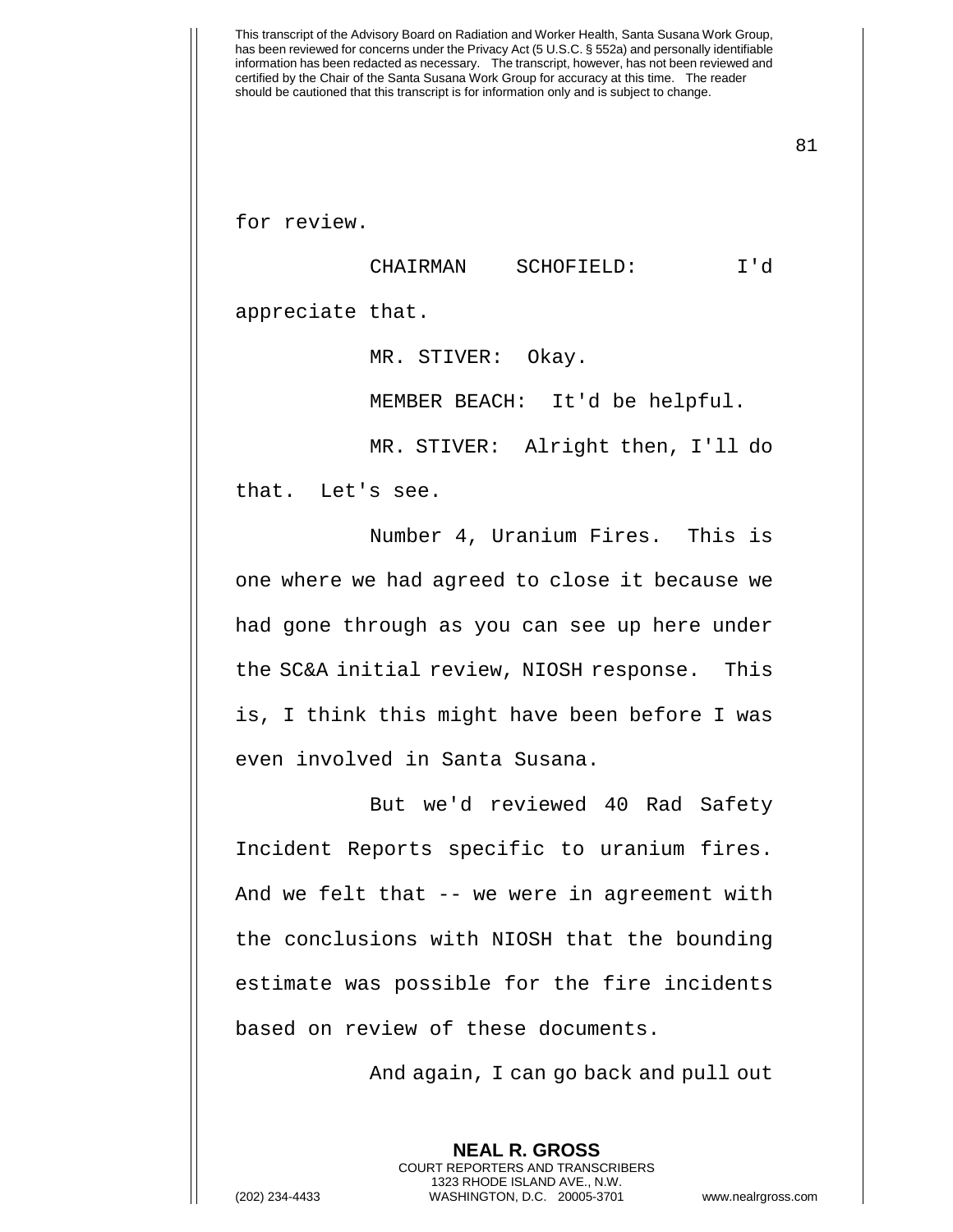82

some more detail on that for the update to the matrix.

MR. BARTON: John, I don't quite remember either from back in 2010. Was it proposed that there would be an incident based dose assignment, based on these uranium fires? Or was that going to be subsumed into the uranium coworker model essentially? I don't know which one --

MR. STIVER: I don't recall, to tell you the truth. I believe they're in enough of these reports that we really felt that there was a coverage of the different incidents, that you know were a worker to be, and during that timeframe that, that could be then worked into the coworker model.

Now maybe that's a good point that you bring up. In that --

MR. BARTON: Well I guess maybe, we'll put that over -- I mean does NIOSH have

**NEAL R. GROSS** COURT REPORTERS AND TRANSCRIBERS 1323 RHODE ISLAND AVE., N.W. (202) 234-4433 WASHINGTON, D.C. 20005-3701 www.nealrgross.com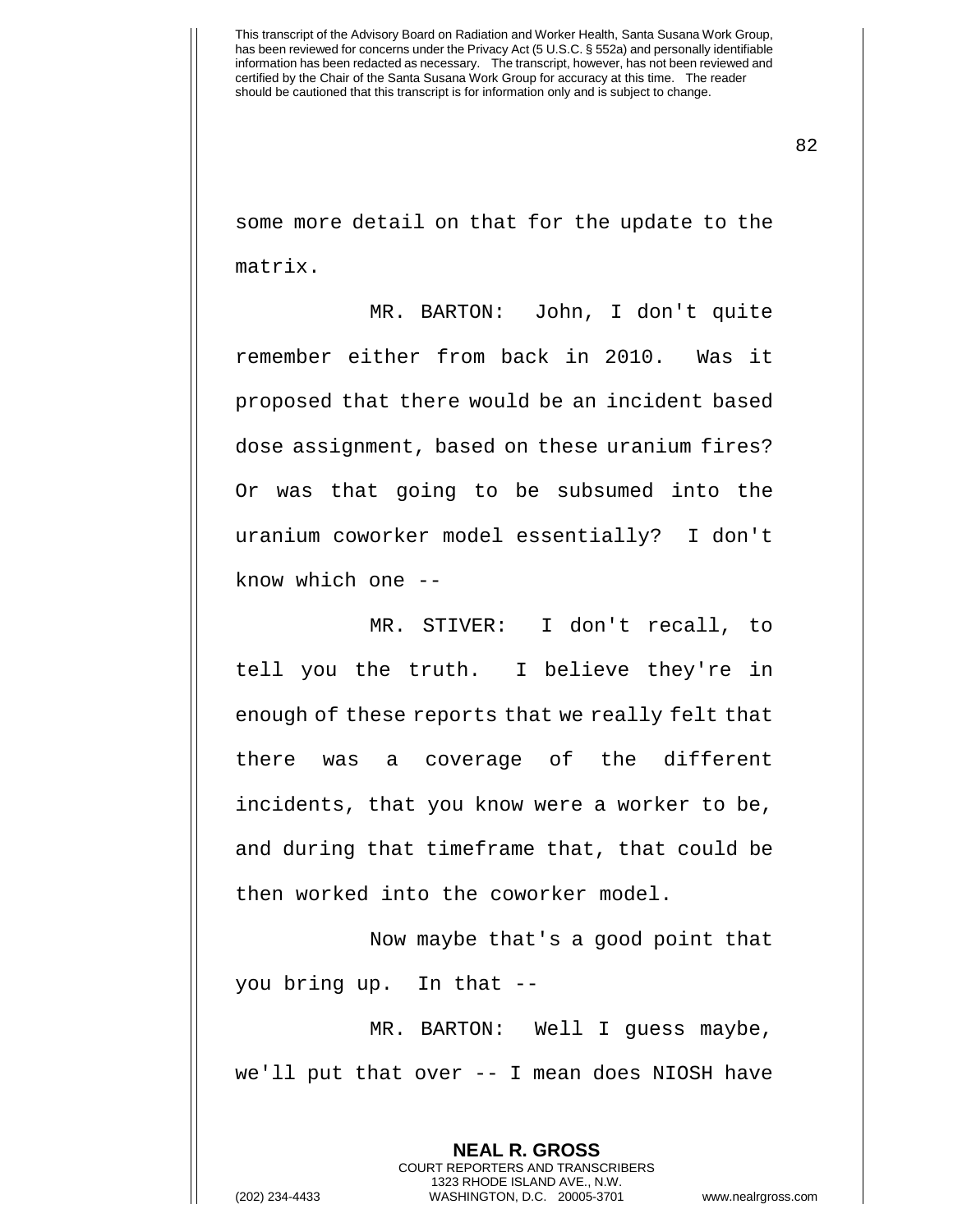83

any thoughts on that? On whether there would have to be a separate sort of intake model, incident based intake model based on these uranium fires which took place?

Although I think if I remember, a lot of them took place pre-'65, at least we know the incidents reports that we have, I think a lot of them were pre-'65.

MR. STIVER: Yes, just looking at the  $--$ 

MR. BARTON: It wouldn't be relevant anymore but I'm sure some took place after that as well.

MR. STIVER: Most of them were late 50s, early 60s.

MR. BARTON: Right.

MR. STIVER: Now that doesn't mean the fact that we didn't have problems later on. DR. NETON: I'll take a look at that to see if they persisted into the NIOSH SEC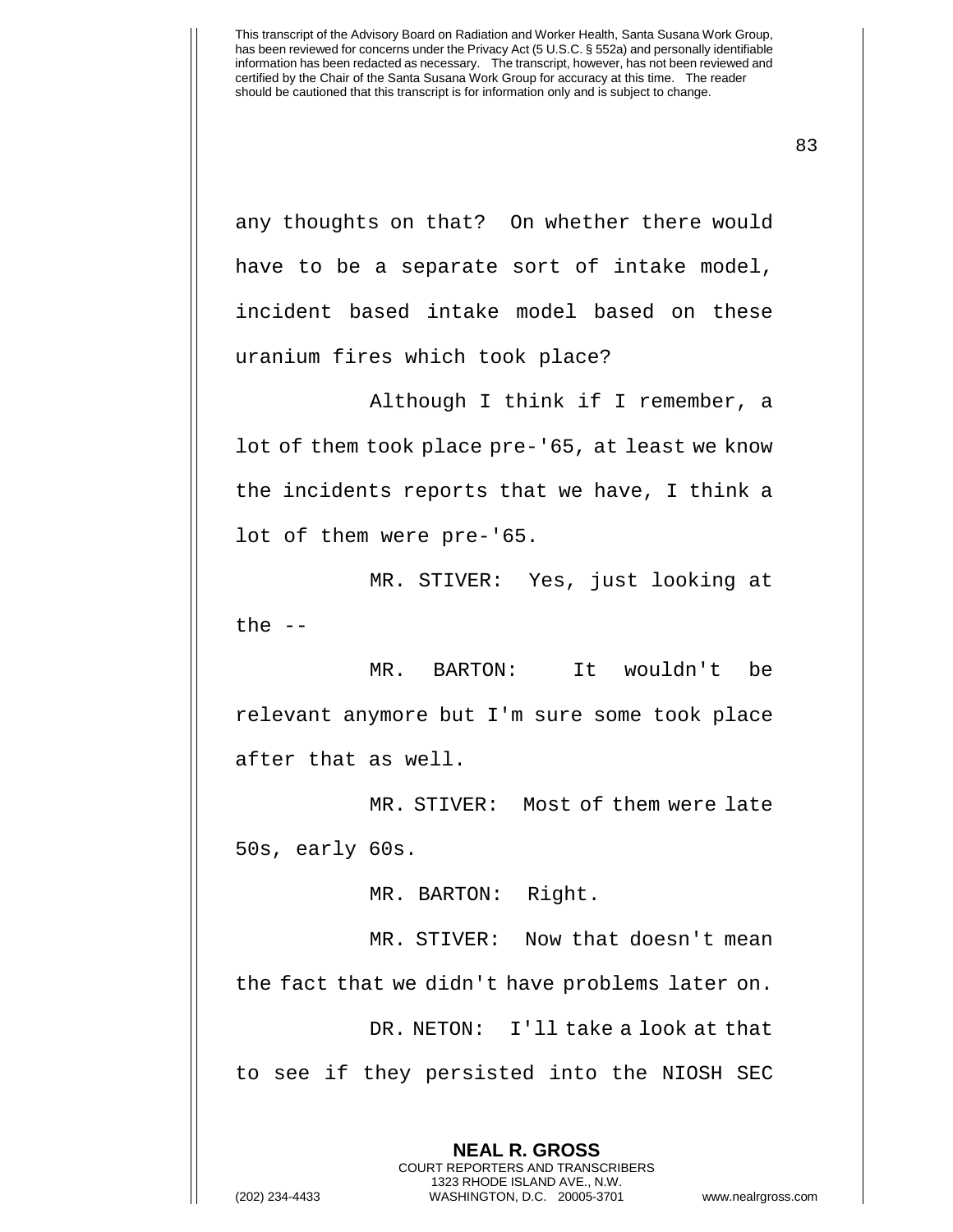84

periods.

MEMBER MUNN: One of the few memories I have of those earlier meetings that we had, was a relative degree of comfort with the level of information that we had with respect to the fires.

That's one of the few things that we seemed to have a large number of resources for obtaining data.

MR. STIVER: Yes, I think the issue was, was there sufficient data to use it to bound these incidents?

MEMBER MUNN: Yes, but --

MR. STIVER: How was -- we didn't really look at implementation so much as was the data there.

MEMBER MUNN: Yes, and as I said, one of the few clear memories I have is we did feel more confident with the information we had on the fires, than almost anything else.

> **NEAL R. GROSS** COURT REPORTERS AND TRANSCRIBERS 1323 RHODE ISLAND AVE., N.W.

(202) 234-4433 WASHINGTON, D.C. 20005-3701 www.nealrgross.com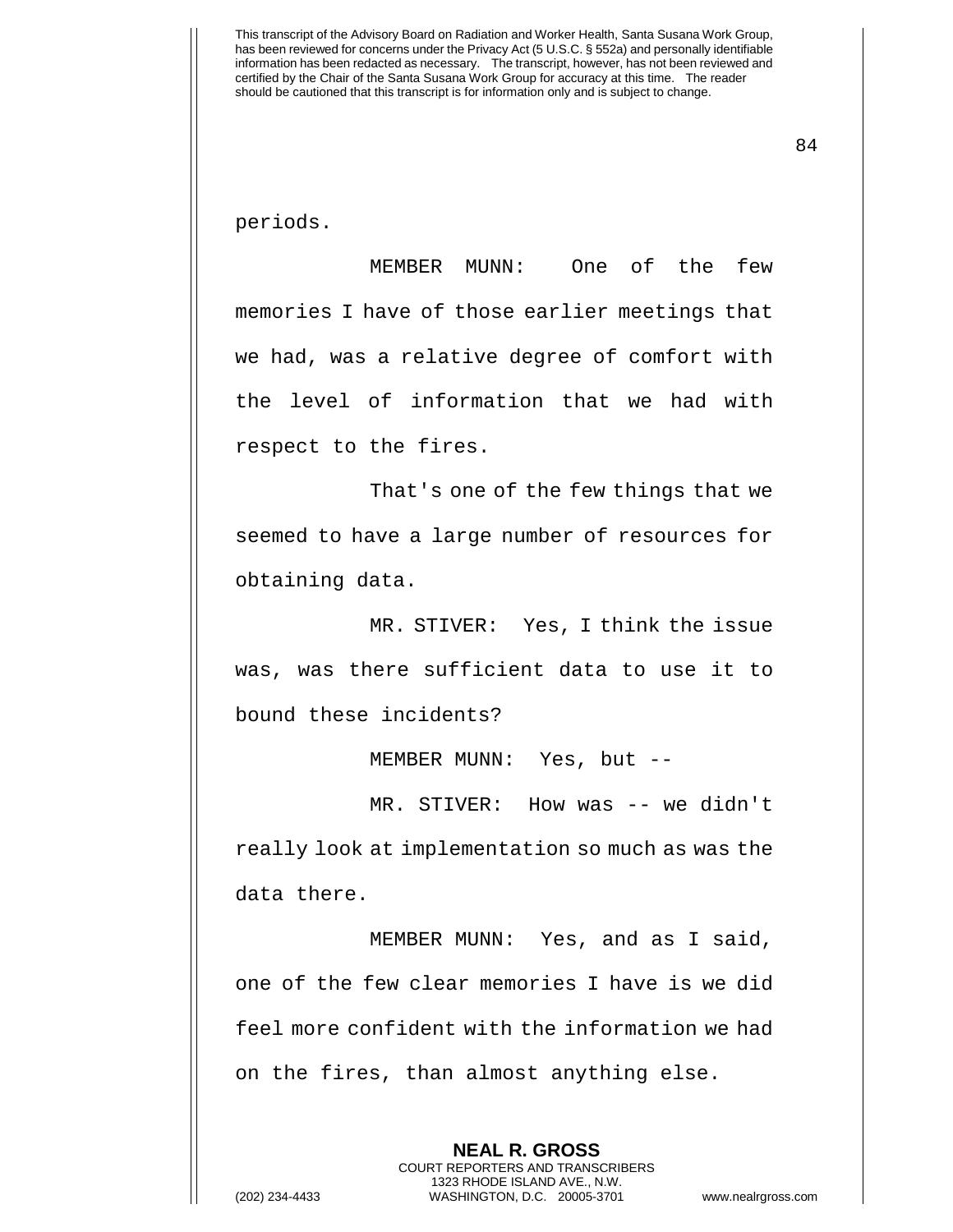MR. STIVER: I guess the question that Jim brought up, and you know in my mind at least, it's clearly an SEC issue. Now it becomes a Site Profile issue -- how is that going to be implemented in the coworker model?

DR. NETON: Right. And we've wrestled -- this is Jim again. We've wrestled with this in the past. Our, do coworker models adequately bound incidents? And our position has typically been, yes, if they're few and far between, it bounds them.

And if they become fairly routine, then it becomes a chronic exposure which is modeled in the coworker's situation, so we'd have to look at that.

MR. STIVER: Yes. So yes, I think for now that the best approach would be to take it off the SEC dockets and move it over to a Site Profile issue.

> **NEAL R. GROSS** COURT REPORTERS AND TRANSCRIBERS 1323 RHODE ISLAND AVE., N.W.

At some point we're going to have to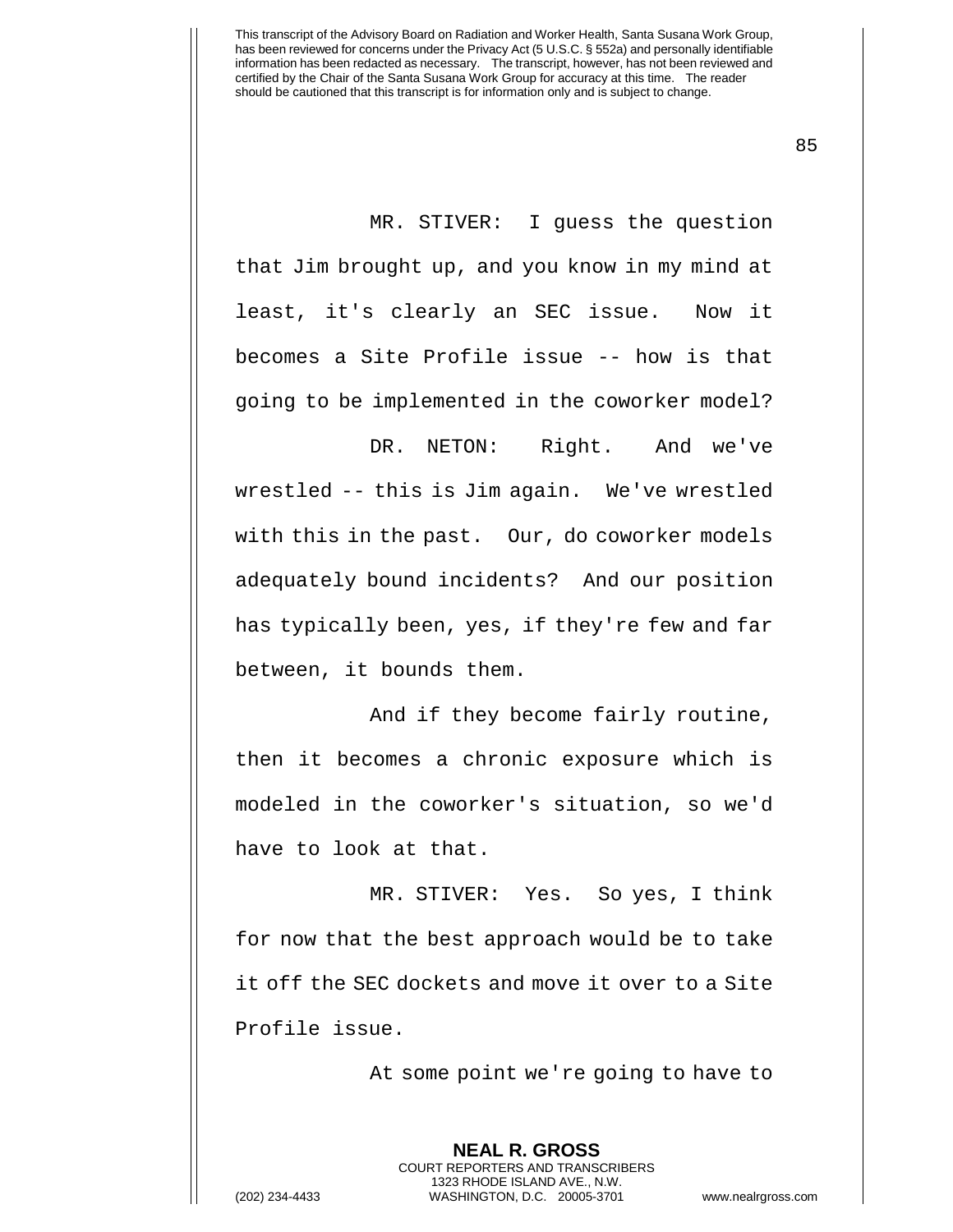86

rebaseline the matrix anyway given the time that's elapsed here and the changes that have taken place.

MEMBER MUNN: Now as though it weren't confusing enough already.

MR. STIVER: Now the rest of these are kind of contingent upon our being able to review the coworker models and the TBD revision, with the exception of Number 9.

And this was kind of a question, there was kind of two layers to it really. One was which areas should be considered in the SEC Petition. And so this is something that was kind of a snapshot, you know back in the 2009 timeframe.

We weren't quite, hadn't quite sorted out which of the four sites are going to be included in the SEC. Was it going to be Area IV, you know, Downey, Canoga, De Soto? Were they all to be combined, and if so then what are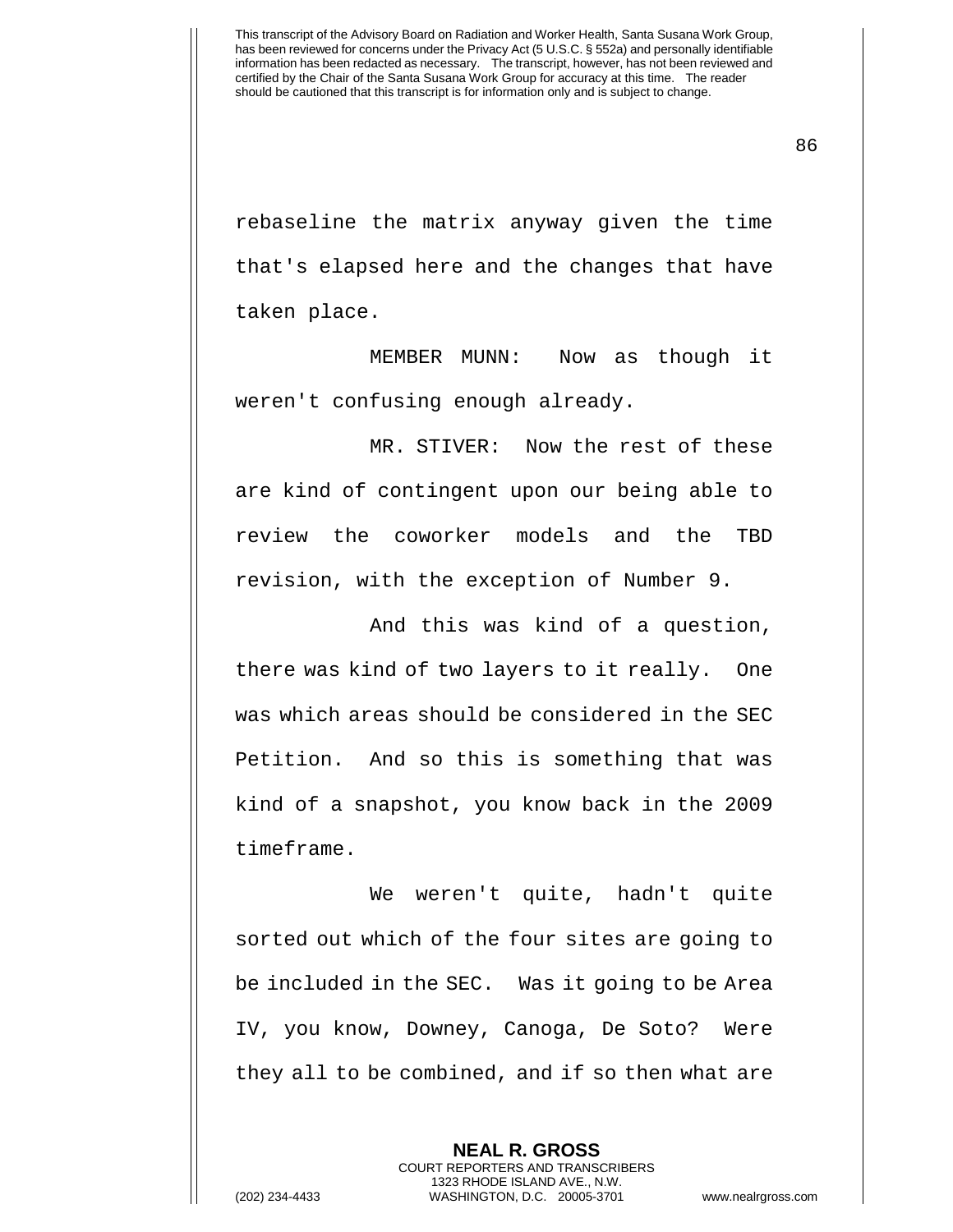the start dates for each?

So that it was kind of uncertain as to how this was all going to be handled. That's something that has been addressed and this is again, we can work our way down here.

Kind of getting a, something going on with the document it looks like. Let me pull back up my version here, thumb down to it.

MEMBER MUNN: Well, now this one truly should be in abeyance, should it not?

MR. STIVER: Well, I --

DR. NETON: I would think this is closed.

MR. STIVER: I think this should be closed and the reason being is that the other SECs have already been --

(Simultaneous speaking)

MEMBER MUNN: Well, they're actually done, aren't they?

MR. STIVER: They're done. De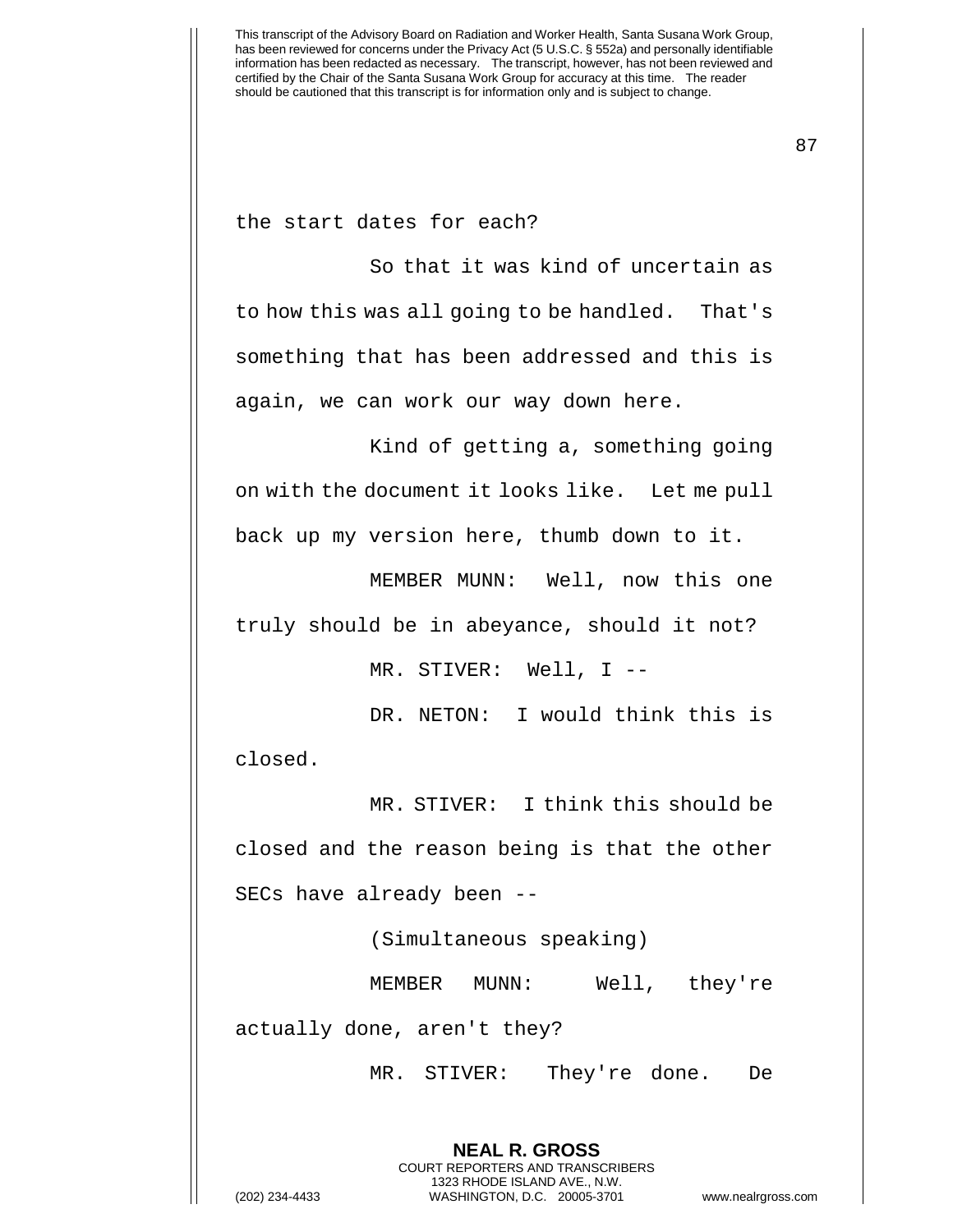88

Soto has its own SEC. And Area IV has its. The question was how were they getting it? Were they all going to be combined or not? We know that they're not.

MEMBER MUNN: They're not.

MR. STIVER: The other issue, what would be the start date? Well now we that we have this Area IV, you know we agreed with NIOSH that 1954 was, or excuse me, there was nothing going on you know before '55. So that we agreed to 1955 start date was a solid date.

MEMBER MUNN: And that being the case, there actually is nothing really left.

MR. STIVER: There's really nothing else to discuss on this particular issue then. This is one that really we can close.

> MEMBER MUNN: Good, let's do it. MR. STIVER: Okay, so let's do it. And the last I will go through in the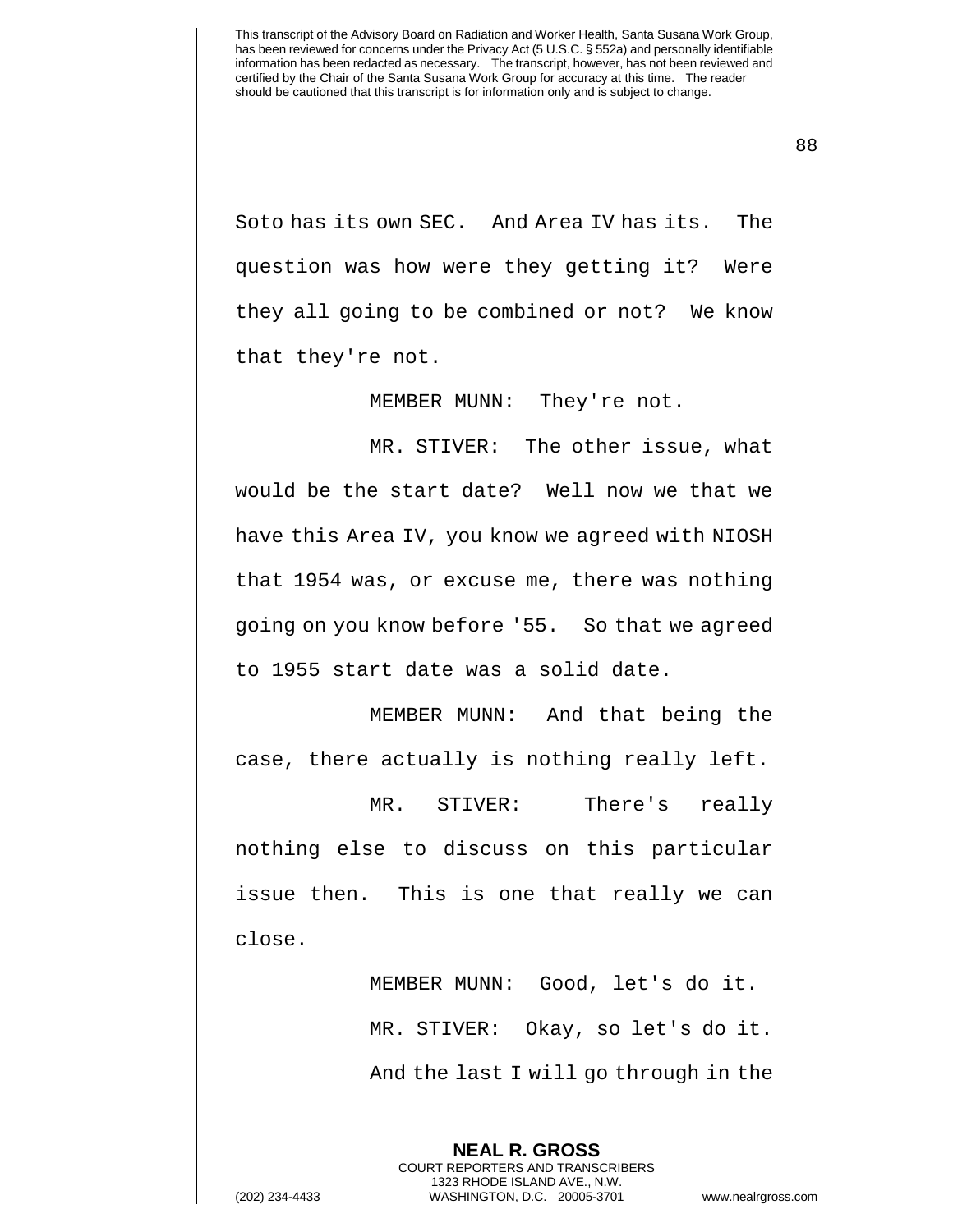89

update, the ones can be updated at this point, and annotate those that are waiting on NIOSH work products before we can complete them. And then send that around to the Work Group for concurrence and review.

MEMBER ANDERSON: Sounds like a plan.

MR. STIVER: Any disagreement there?

MEMBER BEACH: No. Not from here.

MR. STIVER: Okay. I guess that's pretty much the end of what we can really discuss as far as open issues. The only other items we have on here would be comments from the stakeholders, petitioners, schedule a new meeting. And then any discussion about the upcoming Board meeting, how we want to handle that?

MEMBER BEACH: Or some tasking.

MR. KATZ: This is Ted.

**NEAL R. GROSS** COURT REPORTERS AND TRANSCRIBERS 1323 RHODE ISLAND AVE., N.W. (202) 234-4433 WASHINGTON, D.C. 20005-3701 www.nealrgross.com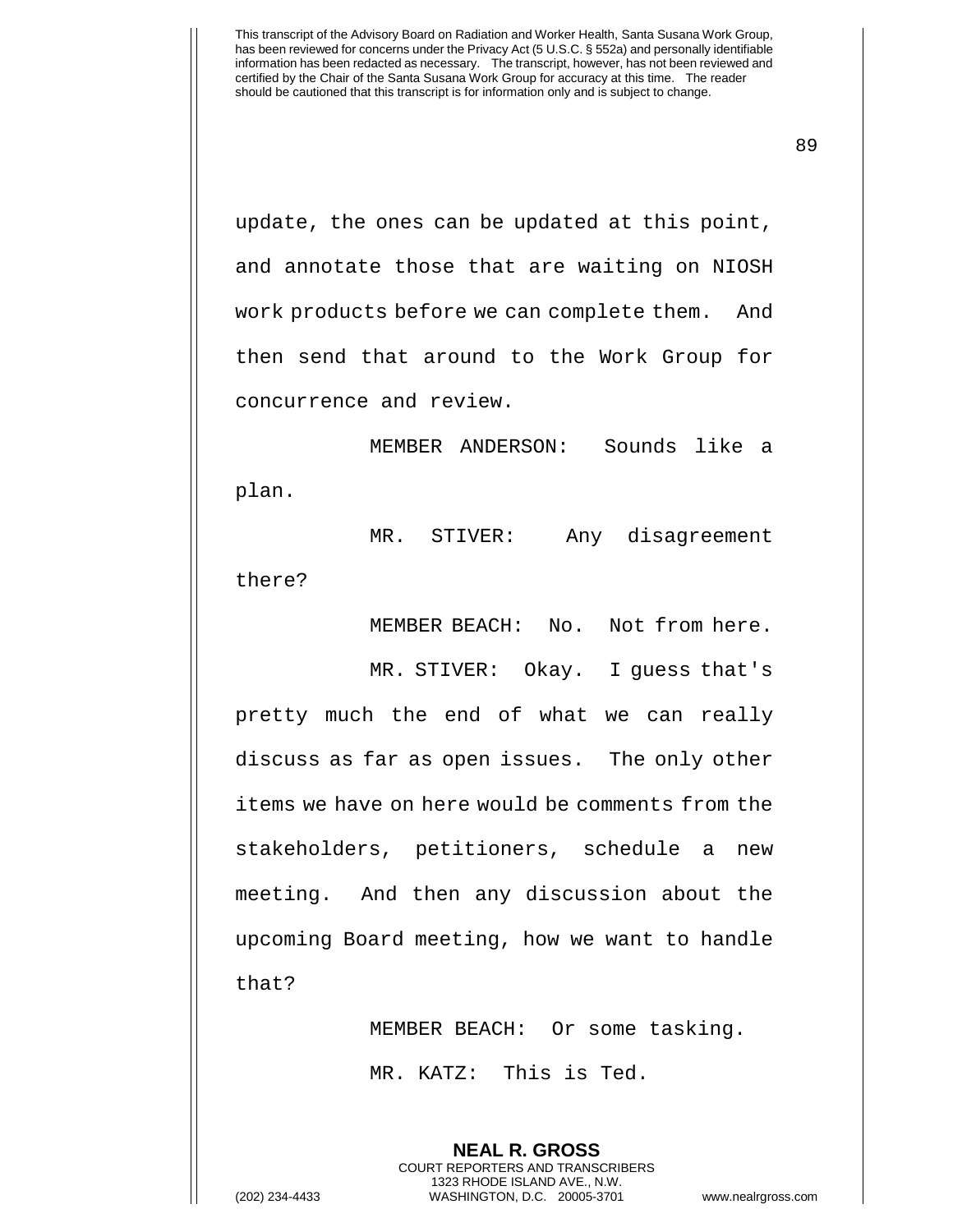MR. STIVER: Go ahead, Ted.

MR. KATZ: It would be kind of in the order of these items that up, why don't you guys discuss how you're going to handle the Board meeting in terms of presentations and what you'll cover, and who?

And then that'll sort of give the folks that are on the line from the public, up to the end to comment on everything they've heard as well as whatever they might come with, they might be bringing to the table, you know separate and aside from what you guys have covered.

MR. STIVER: Yes, I think, I was hoping to have the internal coworker model finished up by then. If we don't I can certainly give kind of a, I guess a status update. And you know where we are, what we think the main issues are. Just more of an informative type discussion.

**NEAL R. GROSS** COURT REPORTERS AND TRANSCRIBERS 1323 RHODE ISLAND AVE., N.W. (202) 234-4433 WASHINGTON, D.C. 20005-3701 www.nealrgross.com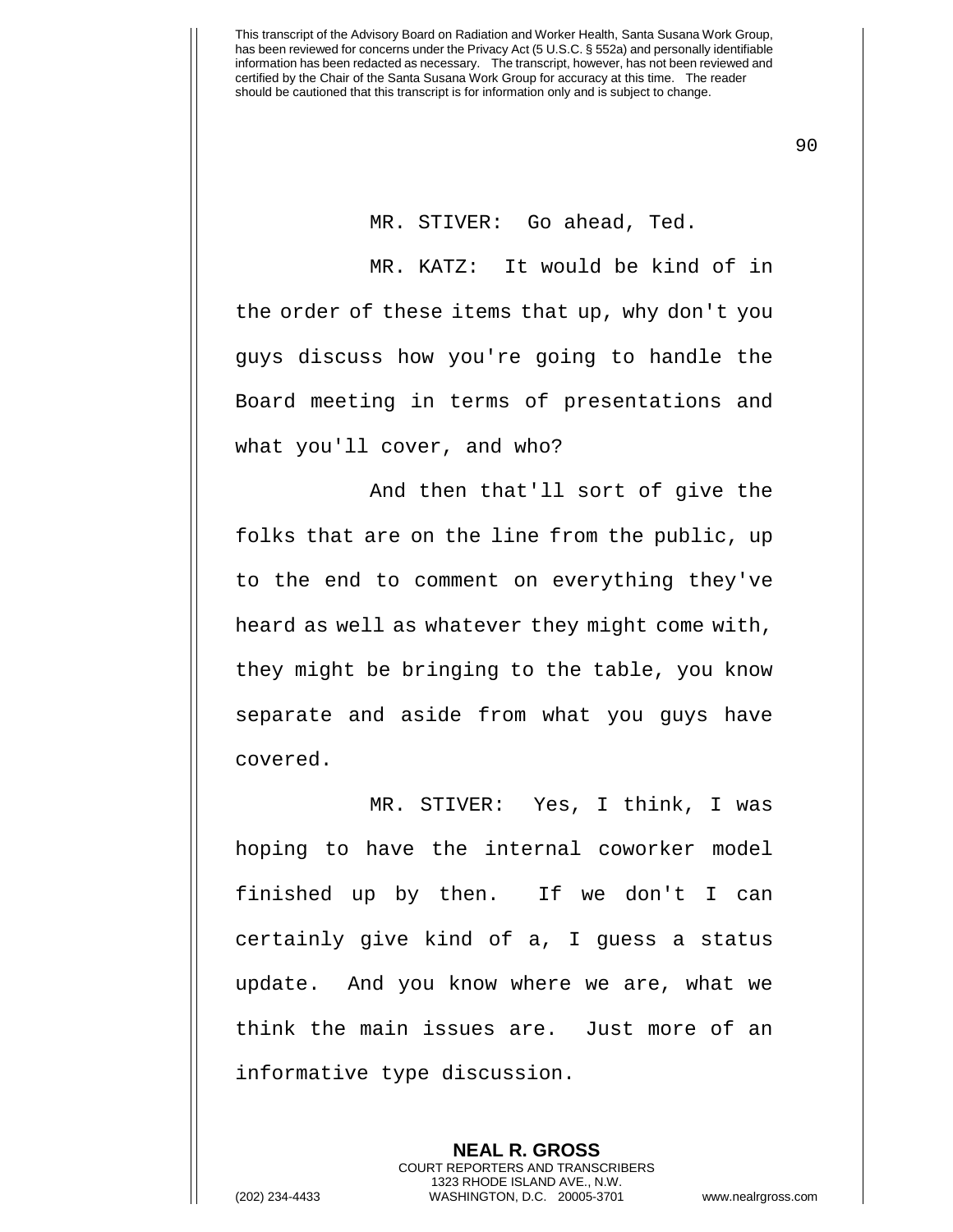91

And well maybe that's the best way to begin with because you know NIOSH certainly is going to have time to review it and come back with any kind of comments or responses before the meeting.

Can certainly do a similar thing for our review of the neutron to photon ratio paper. Maybe a few slides related to that.

DR. NETON: Hey, Ted. This is Jim. I thought we would, it might be best to start with Lara giving sort of an overview like she did just at the start of this meeting about what progress we've made in the last years. And the status of where we are. And maybe SC&A could follow along with their review of the product?

MR. STIVER: Yes, that would make, that would be a simpler way to do it. I mean logical for you guys to go ahead and present what you've done, and we can share what --

DR. NETON: Where we are, you know,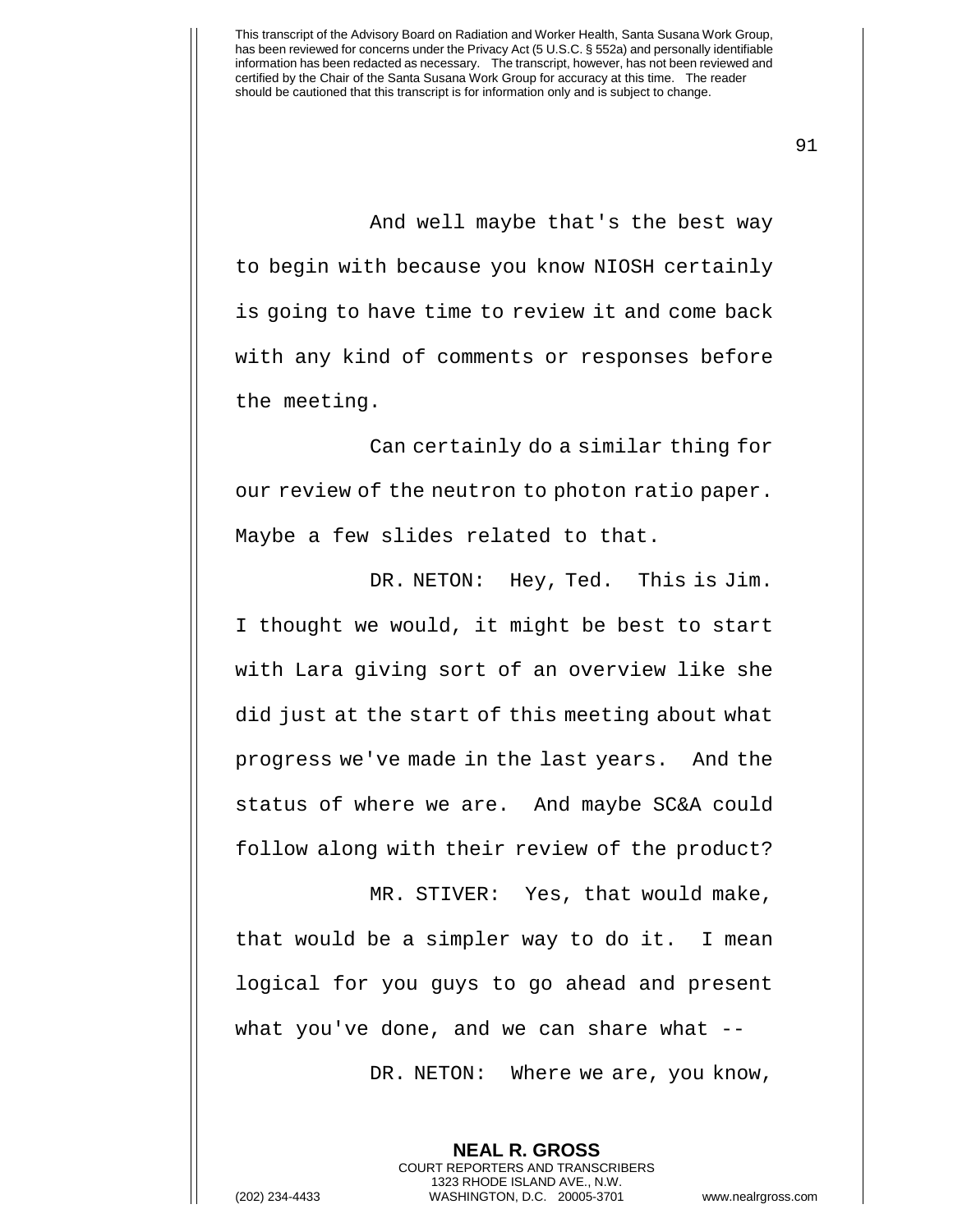and then back a little bit further back, you know we've got SECs here and through a certain time period, and now we're working on remaining issues, and here's what we've done.

And there is a pretty lengthy history here that needs to be described. And there's some valid reasons for it, but not to make excuses, but we can put that forward.

MEMBER MUNN: Yes, this is Wanda. This is such a complicated site and it's been kind of hanging in the background for so long. It seems logical to me that we should have both NIOSH and SC&A present their respective histories of where we are.

Otherwise I don't see how Board Members who were not privy to this particular meeting, and these documents, can even start to grasp how complex this particular site is.

MR. KATZ: Right, this is Ted. I already have both Lara and John Stiver slated

**NEAL R. GROSS** COURT REPORTERS AND TRANSCRIBERS 1323 RHODE ISLAND AVE., N.W. (202) 234-4433 WASHINGTON, D.C. 20005-3701 www.nealrgross.com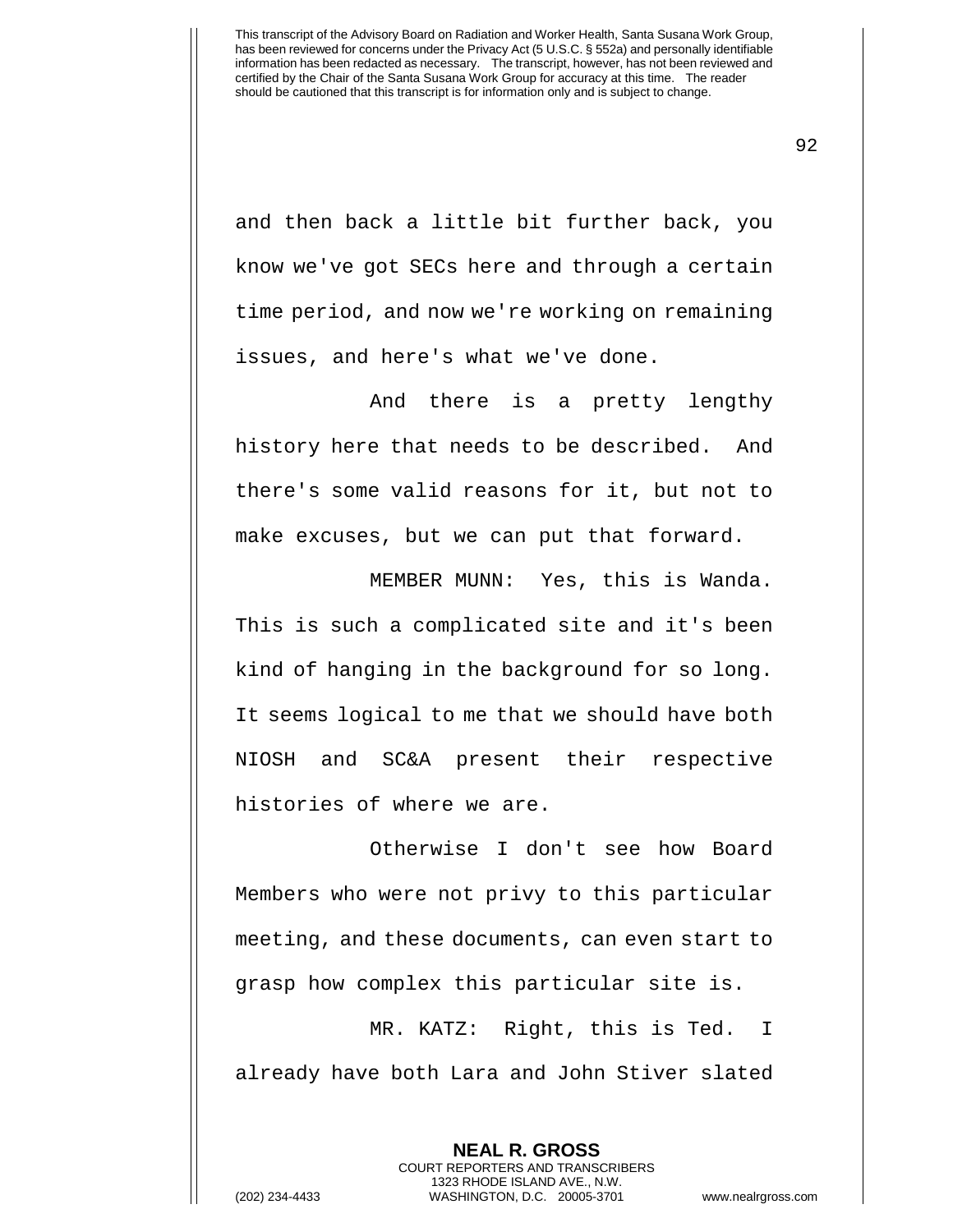93

just as you're talking, just suggesting, to give back to back presentations to try to cover the waterfront of where we are, how we've gotten here, and where we're going.

So I think if you cover all three of those points, and given we have new Members since then and so on. And give a pretty just rich accounting, to give everybody the same baseline for the work that'll you know, be much more sort of intensive going forward on Santa Susana to finish the work up there. So I think that would be great.

DR. NETON: And I think as in the past, I think we can share Lara's presentation with SC&A so that we don't have a lot of duplication of background information maybe.

MR. STIVER: Oh sure, yes. That would good.

> **NEAL R. GROSS** COURT REPORTERS AND TRANSCRIBERS 1323 RHODE ISLAND AVE., N.W.

MEMBER MUNN: That's appreciated. DR. NETON: It would be much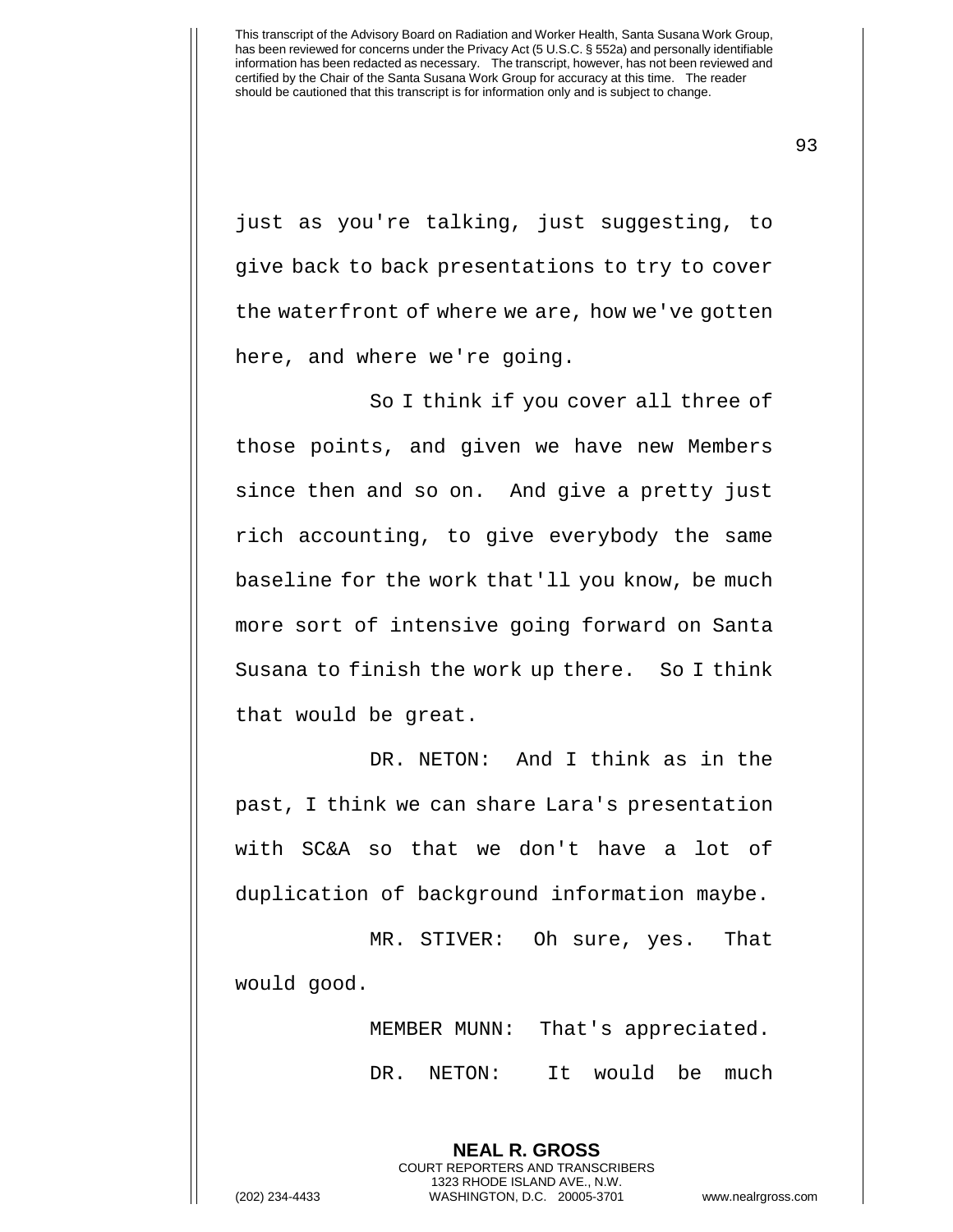appreciated by everyone I believe.

MR. KATZ: Super. So I think I have a, I don't -- let me see if I can actually let you have a look at what I have slated. I think I have, yes, I have a half an hour slated between the two of you John. And Lara and John to sort of give an accounting you know.

And you know if you can't that done in 30 minutes, you know the next session is the public comments session and if you run over a little bit that's okay because we can just continue on with the public session.

I mean the folks that'll be there at the public session, you know will be interested in the topic, so they'll -- but if you get into, try to keep it approximately within 30 minutes between the two of you that'd be great.

MR. BARTON: Yes, I don't think that'll be a problem. We should be able to do that.

**NEAL R. GROSS**

COURT REPORTERS AND TRANSCRIBERS 1323 RHODE ISLAND AVE., N.W. (202) 234-4433 WASHINGTON, D.C. 20005-3701 www.nealrgross.com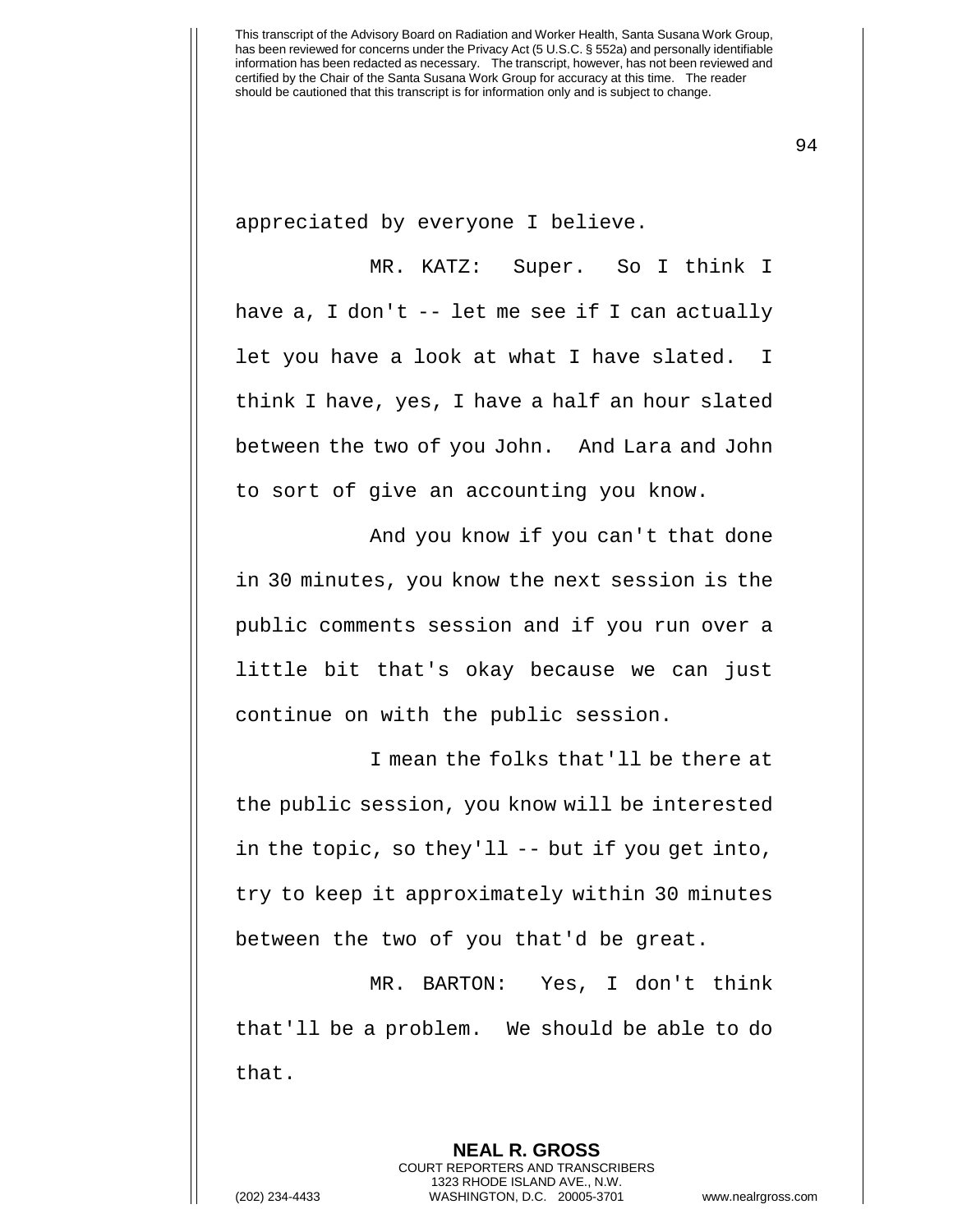DR. HUGHES: This is Lara, I haven't finished my presentation yet, but it will be very similar to the information that's in the Work Group update that I'll send out. It will be a little more detailed maybe on some of the, you know, the coworker model and the neutron-photon ratio.

But in essence that will be the information that will be presented.

MR. KATZ: Yes, but the thing Lara, I think that needs to be in. I think you could take from sort of a page from John here, is I mean John covered in the outset of this Work Group meeting, just a bringing up to date of how we got here.

And Lara, you may want to do a little bit more of that since some Board Members have not, were not around for the older stuff. And others won't remember even though they were. So a little bit more of the

**NEAL R. GROSS** COURT REPORTERS AND TRANSCRIBERS 1323 RHODE ISLAND AVE., N.W. (202) 234-4433 WASHINGTON, D.C. 20005-3701 www.nealrgross.com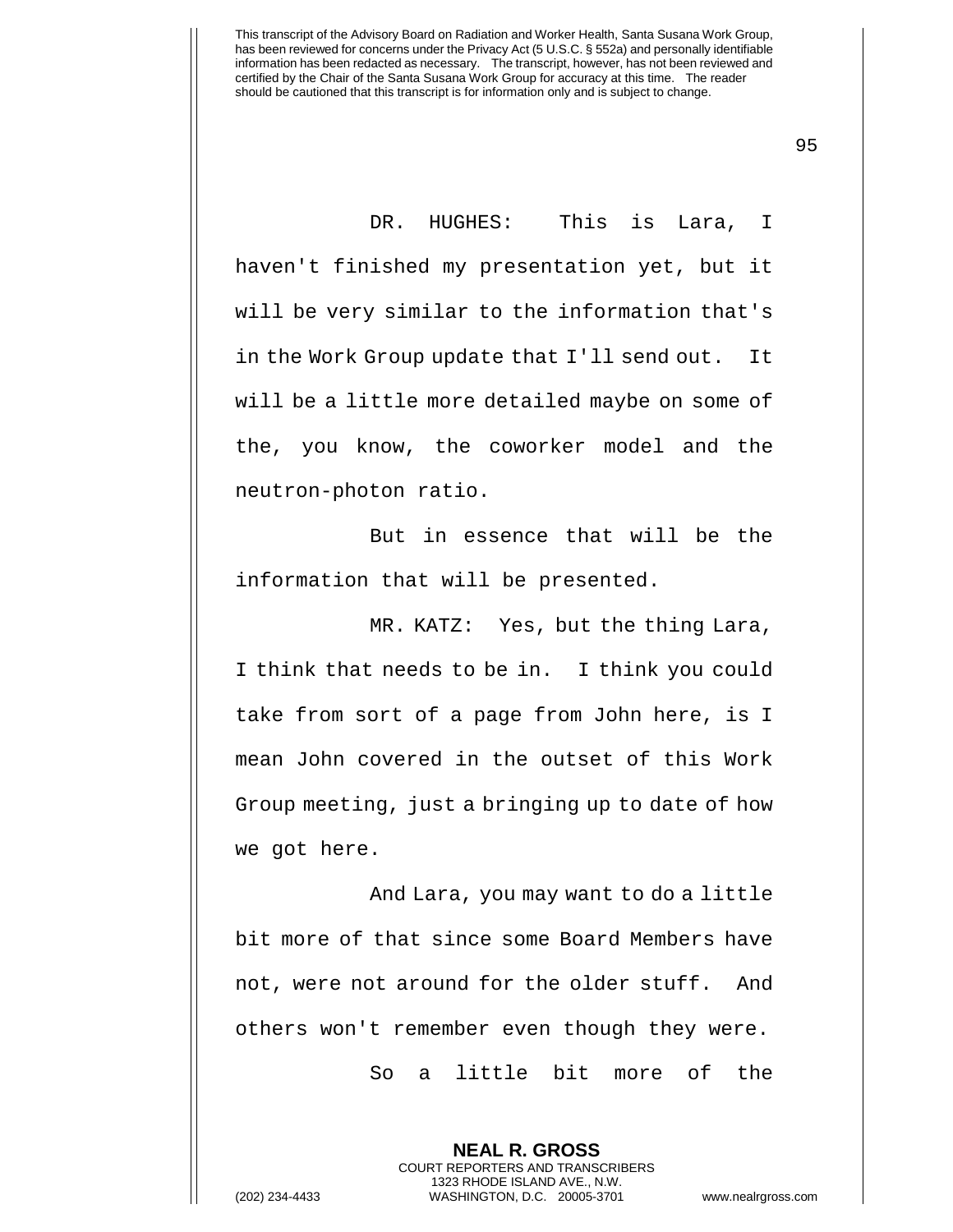background before you get into where we are with the status of things in progress, would I think be helpful for the whole Board.

And of course John, you know John can cover matters that you don't cover, but it'd be good for you to give that initial review.

MR. STIVER: Okay. If we all work together to make sure we have all the bases covered and there's a minimal amount of duplication.

MEMBER MUNN: Great.

MR. STIVER: As far as formal tasking of the, and what I gather from this and I sense, is it was as these documents become available we're just going to have them start working on it.

MR. KATZ: Yes, absolutely.

MR. STIVER: Fine. And as far as another Work Group meeting which we will obviously need, I know we have a Fernald meeting

> **NEAL R. GROSS** COURT REPORTERS AND TRANSCRIBERS 1323 RHODE ISLAND AVE., N.W.

(202) 234-4433 WASHINGTON, D.C. 20005-3701 www.nealrgross.com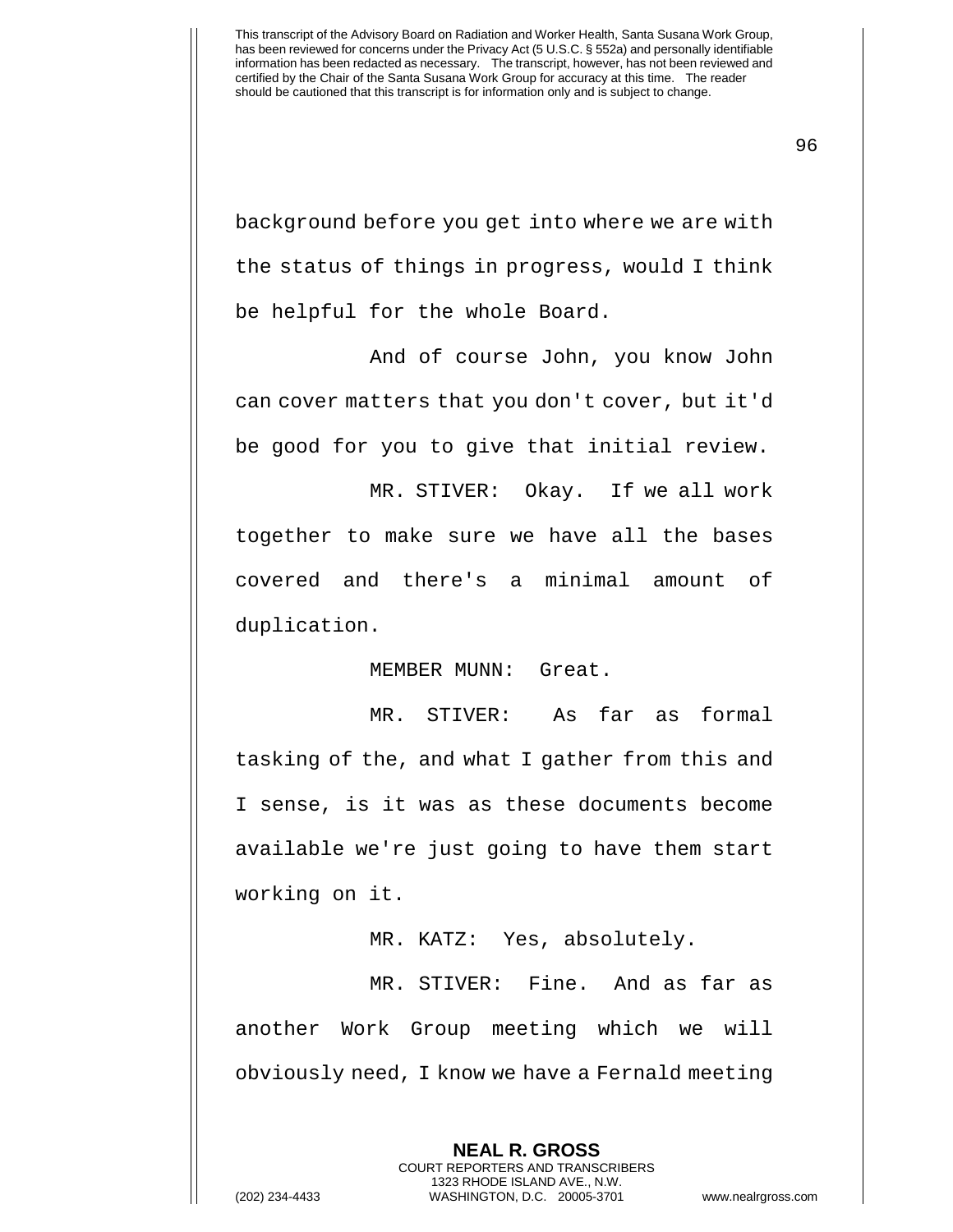97

the first week in December. I think we've - and now Josie, you said that probably wouldn't work for you.

MEMBER BEACH: No, I'm not available the first week.

MR. STIVER: And you get too much further beyond that, we're getting into the holiday season so.

MR. KATZ: Oh, let me just, I think this is predicated on, John, on how quickly SC&A can get its reviews out. And then giving the DCAS staff time to then consider those reviews.

So, you know if that already would be you know, if December would be timely, you know, then don't have to do the first week in December, where not everybody disappears immediately in December. So we can go later in December before Christmas too.

MR. STIVER: I think my thinking on that was that we would probably have the, and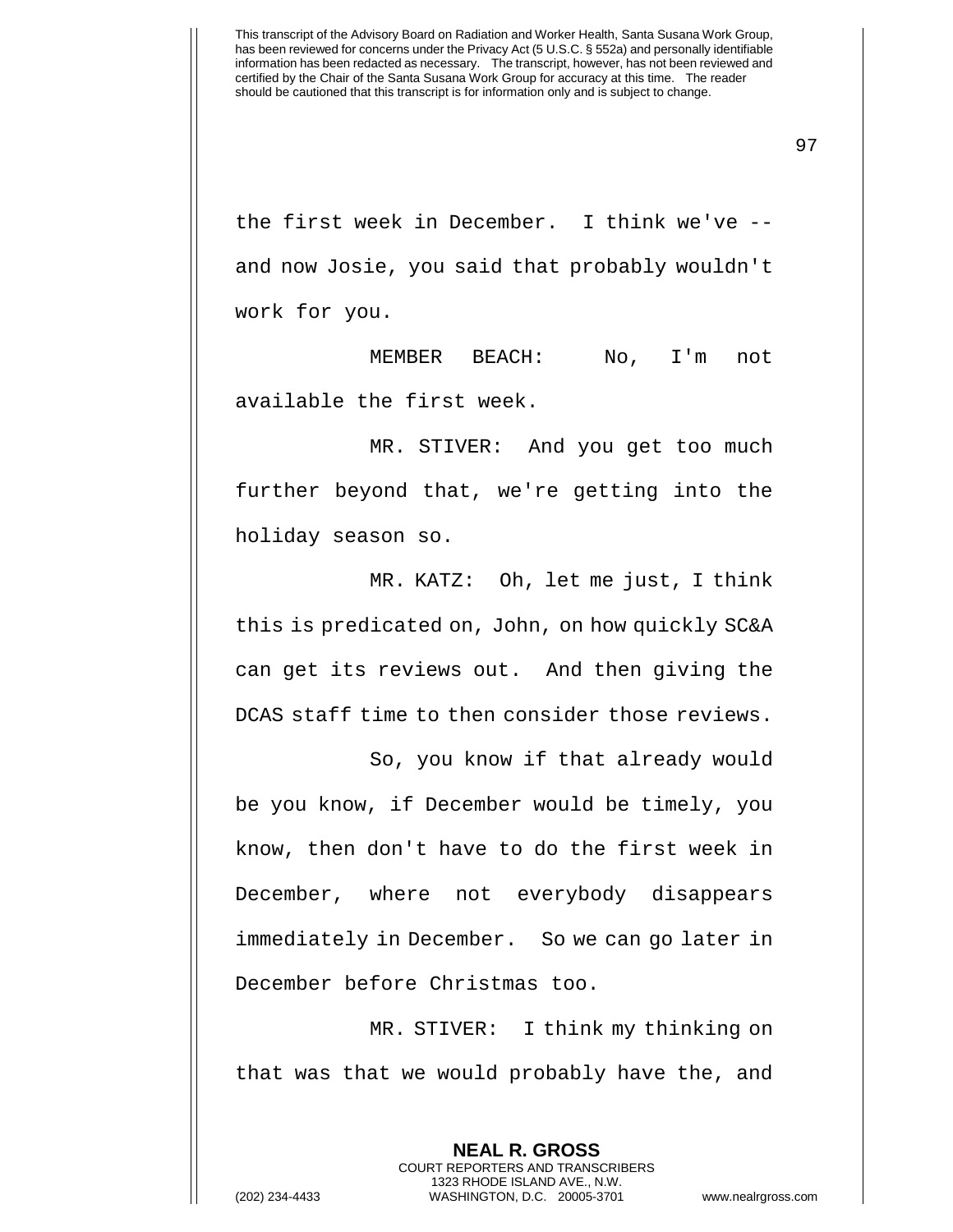NIOSH would had time, we'd have had time to produce the internal coworker model review.

NIOSH would have had time to review it, and that would probably be enough to you know to warrant a face-to-face meeting. Even if we had nothing else done at that point.

MR. KATZ: Sure. So anyway figure that out. If you think it works out that you know, in middle December before Christmas, we'd be ready for a meeting then let me know, and the Work Group know, and we'll schedule something, or try to schedule something.

CHAIRMAN SCHOFIELD: Ted, let's try not to get you know, December. Hopefully well, it depends but I'll probably be up in Denver for a little over a week.

MR. KATZ: Okay. Yes, so that's fine. Obviously all of it is predicated on the Work Group Members being available, so if that week's definitely covered, that, but if that's

> **NEAL R. GROSS** COURT REPORTERS AND TRANSCRIBERS 1323 RHODE ISLAND AVE., N.W.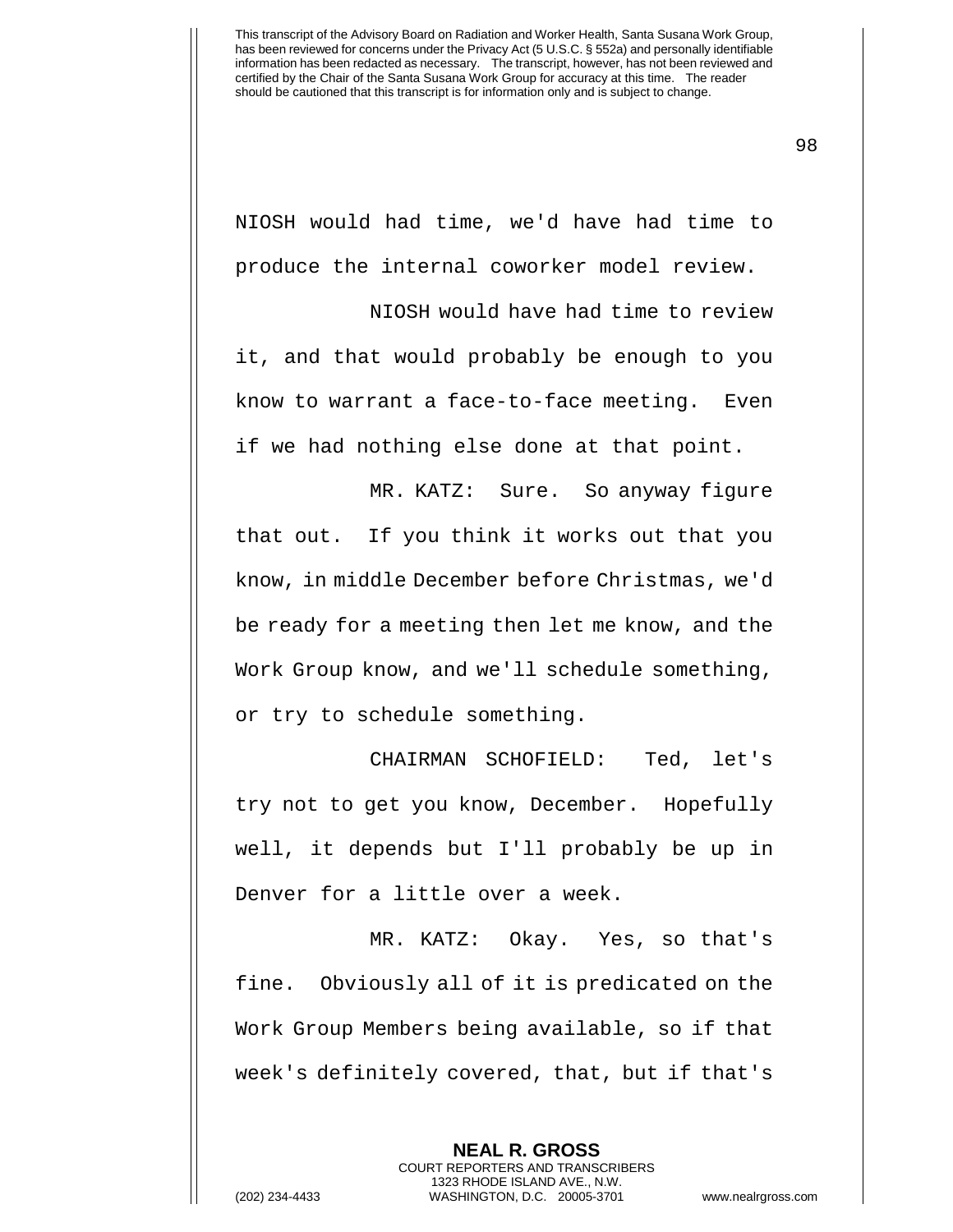99

pretty bad for you in terms of timing Phil, then we might as well just go ahead and think about January instead.

CHAIRMAN SCHOFIELD: Well that would be fine, let's go with January.

MR. KATZ: Okay, let's do that

then.

MR. STIVER: Okay, that'll be fine.

There's lots of --

(Simultaneous speaking)

We'll have lots of topics to discuss

then.

MR. KATZ: Yes, Okay. Good.

MEMBER BEACH: Well, we have our Kansas City Work Group meeting scheduled. Maybe we could back-to-back it there.

MR. KATZ: Yes, and that's all, I'm always you know, in favor of that. Where we have more than one Board Member attending if it's a face-to-face, so that's great. I can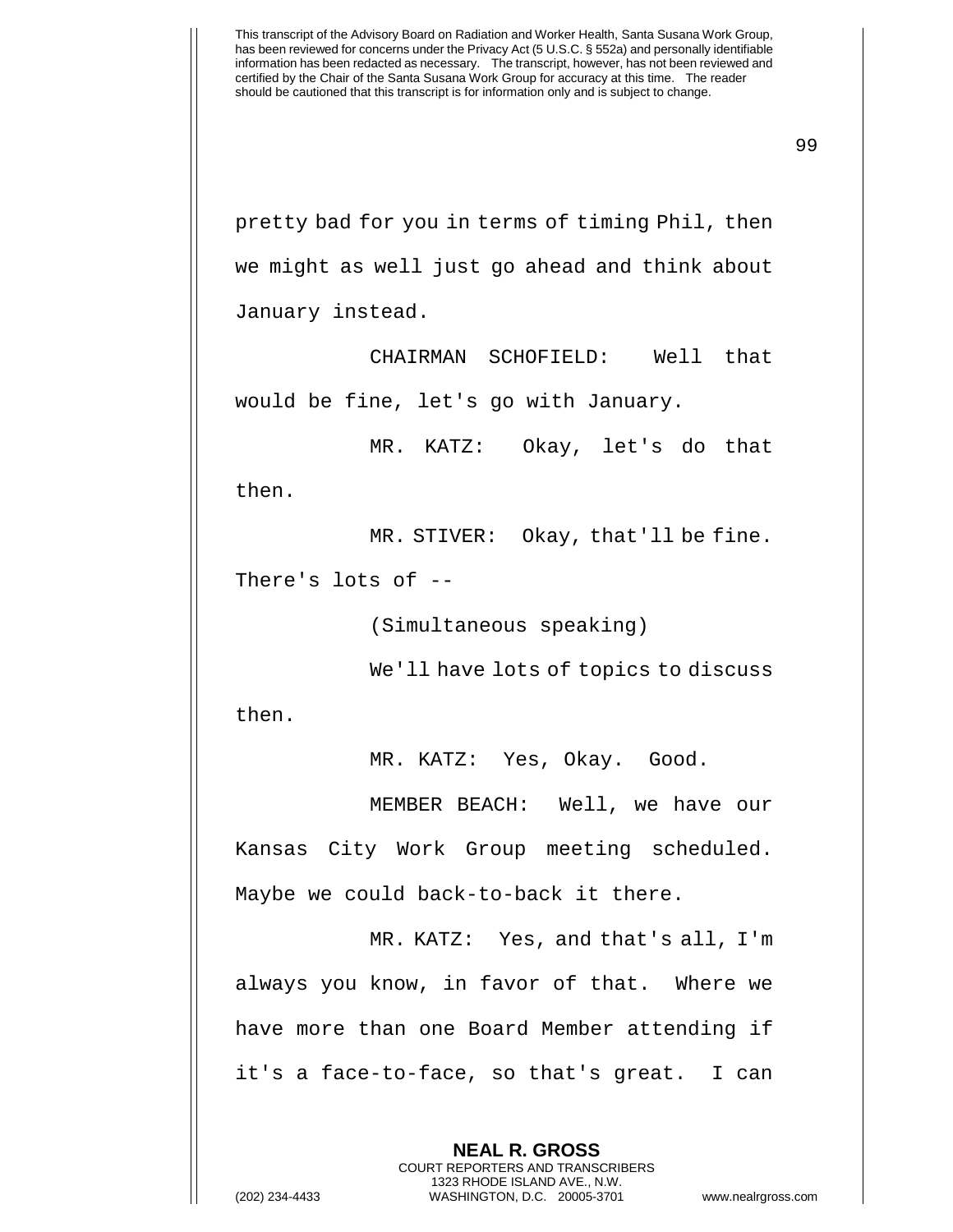100

get John, you know the date for that. You'll have it in your records.

MEMBER BEACH: January 8th.

MR. KATZ: Yes.

MR. STIVER: Yes, that'll be fine.

That'll probably be better for everybody.

MR. KATZ: Okay. Very good. Yes, there's another meeting also in January I believe that's face-to-face but maybe not. Maybe that's a Subcommittee. Anyway.

Okay, then. So I think that takes care of planning for the LA Board meeting. So Phil you may want to open this up now for the public members.

CHAIRMAN SCHOFIELD: Okay, Ted. Unless there's anything else we need to touch on, I would actually like to hear from, I don't know who all's on line. I understand Bonnie is, I'd like to hear what she has to say.

MS. KLEA: Hi, this Bonnie. I do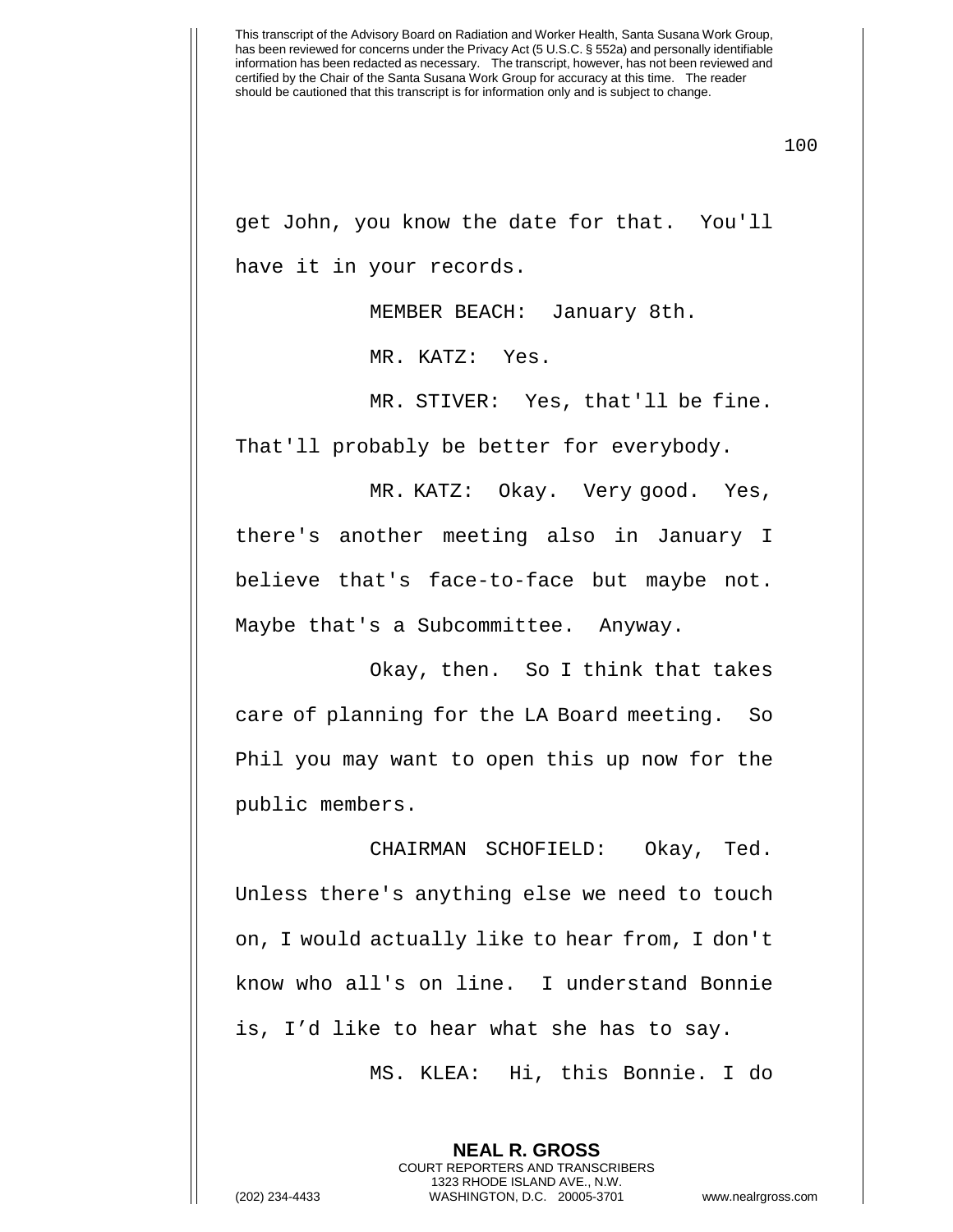101

have a question. Could you go over the exotic fuels again? There were three of them, thorium, americium and what was the other one?

MR. BARTON: This is Bob Barton, I

threw those out as potential examples where we, and NIOSH agrees, we all really need to sort of run that to ground, to see what exposure potential there is out there.

Just some of the radionuclides that are currently covered by the coworker model, which is uranium, plutonium, and mixed fission products. So I wasn't in any way implying that those are, those three are the only three, or it's necessarily we need to worry about them.

But we need to be able to vet that issue to see if there's a potential for intakes of those sort of more rare contaminants that might have been encountered at the site.

So I put those out as examples, and I believe NIOSH's response was that they agree

**NEAL R. GROSS** COURT REPORTERS AND TRANSCRIBERS 1323 RHODE ISLAND AVE., N.W. (202) 234-4433 WASHINGTON, D.C. 20005-3701 www.nealrgross.com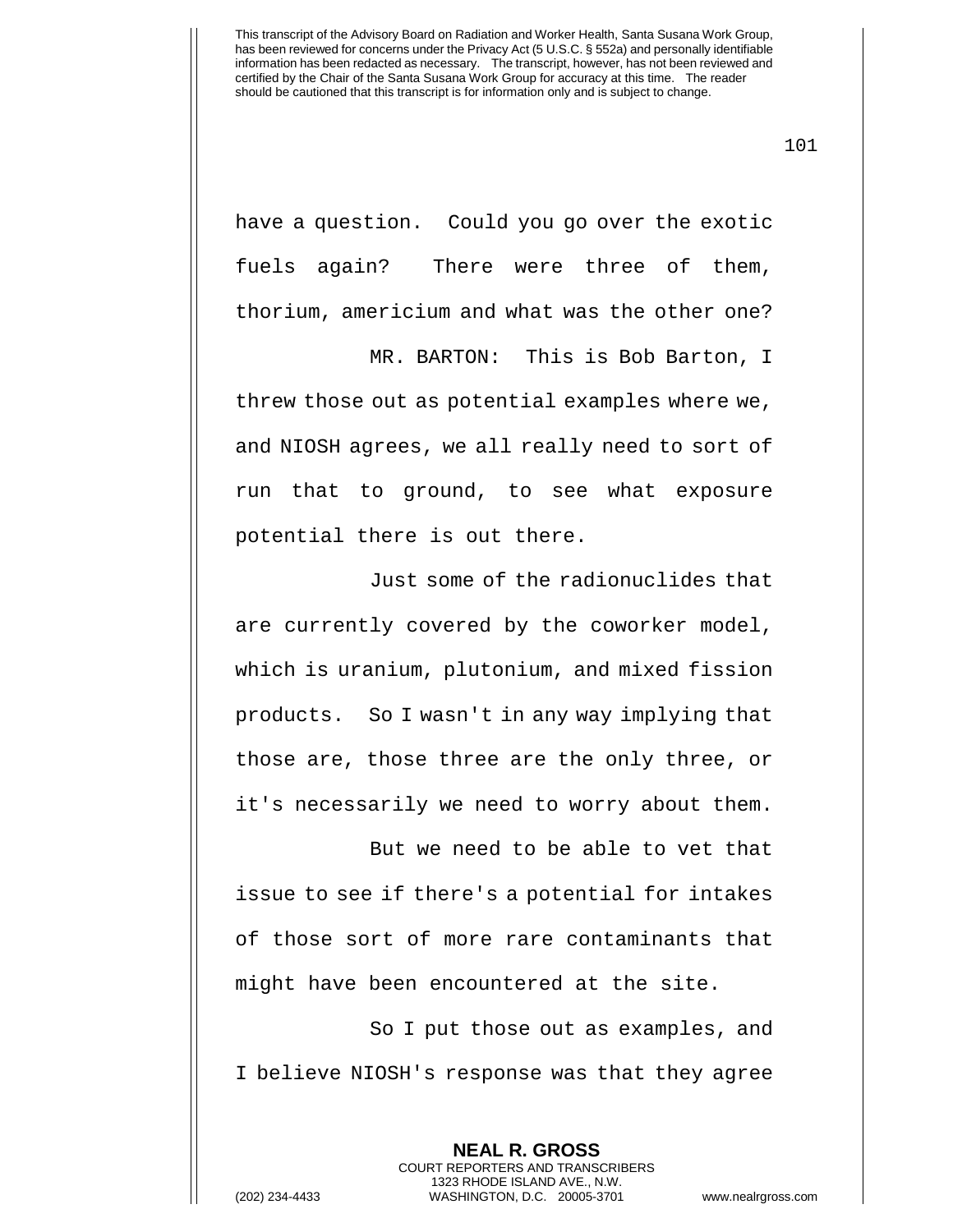that they need to be able like I said, vet that issue and make sure that we're covering all our bases as far as what the internal exposure potential was at the site.

MS. KLEA: Okay. I'll defer to somebody else who wants to ask a question. I don't know if, John Pace are you there?

MS. BARRIE: Yes, I'm here and unfortunately --

MS. KLEA: That's Terrie.

MS. BARRIE: Yes, this is Terrie Barrie. Unfortunately I missed like 45 minutes of the call this morning. Something else came up, and I had to get off, but I do have a statement from D'Lanie Blaze. So if I can read that into the record?

CHAIRMAN SCHOFIELD: Okay, Terrie go for it.

MR. KATZ: And Terrie, if it's at all lengthy will you please then email it to me,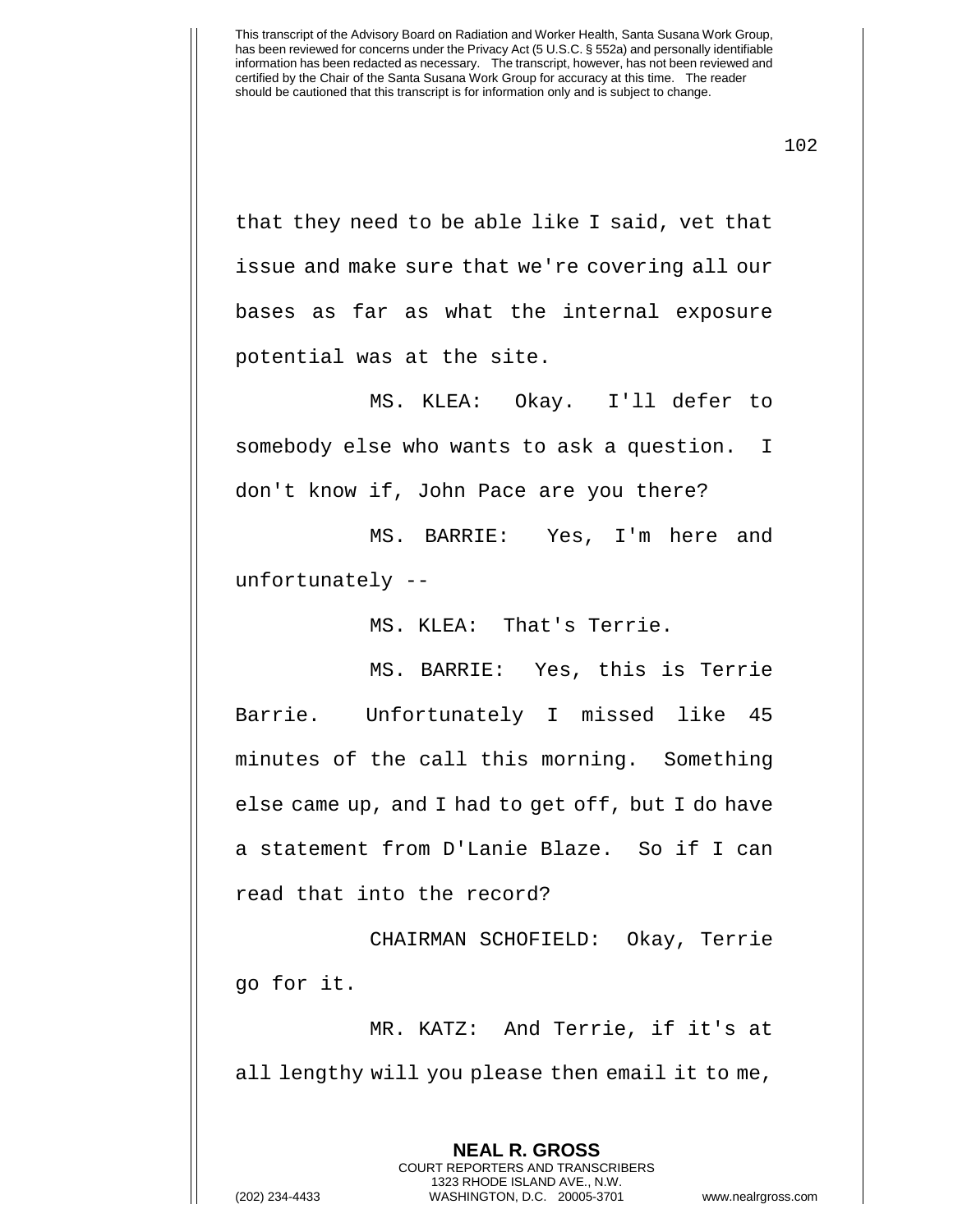103

if you're going to read into the record as well. MS. BARRIE: Sure, I'd be happy to, Ted.

MR. KATZ: Thank you very much.

MS. BARRIE: Okay. This is from D'Lanie Blaze, she's an advocate for Santa Susana Field Workers also and she says, "We eagerly anticipate the Advisory Board's visit on behalf of Santa Susana Field Laboratory personnel of Areas I, II, III and IV.

Area IV personnel have awaited the extension of the SEC into 1965 for several years. It is justified and will be a positive step in the right direction, thanks to the efforts of SEC petitioner, Bonnie Klea.

On the matter of Areas I, II and III personnel, these areas have been excluded from EEOICPA in error. We are confident that once the Advisory Board gains fresh perspective on the facility's layout, and has an opportunity

**NEAL R. GROSS**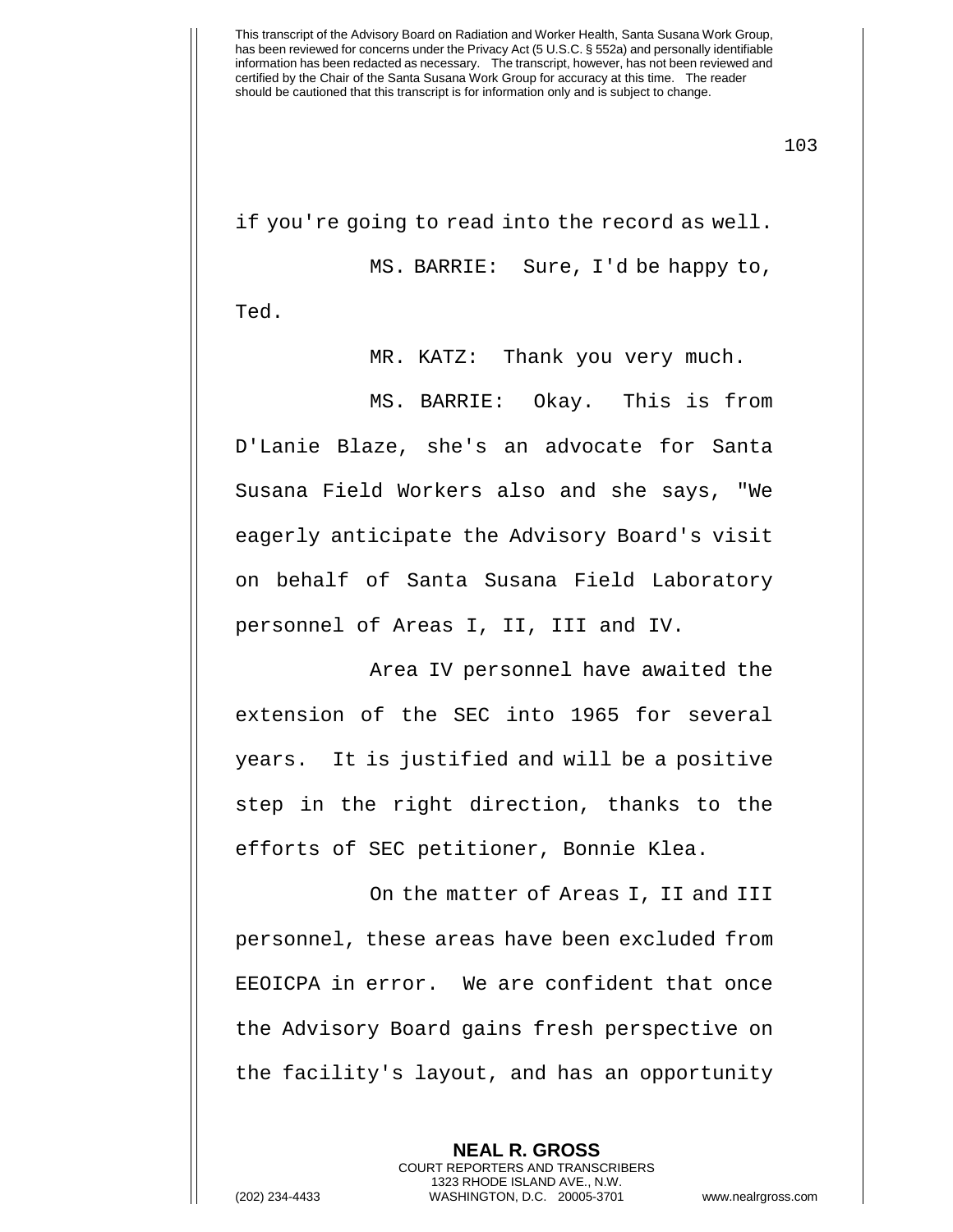to thoughtfully review available site history, that the correct decision to support inclusion of Areas I, II and III to EEOICPA will be made.

These areas do satisfy the legislative statute that defines a DOE Facility under EEOICPA. Thank you for the opportunity to comment, and to serve on behalf of all SSFL, Santa Susana Field Laboratory personnel." And that's the end of her statement. Thank you.

MS. KLEA: Thanks, Terrie.

CHAIRMAN SCHOFIELD: Thanks.

MS. KLEA: Now. John Pace, did you take your phone off mute?

MR. PACE: Yes. I got it off mute now.

MS. KLEA: Okay, it's your turn. MR. PACE: Oh, my turn. Okay. MS. KLEA: Introduce yourself and your experience so they know who they're talking to.

> **NEAL R. GROSS** COURT REPORTERS AND TRANSCRIBERS 1323 RHODE ISLAND AVE., N.W.

(202) 234-4433 WASHINGTON, D.C. 20005-3701 www.nealrgross.com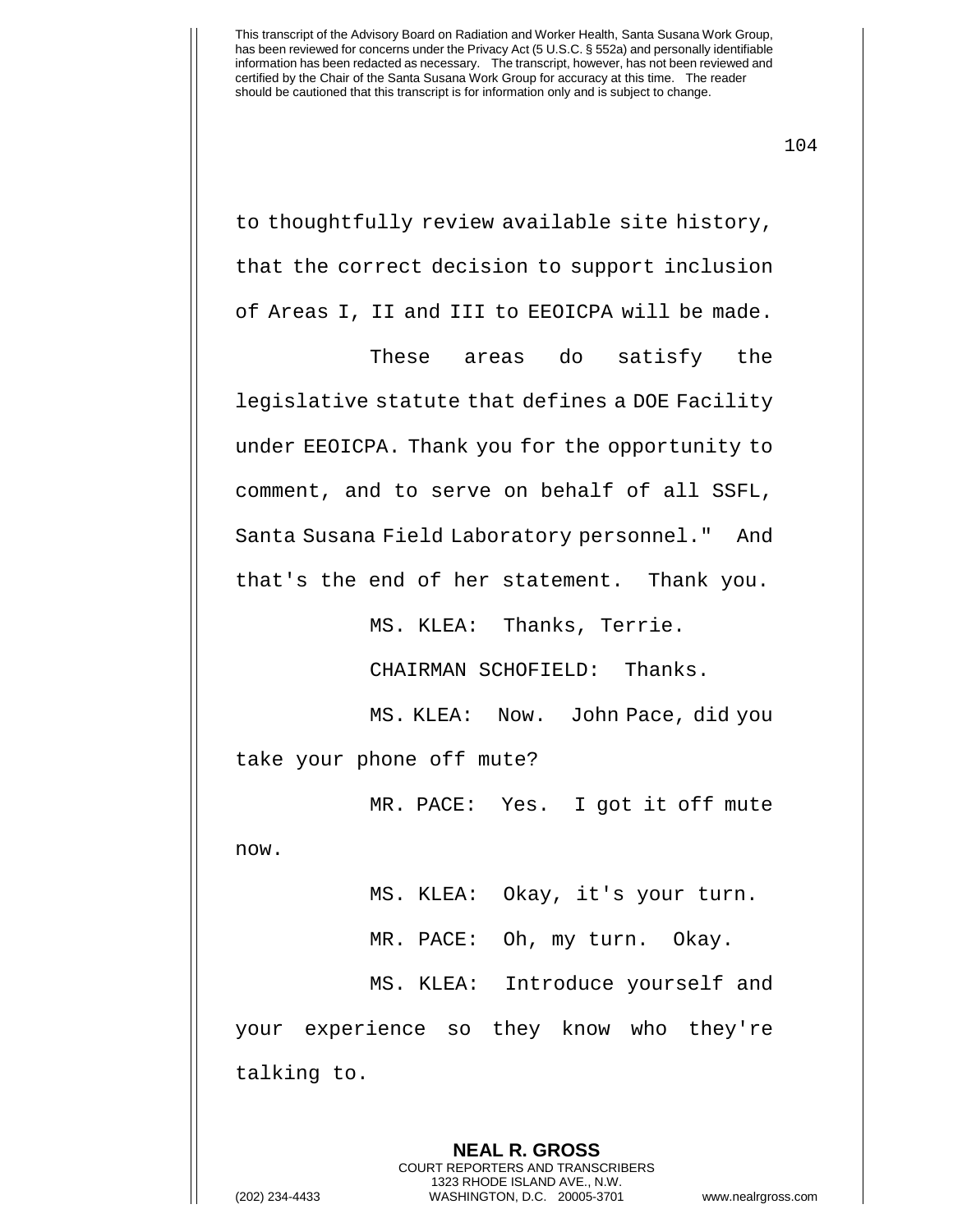MR. PACE: Okay. I'm John Pace. I worked at the SR reactor in 1959. I was there at the time of explosion, I mean the nuclear accident. And I worked there from January through November of 1959.

I've talked to some of you already on the fact you're addressing right now, but I would like to make a statement to you that there's not much you may, you cannot compare the SR reactor Santa Susana area with other sites. It was completely different in the type of work that we were doing, being experimental work is what we were doing there.

It wasn't a commercial reactor that was making electricity like all the others. Every day was an experiment. So you're going to have a very difficult time, trying to figure out all of the numbers you like to talk about, you'll not find what you're looking for at Santa Susana. So it's going to be a real hard one for

> **NEAL R. GROSS** COURT REPORTERS AND TRANSCRIBERS 1323 RHODE ISLAND AVE., N.W.

(202) 234-4433 WASHINGTON, D.C. 20005-3701 www.nealrgross.com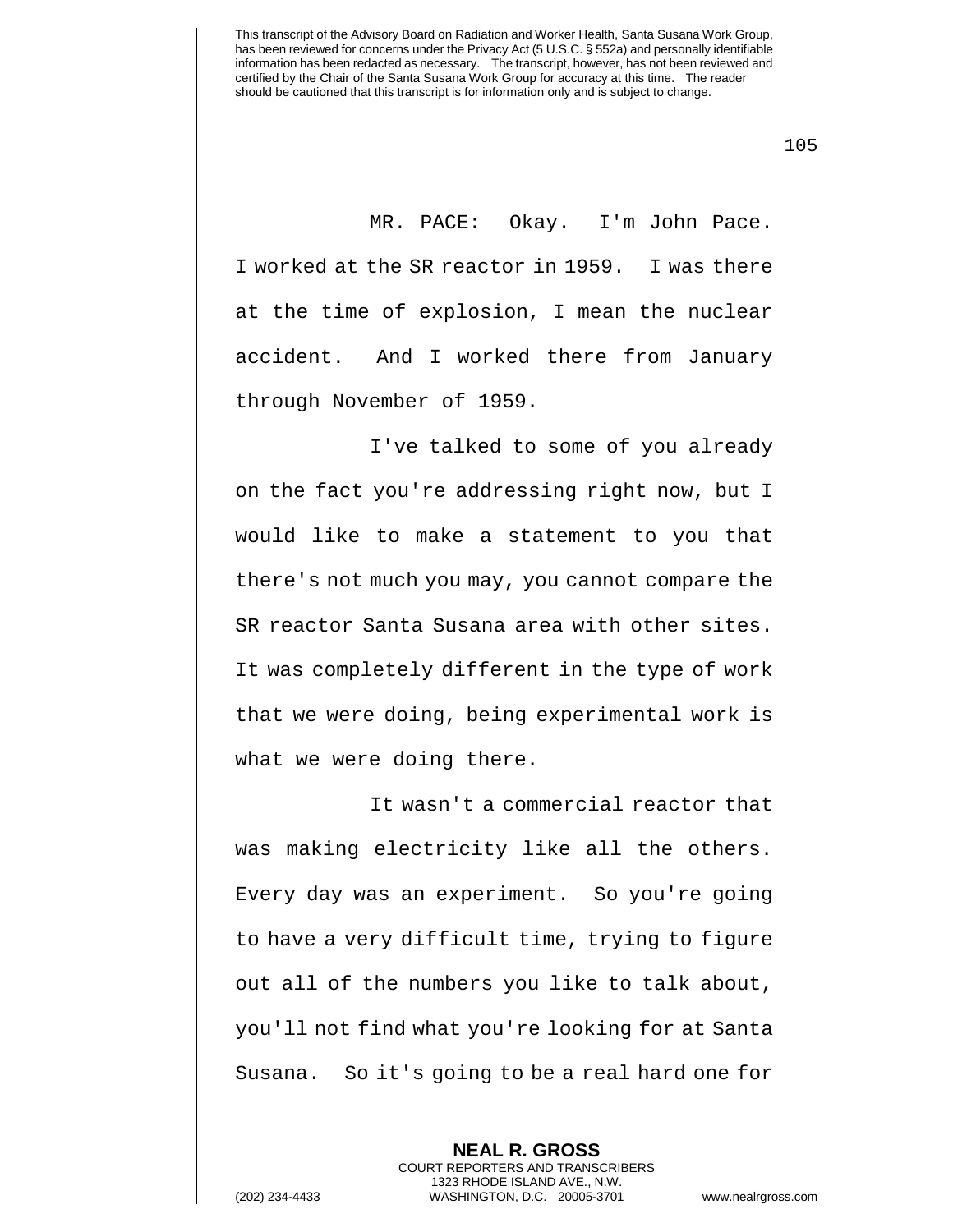106

you.

We got rid of that Atomics International, now you have Boeing that are trying to cover up on all these things that happened at in 1959. That's why I'm speaking up, I can't speak for the other years. But in 1959 I can.

And they'll be an ongoing question marks in your mind like you've been talking about and, but what I wanted to let you know also, is that when the accident occurred on July the 13th, 1959.

The very last to shut the reactor down, within minutes or seconds before it blew up, well all that radiation in the core reactor was let out into the atmosphere. It's been covered up and then said that it was all in the holding tanks, but that's untrue.

They got filled up because it actually started at 5:30 in the afternoon and

**NEAL R. GROSS**

COURT REPORTERS AND TRANSCRIBERS 1323 RHODE ISLAND AVE., N.W. (202) 234-4433 WASHINGTON, D.C. 20005-3701 www.nealrgross.com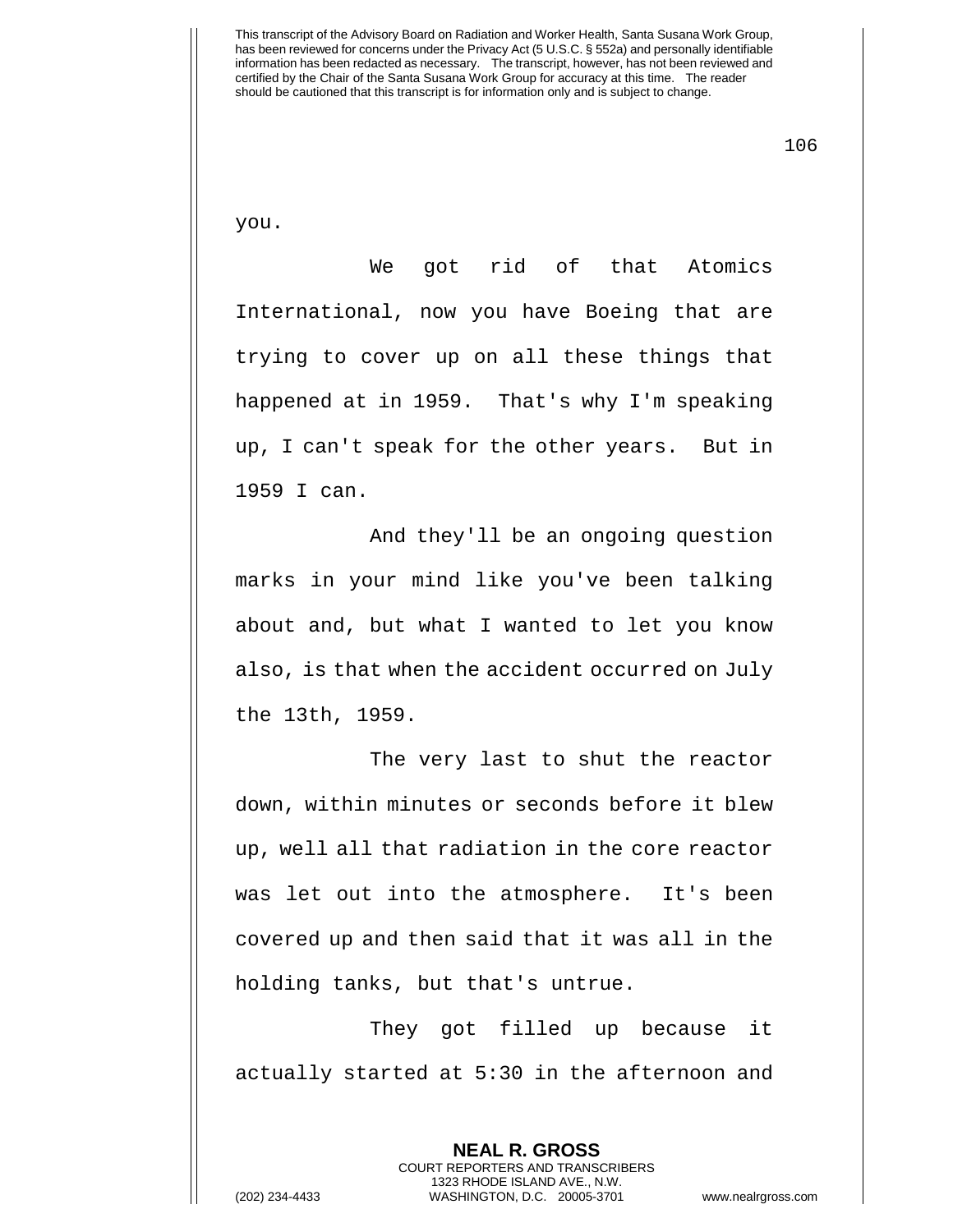107

went all through that afternoon into the evening, and our evening crew there was about ready to give up on being able to shut it down. And the only thing left to do was after the tanks were full was let it straight out into the atmosphere.

And that contamination went over the San Fernando Valley and in the valley area. I was there at the time with the men and then my crew in the control room.

I wasn't there when they pushed the bypass button that let the radiation out of the reactor out in the atmosphere, it was just a very short time after I came walking into the control room. And it had happened just before I gotten there to go to work.

So these are the things that need to be said, and I like to let all of you know about this. It'll help you on some clues on the Santa Susana site reactor, some information you just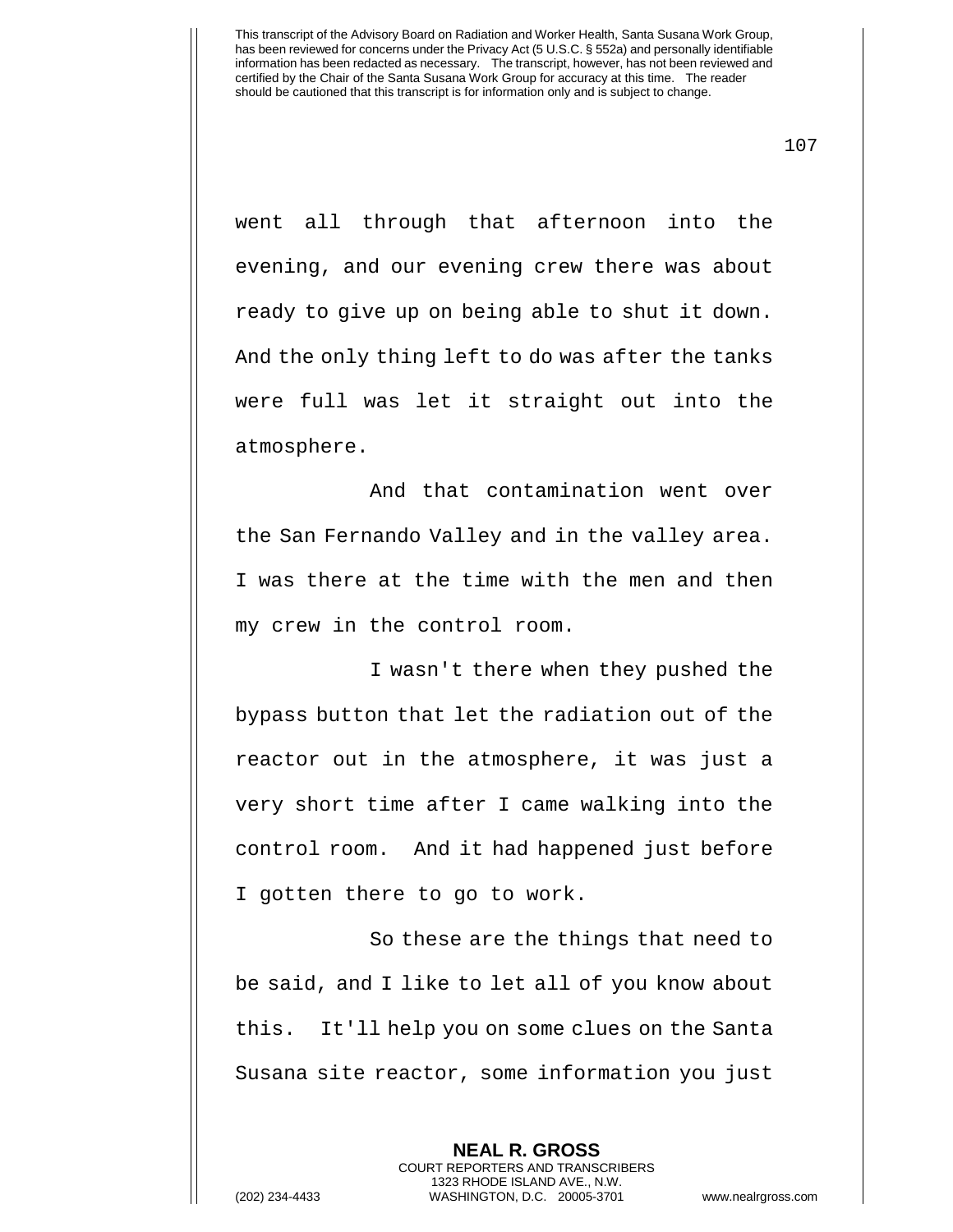108

can't find.

There's information you just will not find because it was thrown out. A lot of it was thrown out in the back in the trash pile in the back.

We had a very bad accident on the vertical fuel elements and it contaminated the whole building.

You couldn't get around the building for two weeks basically because it was contaminated so badly and all the things, information, the filing cabinets, furniture in the offices, all that was thrown on the outside because it was contaminated too highly to have it in the office area, so this may help you too with why can't we find information.

There's a lot more involved -- oh, there's one other thing you could, is you talked about explosions just a minute or two ago, that and the 50s issues you were talking about at

> **NEAL R. GROSS** COURT REPORTERS AND TRANSCRIBERS 1323 RHODE ISLAND AVE., N.W.

(202) 234-4433 WASHINGTON, D.C. 20005-3701 www.nealrgross.com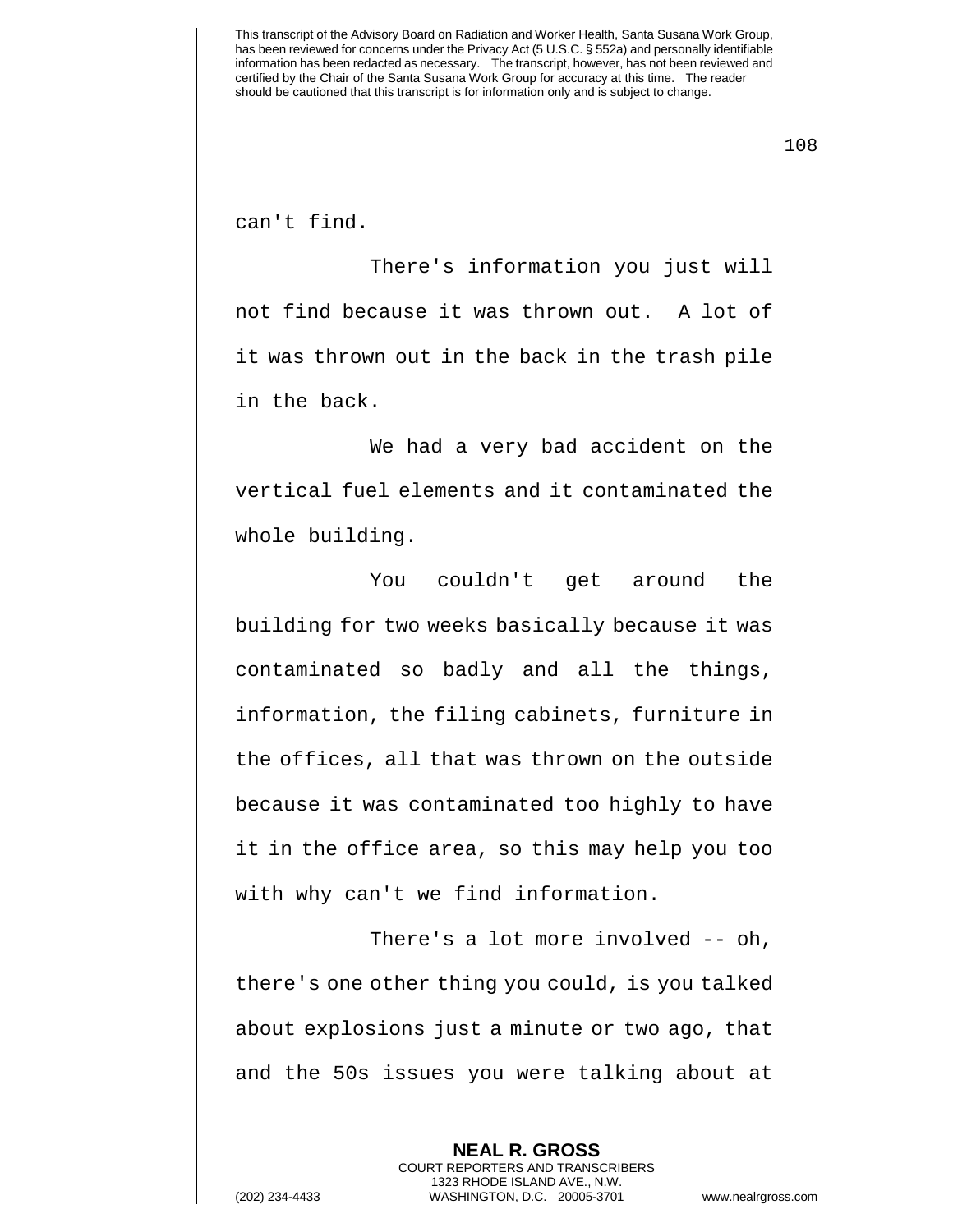109

first.

In 1959 when I was there, I was part of it, they had an explosion in the high bay area, we was pulling out the pump that had caused the nuclear accident. It had, they had detected a leak and it caused the accident. We was pulling the pump out, as they got it all unbolted it came out of the containment area.

When it came out of the tainted area it allowed oxygen to go down where the pump was, and we had a huge explosion. The flames went clear up about 50, 45, 50 feet in the air to the top of the building.

And that's when I and the persons down the hall and two others, three of us, four altogether got thrown across the room from the explosion. We got contaminated very badly.

And we had to take showers of course to be able to get, had to take about four or five showers to get a large percent of that off us.

> **NEAL R. GROSS** COURT REPORTERS AND TRANSCRIBERS 1323 RHODE ISLAND AVE., N.W.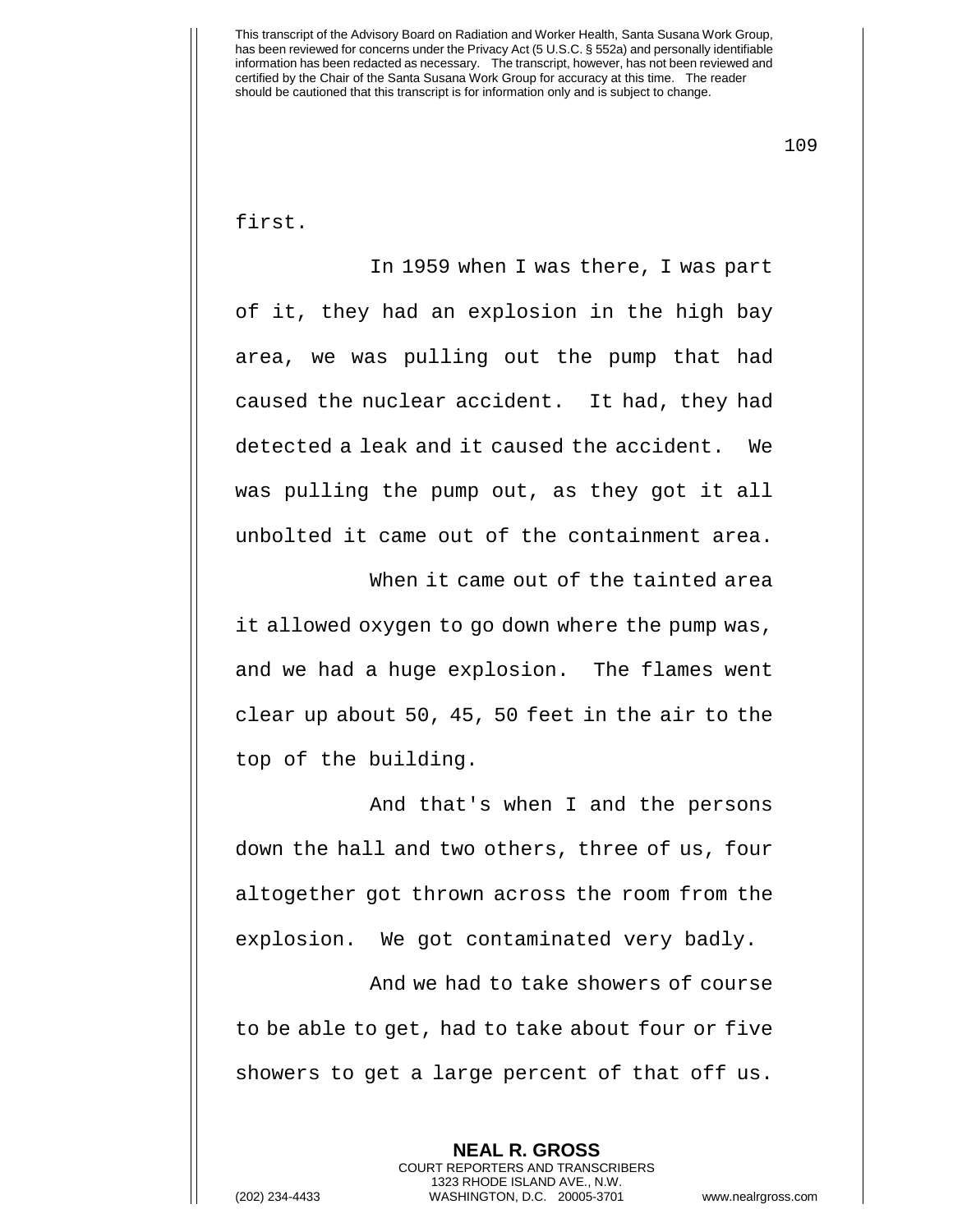110

And we also believed, all of us believed that radiation and all that came from that explosion, when we're not wearing masks.

So this will give you an idea of how

terrible it was at the SRE reactor in 1959, there's much more I could go on, but other people want to talk but I wanted to get those things to you and so I'll turn the thing over to others. If you have questions, I'd be happy to answer questions.

MR. KATZ: Could we get your name again, I'm sorry.

MR. PACE: Yes, my name is John Pace, P-A-C-E is how you spell my last name.

MS. KLEA: And John, this is Bonnie, John just gave a big presentation here in California to a large group of people about his experiences and he had photos of everything he's talking about.

He had photos of the debris pile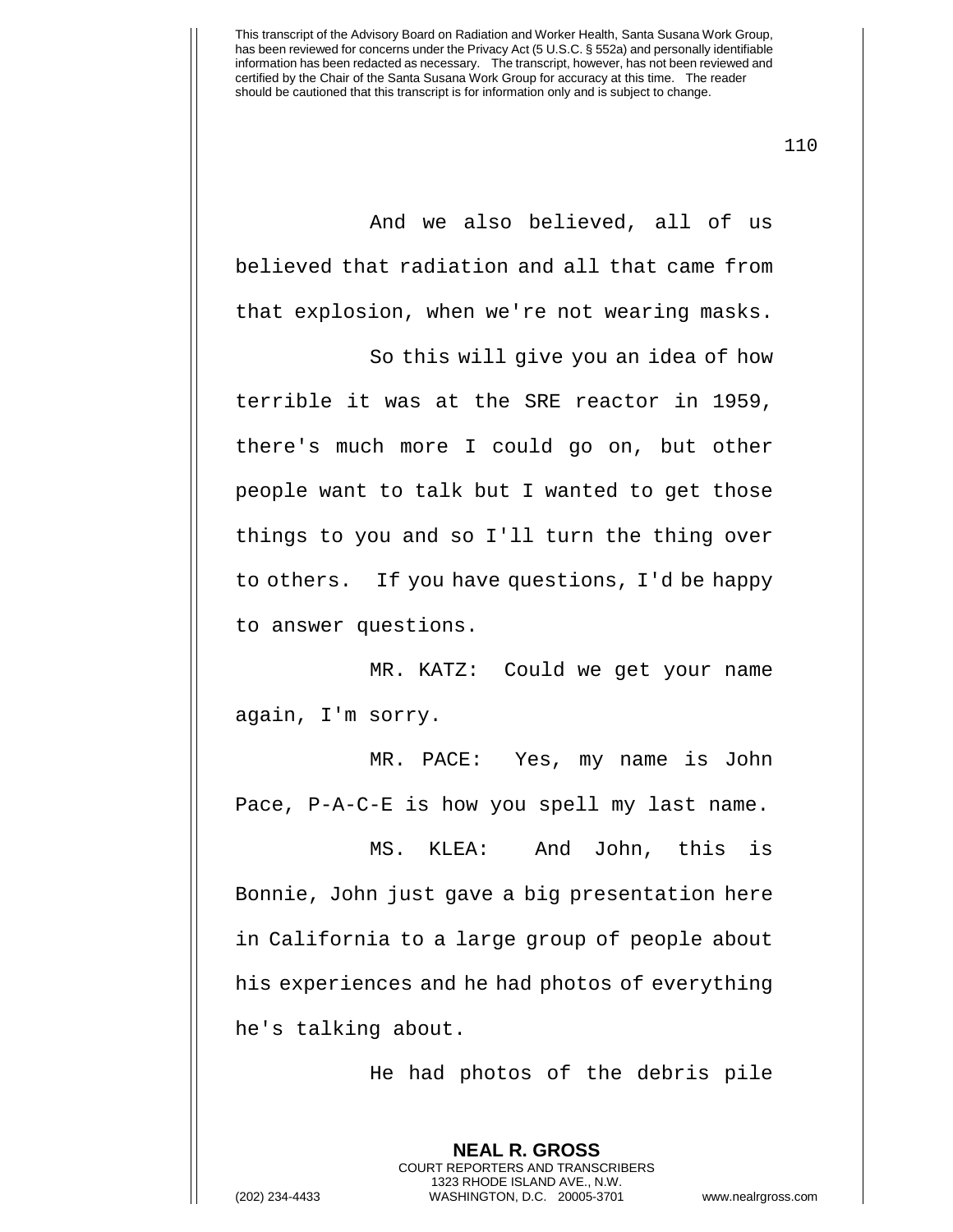behind the reactor with office equipment, all the log books, the plastic they were using to cover the floor to help lower the radiation.

He was there and he can testify that the log books became debris, that they had to take their badges off and put in a red safe because they were over exposed.

They did work without badges. Every picture shows them working without any breathing devices, nothing over their face. So and John has, John Pace has a claim. He has a claim that has been denied. So because --

He has multiple skin cancers, large skin cancers. And he's been denied compensation. So you cannot do an adequate dose on John, I don't care what kind of coworker model you make. The workers when they were over exposed had to take their badges off and they worked without their badges.

Many workers can testify to that

**NEAL R. GROSS**

111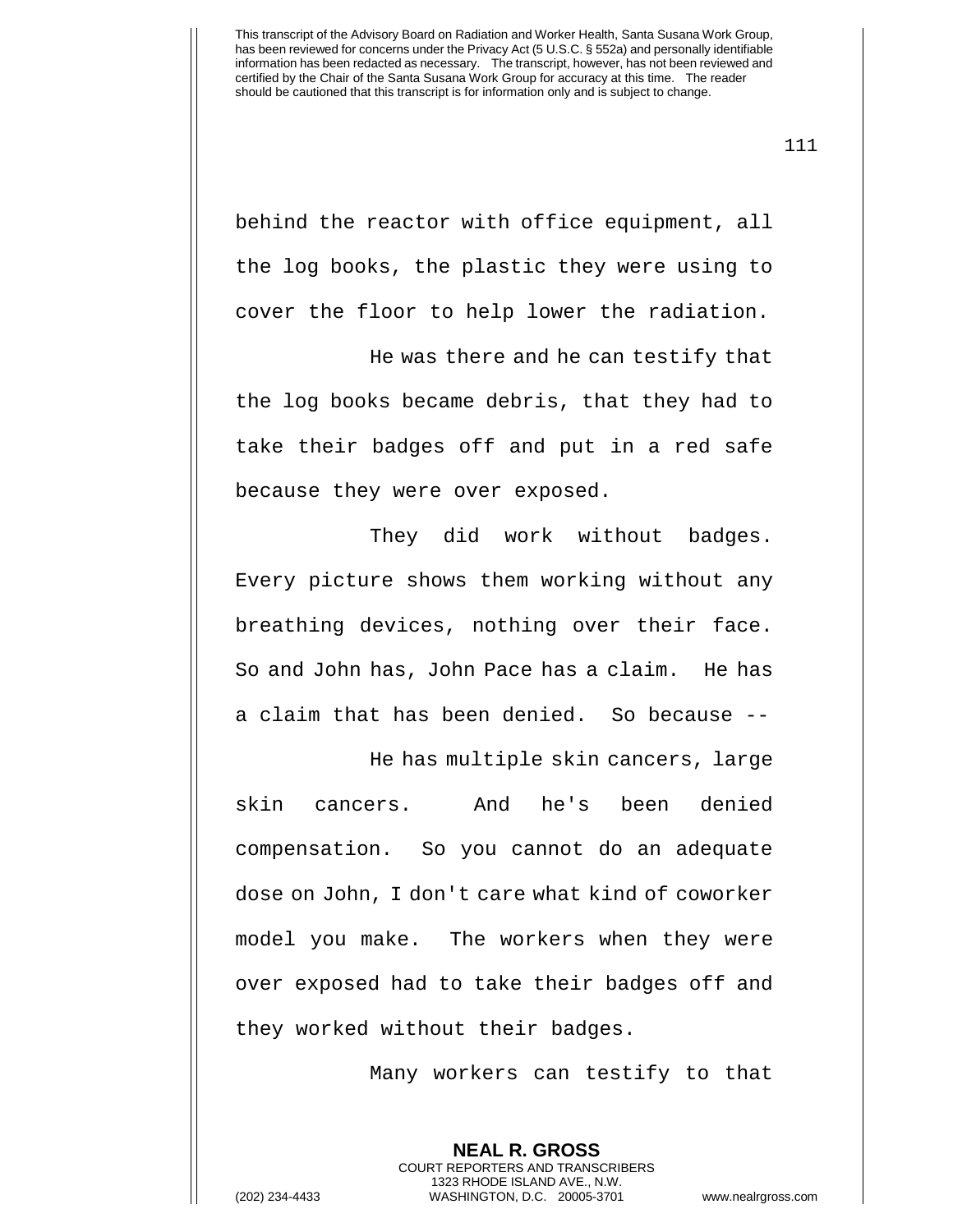fact. That they did not want to lose their job and stay home, they needed to work, they needed the hours. And they worked without their badges.

So he is a good eyewitness for all of us, and I just got a story from Terrie Barrie, and maybe Terrie, are you still on the line?

MS. BARRIE: Yes, I am.

MS. KLEA: Maybe this could go out to the whole Board?

MS. BARRIE: Sure, I can do that.

MS. KLEA: I don't have everyone's contact information anymore, but this is a very interesting story about his work experience. And it mirrors other workers who say that they did work without a badge.

Now, and of course with my case, I was a secretary and I was not badged. And I had no explanation of what was happening or where I couldn't go.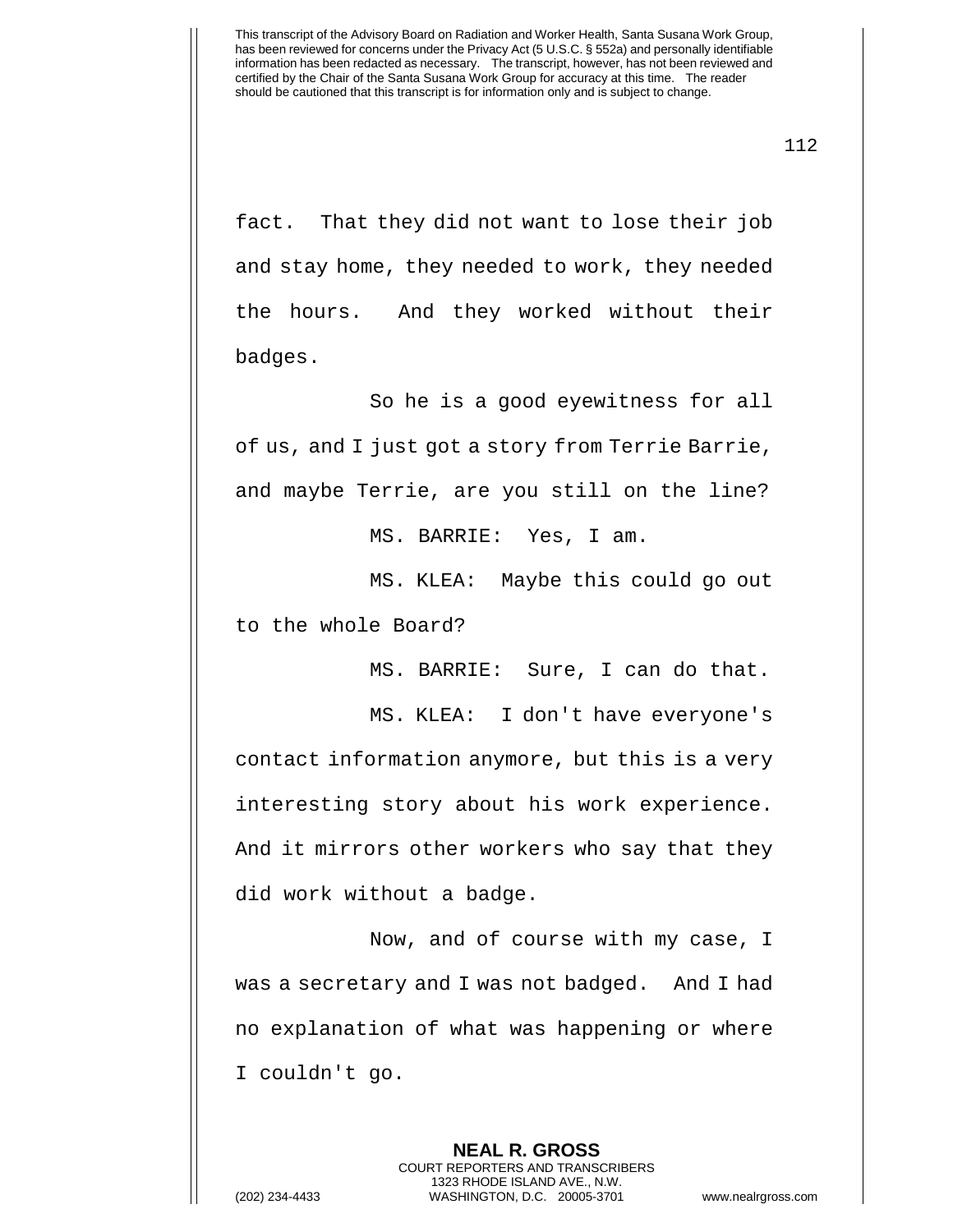113

I was given a car from the Atomic Energy Commission and I delivered paychecks to every building, every week, and of course I developed bladder cancer which is second amongst all the cancers at Santa Susana.

And a very sloppy practice of -- to protect the workers. And most of the staff, the administrative staff they weren't badged. And John has, John Pace has pictures of the administrative staff coming into the reactor building in just street clothes.

And he showed that to the meeting, where you've got the monitored workers working in covers. The administrative staff just came in, in their work clothes standing there in those pictures. So you've got a whole variety of problems.

MR. PACE: Yes, our badges were taken away from us. And some badges were taken away from us at, right after the accident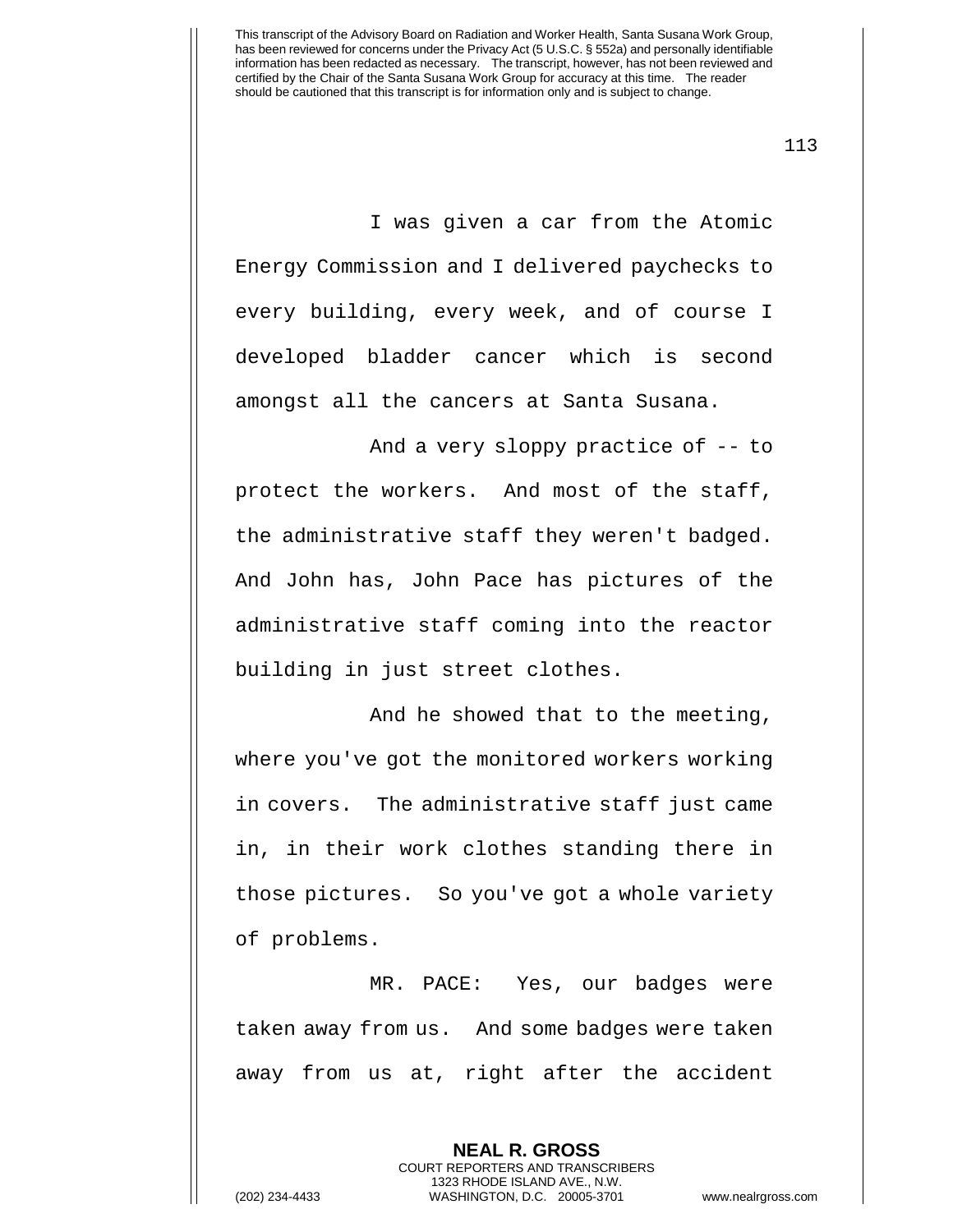occurred. They were all pulled, taken away and never given back to me, or the others.

I worked there until November the 9th and that's why you're not going to find any dose reconstruction for all these, at the SRE reactor. So you're working in the dark all of you are. And it's never going to be solved by trying to compare it to other sites.

Other sites had no comparison to Santa Susana and you can discuss it, all of you whatever you're talking about, but a lot of questions marks on your mind.

But none of the other sites had a nuclear accident. None of the other sites tore a reactor apart. We tore our reactor apart to repair it, from Marvin J. Fox was the Director of Santa Susana that involved SRE reactor at that time.

And he's the one that took the badges from us. He's the one that had us take

**NEAL R. GROSS**

COURT REPORTERS AND TRANSCRIBERS 1323 RHODE ISLAND AVE., N.W. (202) 234-4433 WASHINGTON, D.C. 20005-3701 www.nealrgross.com

114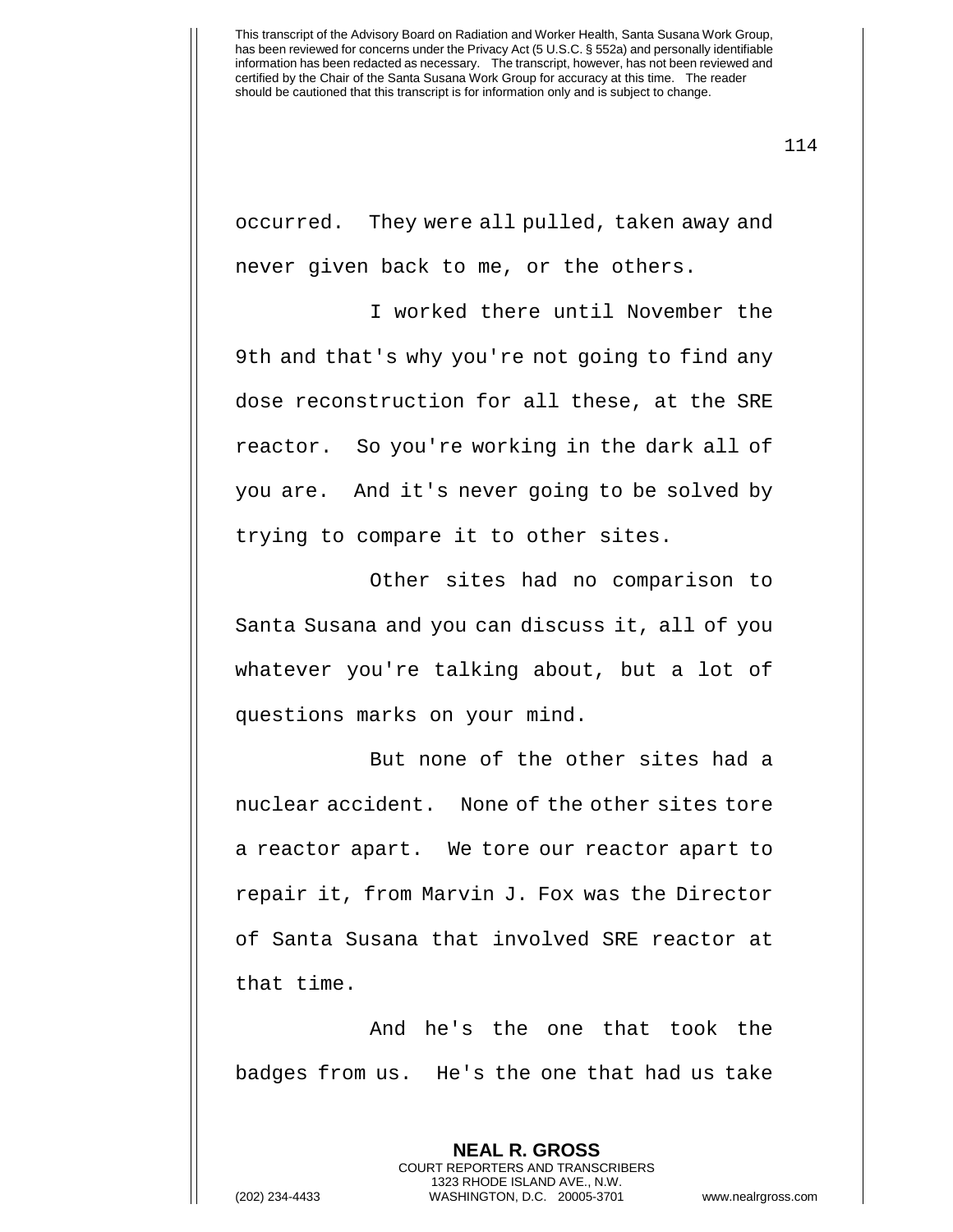115

and restart the reactor up again for two weeks to find out what the problem, what caused the accident.

And at that time during two weeks we ran a damaged reactor after a nuclear accident, and all that radiation was leaking out through the top of the reactor, through the broken O-rings. And the ring, the seal that goes around outside the reactor, it had leaks in it also.

And so there's so much to know about the SRE reactor. I have a lot of the clues for you. And I can sit down with anybody and tell, and go step-by-step like I did on Tuesday with Pat, and Lara, and a couple others there.

MS. KLEA: John, did you submit pictures? All your pictures on your claim? Did you submit those to --

MR. PACE: Yes, I did.

**NEAL R. GROSS** COURT REPORTERS AND TRANSCRIBERS 1323 RHODE ISLAND AVE., N.W.

MS. KLEA: Okay. So they have

(202) 234-4433 WASHINGTON, D.C. 20005-3701 www.nealrgross.com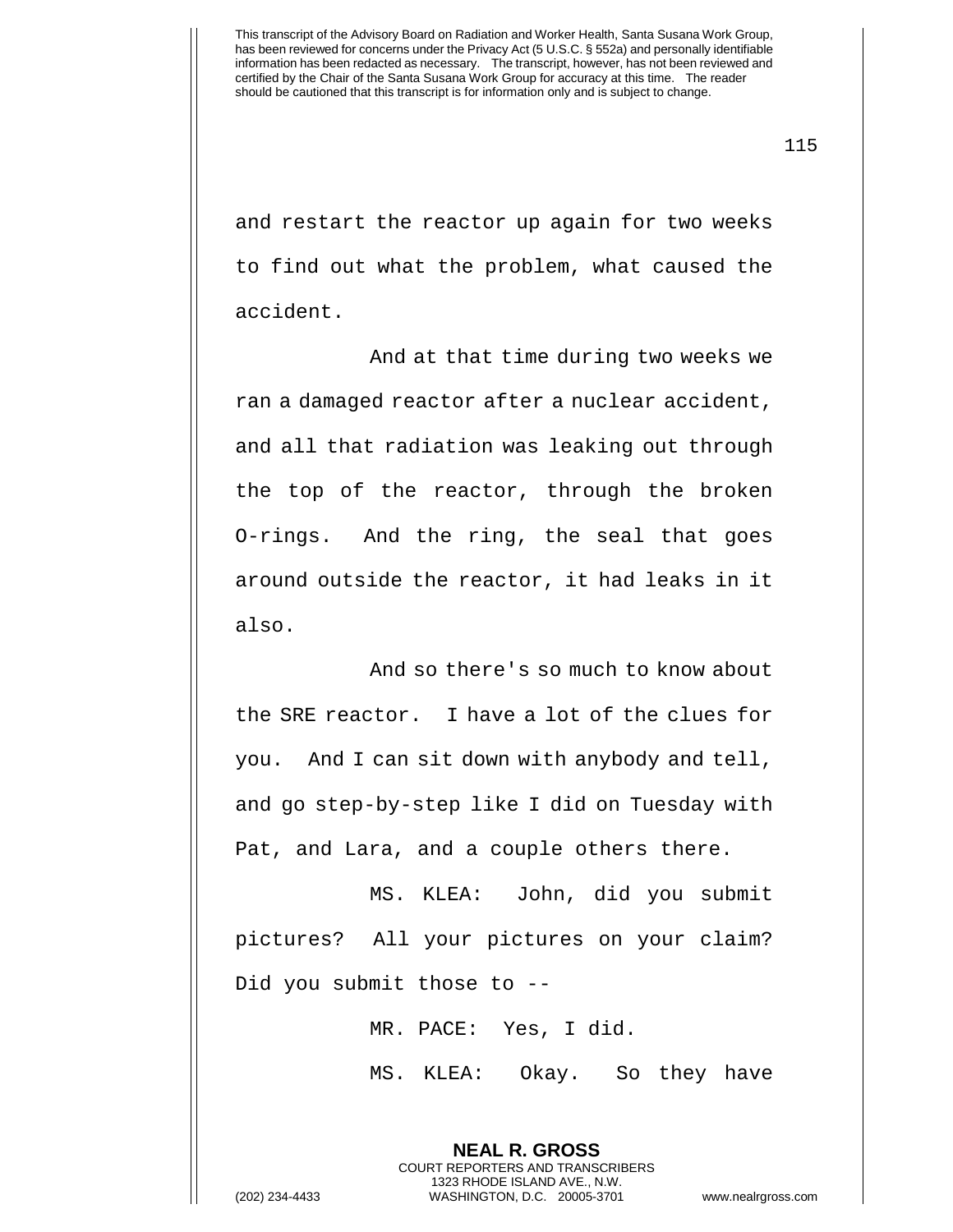everything in your claim.

And also I'm wondering in this program, we have a lot of workers who were working on the SRE who submitted claims for cancer and I was wondering if you used data that's been submitted by claimants for the good of everyone?

MR. PACE: I haven't not with claimants but you --

(Simultaneous speaking)

MS. KLEA: No, I'm asking NIOSH,

I'm asking NIOSH if they use --

MR. PACE: Oh, excuse me.

MS. KLEA: -- information that's been submitted by claimants to help everyone?

DR. NETON: Yes, we do. When information that may be useful for other claimants, we do take advantage of that and populate our database with that information.

MS. KLEA: Okay and when post SRE,

**NEAL R. GROSS** COURT REPORTERS AND TRANSCRIBERS 1323 RHODE ISLAND AVE., N.W.

(202) 234-4433 WASHINGTON, D.C. 20005-3701 www.nealrgross.com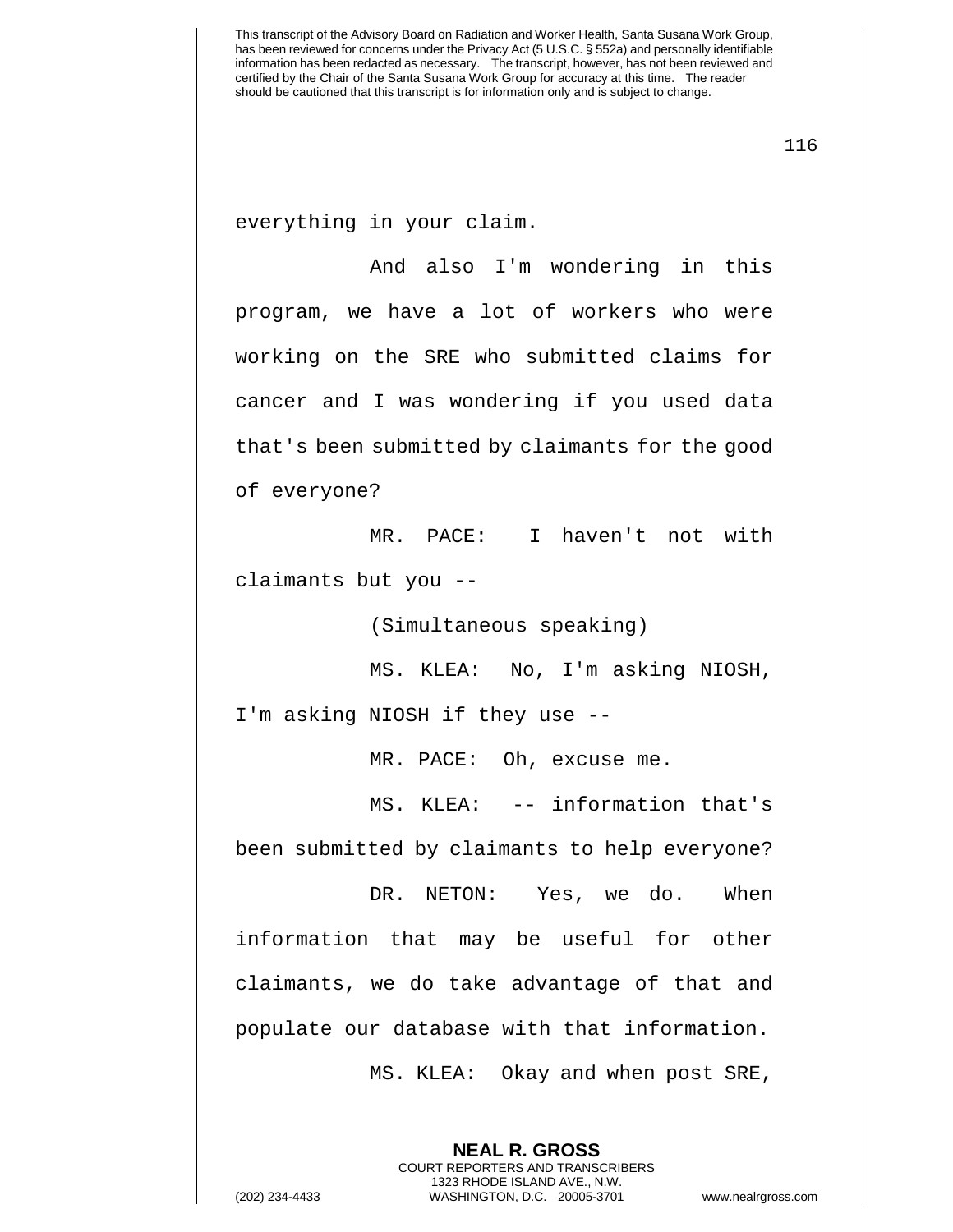we have SNAP-8ER and SNAP-8DR, they both failed. They released tons of radiation, one was in '64 and the other one is in '69.

So those are two other large reactor accidents that happened and they, those reactors produced the large tritium plume that's in the ground water.

MR. PACE: Okay, there's one other thing, if we stop just a second there, comes to my mind is, now you have other people that you're trying to work with at SRE on their claims, one thing you've got to take in mind is the SRE reactor, first off, that's why I can relate to it, others out there too, but my reactor I worked at did not have a containment building.

Now other reactors that was built after '59 had containment buildings. Now when you add that, I mean, it was experimental like I said just earlier.

> **NEAL R. GROSS** COURT REPORTERS AND TRANSCRIBERS 1323 RHODE ISLAND AVE., N.W.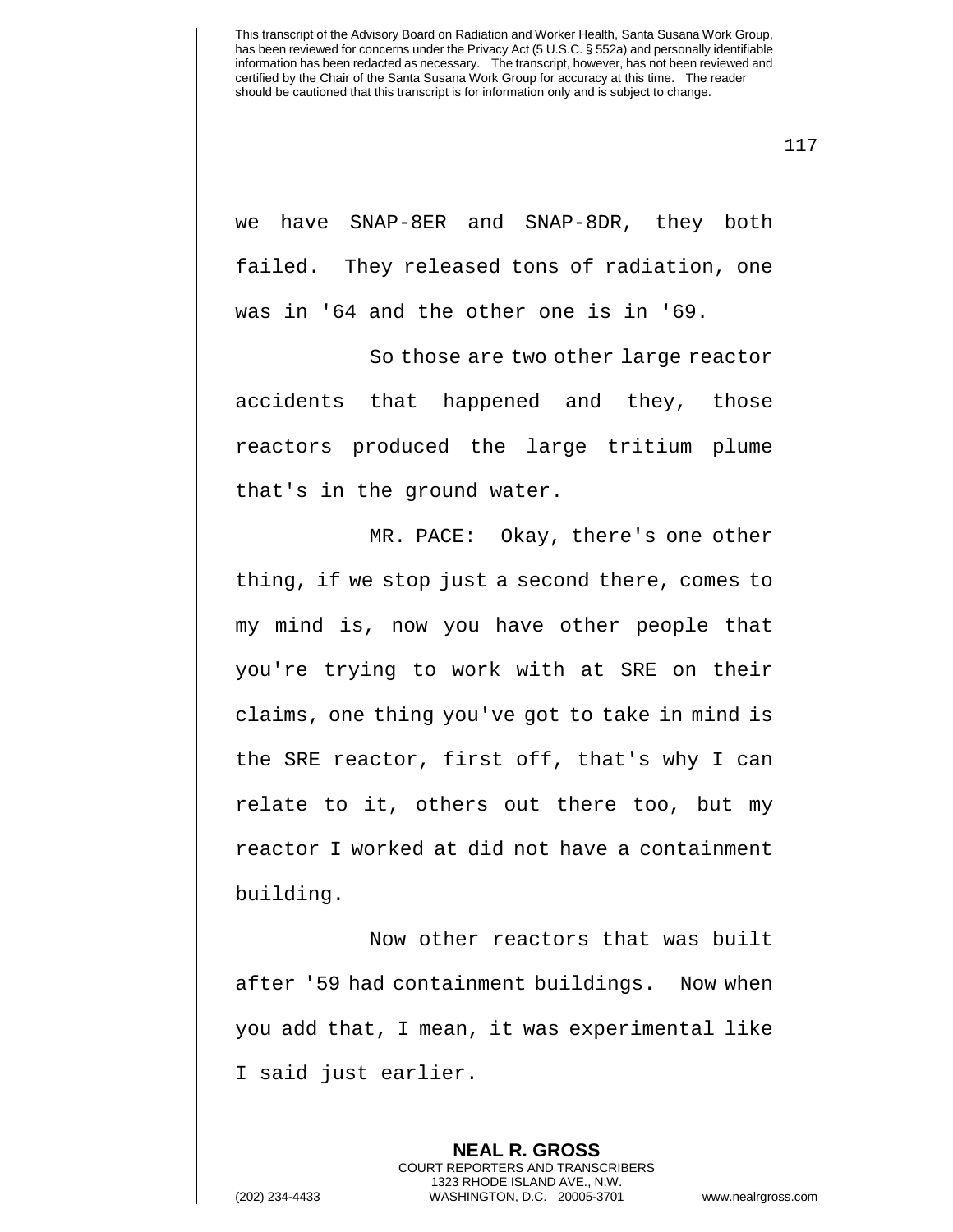118

When you take and have experiments going on all the time on reactors that didn't have a containment building, you're stopping and you're starting reactors, scram the reactor.

And every time you scram the reactor, you've got to let all the cover gas out of the reactor and it's supposed to go into the tanks, all them tanks. But what you don't think about it is that building is leaking reactor out.

Especially after that, during the accident, after the accident, and we was repairing it and various things, radiation was leaking out of that building and it was going all over the whole, all over the mountain up there. All Areas I, II, III, and IV was getting radiation in all those areas.

Now you had people turning in claims and you said oh, no, you wasn't in the area IV,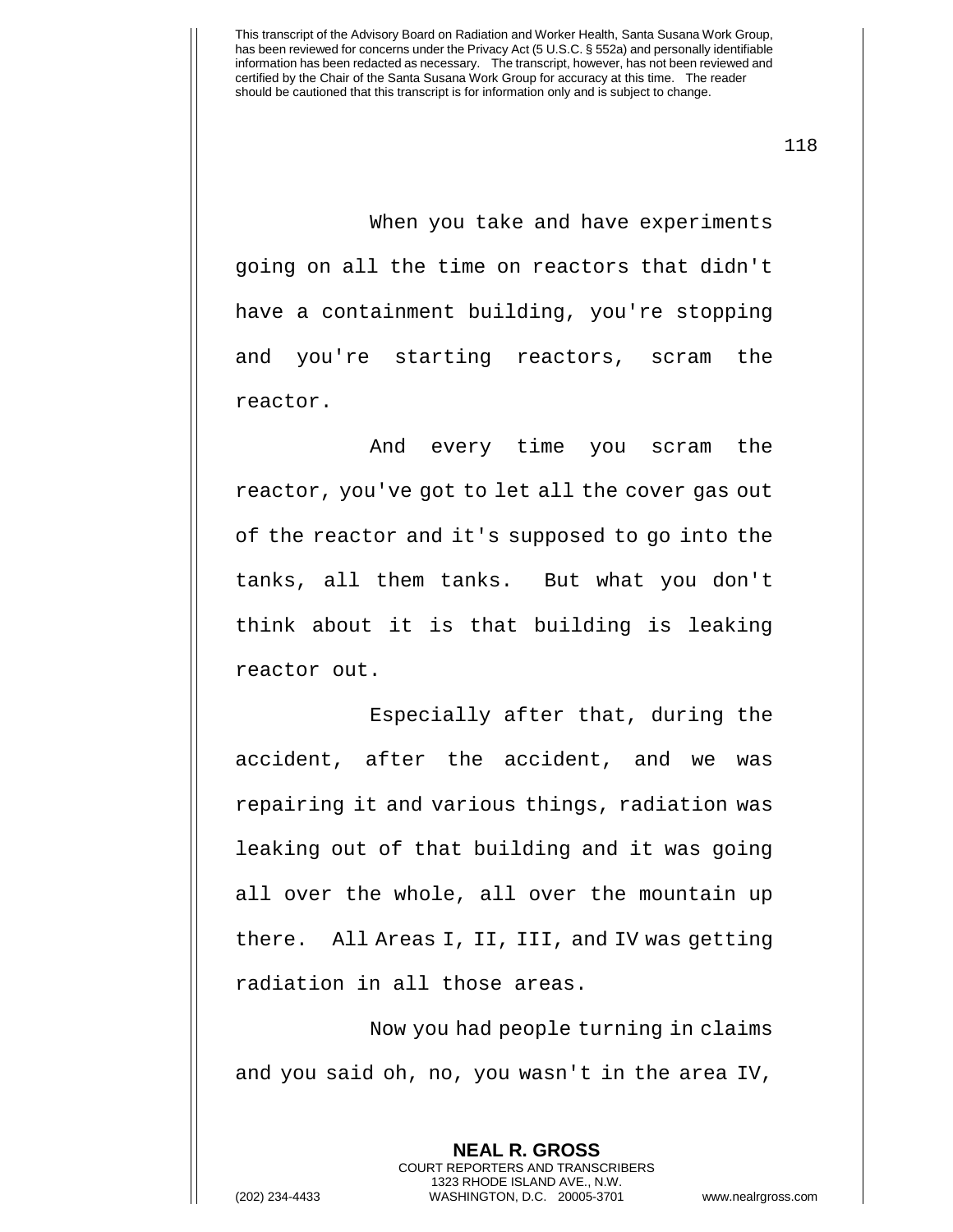119

that's where all the radiation was. Now you've got to think about it, radiation doesn't know boundaries.

It's like a fire, smoke in the air, it's going to go where the wind takes it, where ever it decides it wants to go. Radiation is the exact same way. Boundaries don't mean one thing when it comes to exposure for all the people who's worked on the hill.

Firemen, guards, secretaries, anybody that was, worked on the hill all got exposed to radiation from the SRE reactor plus the SNAP and all the others that was mentioned.

That radiation went all over so I want you to keep that in mind too when you're doing all this figuring you're doing. I think sometimes you get so tied up in all these little figures sometimes, you kind of forget the picture.

It gives me that feeling because I'm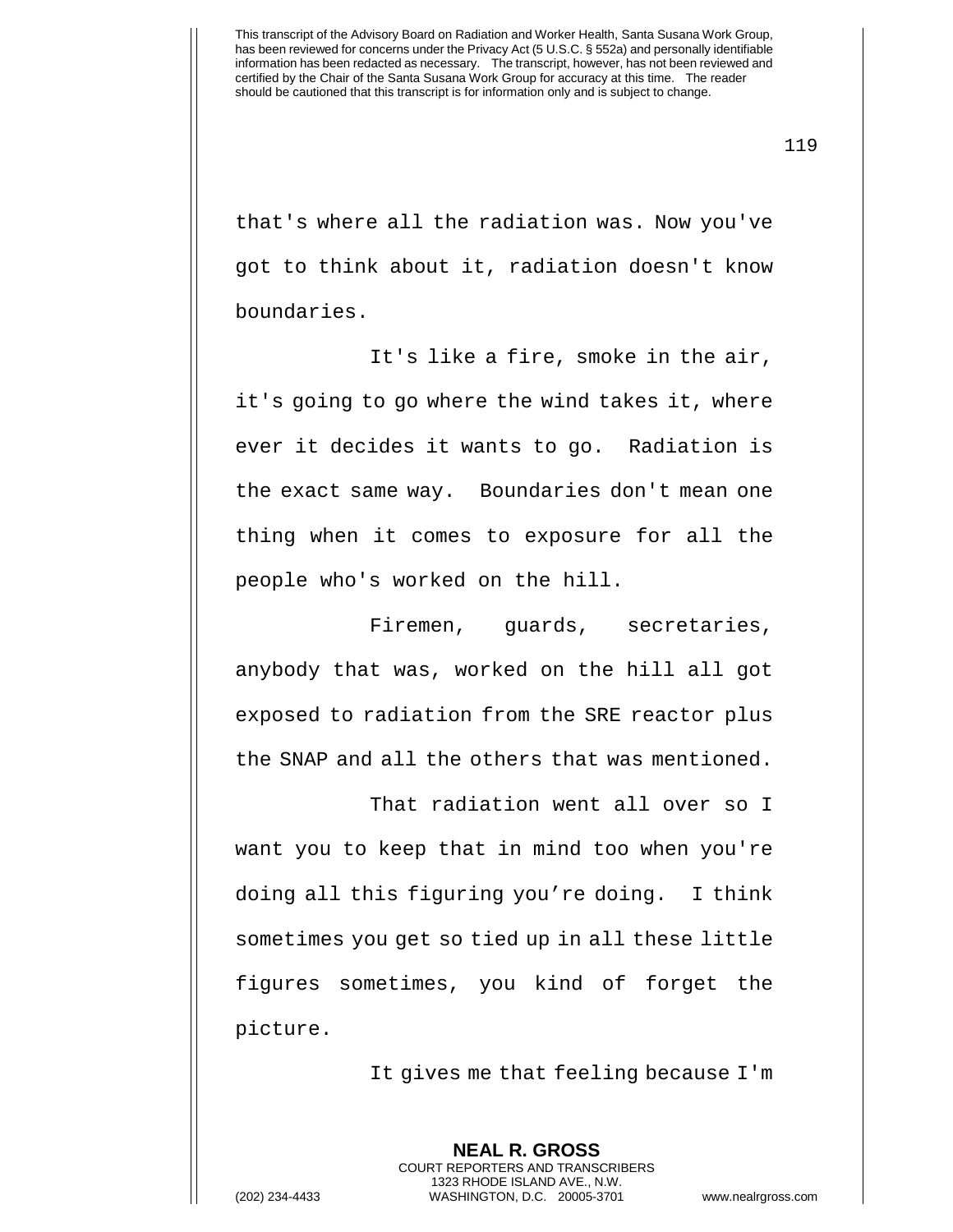120

not a scientist, but anyway that's, so just keep these things in mind. And I'd be glad to offer or work with anybody that needs information on, basically I'm, to the best of my knowledge, the last one that was there at the SRE reactor in 1959 to be able to give you some information. And I'm here and willing to help all of you on it. So, I'll turn my time back.

MS. KLEA: I've got just one kind of an interesting comment to add, this is Bonnie. On the SNAP program, our, the administrator of that whole SNAP reactor program was Herman DeCamp and when they closed down our programs on SNAP, he went on to become the President of Three Mile Island and he was running that program when it had a near fatal accident.

And he, he has a history, all the reactors at Santa Susana had a history of running until they failed. And then they wrote data on the high power they achieved to help

> **NEAL R. GROSS** COURT REPORTERS AND TRANSCRIBERS 1323 RHODE ISLAND AVE., N.W.

(202) 234-4433 WASHINGTON, D.C. 20005-3701 www.nealrgross.com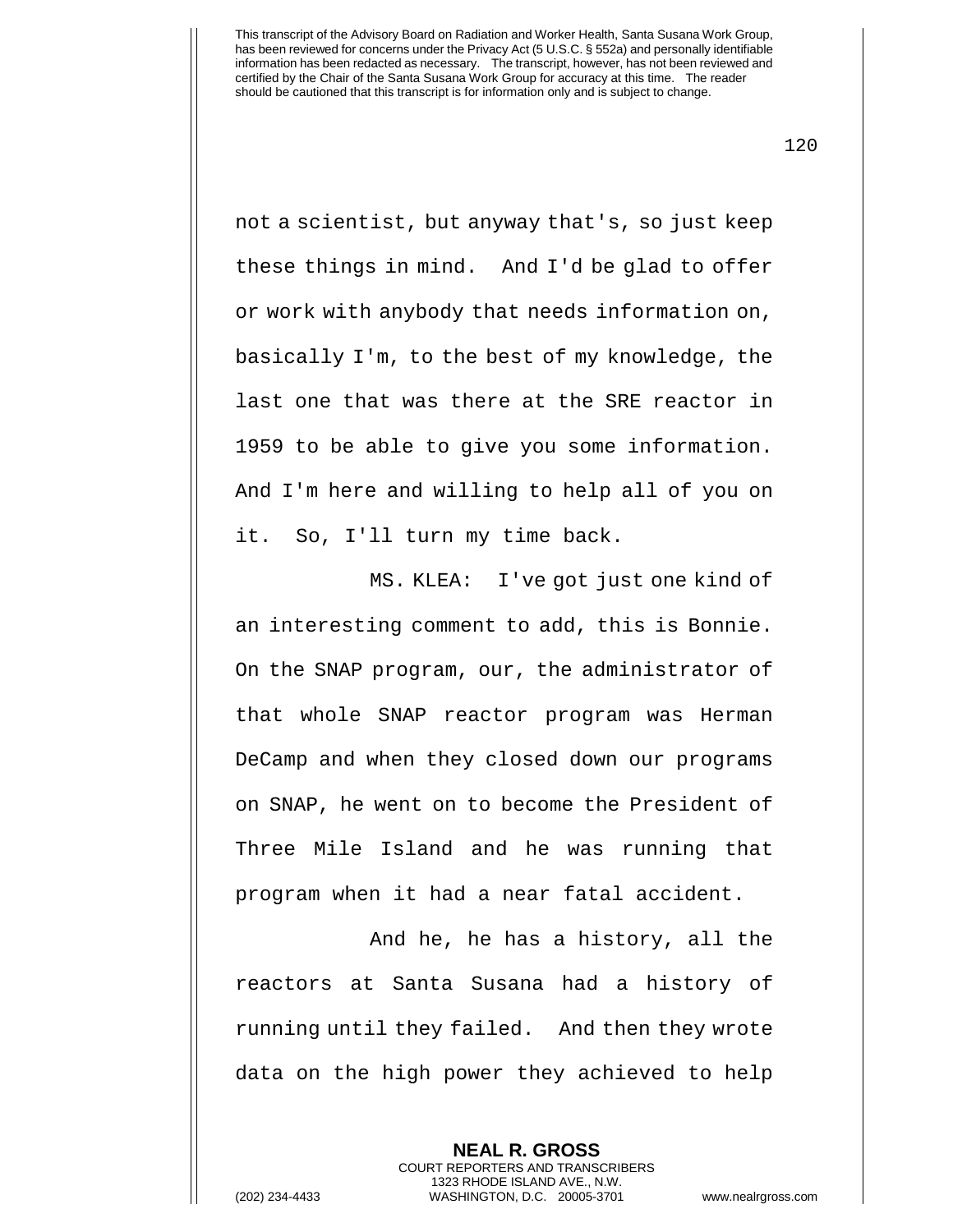121

compete, to get contracts for more reactor work.

So essentially that's what they did. Everyone ran until it failed and then they bragged about the high power they achieved.

MR. PACE: And Dr. Fox was over our reactor whereas if he, I'm not sure if you already know who Dr. Marvin J. Fox is, but he's the one that was there that helped develop the atomic bomb, A-bomb I guess you'd call it, that bombed over in Japan and the like.

He had a lot of knowledge in radiation and he was a top scientist there, but he was the one overseeing the SRE reactor. And when it come time to restart, to repair the reactor, he was the one that made decisions to start tearing the SRE reactor apart.

And that was a very, very, dangerous assignment. Taking, picking up to the top of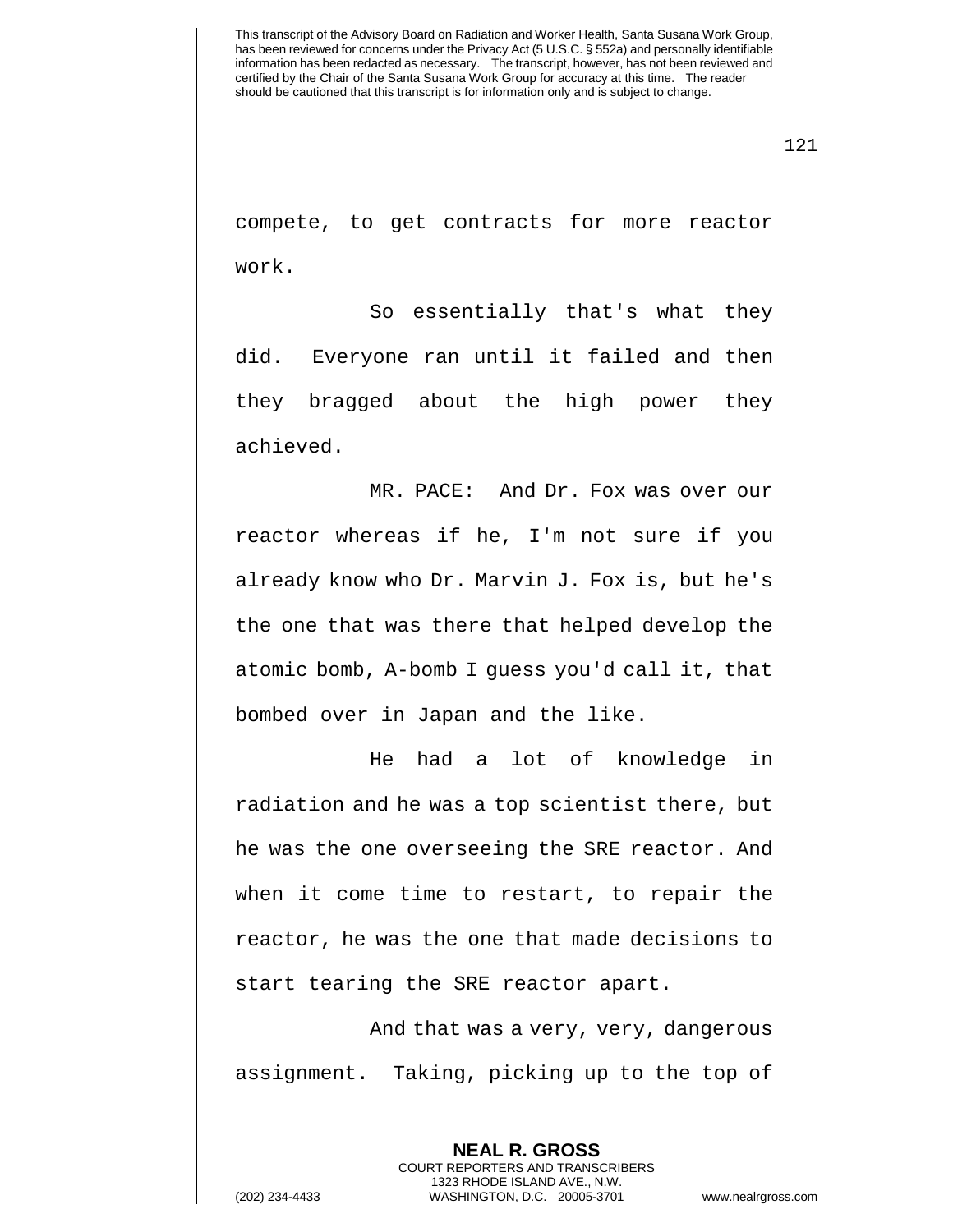122

the reactor and they tell you to dig around to get small pieces out of the reactor. Fuel slugs, there's 81 fuel slugs that broke off the fuel elements it was all laying down in the bottom of the reactor.

And Dr. Fox took and had a piece of equipment made, it delayed the stages, except around October at this time of year, we pulled those broken pieces out of the reactor. Before that we had to do a lot of work on the reactor by, the seat of our pants, you might say it.

We were making tiers up to get the broken pieces down in the bottom of the reactor, into piles in the bottom of the reactor, using TV cameras and a drop light down the reactor to do that, so we could get that equipment in there.

Some of these things that go on, I know went on a long time, I try to give you a picture. It was very, very dangerous and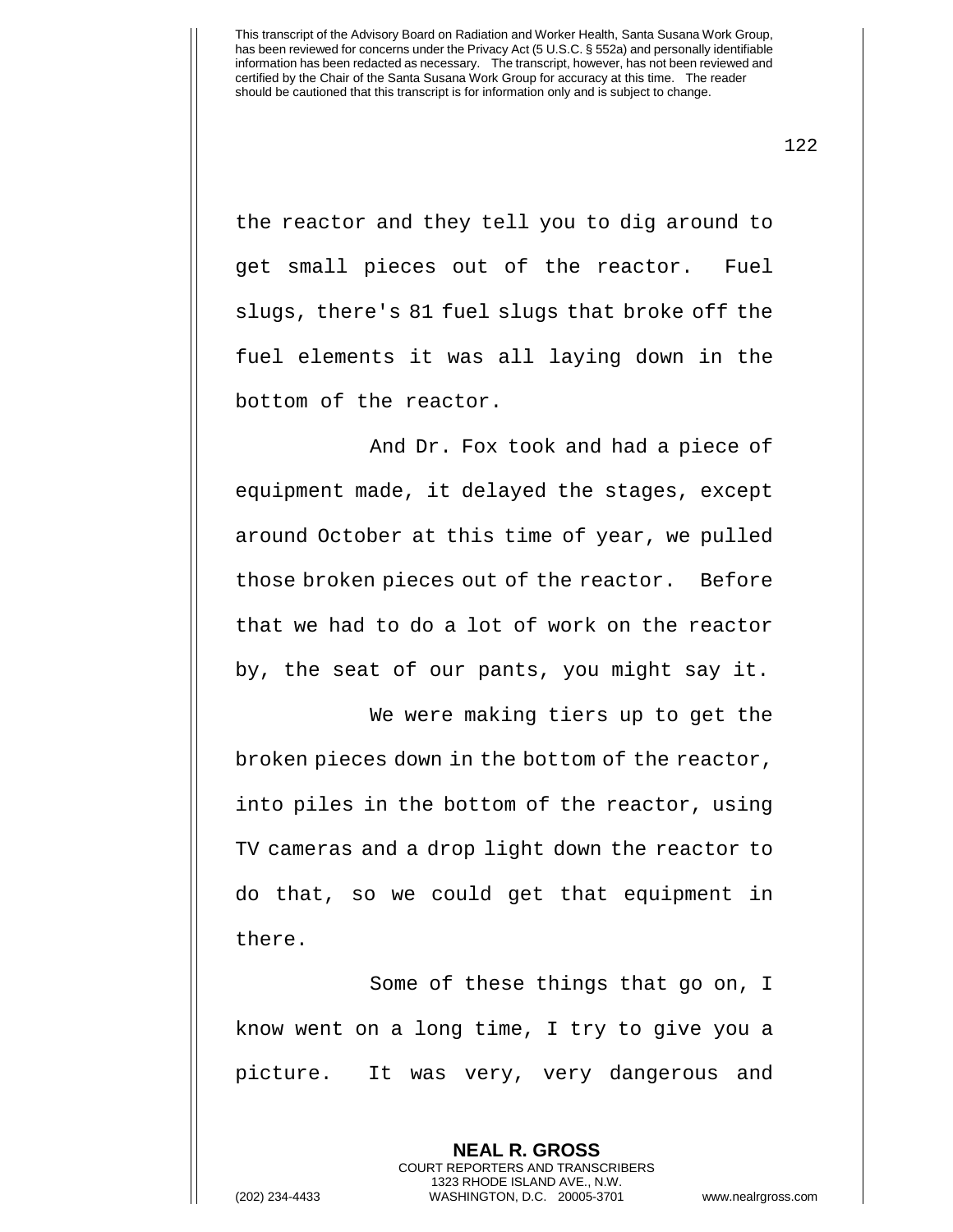123

higher radiation in through the building for 24/7 for a lot of months there, from July clear to November when I was there.

You can't go by film badges. You guys, all you've got lots of basic, me to tell you and then what little information you can find from Atomics International, so I'll let somebody talk. I don't want to take up all the time.

MS. KLEA: This is Bonnie, I just want to add one more note, in talking about getting Areas I, II, III sick workers paid for. We had, I've written up accounts from all the workers parked in Area I, which is the furthest area from Area IV. And they all had their cars taken and all their cars got repainted after this incident.

MR. PACE: And I've heard the same type story.

MS. KLEA: If anyone's turned in a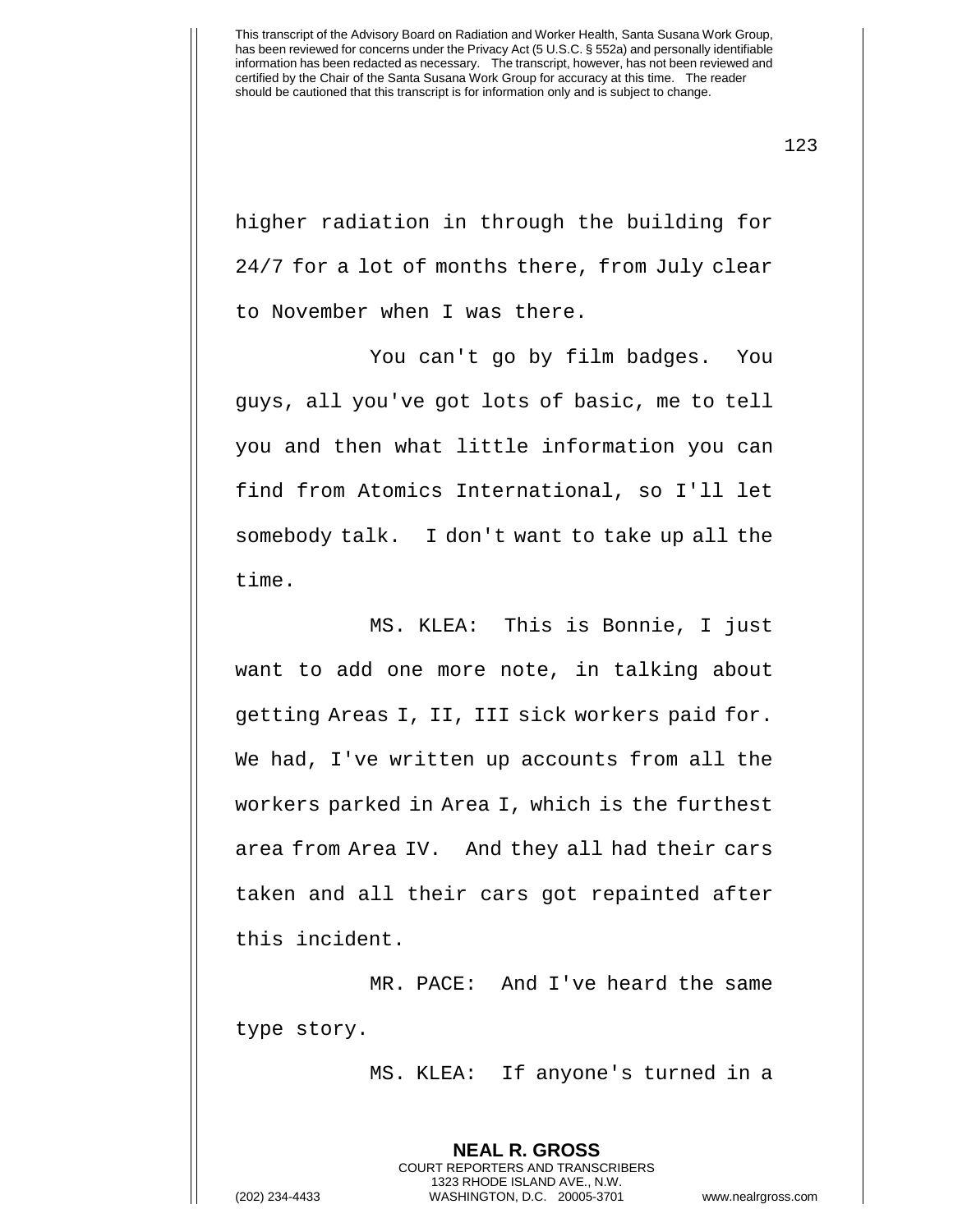124

claim from the other areas, then they included that information, but it's very important to know how far and wide the radiation went when they did their releases.

And also our drinking water reservoir was just off-site and I'll talk about that when you come here for your tour. I have pictures and it was drained.

It was drained and they, when they found high levels of radiation and chemicals because it was connected to Area IV by the Burro Flats fault.

And so it was built in 1919 to collect water runoff from two canyons, you know into that reservoir. And they did monitoring.

And once they started monitoring, they immediately built a concrete diversion that took it right to the river. And in 1969 it was closed forever. But the whole community drank out of those reservoirs.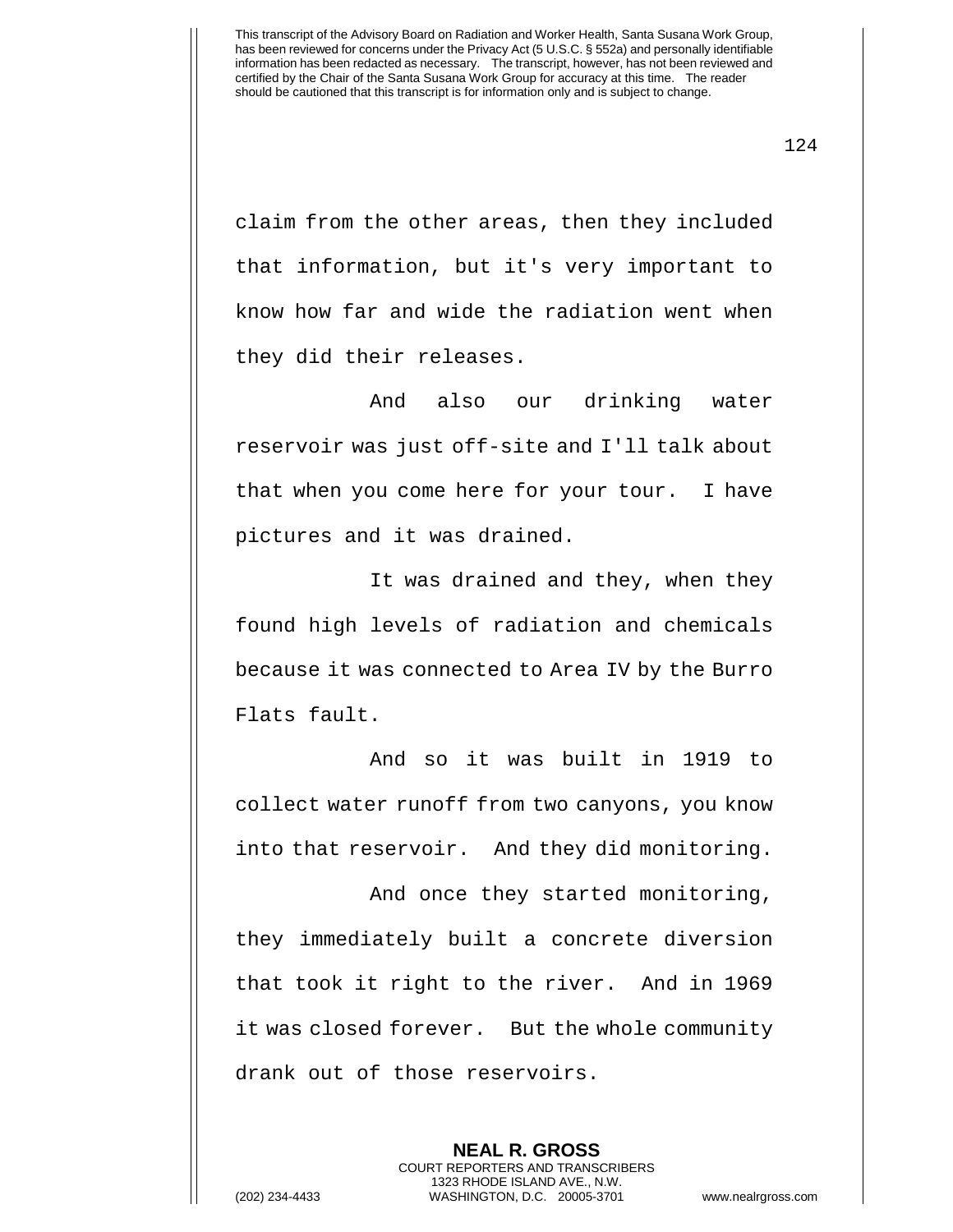125

Anyway just something that I will point out when you're here. I hope you can stop, anyone who's doing the tour in November will stop here first. I have a couple maps, one you can borrow which shows the whole site as one.

And it shows you that across the road from Area IV, was Area III. It was only divided by a road. And that was the same on the other side. At the reactor on the other side of the reactor across the field was the big cafeteria for all the workers on the hill to go to.

And those people they all died of lung cancer, most of them. And they can't get paid because the company they worked for, the subcontractor they worked for in the cafeteria is no longer. So it, the damage spread wide and far. I know I'll look forward to seeing you all in November. Anyone else? Anyone on the line?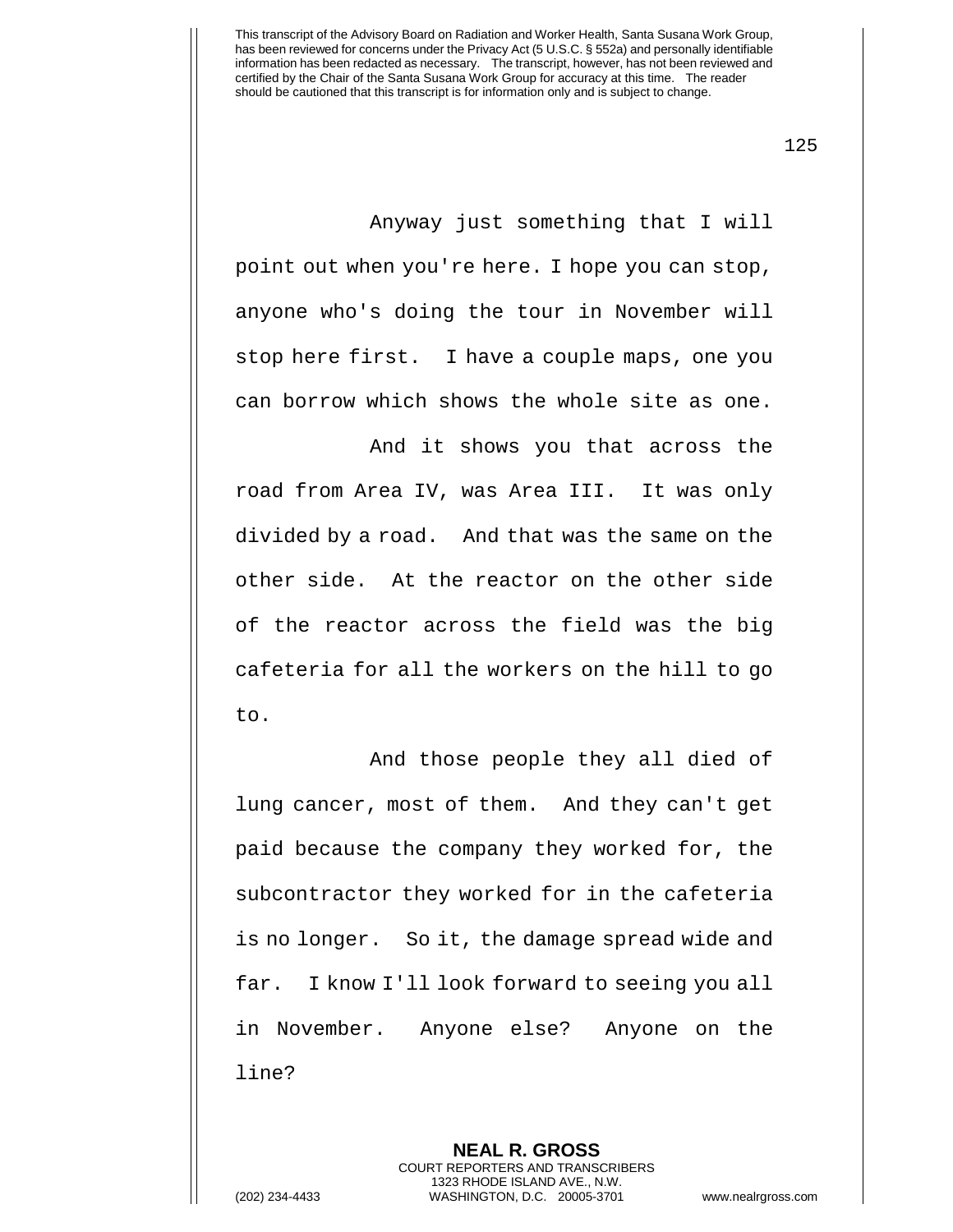126

MR. KATZ: Yes, thank you. MR. PACE: Again I'm thinking a little bit so that we get there, Bonnie.

MS. KLEA: Well, I hope so.

MR. KATZ: Thank you, Bonnie. And

thank you, Mr. Pace.

MR. PACE: You're welcome.

MS. KLEA: Terrie Barrie just sent out the story on John Pace's presentation here in Los Angeles so please read that. And if there's any data from his claim, that he submitted, all the pictures. Then use that also please.

MR. KATZ: Right. Thank you, Bonnie.

MR. PACE: I'd be happy to send pictures. Other pictures because some of those are pretty grainy you get from DOE and anyways I'll not say anymore. But I just, please help me on my dose reconstruction.

> **NEAL R. GROSS** COURT REPORTERS AND TRANSCRIBERS 1323 RHODE ISLAND AVE., N.W.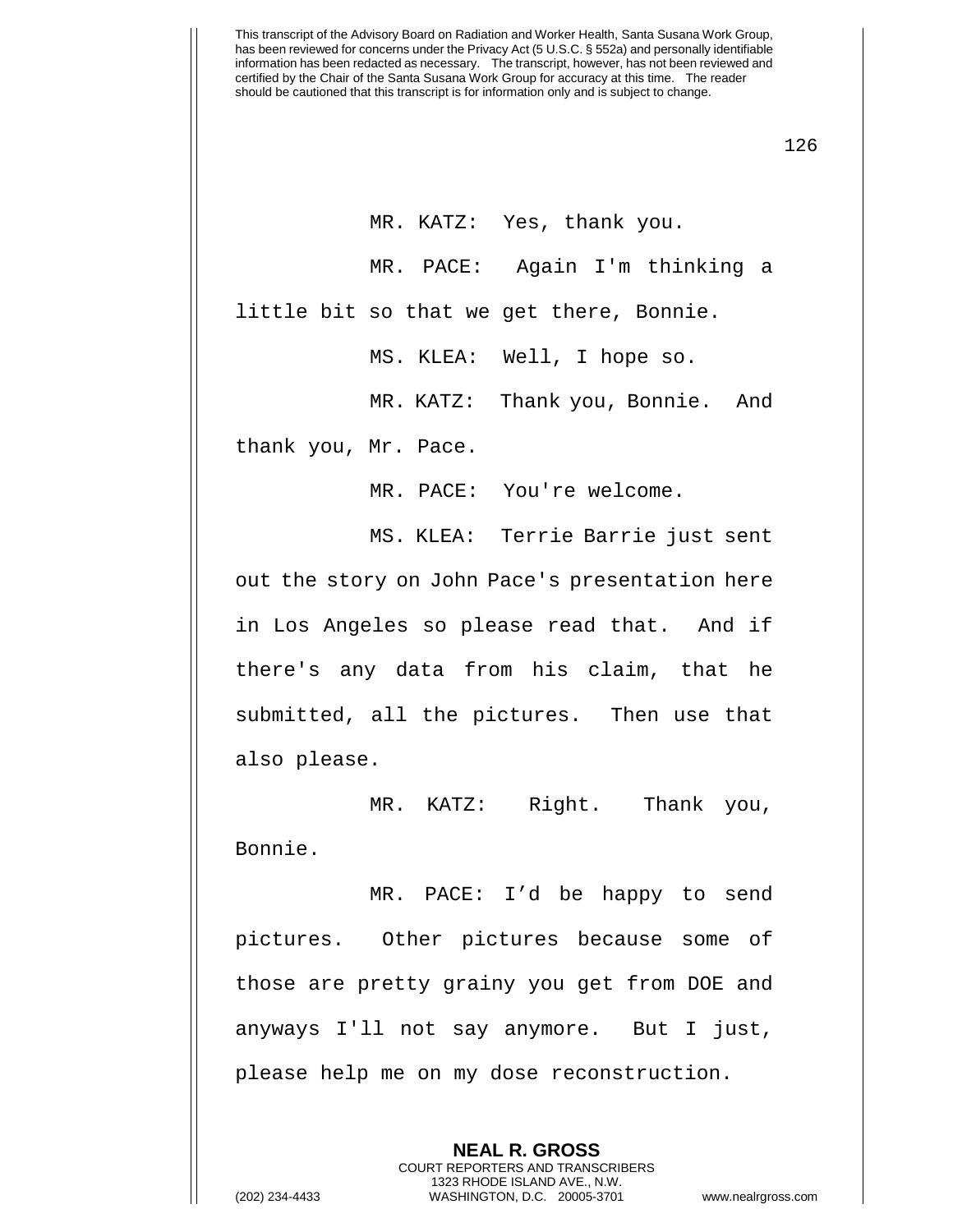127

Get me where I can go back to DOL and be able to get past on my deal. I've been working since 2001 to get people to listen to it, my information. And I'm telling the truth what I say.

I was there, I was hands down on my ears, my eyes, my everything on me was there at the time these things happened. So please, believe the things I have to say, and thank you everybody.

MR. KATZ: Thank you, Mr. Pace. So I think with that are you ready to adjourn?

MEMBER MUNN: Yes. We certainly are.

MR. KATZ: Okay. So we much appreciate all the public comments, and we will see you out there in just a couple weeks.

MEMBER BEACH: Good bye.

CHAIRMAN SCHOFIELD: Thanks everybody, take care.